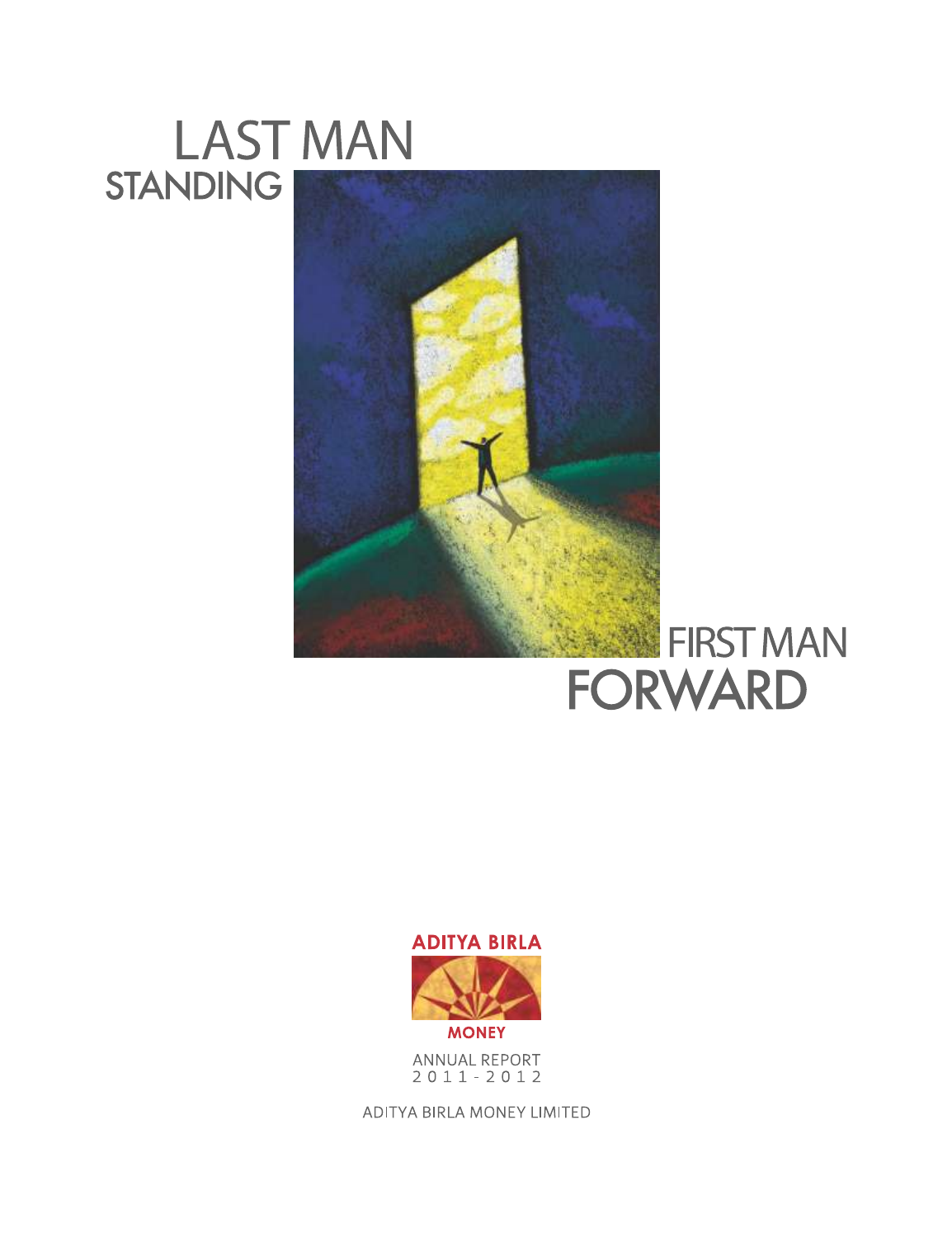### LETTER FROM MANAGING DIRECTOR

Dear Shareholders,

The Financial year 2011 - 2012 was a roller-coaster year for the markets. It started on a high degree of optimism but ended sombre. Retail participation became subdued. Global economic environment also deteriorated rapidly during the course of the year with rising risk aversion due to the fear of EU sovereign debt crisis and falling consumer confidence due to overall economic fears. The domestic economic environment was also plagued by several issues of high inflation, rising interest rates, slowing economic growth and corporate earnings, widening of fiscal deficit, government policy inaction, rising NPA(s) in the financial system, ambiguity in capital flows, higher trade deficit and consequently higher dollar. All these global and domestic challenges resulted in a tough business environment to operate in.

We, at ABML, took this period as an opportunity to create synergy and formed a lean structure at the top to ensure effective span of control and reduce cost. We remained focused on client acquisition and increased the dealer base for capturing equity and commodity market growth. Our market share grew to 1.41% from 0.84% in retail equities and 0.49% from 0.27% in commodities. Specific focus on the derivatives market opportunity last year helped in expanding our product presence in this space.

We have tied-up with Allahabad Bank to offer broking services to their clients, providing us the opportunity to service the large customer base of the bank. We also entered into a strategic tie up with IDEA Mobile Commerce for exploring and providing mobile trading and other Investment services to their clients.

On product, risk and technology front, we developed a wide range of trader focused research and derivatives offerings and commenced robust central monitoring of trades and surveillance initiatives

We remain committed to establish a leadership position in the retail financial services space. Launch of "*Mobile Invest Pro*" was one of the steps in this direction.

ABML's consolidated income from operations was Rs.8,828.17 lakhs compared to Rs.11,428.28 lakhs in the previous year. But as it is rightly said - 'When the going gets tough, the tough gets going', in the same period ABML had its market share at an all time high in Retail Broking across segments.

As we go into the next financial year, we are confident that our service orientation, values, our expanded footprint and focus on new avenues and product offering will drive us to emerge as a leader in the financial services space.

Yours Sincerely,

Sudhakar Ramasubramanian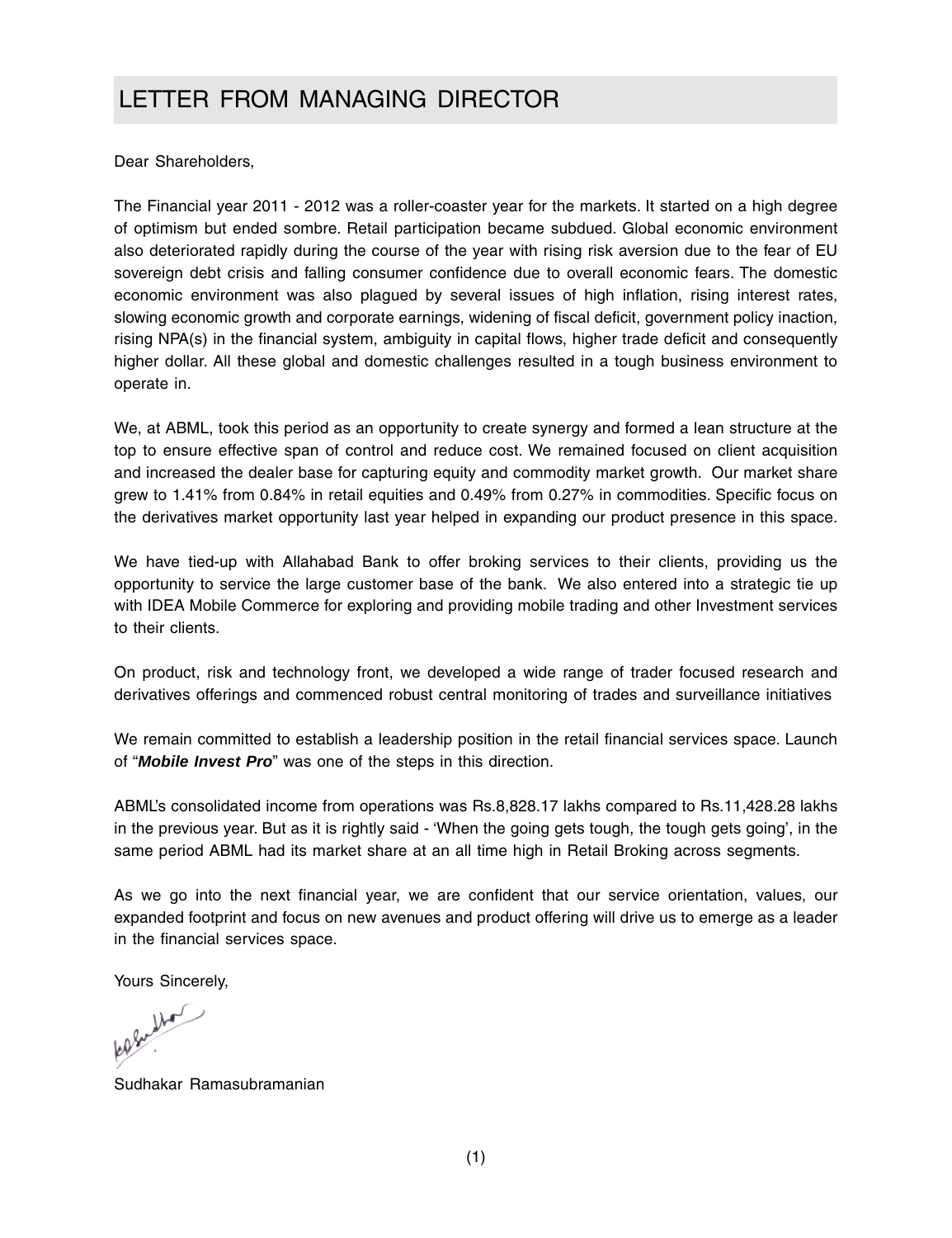### ADITYA BIRLA MONEY LIMITED

#### **BOARD OF DIRECTORS**

Mr. Pankaj Razdan Mr. P. Sudhir Rao Mr. G. Vijayaraghavan Mr. Manoj Kedia Mr. Sudhakar Ramasubramanian - Managing Director

#### **KEY EXECUTIVES**

Mr. Ravishankar Gopalan – Chief Operating Officer Mr. Saurabh Shukla – Chief Sales Officer Mr. Manoj Kumar Gandhi – Chief Financial Officer

#### **COMPANY SECRETARY**

Mr. S. Balaji

#### **AUDITORS**

M/s S. R. Batliboi & Co. Chartered Accountants, Mumbai

#### **BANKERS**

HDFC Bank Limited – Anna Salai Branch, Chennai Bank of India – Anna Nagar Branch, Chennai State Bank of India – Thousand Lights Branch, Chennai Axis Bank Limited – Mylapore Branch, Chennai ICICI Bank Limited – Nugambakkam Branch, Chennai Standard Chartered Bank – Rajaji Salai Branch, Chennai

#### **REGISTERED OFFICE**

Indian Rayon Compound Veraval - 362 266, Gujarat

#### **CORPORATE OFFICE**

Ali Centre No. 53, Greams Road Chennai - 600 006.

#### **CONTENTS**

| Management Discussion and Analysis  3 |                                              |
|---------------------------------------|----------------------------------------------|
|                                       |                                              |
|                                       |                                              |
|                                       | Statement Relating to Subsidiary Company  55 |
|                                       | Consolidated Financial Statements  56        |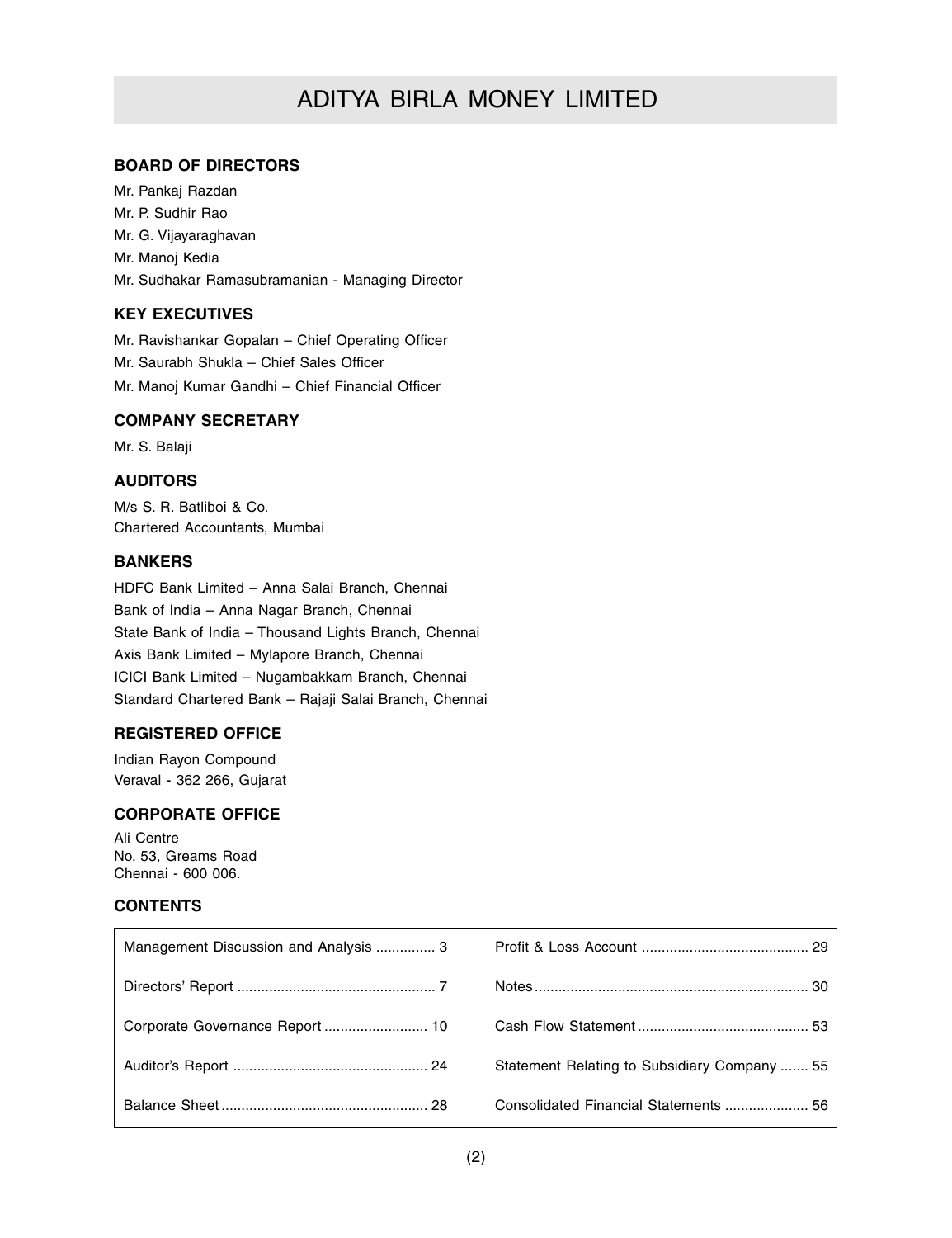### **MACRO ECONOMIC SCENARIO**

#### **THE INDIAN ECONOMY & MARKETS**

The Financial Year 2011-12 ('FY 11-12') witnessed a slow growth phase and market sentiments remained low. Most part of the year, inflation, low FII flows, sluggish industrial growth and high crude oil prices remained a concern. India GDP trended downwards towards the end of the year and the last quarter of FY 11-12 registered lowest growth in last 9 years at 5.3%. The overall growth for the year was 6.5% against the expectations of 6.9% growth. Rising current account deficit and fiscal deficit alongwith a weakening Rupee added to the worries and remained a dampener for the markets. Nifty ended down by 9.2% in FY 11-12, which was not an encouraging performance amongst the global and emerging markets. Gold, though remained a better performer and generated returns of almost 35% in rupee terms as we saw the Rupee weakening by almost 17% from INR 45 a dollar to touch INR 54.50 levels. The IIP number for the whole year was at 2.8%, and inflation moderated to 7%. The RBI has taken measures as part of the credit policy to put an end to its rate hike cycle and it supplied liquidity through CRR cuts and OMO (open market operations). In the last quarter of FY 11-12, market saw some momentum and the RBI stance of soft policy helped to make gains for some time. However, weak global developments and policy issues are not helping in revival of the market. We believe that the long term potential of Indian economy remains strong and we expect the current low growth and weak sentiments to remain for a while till the investment climate improves globally as well as in India.

#### **GLOBAL SCENARIO**

The sovereign debt problems in Europe fueled much of the volatility that investors experienced during the year, as the worries for countries like Greece, Portugal, Ireland and Spain in repayment of their debt overshadowed the world economies and the contagion spread into more established countries like Italy and France as well. The year also saw political structure changing in the Euro-zone as Greece, Italy and Portugal saw new governments and leaders who were committed to pass measures and bills which would cut their fiscal deficit to the desired levels.

US Markets was one of the best performing markets in the world as it delivered positive returns and it's rally was supported by strong economic rebound and growth. It's GDP grew by 1.7 % in 2011 and Q1 of 2012 grew by 1.9%. The Federal Bank also maintained it's policy of low interest rates during the year and implemented measures to bring down long term rates thereby boosting the economy as a whole. At the same time, USD strengthened during the year and it continued to remain the reserve currency of the world. Crude and Oil prices however went up during the year to touch a multi year high of USD 130 per barrel. Prices remained above USD 100 for most of the year due to the tensions in the Middle East as most countries such as Egypt, Tunisia, Yemen and Libya faced regime changes and there were fears of supply disruptions. Overall commodities prices also witnessed buoyancy during the year and showed some sign of correction in early 2012 and Chinese economy showed signs of slow down. Chinese growth which was in double digits have fallen drastically to single digits due to weaker domestic and external demand as the global economy slowed down and investment and consumption both slowed as spending by the government reduced.

#### **INDUSTRY STRUCTURE AND DEVELOPMENTS**

Higher interest rates and lackluster performance of the markets resulted into change in Investment pattern. Retail investor participation continued to decline substantially month after month.

The product mix in Cash & derivatives segment changed in favor of low yield to derivative product. In FY 11-12 F&O mix increased from 86% in FY 10-11 to 90% in FY 11-12 and hence the F&O segment saw majority of growth. In Cash segment both delivery & Intraday share saw decline from 4% to 2% &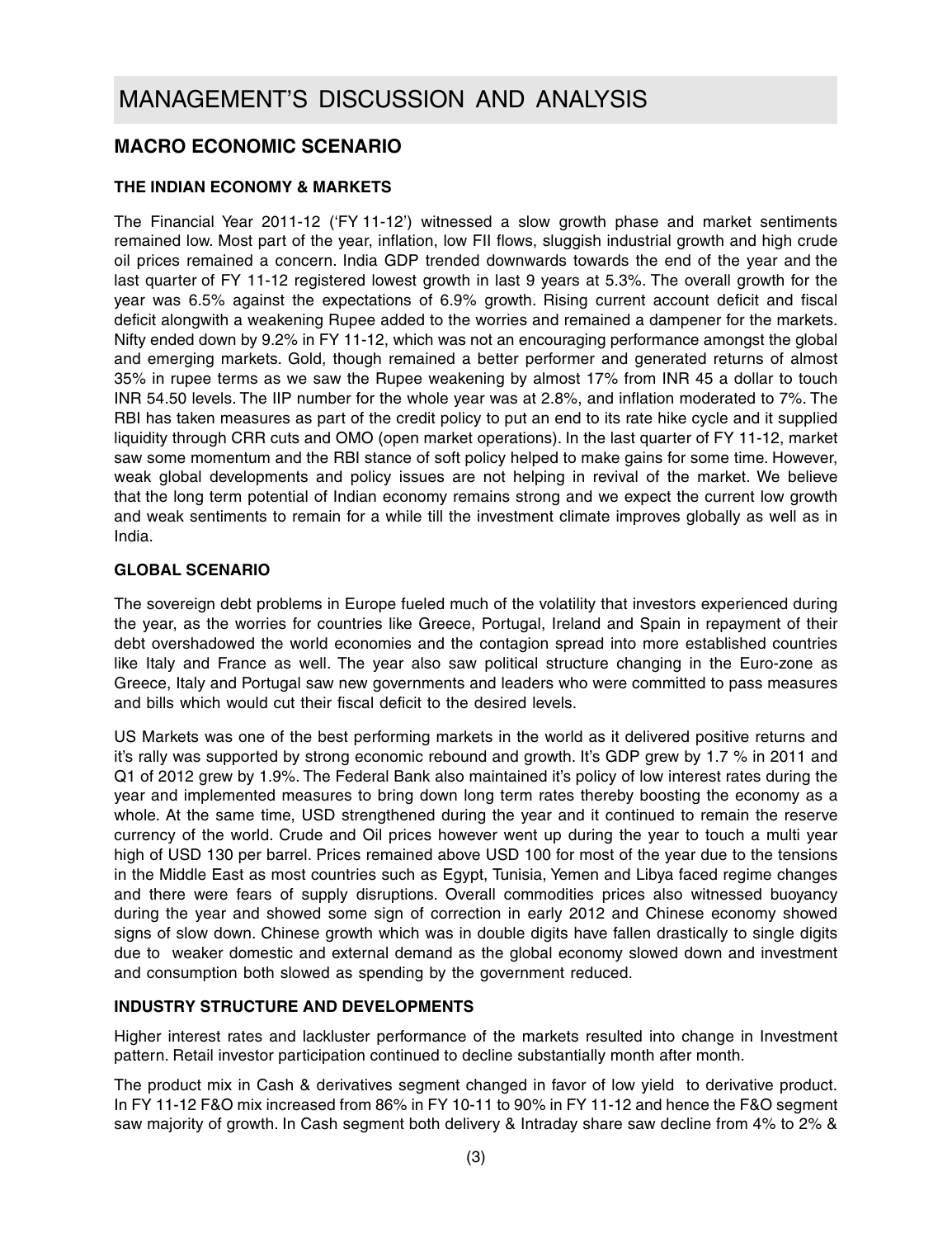10% to 7% respectively in FY 11-12 compared to FY 10-11.This continuing trend has negatively affected the industry margin and indicating more speculative activities rather than retail participation. Retail participation during FY 11-12 reduced to 51% compare to 56% in FY 10-11. The year also witnessed the lowest number of new DP account additions compared to last 7 years.

| <b>Period</b>   | <b>Average Daily</b><br><b>Turnover in Rs. Crores</b><br>(Cash) | <b>Average Daily</b><br><b>Turnover in Rs. Crores</b><br>(Derivatives) | <b>Average Daily</b><br><b>Turnover in Rs. Crores</b> |
|-----------------|-----------------------------------------------------------------|------------------------------------------------------------------------|-------------------------------------------------------|
| Apr'11 - Jun'11 | 14,082                                                          | 120,478                                                                | 134,560                                               |
| Apr'10 - Jun'10 | 17,801                                                          | 92,425                                                                 | 110,226                                               |
| Jul'11 - Sep'11 | 13,724                                                          | 132,760                                                                | 146,484                                               |
| Jul'10 - Sep'10 | 19,019                                                          | 102,277                                                                | 121,296                                               |
| Oct'11 - Dec'11 | 12,121                                                          | 130,198                                                                | 142,319                                               |
| Oct'10 - Dec'10 | 21,049                                                          | 129,601                                                                | 150,650                                               |
| Jan'12 - Mar'12 | 16,584                                                          | 129.115                                                                | 145,699                                               |
| Jan'11 - Mar'11 | 16,057                                                          | 139,789                                                                | 155,846                                               |

The market volume data is as under

*Source www.nseindia.com, www.bseindia.com*

The Commodity markets saw increase in volume by 55% over last financial year in line with the trends of Global Commodity markets. The average daily volumes on Commodity Exchanges went up from Rs.43,197 Crores in FY 10-11 to Rs.67,016 Crores in FY 11-12.

### **FINANCIAL PERFORMANCE AND REVIEW OF OPERATIONS**

Your Company continued to focus on retail investor segment, cost reduction and improvement in market share. The Company's market share grew to 1.41% from 0.84% in retail equities and 0.49% from 0.27% in commodities. Specific focus on the derivatives market opportunity last year helped in expanding our product presence in this space. The Company also launched mobile trading platform and entered into a strategic alliance with Allahabad Bank to offer broking services to their clients.

The Equity Markets in FY 11-12 however saw lower volumes and thus impacting revenues. Your Company recorded an Income from Operations of Rs.8,828.17 Lakhs for the year under review, on a consolidated basis. The total consolidated income for the year under review stood at Rs.9,723.56 Lakhs, down by Rs.2,678.69 Lakhs as compared to the previous year of Rs.12,402.25 Lakhs. The Consolidated Net Loss for the year stood at Rs.1,783.38 Lakhs as compared to Rs.843.75 Lakhs in the previous year.

Revenues from equity broking during the year fell by 28.36% YoY to Rs.5,169.25 Lakhs due to decrease in trading volumes in line with the market trends. However, Commodities business recorded good growth for the year under review, due to increase in the volumes in Commodity Market, with revenues posted at Rs.1,987.24 lakhs, which was higher than the previous year's revenues of Rs.1,302.84 Lakhs, an increase of 52.53%.

### **OUTLOOK**

After the year of rising inflation, slowing down economy, rising trade balance deficit as well as increasing commodity prices will have its pressure on Indian economy. Policy reform and clearance of several pending bills will help in boosting the confidence back in India and attracting FII flows back in country.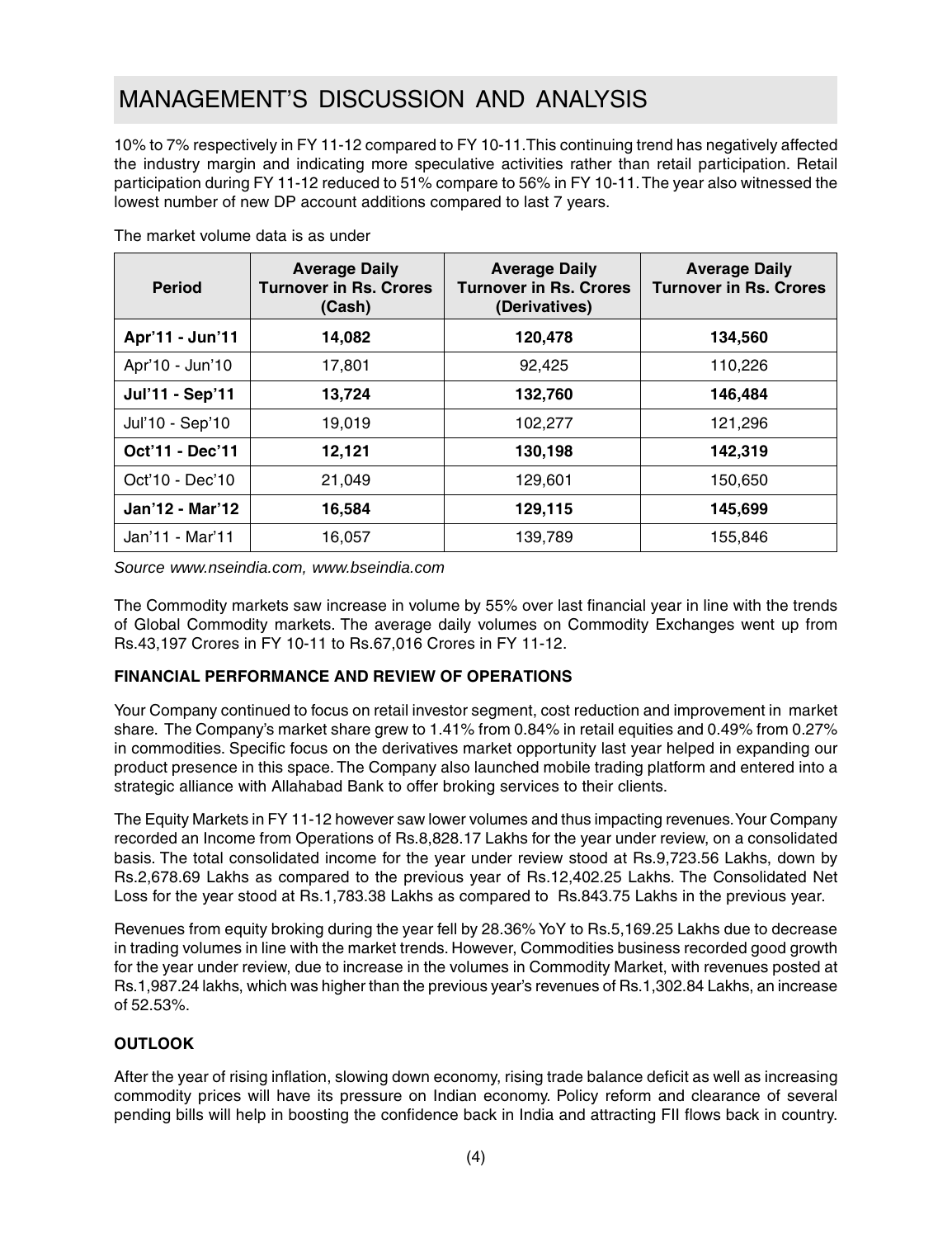RBI's full stop on rate increase and easing inflation should ease some pressure but it may not lead to an immediate growth in market volumes and significant change in economic scenario.

Global scenario will have its own role, Europe situation and US economy will play significant role. The central bank has taken measures and the reduced repo rate could possibly fuel investments in key sectors which may lead to growth. However, the performance of emerging markets particularly of China would have to be seen closely. Retail participation will be a key factor for increasing market volumes. The overall policy on reforms and global economic scenario continues to be challenging. The recent downgrading of India's sovereign rating by S&P may dampen the market sentiments. The short term scenario will see the market remain weak and retail investors are likely to stay away from the market until conditions improve. Corporate earnings and FII participation however could be the crucial factor for the revival of the capital market.

We continue to believe in the potential of Indian Capital Market given its lower penetration and rising India's income level and remain a focused player. We believe that we would be able to benefit and grow from the emerging opportunities in the financial services space. The Company has focused on the 6 pillars of business - *Brand, Product, Distribution, Operations, Service and People* - in a sustained manner. The Company augmented its research and product offerings to match the best in the industry. The initiative has helped the Company to move from being an 'execution only' to a 'value added' player in the market place. Technology is going to be our major differentiator in new client acquisition. The benefits of these initiatives are already visible and the Company would be in a position to build on the strong foundations. Further, the Company will continue to emphasis on expanding its business through a cost-effective business partner-based model and overall cost optimization initiatives.

#### **OPPORTUNITIES AND THREAT**

After China, India is the only country to register handsome growth YoY, though GDP growth has slowed down in past couple of years. The under penetrated Indian securities market provide ample opportunity for growth. The economic slowdown and delay in policy rollout poses great challenges and thus puts pressure on cost and expansion plans, while the long term potential remain strong.

The regulatory scenario remained dynamic with regulators continuing to remain focus on improving investor level measures for increased transparency, service standards and orderly development of securities market. SEBI notified KYC Registration Agency (KRA) regulations bringing uniformity in Know Your Customer (KYC) process across all SEBI registered intermediaries, thus simplifying the account opening procedure. The Securities Market regulator also implemented centralized web based complaints redress system (SCORES), which would enable investors to lodge and track the status of redressal of their complaints from anywhere. The Stock Exchanges have also undertaken initiatives like sending of sms and e-mail alerts directly by them to the clients for their trade undertaken and setting up of investor service centre in new locations (Tier - 2 cities) to enhance access and reach to investors. Clearly, the message is on to increase Customer centricity focus in the industry as a whole. Your company is well aware of various regulatory change and has put in place appropriate process and strategies to align itself completely with all regulatory changes.

However, the subdued participation in equities, lower volume, increased cost of operation poses challenges, which Industry as a whole is going through and your company is also not immune to such shifts. Due to change in product structure mix and reducing yield because of fragmented nature of the industry, your company also see pressure on margins. This, combined with the rising infrastructure and cost of operations, inflation and changes in industry structure and environment and delay in new policy rollouts is likely to continue to put pressure on brokerages. Your Company is conscious of the same and it is focusing on increasing its overall market share through its focus on target segment and use of technology to become a cost efficient player in the market. Company's focus is on client acquisition including online channel and providing an efficient trading tools to its clients. The overall strategic focus is on to creating product and service differentiators across all segments.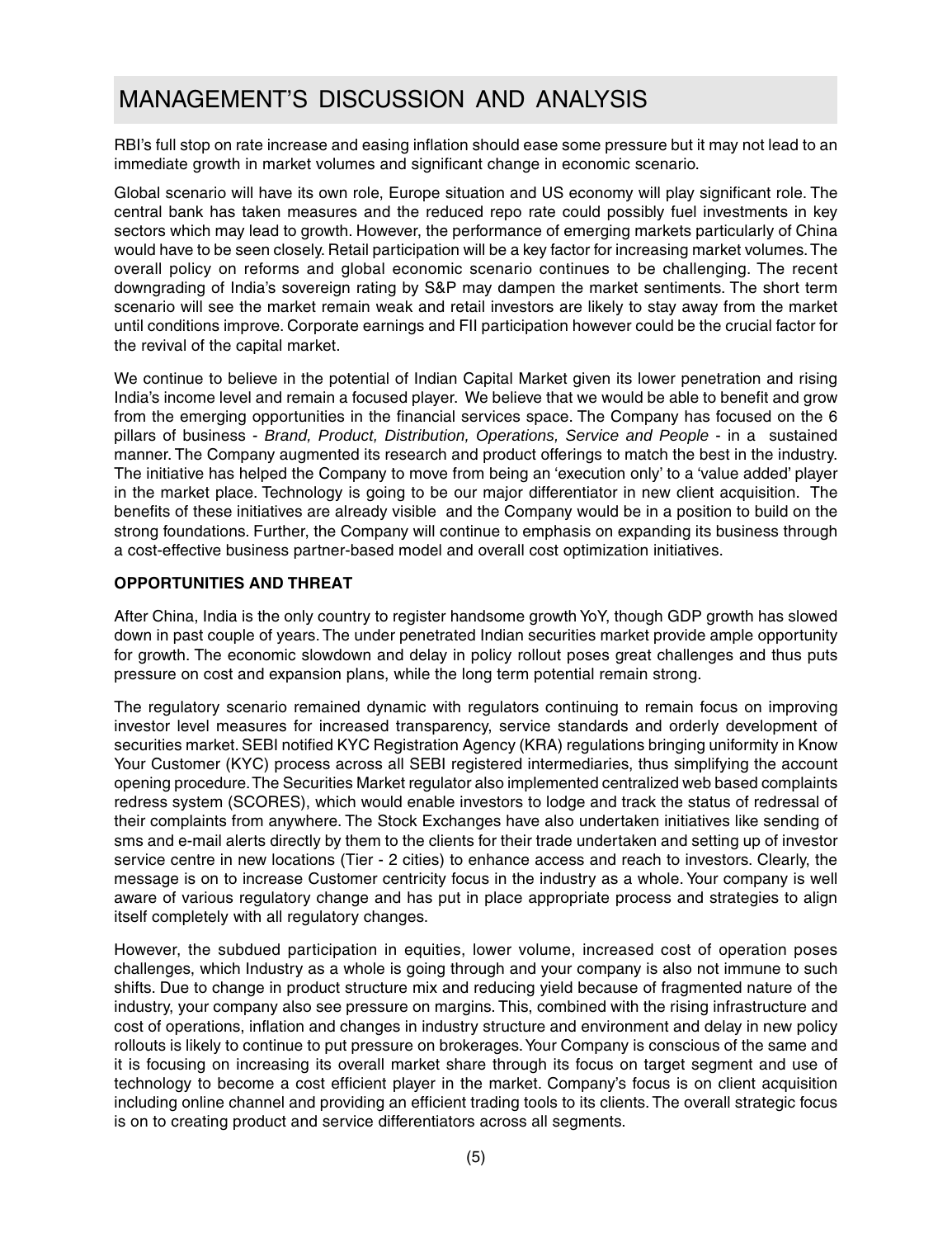#### **RISK AND CONCERNS**

The Company's nature of business is susceptible to various kinds of risks. The Company encounters market risk, credit risk and operational risks in its daily business operations. The Company has framed a comprehensive risk management manual which inter-alia lays down detailed process and policies in the various facets of risk management function. The risk management framework operate both at the company as well as the Group level thus providing complete oversight to various risk management practices and process.

#### **INTERNAL CONTROL AND ADEQUACY**

The Company has adequate internal control systems appropriate for the business process having regard to efficiency of operations - both systems, finance and for compliance with applicable laws. The controls are reviewed periodically and strengthened in view of changed processes, systems and regulations. In addition, the Company goes through periodic internal audits both through it's internal team and external auditors, which includes branch and franchisee audits, broking and operations controls and all the audit reports are tabled at the Audit Committee meetings. Key issues are specifically brought to the attention of the Audit Committee and deliberated in detail along with the action plan. A time frame for resolution of all issues is drawn up and monitored for implementation and closure and update is provided to the Audit Committee. The Company also follows a quarterly internal control self assessment certification process for it's branches.

#### **HUMAN RESOURCES**

One of the key pillars of the Company's business is *people*. The Company's HR policies and practices are built on Aditya Birla Group (ABG) core values of *Integrity, Passion, Speed, Commitment and Seamlessness*. The Company's focus is on recruitment of good talent, and retention is posing both a challenge and an opportunity for HR. The Company is hopeful and confident of achieving the same to be able to deliver results and value for our shareholders. As on March 31, 2012, the total employees on the Company's rolls stood at 930.

### **CAUTIONARY NOTE**

*Statements in this Report, describing the Company's objectives, projections, estimates and expectations may constitute 'forward looking statements' within the meaning of applicable laws and regulations. Forward looking statements are based on certain assumptions and expectations of future events. These statements are subject to certain risks and uncertainties. The Company cannot guarantee that these assumptions and expectations are accurate or will be realized. The actual results may be different from those expressed or implied since the Company's operations are affected by many external and internal factors, which are beyond the control of the management. Hence the Company assumes no responsibility in respect of forward-looking statements that may be amended or modified in future on the basis of subsequent developments, information or events.*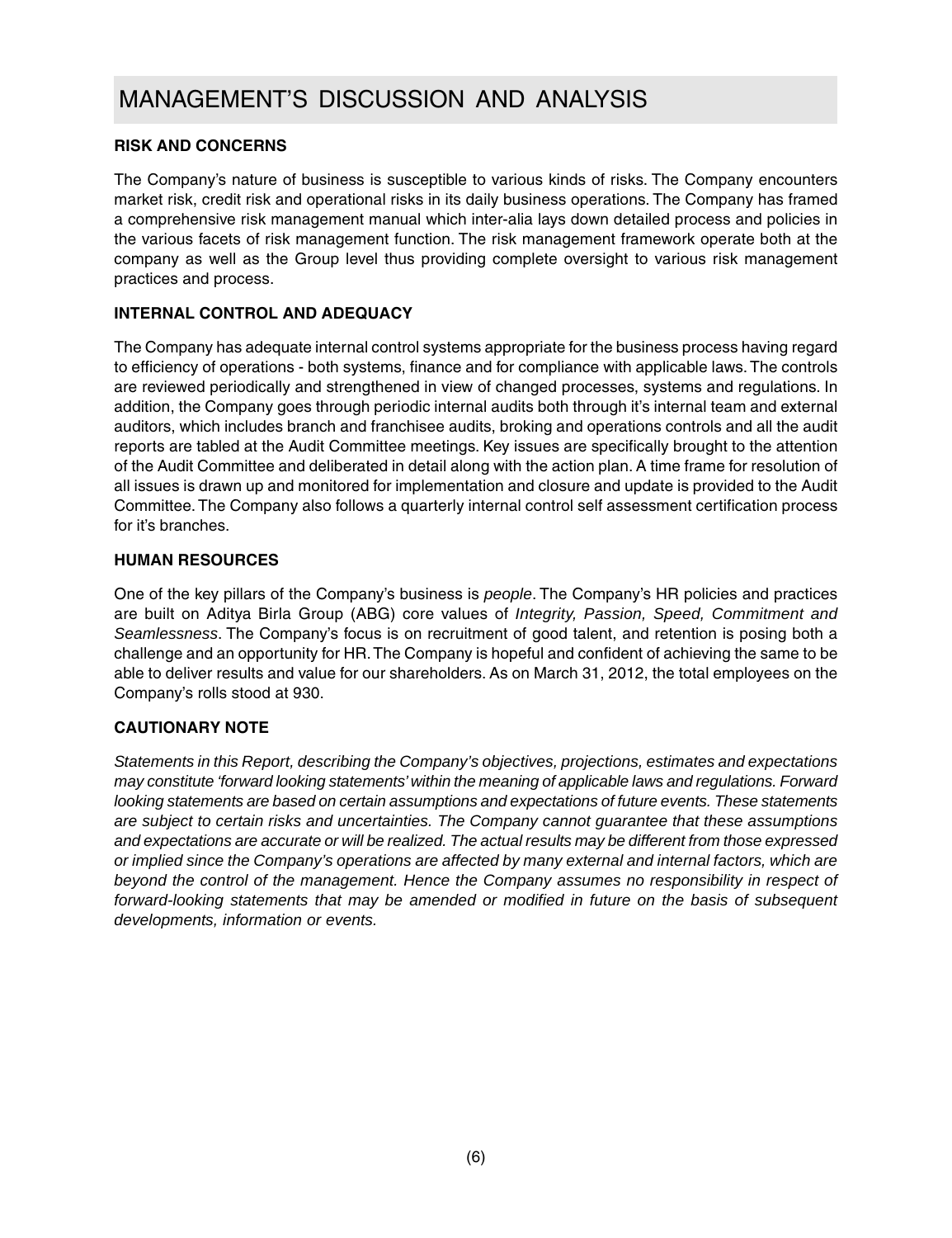### DIRECTORS' REPORT TO THE MEMBERS

#### Dear Shareholders,

Your Board of Directors present the  $16<sup>th</sup>$  Annual Report, along with the audited annual standalone and consolidated accounts of Aditya Birla Money Limited ('the Company") for the year ended March 31, 2012.

#### **1. Financial Performance Summary**

(Rs. in Crore) The highlights of the financial results of the Company on a standalone and on a consolidated basis are as follows:

|                                                      |                                 | <b>Standalone</b>               |                                 | <b>Consolidated</b>             |  |
|------------------------------------------------------|---------------------------------|---------------------------------|---------------------------------|---------------------------------|--|
| <b>Particulars</b>                                   | Year ended<br>March 31,<br>2012 | Year ended<br>March 31,<br>2011 | Year ended<br>March 31,<br>2012 | Year ended<br>March 31,<br>2011 |  |
| Income from Operations                               | 67.41                           | 98.90                           | 88.28                           | 114.28                          |  |
| Other Income                                         | 4.98                            | 8.22                            | 8.95                            | 9.74                            |  |
| Expenditure                                          | 77.46                           | 100.65                          | 102.61                          | 115.67                          |  |
| Profit before Interest,<br>Depreciation and Taxation | (5.07)                          | 6.47                            | (5.38)                          | 8.35                            |  |
| Less: Interest                                       | 5.62                            | 4.77                            | 5.60                            | 4.80                            |  |
| Profit before Depreciation and Taxation              | (10.69)                         | 1.70                            | (10.98)                         | 3.55                            |  |
| Less: Depreciation                                   | 7.80                            | 7.16                            | 8.28                            | 7.50                            |  |
| Less: Exceptional items                              |                                 | 8.15                            |                                 | 8.15                            |  |
| Profit / (Loss) before Taxation                      | (18.49)                         | (13.61)                         | (19.26)                         | (12.10)                         |  |
| Less: Provision for tax including<br>deferred tax    | (1.20)                          | (4.15)                          | (1.43)                          | (3.66)                          |  |
| Profit / (Loss) after Tax                            | (17.29)                         | (9.46)                          | (17.83)                         | (8.44)                          |  |
| Profit brought forward from previous year            | 12.63                           | 22.09                           | 16.18                           | 24.62                           |  |
| Balance carried to Balance Sheet                     | (4.66)                          | 12.63                           | (1.65)                          | 16.18                           |  |

#### **2. Business Performance**

On a Standalone basis, the Company's total income stood at Rs.72.39 Crore compared to Rs.107.12 Crore during the previous year. The Income from Operations was Rs.67.41 Crore compared to Rs. 98.90 Crore during the previous year. The Loss before depreciation and taxation was down to Rs.10.69 Crore compared to a profit of Rs.1.70 Crore in the previous year. Interest cost was Rs.5.62 Crore as compared to Rs. 4.77 Crore in the previous year. The Company also witnessed decrease in trading volumes in line with the market trends and thus impacting the revenues. As a result, the Company posted a Net Loss of Rs.17.29 Crore as compared to Rs.9.46 Crore in the previous year. On a Consolidated basis, the Company's consolidated Income from Operations was Rs.88.28 Crore, compared to Rs. 114.28 Crore in the previous year. The Consolidated Net Loss (before Tax) was Rs.19.26 Crore compared to Rs. 12.10 Crore in the previous year.

### **3. Reserves**

Reserves & Surplus of the Company as on March 31, 2012 stood at Rs.34.63 Crore. During the year, no amount is proposed to be transferred to Reserves.

#### **4. Dividend**

In view of accumulated losses, your Directors do not recommend any dividend for the year under review.

### **5. Credit Rating**

During the year, CRISIL Limited re-affirmed A1+ rating for the short term debt programme.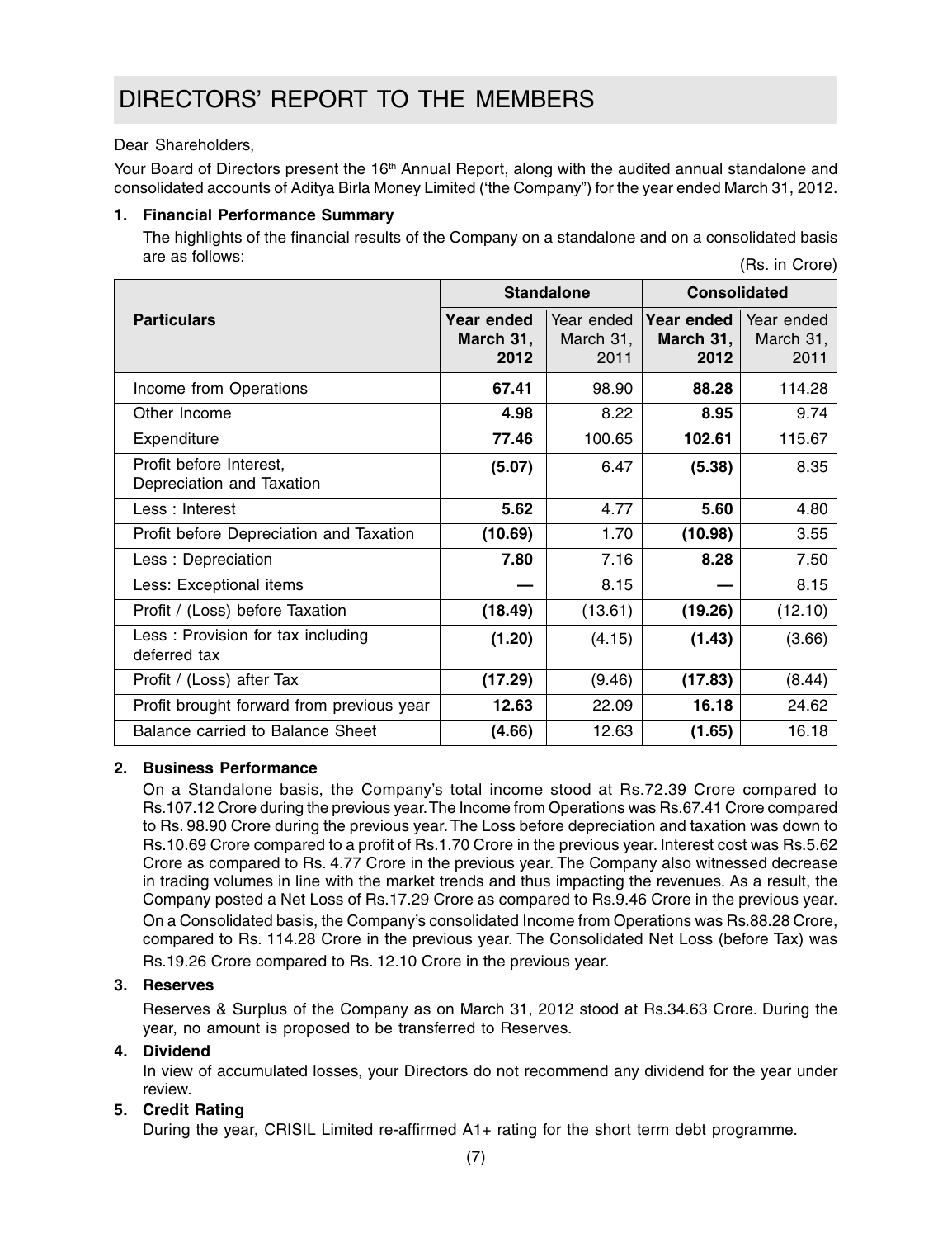#### **6. Share Capital**

The Authorised Share Capital of the Company is Rs.25 Crore. The Paid up Capital, Issued and Subscribed Capital of the Company was Rs.13.54 Crore as on March 31, 2012 consisting of 55,400,000 Equity shares of Re.1/- each and 800,000 8% Redeemable Non Convertible Non Cumulative Preference Shares of Rs.100/- each. There was no capital infusion during the year under review.

#### **7. Management Discussion and Analysis**

The Management Discussion and Analysis Report forming part of Directors' Report for the year under review forms part of Annual Report. The report provides strategic direction and more detailed analysis on performance of the individual businesses and their outlook.

#### **8. Corporate Governance**

Your Directors reaffirm their commitment to the corporate governance standards to the extent they are applicable to the Company. A detailed Corporate Governance Report forms part of this Annual Report.

#### **9. Subsidiary**

The Company has a wholly owned subsidiary viz. Aditya Birla Commodities Broking Limited ("ABCBL"), which is engaged in the business of commodity broking. ABCBL has become a material non-listed subsidiary company on the basis of consolidated turnover for the accounting year ended March 31, 2012 pursuant to Clause 49 of the listing agreement. Relevant disclosure in this regard also forms part of the Corporate Governance Report.

ABCBL continues to perform well in commodity trading. ABCBL posted total Income of Rs.24.97 Crore compared to Rs.16.90 Crore during previous year. The Net Loss was at Rs.0.54 Crore compared to a Net Profit of Rs.1.02 Crore in the previous year. The increase in total income during the year is attributed to increase in brokerage income due to higher volumes in commodity trading during the year, as compared to the previous year. The company had a Net Loss in the current year due to higher operating cost during the year.

The Consolidated financial statements pursuant to clause 41 of the Listing Agreement and prepared in accordance with the Accounting Standards prescribed by the Institute of Chartered Accounts of India forms part of the Annual Report. In terms of general exemption granted by the Ministry of Corporate Affairs vide its circular no. Circular No.2/2011 dated February 8, 2011 and in compliance with the conditions enlisted therein, the reports and annual accounts of the subsidiary company for the financial year ended March 31, 2012 have not been attached to the Balance Sheet of the Company. As required under the circular, statutory information pertaining to the subsidiary company forms part of the Annual Report. Further, the annual accounts and other related information of the subsidiary company are available to you and the shareholders of subsidiary company at any point of time. Any shareholder / investor of the holding company or subsidiary company desirous of obtaining a copy of the said documents may send request in writing to the Company at the Registered Office. The annual accounts of subsidiary company shall also be kept for inspection at the Registered Office of the Company and of the subsidiary company.

#### **10. Public Deposits**

The Company has not accepted or renewed any deposit as covered under Section 58A of the Act read with the Companies (Acceptance of Deposit) Rules, 1975, as amended, from the public, during the year under review.

### **11. Particulars as per Section 217 of the Companies Act, 1956**

The information relating to the conservation of Energy and Technology Absorption required under Section 217(1)(e) of the Companies Act, 1956 ("the Act"), are not applicable to the Company due to the very nature of the industry in which it operates. During the year under review, there were no foreign exchange earnings (previous year Nil) and outgo (previous year Nil), respectively. In accordance with the provisions of Section 217(2A) read with the Companies (Particulars of Employees) Rules 1975, the names and other particulars of employees are to be set out in the Directors' Report as an addendum thereto. However, in terms of the provisions of Section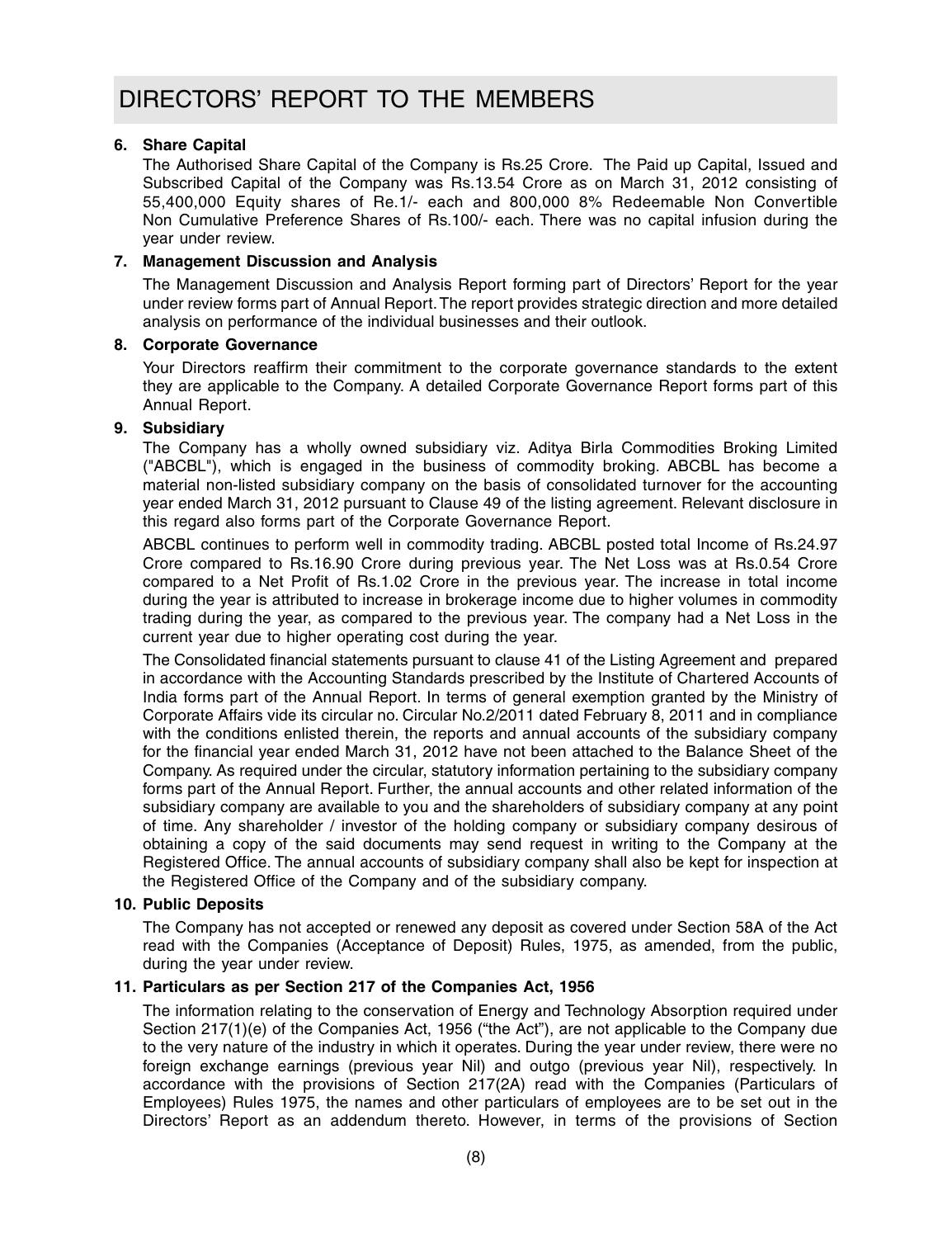### DIRECTORS' REPORT TO THE MEMBERS

219(1)(b)(iv) of the Companies Act, 1956, the Report and accounts, as therein set out, are being sent to all the members of the company excluding the information about the employees. Any member, who is interested in obtaining such particulars about employees, may write to the Company at the Registered Office of the Company.

#### **12. Directors**

As on March 31, 2012, your Board of Directors comprises of 5 Directors including 2 Independent Directors. In accordance with the provisions of Section 255 and 256 of the Companies Act, 1956, Mr.P.Sudhir Rao, retires by rotation at the ensuing Annual General Meeting (AGM) and being eligible, has offered himself for re-appointment. The Board recommends his re-appointment.

The Company has received requisite disclosures and undertakings from all the Directors in compliance with the provisions of the Companies Act, 1956 and other applicable statutes.

#### **13. Directors' Responsibility Statement**

Pursuant to Section 217(2AA) of the Companies Act, 1956 ("the Act"), your Directors confirm that, to the best of their knowledge and belief:

- in the preparation of the annual accounts, the applicable standards have been followed alongwith proper explanation relating to material departures, if any;
- appropriate accounting policies have been selected and applied consistently and such judgments and estimates that are reasonable and prudent so as to give a true and fair view of the state of affairs of the Company as at March 31, 2012 and of the profit of the Company for the year ended on that date;
- proper and sufficient care has been taken for the maintenance of adequate accounting records in accordance with the provisions of the Act for safeguarding the assets of the Company and for preventing and detecting fraud and other irregularities;
- the attached Statement of Accounts for the period ended March 31, 2012 have been prepared on a "going concern basis";
- proper systems are in place to ensure compliance of all laws applicable to the Company; and
- all related party transactions are disclosed in notes to accounts at Note 34 in terms of Accounting Standard 18.

#### **14. Auditors and Auditors' Report**

M/s. S.R. Batliboi & Co., Chartered Accountants, Mumbai, (Registration No. 301003E), hold office as the Statutory Auditors of the Company upto the ensuing AGM and have offered themselves for re-appointment. A certificate from them has been received to the effect that their re-appointment as Statutory Auditors of the Company, if made, would be within the limits prescribed under Section 224(1B) of the Act. The Auditors have further certified that they have subjected themselves for the peer review process of the Institute of Chartered Accountants of India (ICAI) and they hold a valid certificate issued by the "Peer Review Board" of ICAI. The Board proposes the re-appointment of M/s. S.R. Batliboi & Co., Chartered Accountants, Mumbai as the Statutory Auditors of the Company, on the recommendation of the Audit Committee. The observations, if any, made by the Auditors of the Company in their report read with relevant notes to the Accounts are self-explanatory and, therefore do not call for any further comments.

#### **15. Appreciation**

Your Directors wish to place their sincere appreciation for the valuable advice, guidance and support provided by the regulators and statutory authorities from time to time. Your Directors express their gratitude to the clients, bankers and all business associates for their continuous support and patronage to the Company. Your Directors take this opportunity to recognize and place on record their deep sense of appreciation for the exemplary commitment and contribution made by employees at all levels. Your involvement as Shareholders is greatly valued. Your Directors look forward to your continuing support.

For and on behalf of the Board

Pankaj Razdan Sudhakar Ramasubramanian Managing Director

Place : Chennai Date : May 3, 2012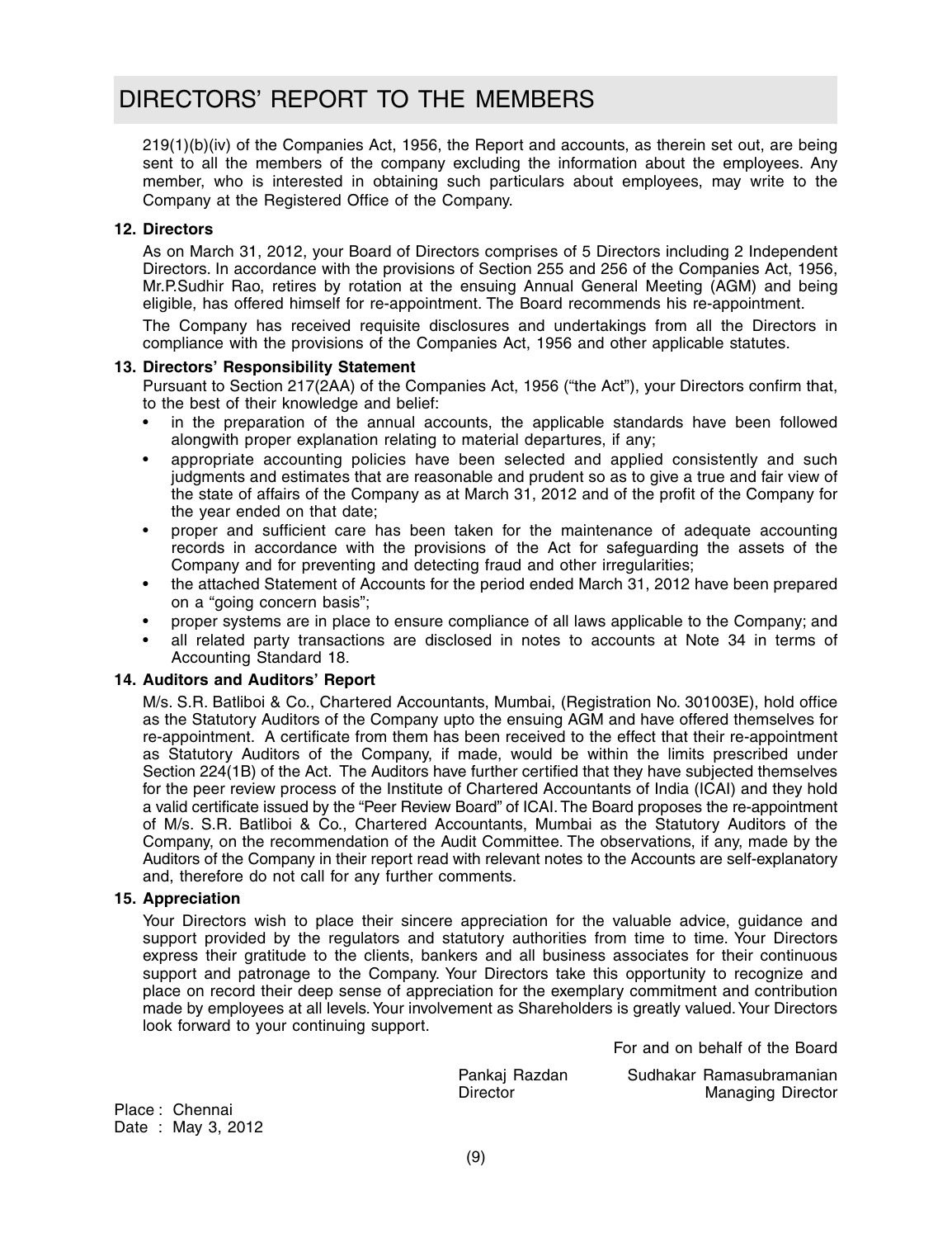### **1. COMPANY'S PHILOSOPHY ON CODE OF GOVERNANCE**

Your Company is fully committed to the adoption of best governance practices and its adherence. Your Company aligns itself with Aditya Birla Group values and governance norms and strive for excellence through adoption of good Corporate and disclosure practices. The Company's philosophy on Corporate Governance is to practice transparency, accountability and maintain professional approach in dealing with all its stakeholders. Your Company believes in fair dealing, strengthening the disclosure practices, timely and appropriate compliance of the applicable regulations, strategic guidance and monitoring by the Board.

#### **2. BOARD OF DIRECTORS**

#### **Composition, Category, Size of the Board**

The Board of Directors of the Company is a balanced Board, comprising of a Managing Director and Non-Executive Directors which includes independent professionals. The Company has five Directors on the Board, out of which two are Independent, two are Non-Executive and one is a Managing Director. The Company do not have an appointed Chairman and the same is appointed for each Board Meeting.

None of the Directors of the Board is a member of more than 10 Committees or a Chairman of more than 5 Committees (as specified under Clause 49) across all Companies in which he is a Director. All Directors have made necessary disclosures regarding their Directorship and Committee positions occupied by them in other Companies.

#### **The details of other Directorships, positions held either in Committees of Board of Directors as well as attendance at Board Meetings/Annual General Meeting are as follows:**

| Name of the Director            | Category                 | No. of<br><b>Board</b><br><b>Meetings</b> |          | No. of<br><b>Directorships</b><br>held in other<br>Companies# | No. of<br>Committee<br>Membership<br>held in other<br>Companies <sup>^</sup> | Last AGM<br>Attendance<br>(Yes/No) |
|---------------------------------|--------------------------|-------------------------------------------|----------|---------------------------------------------------------------|------------------------------------------------------------------------------|------------------------------------|
|                                 |                          | Held                                      | Attended |                                                               |                                                                              |                                    |
| Mr. Pankaj Razdan               | Non-Executive Director   | 4                                         | 2        | 4                                                             |                                                                              | No                                 |
| Mr. Manoj Kedia                 | Non-Executive Director   | 4                                         |          | 3                                                             |                                                                              | No                                 |
| Mr. Sudhakar<br>Ramasubramanian | <b>Managing Director</b> | 4                                         | 4        | 2                                                             |                                                                              | Yes                                |
| Mr. P. Sudhir Rao               | Independent Director     | 4                                         | 4        | 5                                                             |                                                                              | Yes                                |
| Mr. G. Vijayaraghavan           | Independent Director     | 4                                         | 4        |                                                               |                                                                              | Yes                                |

^ includes Membership of Audit Committees and Investor Grievance Committee as per clause 49 of the Listing Agreement (as on March 31, 2012).

does not include Private and Foreign Companies and Section 25 Companies.

#### **Number of Board Meetings**

The Board of Directors met four times during the year ended March 31, 2012 i.e. on April 21, 2011, July 22, 2011, October 18, 2011 and January 30, 2012. The maximum gap between the two Board Meetings was not more than four months.

#### **Selection of Agenda Items and Information supplied to the Board**

Agenda of Board/Committee meetings are prepared in consultation with key functions so as to include relevant items for Board review and discussion. Detailed agenda notes are sent to each Director well in advance before the Board and Committee meetings. The dates of the Board meetings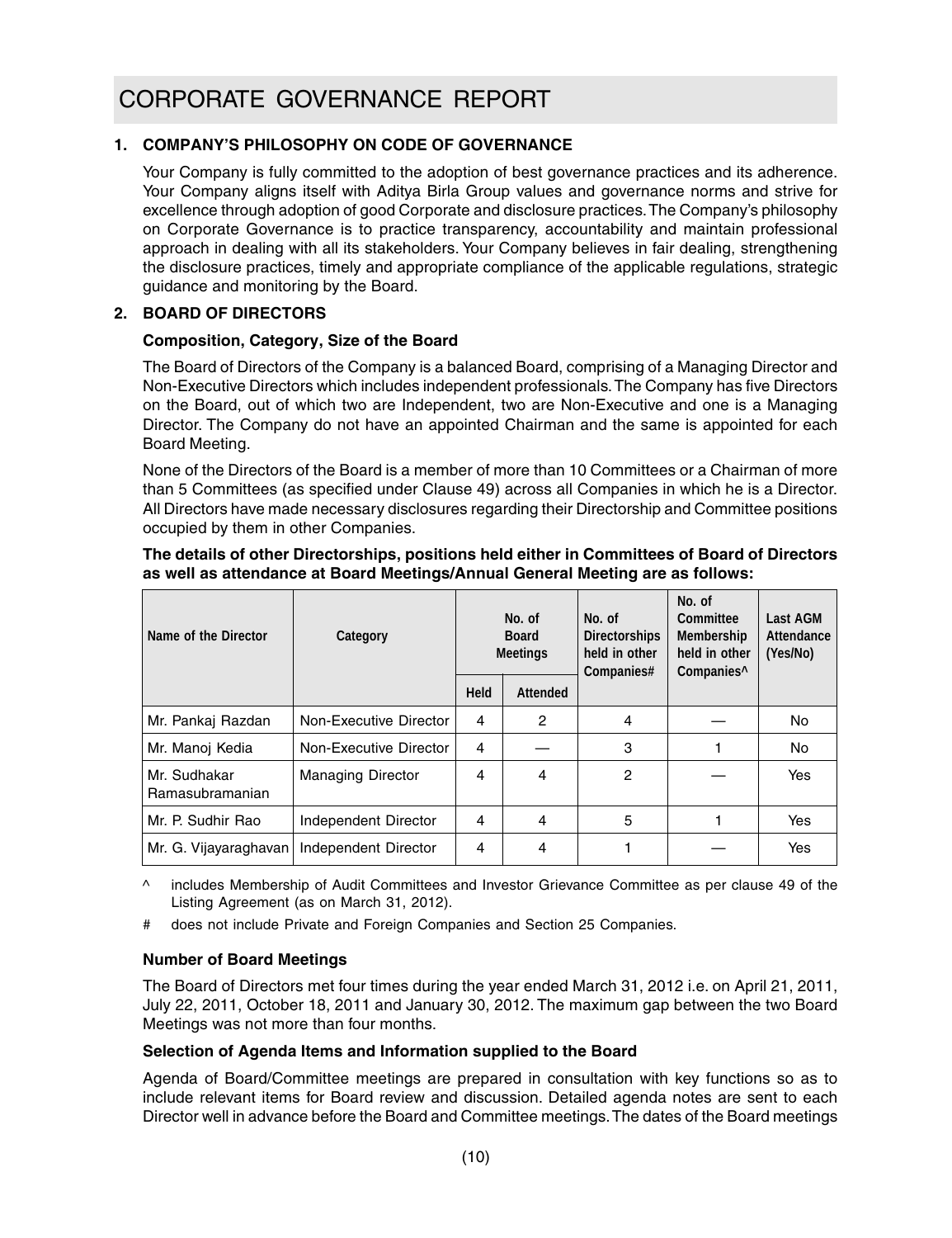and Committee meetings are decided in advance as part of the annual calendar meeting exercise. The Company Secretary co-ordinates with the all departments concerned well in advance, particularly matters requiring discussion / approval / decision in the Board / Committee meetings. The agenda items *inter-alia* include approval of minutes of the previous Board & Committee meetings, review of important issues impacting business, review of compliance reports / compliance certificate, internal audit reports and other Secretarial & Legal Compliance matters, business matters and financial reporting. A business review presentation is made at each Board Meeting to apprise the Directors and the Senior Management team about the performance of the Company. The Board provides strategic direction and strategy in improving the performance of the Company. Business plans, annual operating and capital expenditure budgets, are also placed and reviewed by the Board along with the senior management team of the Company. Independent Directors are briefed about the important agenda items and complete explanations and information are provided to them well in advance to ensure effective and informative participation and decision making process. The quarterly, half yearly and annual financial results are first placed before the Audit Committee for their review and thereafter the same are placed before the Board of Directors for their approval. At each Board Meeting, apart from financial results, the Board reviews shareholding pattern, reports submitted to stock exchanges under Clause 49 of the listing agreement, compliance submissions / status report as a stock broker and depository participant and also the financial results of the subsidiary company. A structured process has been put in place for post meeting follow up, review and reporting for action item / decisions taken at the Board / Committee meetings. The Company Secretary liaison with the respective department / functions, Internal audit team and status update report on the follow up action items are presented at each Board / Committee meeting.

#### **Code of Conduct**

The Board of Directors of the Company has laid Code of Conduct for the Directors and Senior Management Personnel of the Company. The Code has been posted on the Company's website www.adityabirlamoney.com. All the Directors and Senior Management Personnel have affirmed compliance with the Code of Conduct as on March 31, 2012. A declaration to this effect signed by the Managing Director forms part of this report.

#### **Compliance Structure**

The Board also periodically reviews status of compliance of all laws applicable to the Company and also the initiatives taken to improve the standards of compliance adherence. A Compliance Certificate / Status Report / Status update report with respect to regulations as applicable to each of the department concerned is collected duly certified by the respective functional head and based on the compliance status report from departments a consolidated compliance certificate / report is placed both before the Board / Audit Committee for its review and perusal.

#### **3. BOARD COMMITTEES**

#### **A. AUDIT COMMITTEE**

In Compliance of the provisions of Section 292A of the Companies Act, 1956 and in accordance with the provisions of Clause 49 of the Listing Agreement, the Company has a qualified and independent Audit Committee at the Board level. The Audit Committee performs the functions and role in accordance with Clause 49 of the Listing Agreement. The Committee acts as a link between the management, the statutory and internal auditors and the Board of Directors and oversees the financial reporting process.

#### **Composition**

The Audit Committee consists of the following three directors, two thirds of whom are independent directors.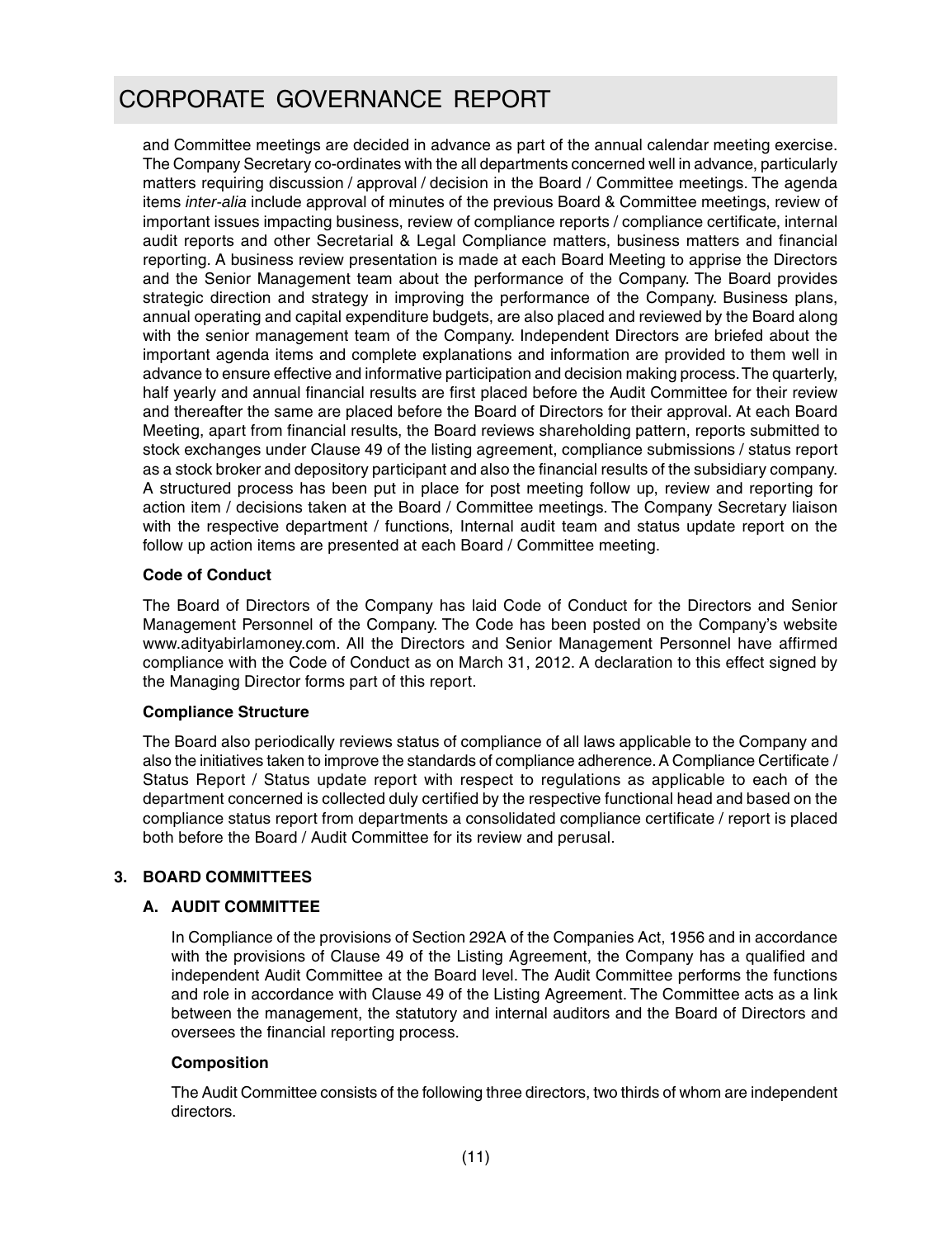The Audit Committee consists of following directors as its members.

- 1. Mr. P. Sudhir Rao Chairman
- 2. Mr. G. Vijayaraghavan Member
- 3. Mr. Manoj Kedia Member

The Chairman of the Audit Committee is an Independent Director. The Chairman of the Audit Committee was also present at the previous Annual General Meeting, as mandated under the listing agreement, to answer shareholder queries. All the members of the Audit Committee are financially literate having accounting and related financial management expertise. The Company Secretary acts as Secretary to the Committee.

#### **Terms of Reference**

The terms of reference for the Audit Committee basically follows and covers all the areas as stipulated under Clause 49 of the Listing Agreement. This inter-alia includes the following:

- 1. Oversight of the company's financial reporting process and the disclosure of its financial information to ensure that the financial statement is correct, sufficient and credible.
- 2. Recommending to the Board, the appointment, re-appointment and, if required, the replacement or removal of the statutory auditor and the fixation of audit fees.
- 3. Approval of payment to statutory auditors for any other services rendered by the statutory auditors, if any.
- 4. Reviewing, with the management, the annual financial statements before submission to the board for approval, with particular reference to:
	- a. Matters required to be included in the Director's Responsibility Statement to be included in the Board's report in terms of Clause (2AA) of Section 217 of the Companies Act, 1956
	- b. Changes, if any, in accounting policies and practices and reasons for the same
	- c. Major accounting entries involving estimates based on the exercise of judgment by management
	- d. Significant adjustments made in the financial statements arising out of audit findings, if any
	- e. Compliance with listing and other legal requirements relating to financial statements
	- f. Disclosure of any related party transactions
	- g. Qualifications in the draft audit report, if any
- 5. Reviewing with the management, the quarterly financial statements before submission to the board for approval
- 6. Reviewing with the management, performance of statutory and internal auditors, adequacy of the internal control systems.
- 7. Reviewing the adequacy of internal audit function, if any, including the structure of the internal audit department, staffing and seniority of the official heading the department, reporting structure coverage and frequency of internal audit.
- 8. Discussion with internal auditors any significant findings and follow up there on.
- 9. Reviewing the findings of any internal investigations by the internal auditors into matters where there is suspected fraud or irregularity or a failure of internal control systems of a material nature and reporting the matter to the board.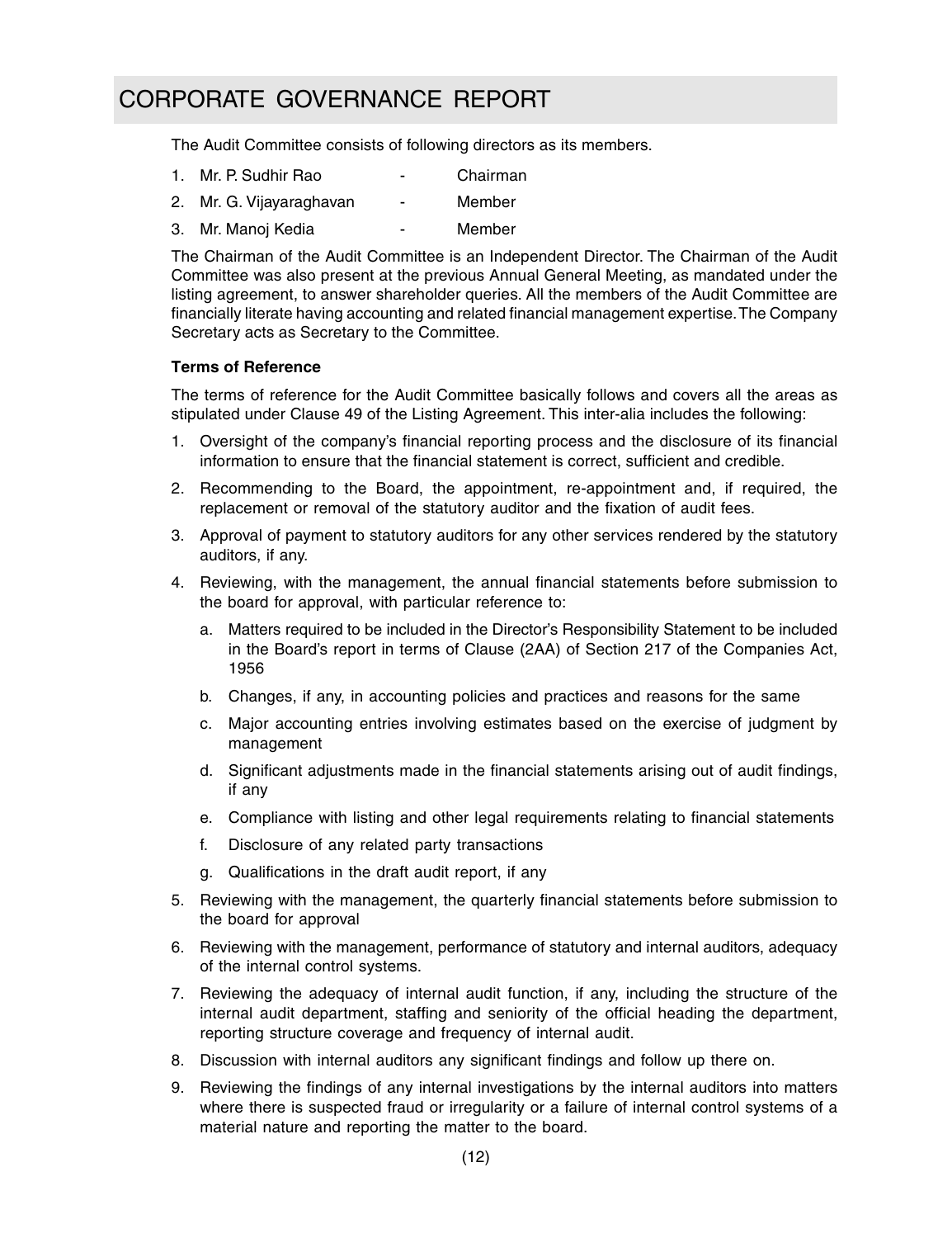- 10. Discussion with statutory auditors about the nature and scope of audit as well as postaudit discussion to ascertain any area of concern.
- 11. Review the functioning of the Whistle Blower mechanism.
- 12. Approval of appointment of CFO (i.e., the Whole-time Finance Director or any other person heading the finance function or discharging that function) after assessing the qualifications, experience & background, etc. of the candidate.
- 13. To review risk management system of the Company.
- 14. To review Compliance certificates received from Departments.
- 15. To review CEO/CFO certifications.
- 16. To review Fraud and Suspicious Transaction Reports.

#### **Meetings and Attendance**

During the year under review, the Audit Committee met five times i.e. on April 21, 2011, July 22, 2011, August 29, 2011, October 18, 2011 and January 30, 2012. The details of the attendance of the Committee members are as follows:

| SI. No. | Name of the Member    | <b>Category / Status</b> | No. of<br><b>Meetings</b><br><b>Held</b> | No. of<br><b>Meetings</b><br><b>Attended</b> |
|---------|-----------------------|--------------------------|------------------------------------------|----------------------------------------------|
|         | Mr. P. Sudhir Rao     | Chairman - Independent   | 5                                        | 5                                            |
| 2.      | Mr. G. Vijayaraghavan | Member - Independent     | 5                                        | 5                                            |
| 3.      | Mr. Manoj Kedia       | Member - Non Executive   | 5                                        |                                              |

At every Audit Committee Meeting, Statutory Auditors, Internal Auditors are present and provide their presentation on the financial statements and internal audit reports respectively. The Audit Committee reviews the financial results and recommends the same to the Board for approval. At each meeting, the audit committee also reviews the statement of related party transactions as well as the financial results of the subsidiary company. The audit committee extensively deliberates on various audit reports and the action plan as well as key risk issues and areas. These are put on a followup tracker and monitored closely and status update report is placed before each Audit Committee meeting until the action is closed / implemented. The Chief Operating Officer, Chief Financial Officer and other functional heads are present at the meeting. Respective department functional head is also invited to attend the Audit Committee meeting to respond to queries and observations pertaining to their department, arising out of the audit report.

#### **B. REMUNERATION COMMITTEE**

#### **Composition**

The Company has a Remuneration Committee consisting of following three non-executive Directors, two third of whom are Independent Directors, including the Chairman. The Committee at present consists of following directors as its members.

- 1. Mr. P. Sudhir Rao Chairman
- 2. Mr. G. Vijayaraghavan Member
- 3. Mr. Manoj Kedia Member

#### **Terms of Reference**

The terms of reference / charter of the Committee include the following:

1. To determine and approve the remuneration package payable to the Executive Director / Whole-time Director, Directors, other Managerial Persons and such other members of the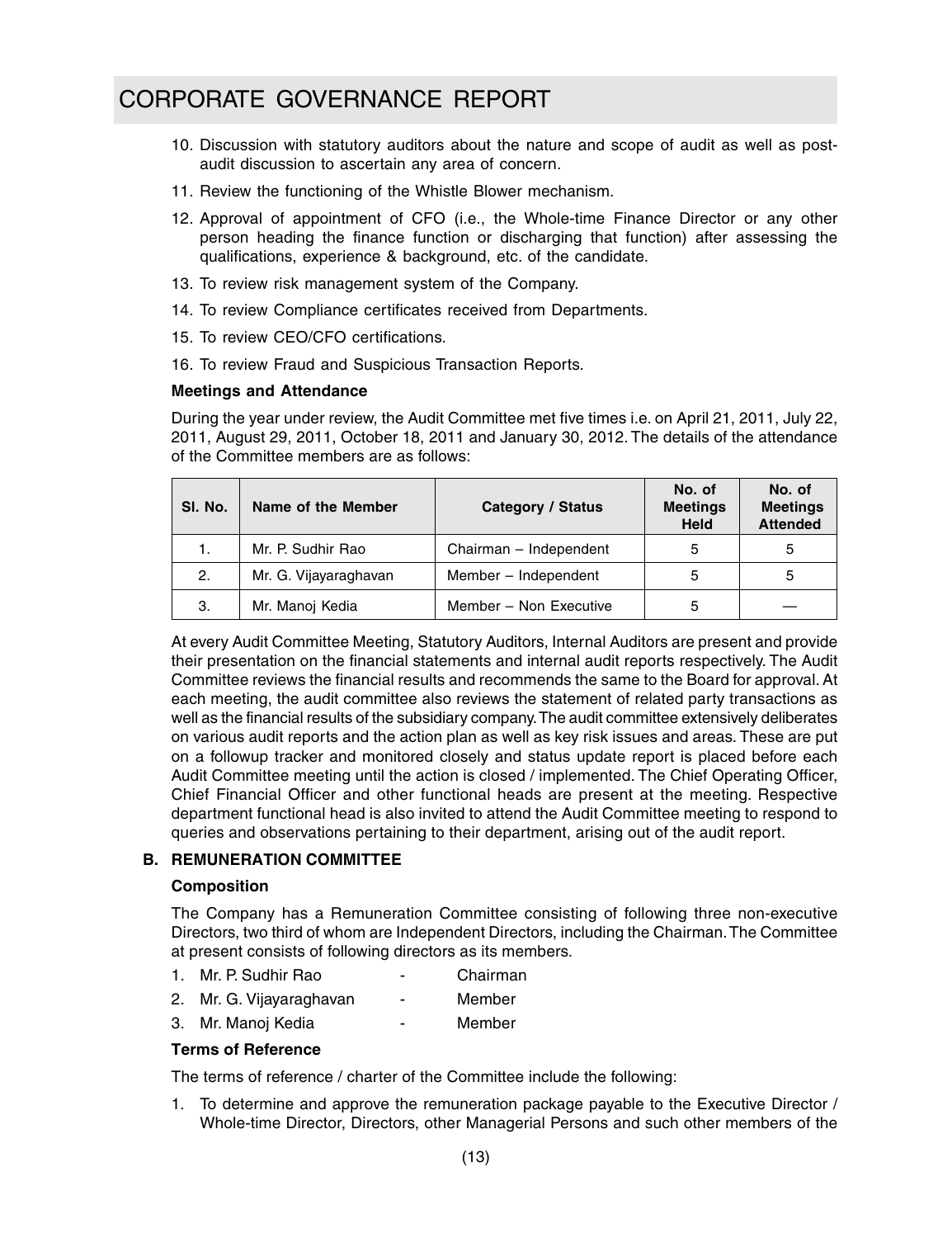management including salary, bonuses, incentive payments, share options, stock options, pension rights, terms of employment and various other components of the compensation payable in this regard;

- 2. Key issues / matters as may be necessary in view of Clause 49 of the Listing Agreement, provisions of Companies Act, 1956 or any statutory provisions, enactments, rules and regulations as may be applicable from time to time;
- 3. Such other matters and issues as may be referred by the Board from time to time.

#### **Remuneration to Directors**

The Independent Directors are paid sitting fees of Rs.20,000/- for each meeting of the Board and the Committee thereof. No sitting fee is paid to the Managing Director and other Non–Executive Directors. The details of sitting fees paid to the Independent Directors during financial year 2011-12 are as under:

| <b>Name of Director</b> | Category             | <b>Sitting Fees Paid</b> |
|-------------------------|----------------------|--------------------------|
| Mr. P. Sudhir Rao       | Independent Director | Rs.2,00,000/-            |
| Mr. G. Vijayaraghavan   | Independent Director | Rs.1,80,000/-            |

No other fees or compensation has been paid to non-executive Directors. The Managing Director has been appointed without any remuneration; hence do not draw any remuneration from the Company. The Non-Executive Directors of the Company do not hold any shares in the Company. No stock options as on date have been granted to the Directors of the Company.

#### **C. SHAREHOLDERS' AND CUSTOMERS GRIEVANCE REDRESSAL COMMITTEE**

The Company has a specific Committee to consider matters relating to shareholders' / investors' grievances.

#### **Composition**

The Shareholders' and Customers Grievance Redressal Committee consist of the following three Directors as its members:

- 1. Mr. P. Sudhir Rao Chairman
- 2. Mr. Pankaj Razdan Member
- 3. Mr. Sudhakar Ramasubramanian Member

The Company Secretary of the Company acts as the Secretary to the Committee as well as Compliance Officer for matters relating to Investor's Grievance as stipulated under the Listing Agreement.

#### **Roles & Responsibilities**

- 1. To review the redressal of Investors' complaints like transfer / transmission of shares, nonreceipt of annual report and non-receipt of declared dividend, delays in transfer of shares, dematerialisation / rematerialisation of shares etc.
- 2. To act on behalf of the Board, in the matters connected with allotment of shares, issuance of duplicate share certificates, split and consolidation of shares etc.
- 3. To oversee performance of the Registrar and Transfer Agents of the Company and recommend measures for overall improvement in the quality of investor services.
- 4. To review, analyse, recommend and monitor plan of action & activities and put in place proper procedures, policies and effective mechanism to address complaints and grievances arising out of the service issues as a broker / trading member / depository participant including litigation and arbitration matters.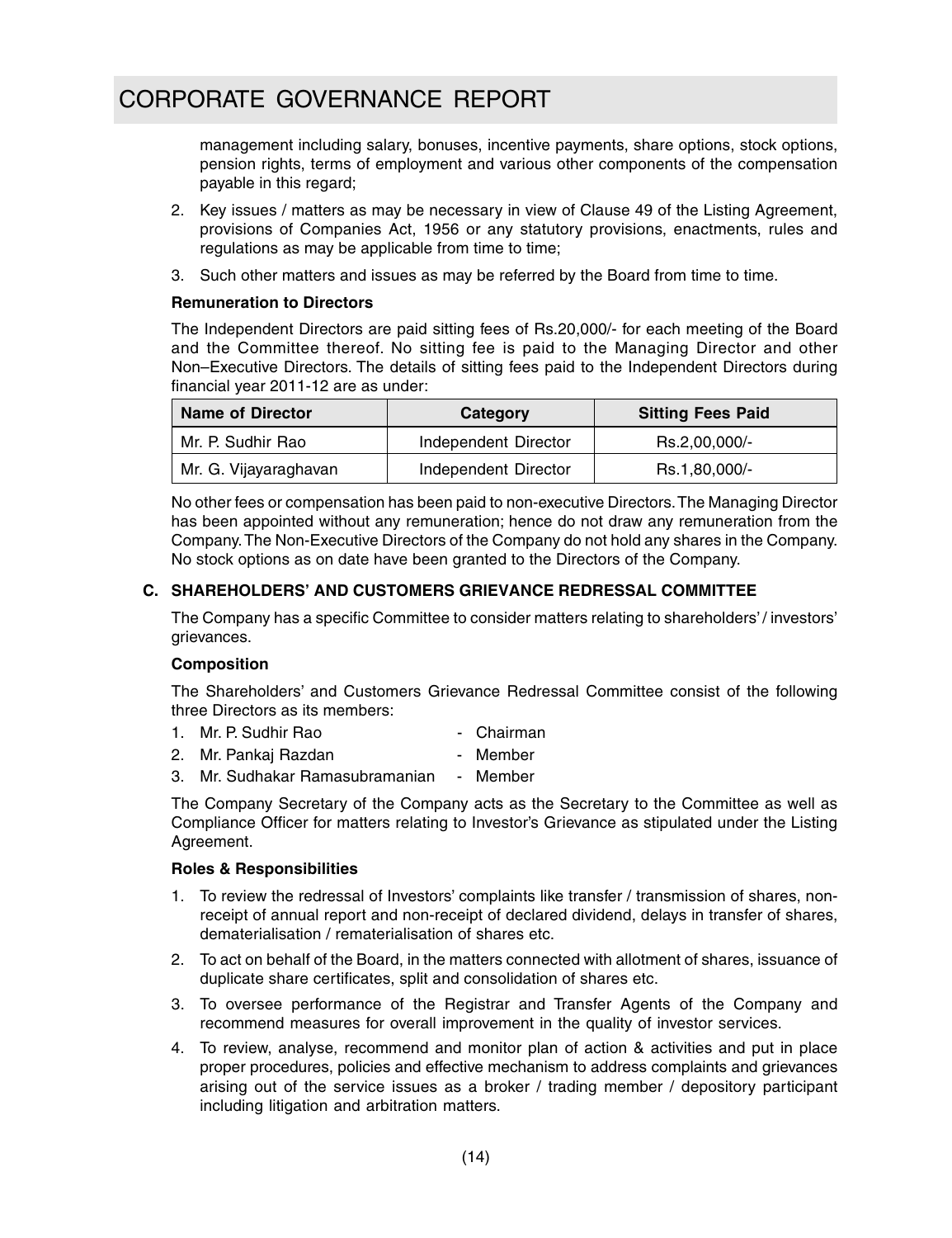- 5. To review issues arising out of alleged fraud / forgery / misappropriation / mis-selling / breach / deviations from standard processes and procedures.
- 6. To frame policies and procedures to protect the interest of Clients / Customers and for ensuring compliances under the applicable statutory framework.
- 7. To look into other issues including systems and procedures followed to track investor / Customer / Client complaints and suggest measures for improvement from time to time.
- 8. To monitor implementation and compliance of the Company's Code of Conduct for Prohibition of Insider Trading in pursuance of SEBI (Prohibition of Insider Trading) Regulations, 1992.
- 9. To review the process of complaint and grievance handling mechanism at periodic intervals
- 10. Ensure adequacy of disclosure of "material information" to the investors / customers / clients.
- 11. Review the status of complaints / grievances / litigations / arbitration cases at periodic intervals.
- 12. To invite the external experts to attend the meetings of the Committee, without the right to vote, whenever it deems necessary.
- 13. To further delegate all or any of the power to any other employee(s), officer(s), representative(s), consultant(s), professional(s), or agent(s)
- 14. To undertake such other matters as deemed fit and proper for effective discharge of the above responsibilities.

#### **Meetings and Attendance**

During the year under review, Shareholders' and Customers Grievance Redressal Committee met once on August 29, 2011. All the members of the Committee were present in this meeting.

#### **D. FINANCE COMMITTEE**

The Company has constituted a finance committee of Directors to review and provide approvals and authorizations arising out of day-to-day business operations and financial matters of the Company. The role of the Committee includes approving matters relating to opening / closing of Bank Accounts, approves signatories for the operation of bank accounts, appointment of service providers and other Agencies, availing overdraft facility from Banks, borrowing within the limits approved by the Board and other routine operational matters.

#### **Composition**

The present composition of the Finance Committee, consist of following Directors as its members:

- 1. Mr. Pankaj Razdan
- 2. Mr. Manoj Kedia
- 3. Mr. Sudhakar Ramasubramanian

#### **Meetings and Attendance**

The Chairman of the Committee is elected by the members amongst themselves from time to time and any two members shall form the quorum of the Committee Meeting. The Committee met two times during the year ended March 31, 2012 i.e. on August 3, 2011 & December 14, 2011 which were attended by Mr. Pankaj Razdan and Mr. Sudhakar Ramasubramanian.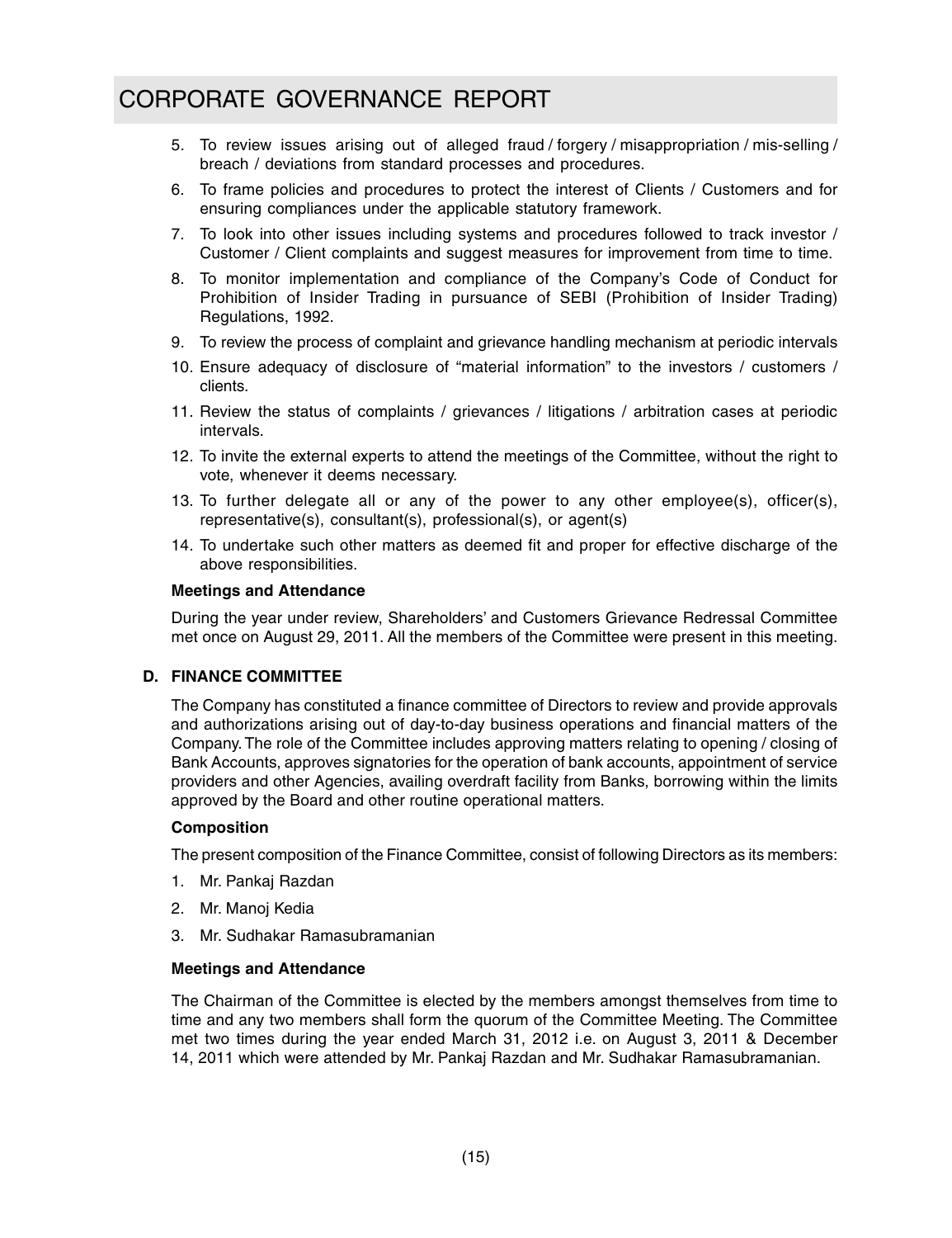#### **E. RISK GOVERNANCE COMMITTEE**

The Board of Directors has constituted a Risk Governance Committee, to review, develop and approve appropriate policies, procedure and systems for improving Company's Risk Management framework.

#### **Composition**

The Risk Governance Committee consists of the following three Directors as its members:

- 1. Mr. Sudhakar Ramasubramanian
- 2. Mr. Pankaj Razdan
- 3. Mr. P. Sudhir Rao

The terms of reference of the Committee is as under:-

- i. Reviewing and approving the risk management policy.
- ii. Approving the product approval process and reviewing the product risk assessment over and above the threshold limit
- iii. Evaluating significant risk exposure of the Company and assessing Management's action to mitigate the exposure in timely manner
- iv. Review the risk mitigation plan and assess its effectiveness at a periodic level
- v. Approving the implementation of the Enterprise Risk Management Framework for the Company
- vi. Review Product and Operational risk management strategies and meeting risk/reward objectives.

#### **F. PREFERENCE SHARES ALLOTMENT COMMITTEE**

The Preference Shares Allotment Committee was constituted by the Board consisting of following Directors as its members:

- 1. Mr. Pankaj Razdan
- 2. Mr. Sudhakar Ramasubramanian
- 3. Mr. G. Vijayaraghavan

#### **4. CEO / CFO CERTIFICATION**

As required under the provisions of the Clause 49 of the Listing Agreement, the Managing Director & Chief Finance Officer of the Company have provided necessary certification to the Board regarding the financial statements of the Company. The said certificate was placed before each board meeting approving the financial results which was taken on record by the Board of Directors of the Company. The CEO / CFO certification for the annual financial results for the year ended March 31, 2012 was also placed before the Board of Directors at its meeting held on May 3, 2012.

### **5. SUBSIDIARY COMPANY**

The Company has a wholly owned subsidiary company - Aditya Birla Commodities Broking Limited ("ABCBL") which has become a material non-listed subsidiary company on the basis of consolidated turnover for the accounting year ended March 31, 2012. As per Clause 49, Mr.P.Sudhir Rao, an independent director is in the Board of ABCBL. The Audit Committee reviews the financial statements of ABCBL as part of the process of approval of annual financial statements of the Company. The minutes of the Board meeting of ABCBL as well as statements of all significant transactions and arrangements of the unlisted subsidiary companies was placed in the Board meeting.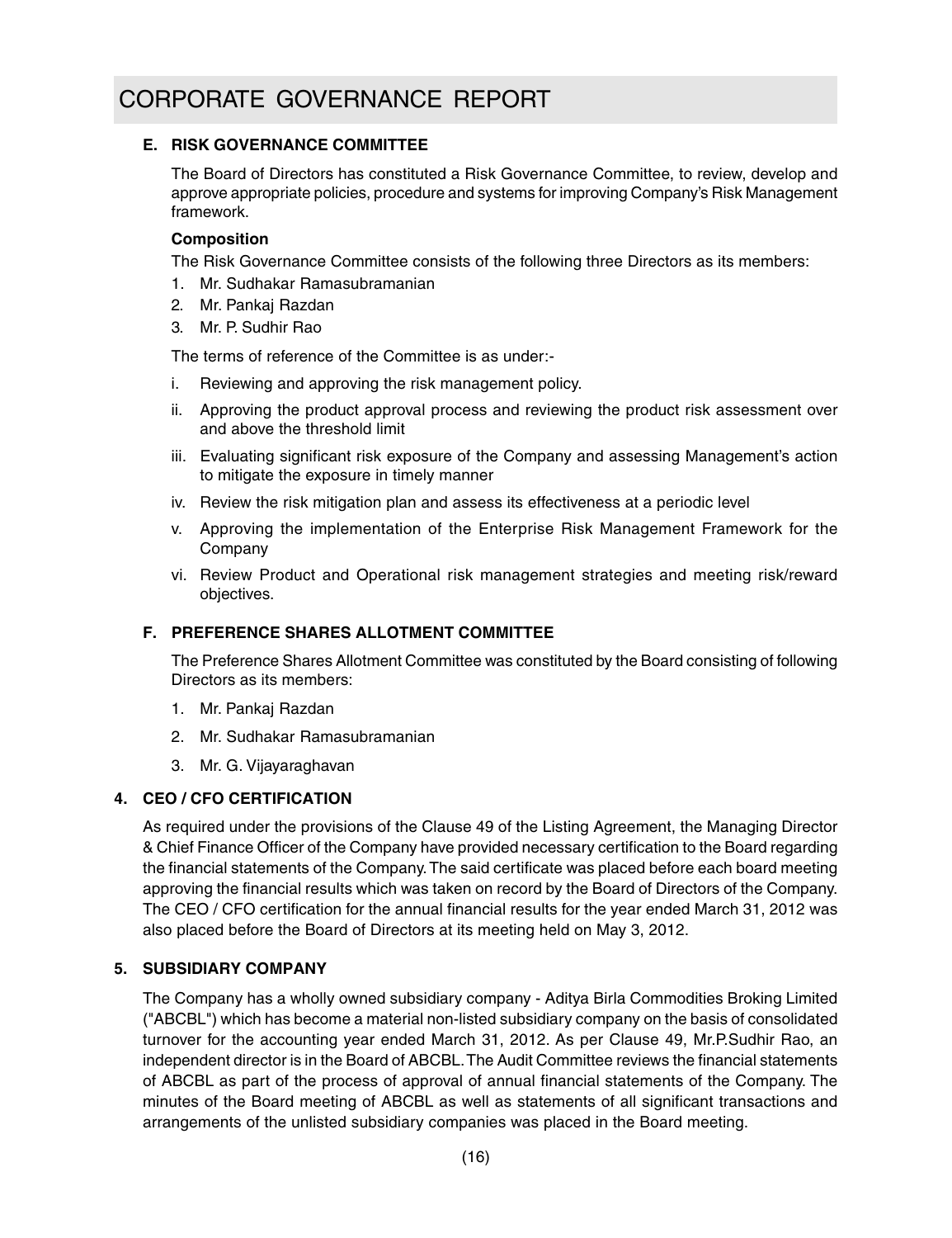#### **6. DISCLOSURES**

- i. The details of Related party transactions during the year have been disclosed in Note No. 34 of the Notes forming part of Annual Accounts as required under Accounting Standard 18 issued by the Institute of Chartered Accountants of India. There were no materially significant related party transactions with Directors / Promoters / Management, which has a potential conflict with the interest of public at large.
- ii. The Company has implemented a whistle blower policy and every employee including ex-employee of the Company has the right to report to the Grievances Redressal Committee (GRC) unethical behaviours, malpractices, wrongful conduct, fraud, violation of the Company's policies & values, violation of law without any fear of retaliation. The GRC submits periodic report to the Audit Committee of the Board of Directors on the issues reported to it, if any, from time to time for its review & perusal.
- iii. The Company is engaged in the business of Equity Broking and Depository services. No penalties/ strictures were imposed on the company by Stock Exchange or SEBI or any statutory authority relating to Capital Markets, except penalties aggregating to Rs.1,72,450/- which were paid in respect of the observations made during the course of regular inspections and internal audit reports relating to routine broking and depositories operations, during the last three financial years, as a trading member and depository participant.
- iv. The Company has complied with mandatory requirements of Clause 49.
- v. The Company has also complied with the following non mandatory requirements as prescribed in Annexure 1D to Clause 49 of the Listing Agreement.
	- a. Constitution of the Remuneration Committee.
	- b. There were no qualifications on the financial statements of the Company during the period under review.
	- c The quarterly results of the Company are published in one English and one Gujarati newspaper having wide circulation. The results are also posted on the website of the Company. In view of the above, the half-yearly declaration of financial performance are not sent to the shareholders individually.

#### **DISCLOSURE OF ACCOUNTING TREATMENT**

The Company has followed the applicable guidelines of Accounting Standards laid down by The Institute of Chartered Accountants of India in preparation of its financial statements.

#### **MANAGEMENT DISCUSSION AND ANALYSIS**

A detailed Management Discussion and Analysis Report in terms of Clause 49 of the Listing Agreement forms part of the annual report.

#### **RISK MANAGEMENT FRAMEWORK**

The Company has a well defined risk management framework, policies and procedure in place. The details are included in the Management Discussion and Analysis Report. The Company has also constituted Risk Governance Committee to oversee the Risk management programme of the Company, if any in addition to oversight by the Audit Committee.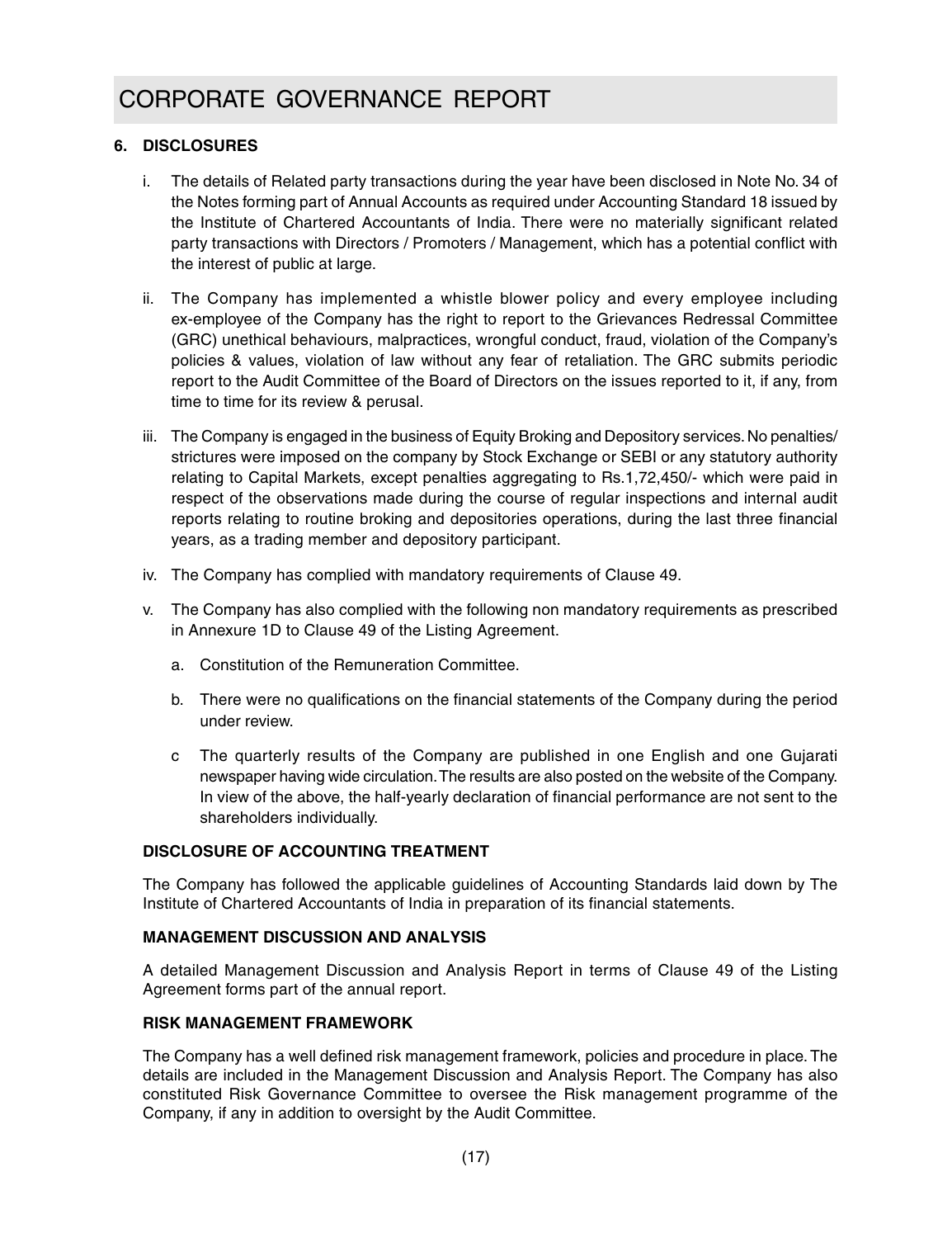#### **MCA Voluntary Guidelines - 2009**

The Ministry of Corporate Affairs has issued a set of Voluntary Guidelines on "Corporate Governance" and "Corporate Social Responsibility" in December 2009. These guidelines are expected to serve as a benchmark for the corporate sector and also help in achieving the highest standard of corporate governance. Some of the provisions of these guidelines are already in place as reported elsewhere in this Annual Report. The other provisions of these guidelines are being evaluated and your company will strive to adopt the same in a phased manner.

#### **SHAREHOLDERS - Re-appointment of Director**

The details of Director(s) seeking re-appointment in the Annual General Meeting has been provided in the Notice of the Annual General Meeting attached with the Annual Report along with the brief profile.

#### **7. GENERAL BODY MEETINGS**

#### **Details of General Meetings**

Location and time, where Annual General Meetings (AGMs) and Extra Ordinary General Meeting (EGMs) in the last three years were held:

| Year                       | <b>AGM/EGM</b> | Day & Date                  | <b>Venue</b>                                                                                           | <b>Time</b> |
|----------------------------|----------------|-----------------------------|--------------------------------------------------------------------------------------------------------|-------------|
| $2008 - 2009$ *            | AGM            | Wednesday,<br>July 15, 2009 | Music Academy, Mini Hall,<br>New No.168, Old No.306,<br>TTK Road, Chennai 600 014.                     | $3.00$ P.M. |
| $2009 - 2010$              | AGM            | Monday,<br>June 28, 2010    | 'P. Obul Reddy Hall,'<br>C/o. Vani Mahal, No.103,<br>G.N. Chetty Road, T. Nagar,<br>Chennai - 600 017. | $3.00$ P.M. |
| $2010 - 2011$ <sup>#</sup> | AGM            | Friday,<br>Sept 23, 2011    | Indian Rayon Compound,<br>Veraval - 362 266,<br>Gujarat.                                               | 11.30 A.M.  |

\*A special resolution was passed by the shareholders in the AGM held on July 15, 2009 for change in name of the Company from Apollo Sindhoori Capital Investments Limited to Aditya Birla Money Limited.

*#*A special resolution was passed by the shareholders in the AGM held on September 23, 2011 for approving the appointment of Mr. Sudhakar Ramasubramanian as Managing Director of the Company.

#### **COMPLIANCE**

A certificate from Practising Company Secretary confirming compliance with the conditions of Corporate Governance as stipulated in Clause 49 of the Listing Agreement of the Stock Exchanges forms part of this Annual Report.

#### **MEANS OF COMMUNICATION**

The unaudited quarterly, half yearly and audited annual financial results are sent to the Stock Exchanges where the shares of the Company are listed. The results were also published in all editions of "Business Line", national daily and "Jai Hind", regional language newspaper circulating in the district where Company's registered office is situated. The unaudited quarterly, half yearly and audited annual results were also posted in the company's website www.adityabirlamoney.com.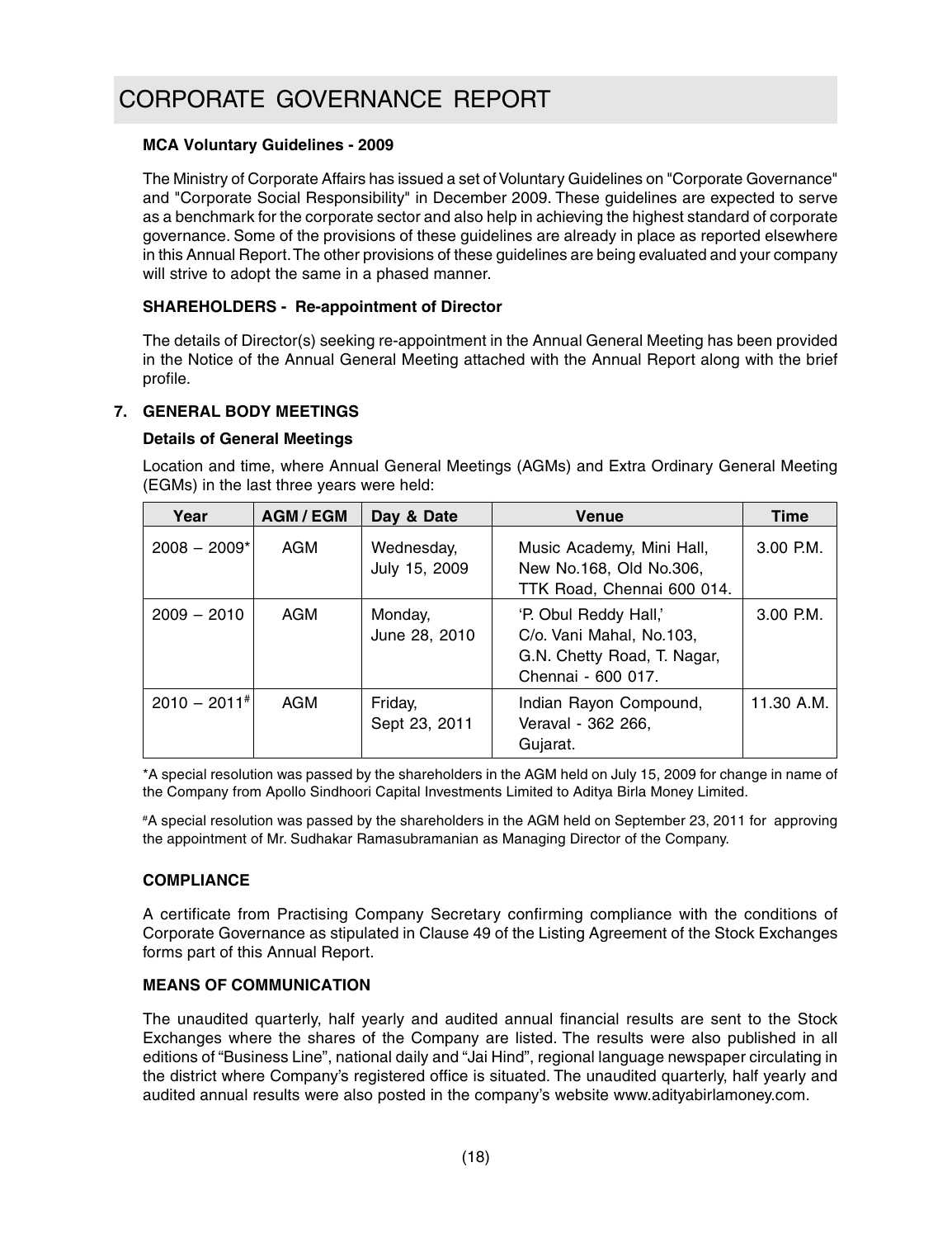#### **8. GENERAL SHAREHOLDERS' INFORMATION**

AGM date, time and venue : As per notice to the AGM

Financial Calendar

| Financial reporting for the quarter ending June 30, 2012      | July / August, 2012      |
|---------------------------------------------------------------|--------------------------|
| Financial reporting for the quarter ending September 30, 2012 | October / November, 2012 |
| Financial reporting for the quarter ending December 31, 2012  | January / February, 2013 |
| Financial reporting for the quarter ending March 31, 2013     | April / May, 2013        |
| $\therefore$ Refer notice to the AGM<br>Date of Book Closure  |                          |

Dividend Payment Date : N.A.

Registered Office : Indian Rayon Compound, Veraval - 362 266, Gujarat.

Website : www.adityabirlamoney.com

#### **Listing on Stock Exchanges**

| Madras Stock Exchange Limited<br>(MSE)<br>Exchange Building,<br>Second Line Beach,<br>Chennai - 600001 | National Stock Exchange of<br>India Limited, (NSE)<br>"Exchange Plaza", C-1, Block G,<br>Bandra - Kurla Complex,<br>Bandra (E), Mumbai - 400 051 | Bombay Stock Exchange Limited,<br>(BSE)<br>Phiroze Jeejeebhoy Towers,<br>Dalal Street, Mumbai - 400001 |
|--------------------------------------------------------------------------------------------------------|--------------------------------------------------------------------------------------------------------------------------------------------------|--------------------------------------------------------------------------------------------------------|
| Tel No: (044) 25522895                                                                                 | Tel No: (022) 26598100                                                                                                                           | Tel No: (022) 22721233 / 4                                                                             |
| Fax No: (044) 25244897                                                                                 | Fax No: (022) 26598120                                                                                                                           | Fax No: (022) 22721919                                                                                 |
| Stock Code - APOSINDCAP                                                                                | Stock Code - BIRLAMONEY                                                                                                                          | Stock Code - 532974 / ABML                                                                             |

ISIN for Equity Shares (NSDL & CDSL) - INE865C01022

**Note**: Listing fees for the year 2012-13 have been paid to NSE, BSE & MSE

#### **Stock Price Data : Monthly High & Low during FY 11-12 in BSE & NSE**

| <b>Month</b>     | <b>BSE</b>        |                  |                   | <b>NSE</b>       |
|------------------|-------------------|------------------|-------------------|------------------|
|                  | <b>High Price</b> | <b>Low Price</b> | <b>High Price</b> | <b>Low Price</b> |
| April 2011       | 29.45             | 24.05            | 29.30             | 23.50            |
| May 2011         | 24.95             | 21.40            | 24.85             | 21.35            |
| June 2011        | 24.45             | 17.85            | 26.50             | 19.00            |
| <b>July 2011</b> | 22.70             | 18.65            | 22.75             | 19.00            |
| August 2011      | 26.05             | 15.80            | 26.50             | 15.50            |
| September 2011   | 22.70             | 18.10            | 22.70             | 18.00            |
| October 2011     | 19.10             | 15.85            | 19.25             | 15.70            |
| November 2011    | 17.45             | 14.15            | 17.50             | 14.05            |
| December 2011    | 15.84             | 10.17            | 16.00             | 10.40            |
| January 2012     | 17.10             | 10.27            | 17.00             | 10.45            |
| February 2012    | 16.60             | 14.40            | 16.50             | 14.40            |
| March 2012       | 16.05             | 13.90            | 16.15             | 13.55            |

There has been no trading in the equity shares at MSE during the year under review. The Company has also applied for delisting of equity shares from MSE and approval is awaited. The Company's equity shares however will continue to be listed at NSE and BSE.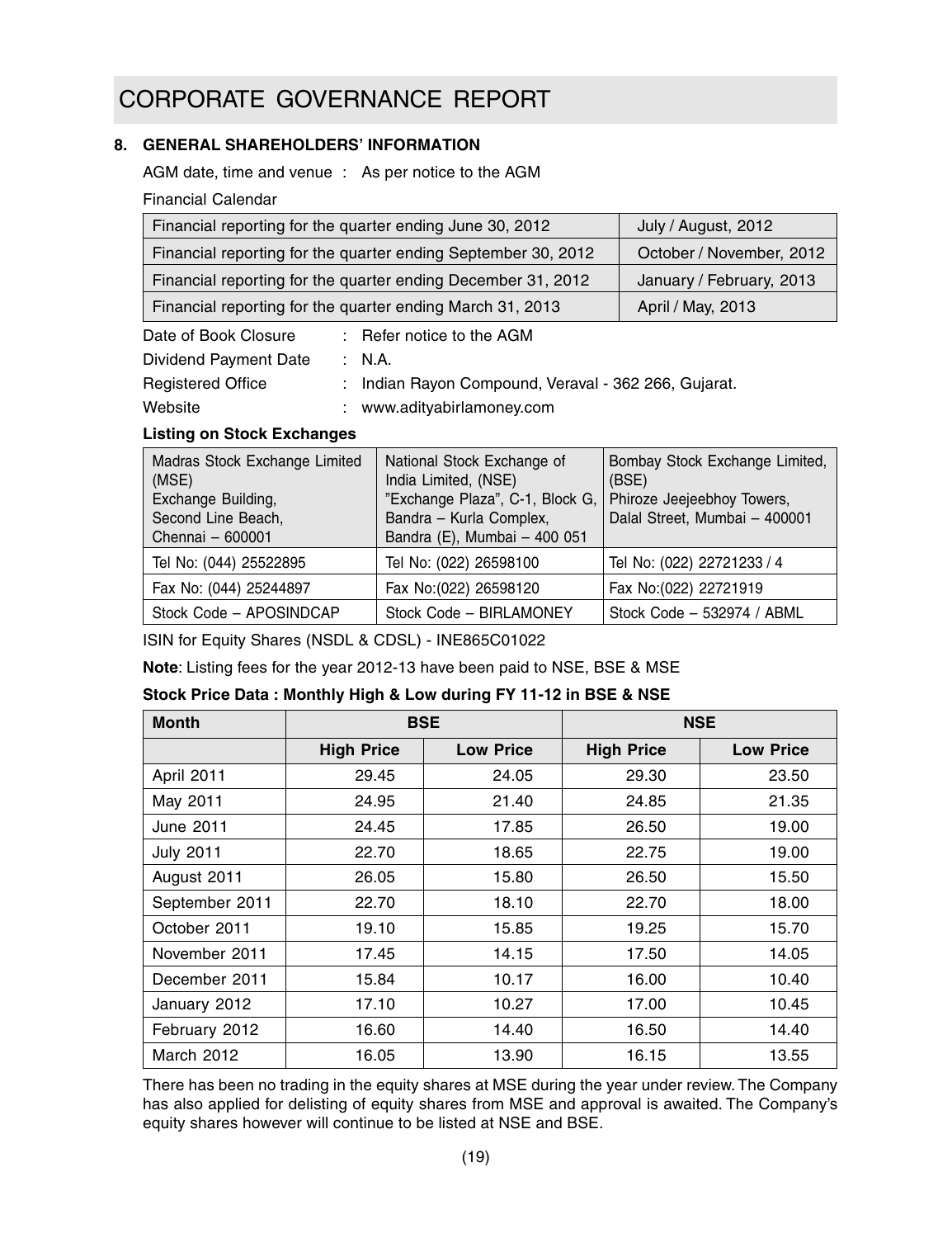#### **Registrar and Share Transfer Agent**

Cameo Corporate Services Limited SEBI Registration No.INR000003753 Subramanian Building, No.1, Club House Road, Chennai – 600 002 Ph : 044-28460390 (5 Lines) Fax: 044-28460129 Email : investor@cameoindia.com

#### **Share Transfer System**

The Company's shares are compulsorily traded in dematerialized form. In the case of transfer of shares in physical form, which are lodged at the Registered/Corporate Office or Registrar & Share Transfer Agent's Office, are normally processed within a period of 15 days from the date of receipt.

#### **Investor Services**

Details of Shareholders queries / complaints and other correspondence received and replied during 2011–2012:

| <b>Nature of Complaints/Queries</b>                                                                                                                                            | <b>No. of Complaints</b> |
|--------------------------------------------------------------------------------------------------------------------------------------------------------------------------------|--------------------------|
| Pending Queries / Complaints as on 01.04.2011                                                                                                                                  | Nil                      |
| Queries / Complaints received during the year relating to<br>issue of duplicate share certificate / new share certificate /<br>change of address / transmission of shares etc. | 11                       |
| Queries / Complaints redressed                                                                                                                                                 | 11                       |
| Pending Queries / Complaints as on 31.03.2012                                                                                                                                  | Nil                      |

#### **Share Capital History Details of Paid-up Equity Share Capital of the Company**

| <b>Date of Allotment</b> | <b>No. of Shares</b>   | Face Value (Rs.) | <b>Cumulative No. of Shares</b> |
|--------------------------|------------------------|------------------|---------------------------------|
| 04-07-1995               | 700                    | $10/-$           | 700                             |
| 07-08-1995               | 10,09,300              | $10/-$           | 10,10,000                       |
| 30-11-2000               | 12,60,000              | $10/-$           | 22,70,000                       |
| 03-06-2001               | 5,00,000               | $10/-$           | 27,70,000                       |
| 26-07-2006               | 27,70,000 <sup>@</sup> | $10/-$           | 55,40,000                       |
| 18-07-2008#              |                        | $1/-$            | 5,54,00,000                     |

*@ Allotment on Issue of Bonus Shares in the ratio of 1:1*

*# Split of face value of 55,40,000 shares from Rs.10/- to Re.1/- each*

#### **Details of Paid-up Preference Share Capital of the Company**

| Date of Allotment | No. of Shares   | Face Value (Rs.) |  |
|-------------------|-----------------|------------------|--|
| 28-03-2005        | $2,00,000*$     | 100              |  |
| 31-03-2011        | $8,00,000^{++}$ | 100              |  |

*\* Preference Shares were redeemed on 26.07.2006.*

*++ The preference shares are in the nature of Redeemable Non Convertible Non Cumulative and are not intended for listing and were issued on a private placement basis to Aditya Birla Financial Services Private Ltd (Holding Company)*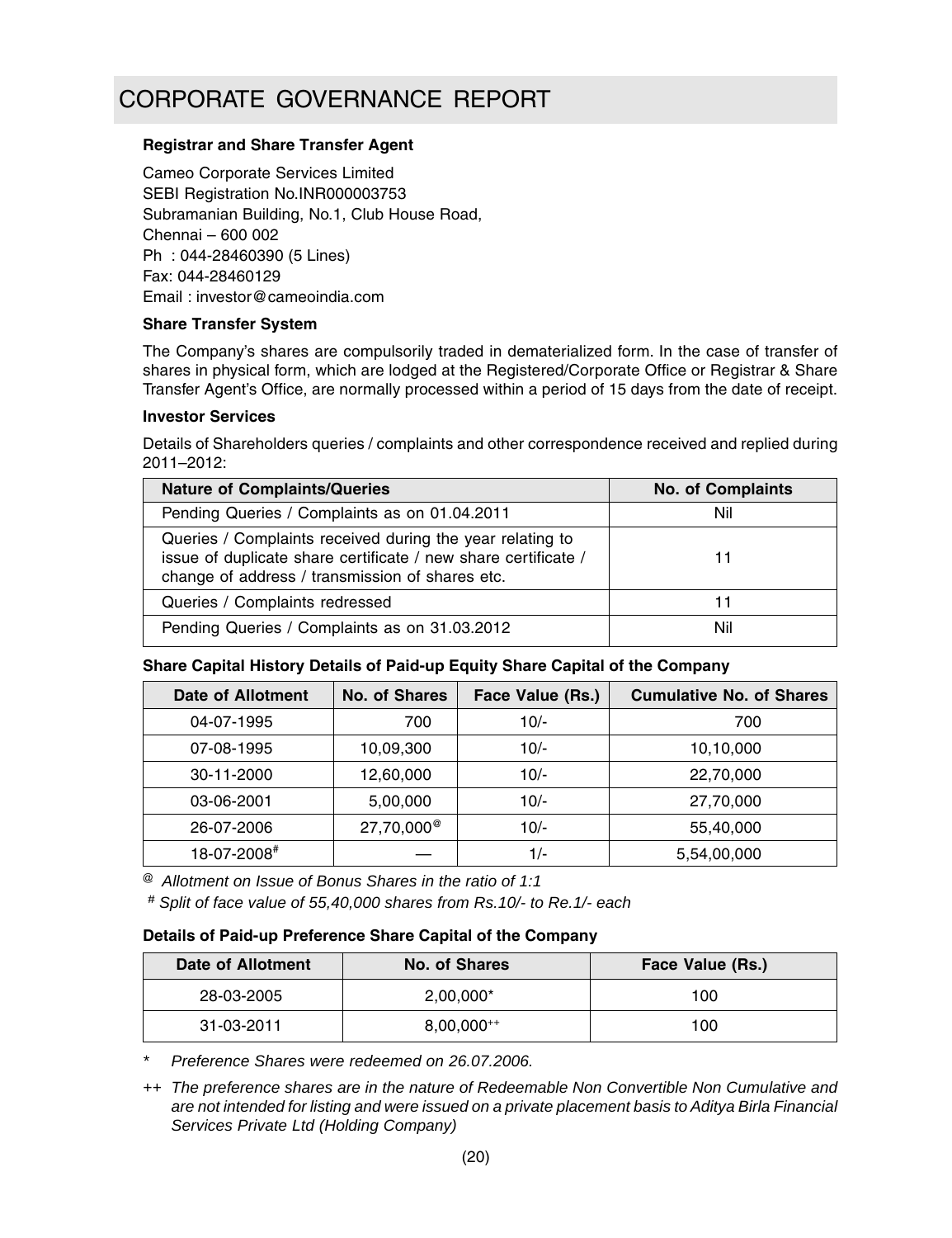|                                        | <b>Shares</b>   |            |                   |       | <b>Shareholders</b> |                 |       |                   |  |
|----------------------------------------|-----------------|------------|-------------------|-------|---------------------|-----------------|-------|-------------------|--|
| <b>Equity Shares</b>                   | <b>Physical</b> |            | <b>Electronic</b> |       |                     | <b>Physical</b> |       | <b>Electronic</b> |  |
|                                        | Nos.            | $\%$       | Nos.              | %     | Nos.                | %               | Nos.  | %                 |  |
| 5000<br>1.<br>$\overline{\phantom{a}}$ | 845,953         | 1.52       | 3,385,589         | 6.11  | 1,367               | 98.85           | 7,702 | 97.83             |  |
| $5001 - 10000$                         | 70,460          | 0.13       | 711,756           | 1.29  | 9                   | 0.65            | 95    | 1.21              |  |
| $10001 - 20000$                        | 86,904          | 0.16       | 563,682           | 1.02  | 6                   | 0.43            | 38    | 0.48              |  |
| $20001 - 30000$                        | 22,800          | 0.04       | 194,746           | 0.35  | 1                   | 0.07            | 8     | 0.10              |  |
| $30001 - 40000$                        |                 |            | 312,335           | 0.56  |                     |                 | 9     | 0.11              |  |
| $40001 - 50000$                        |                 |            | 189,955           | 0.34  |                     |                 | 4     | 0.05              |  |
| $50001 - 100000$                       |                 |            | 641,504           | 1.16  |                     |                 | 9     | 0.11              |  |
| 100001 & above                         |                 |            | 48,374,316        | 87.32 |                     |                 | 9     | 0.11              |  |
| Total                                  | 1,026,117       | 1.85       | 54,373,883        | 98.15 | 1,383               | 100.00          | 7.874 | 100.00            |  |
| <b>Grand Total</b>                     |                 | 55,400,000 |                   |       |                     | 9,257           |       |                   |  |

#### **Distribution of Shareholdings as on March 31, 2012**

**The Shareholding Pattern of the Company as on March 31, 2012 was as follows**

| Category                                  | No. of Shares | %        |
|-------------------------------------------|---------------|----------|
| Promoter / Promoter Group                 | 41,550,000    | 75.00 %  |
| <b>Bodies Corporate</b>                   | 4,545,693     | 8.20 %   |
| Individuals - holding up to Rs.1 Lakh     | 5,652,240     | 10.20 %  |
| Individuals - holding excess of Rs.1 Lakh | 3,178,009     | 5.74 %   |
| <b>Clearing Members</b>                   | 11,444        | 0.02%    |
| <b>HUF</b>                                | 185,902       | 0.34%    |
| NRI's and OCB                             | 276,712       | 0.50%    |
| <b>TOTAL</b>                              | 55,400,000    | 100.00 % |

#### **Dematerialization of Shares and Liquidity**

As on March 31, 2012, 98.15% of the Company's Paid-up Equity Capital was held in dematerialized form. The shares of the Company are frequently traded on BSE / NSE.

#### **Useful Information for Shareholders**

#### **Unpaid / Unclaimed Dividend**

- 1. Pursuant to Section 205A & 205C of the Companies Act, 1956 dividend upto the financial year 2003-2004 has been transferred to the Investor Education and Protection Fund (IEPF) constituted by the Central Government. No claim by the shareholders shall lie against the IEPF or the Company in respect of the said unclaimed amount.
- 2. Unclaimed dividend for the financial year 2004-2005 onwards, wherever declared, and which remains unpaid/unclaimed over a period of 7 years, is required to be statutorily transferred to the IEPF. Shareholders who have not claimed / encashed their dividend warrants are requested to lodge their request / claim with the Company / RTA for revalidation / issue of duplicate dividend warrants. Unclaimed dividend for the years 2004-2005 & 2005-2006 (Interim) are due for transfer to IEPF in September 2012 & November 2012. Once the unclaimed dividend is transferred to IEPF, no claim by the shareholders shall lie thereof against IEPF or the Company.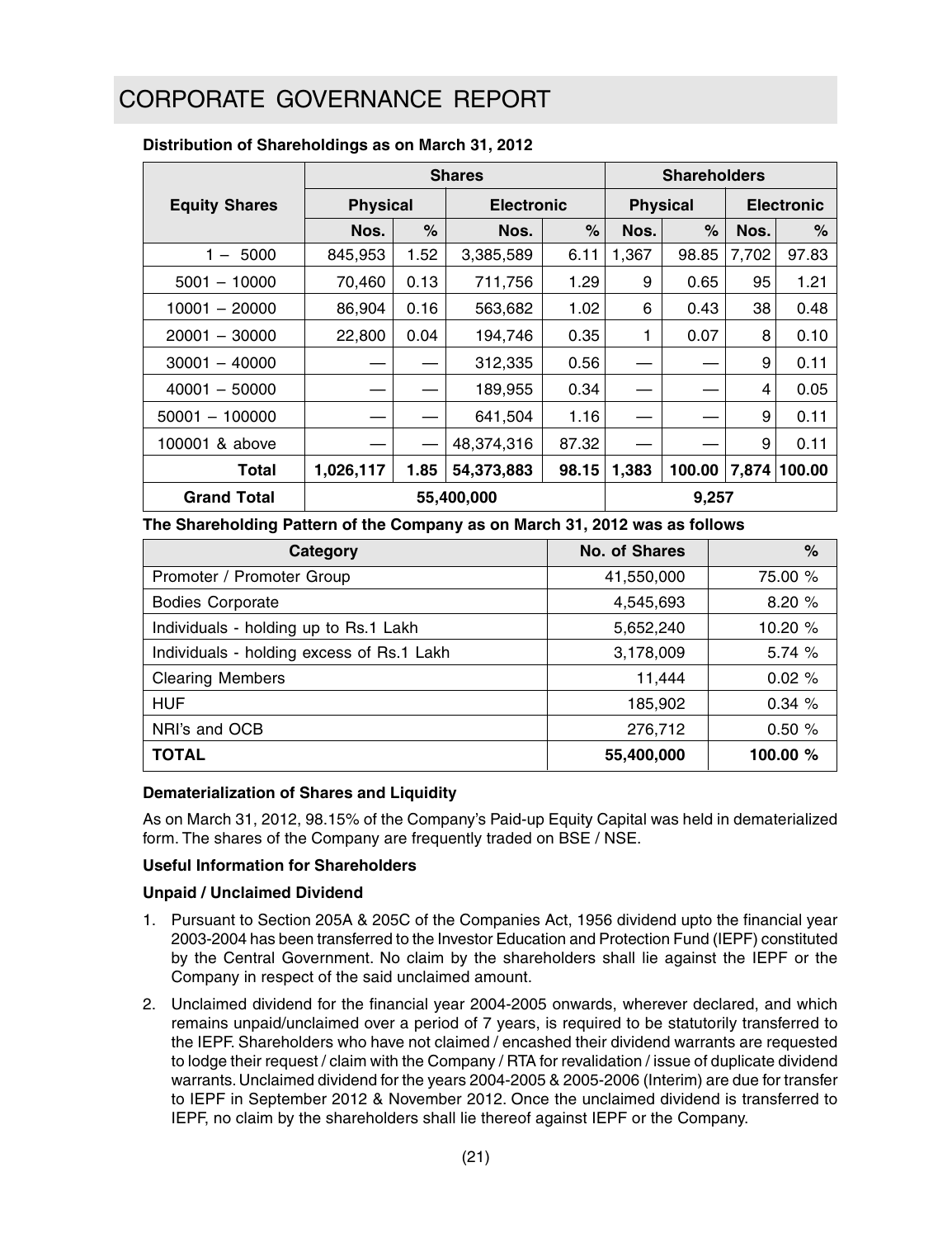#### **Other General Information**

#### **1. Green Initiative in Corporate Governance - Service of documents in Electronic Form**

Ministry of Corporate Affairs ("MCA") has introduced a Green Initiative in the Corporate Governance, thereby allowing companies to serve documents through electronic mode. Companies are now permitted to send various notices / documents to its shareholders through electronic mode to the registered e-mail addresses of shareholders. Environment conservation and sustainable development are continuously on your Company's radar and therefore your Company supports MCA in this initiative. This will also ensure prompt receipt of communication and avoid loss in postal transit.

Keeping in view the underlying theme and circulars issued by MCA, your company sends documents such as notices of general meeting(s), Annual Report and other shareholder's communications through e-mail to those shareholders who have registered with us. We therefore request and encourage all the shareholders to register their e-mail id with the Company or their Depository Participant as the case may be, if not already done. Please note that these documents shall be available on Company's website and shall also be kept open for inspection at the registered office of the Company during office hours.

In case you wish to receive the above documents in physical mode (which shall be made available to you free of cost), you are requested to exercise your option by visiting the company's website www.adityabirlamoney.com at the link **"Green Initiative in Corporate Governance"** and register your mail id. Alternatively, you can send an email to abml.investorgrievance@adityabirla.com to register your option for receiving the documents / reports in physical form.

- 2. Shareholders holding shares in physical form are requested to notify to the Company, change in their address / PIN Code Number and Bank Account details promptly by written request under the signature of sole / first joint holder.
- 3. Beneficial owner of shares in demat form are requested to send their instructions regarding change of name, change of address, bank details, nomination, power of attorney etc., directly to their DP.
- 4. For expeditious transfer of share, shareholders should fill in complete and correct particulars in the transfer deed.

Further, please note that SEBI vide its circular no.MRD/DoP/Cir-05/2009 dated 20.05.2009 has made it mandatory for transferee(s) to furnish a copy of PAN card to the Company / RTAs for registration of physical transfer of shares. All the intended transferee(s) are, therefore, requested to furnish a self attested copy of PAN Card at the time of sending the request for physical transfer of share certificate.

5. Section 109A of the Companies Act, 1956 extends the nomination facility to individuals holding shares in the physical mode. Shareholders, in particular, those holding shares in single name may avail the above facility by furnishing the particulars of their nominations in the prescribed Nomination Form, which can be obtained from the Company / RTA by sending a written request.

**Address for Correspondence Registered Office**<br>
Ali Centre, No. 53, Greams Road, **Registered Compoundence Registered Compound.** Ali Centre, No. 53, Greams Road, Chennai - 600 006.<br>
Ph No. : 044 - 3919 0002/3 Ph No. : 02876-245711 Ph No.: 044 - 3919 0002/3 Fax No. : 044 - 2829 0835 Fax No. : 02876-243257 E-mail : abml.investorgrievance@adityabirla.com Website : www.adityabirlamoney.com

#### **DECLARATION ON CODE OF CONDUCT**

As provided under Clause 49 of the Listing Agreement with the Stock Exchange(s), I hereby declare that the Board Members and Senior Management have affirmed compliance with the Code of Conduct for the year ended March 31, 2012.

Place : Chennai Sudhakar Ramasubramanian Sudhakar Ramasubramanian Date : May 3, 2012 **Managing Director** Controllering Controllering Controllering Director Controllering Oriental Controllering Controllering Controllering Controllering Controllering Controllering Controllering Controlleri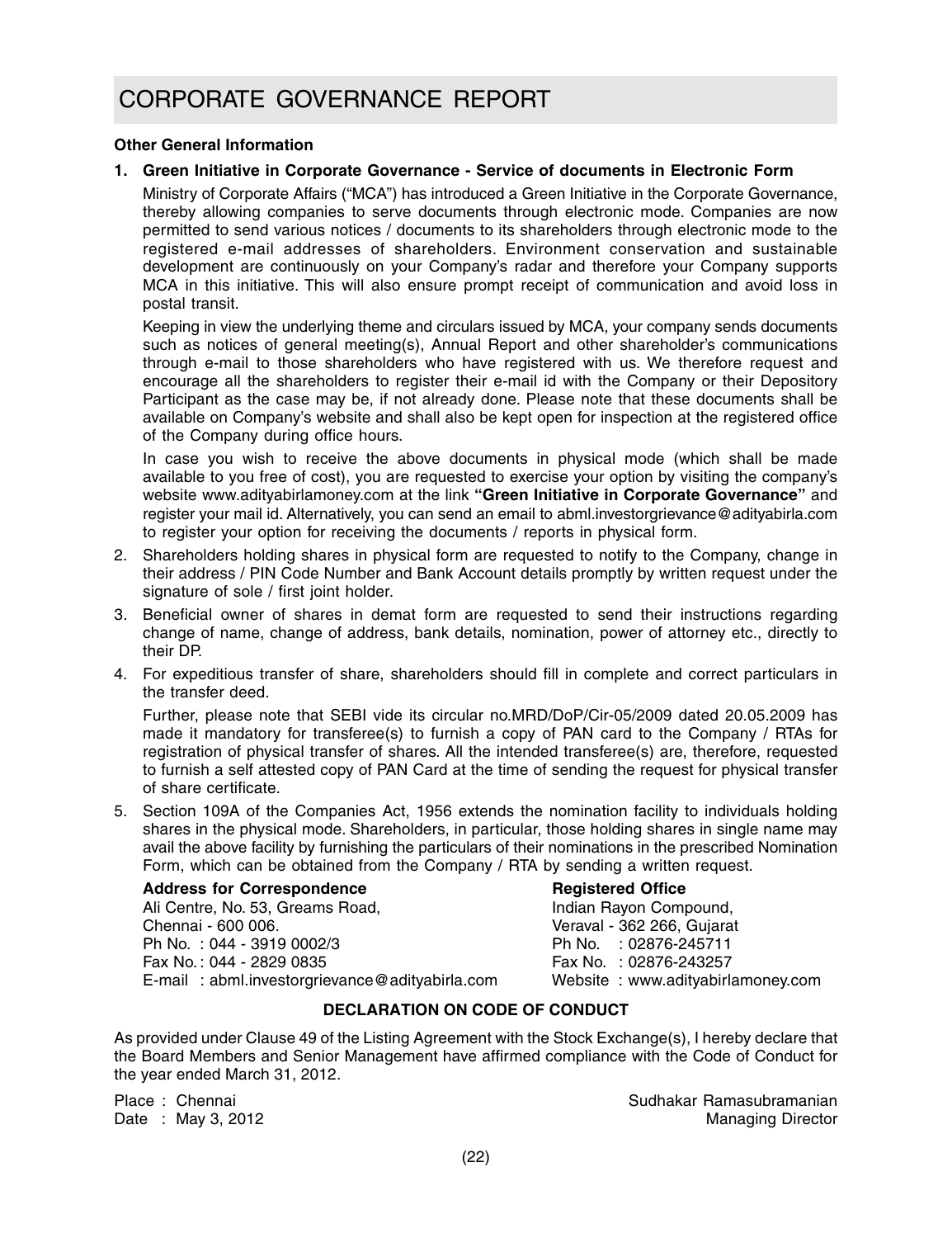#### **PRACTISING COMPANY SECRETARIES' CERTIFICATE ON CORPORATE GOVERNANCE**

#### **To: The Members of Aditya Birla Money Limited**

We have examined the compliance of conditions of Corporate Governance by Aditya Birla Money Limited, for the year ended March 31, 2012 as stipulated in Clause 49 of the Listing Agreement of the said Company with Stock Exchanges.

The objective of our examination is to give our opinion on whether the company has complied with the conditions of Corporate Governance as stipulated in the provisions of Clause 49 of the Listing Agreement entered into by the company with the listed Stock Exchanges of India.

The compliance of conditions of Corporate Governance is the responsibility of the management. Our examination was limited to review of procedures and implementation thereof, adopted by the Company for ensuring the compliance of the conditions of Corporate Governance as stipulated in the said clause. It is neither an audit nor an expression of opinion on the financial statements of the Company.

In our opinion and to the best of our information and according to the explanations given to us, we certify that the Company has complied with the conditions of Corporate Governance as stipulated in the above mentioned Listing Agreement.

We further state that such compliance is neither an assurance as to the future viability of the Company nor the efficiency or effectiveness with which the management has conducted the affairs of the Company.

B CHANDRA Place : Chennai Practicle Company SECRETARY Date : May 3, 2012 **Markov 1999** Membership No. 7859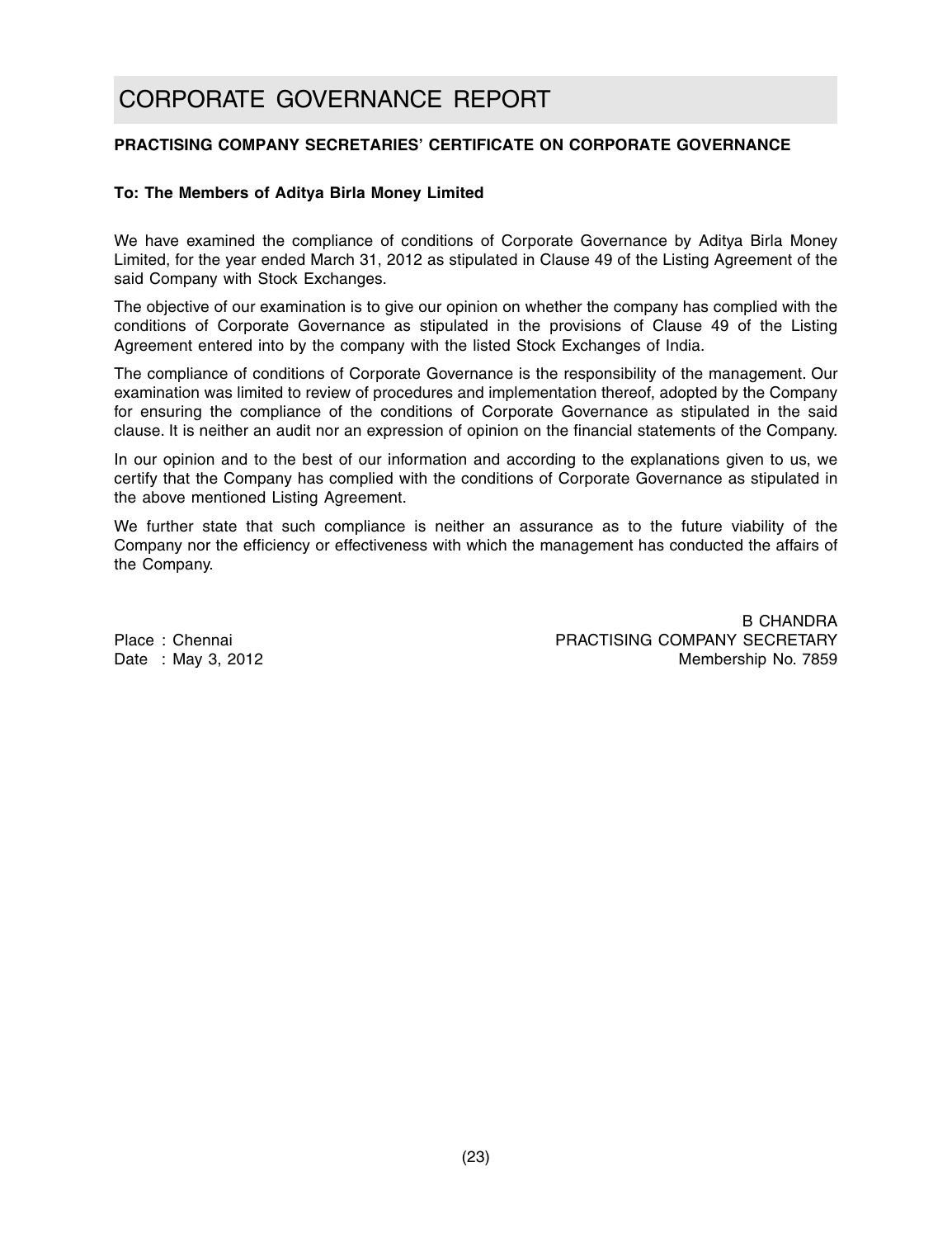### AUDITORS' REPORT

#### **To**

#### **The Members of Aditya Birla Money Limited**

- 1. We have audited the attached Balance Sheet of Aditya Birla Money Limited ('the Company') as at March 31, 2012 and also the Statement of profit and loss account and the cash flow statement for the year ended on that date annexed thereto. These financial statements are the responsibility of the Company's management. Our responsibility is to express an opinion on these financial statements based on our audit.
- 2. We conducted our audit in accordance with auditing standards generally accepted in India. Those Standards require that we plan and perform the audit to obtain reasonable assurance about whether the financial statements are free of material misstatement. An audit includes examining, on a test basis, evidence supporting the amounts and disclosures in the financial statements. An audit also includes assessing the accounting principles used and significant estimates made by management, as well as evaluating the overall financial statement presentation. We believe that our audit provides a reasonable basis for our opinion.
- 3. As required by the Companies (Auditor's Report) Order, 2003 (as amended) issued by the Central Government of India in terms of sub-section (4A) of Section 227 of the Companies Act, 1956, we enclose in the Annexure a statement on the matters specified in paragraphs 4 and 5 of the said Order.
- 4. Without qualifying our opinion, we draw attention to Note 24 to the financial statements with regard to the recoverability of assets in the nature of trade receivables, advances, other assets etc. aggregating to Rs.147,092,501 grouped under Advances recoverable in cash or kind under Schedule 13B of the Balance Sheet. These assets are subject matter of claim under a share purchase agreement entered into between the Company's ultimate parent company and its Erstwhile Promoters, which is currently under arbitration. The Company's ultimate parent company has committed to transfer any funds received on settlement of the claim to the Company. Based on legal opinion received in the previous year, management is of the opinion that the claims made are tenable and expect a favourable outcome in this matter. Pending the final disposition of the matter no adjustments have been made to the financial statements in respect of these assets.
- 5. Further to our comments in the Annexure referred to above, we report that:
	- i. We have obtained all the information and explanations, which to the best of our knowledge and belief were necessary for the purposes of our audit;
	- ii. In our opinion, proper books of account as required by law have been kept by the Company so far as appears from our examination of those books;
	- iii. The balance sheet, profit and loss account and cash flow statement dealt with by this report are in agreement with the books of account;
	- iv. In our opinion, the balance sheet, profit and loss account and cash flow statement dealt with by this report comply with the accounting standards referred to in sub-section (3C) of section 211 of the Companies Act, 1956;
	- v. On the basis of the written representations received from the directors, as on March 31, 2012, and taken on record by the Board of Directors, we report that none of the directors is disqualified as on March 31, 2012 from being appointed as a director in terms of clause (g) of sub-section (1) of section 274 of the Companies Act, 1956;
	- vi. In our opinion and to the best of our information and according to the explanations given to us, the said accounts give the information required by the Companies Act, 1956, in the manner so required and give a true and fair view in conformity with the accounting principles generally accepted in India;
		- a) in the case of the balance sheet, of the state of affairs of the Company as at March 31, 2012;
		- b) in the case of the statement of profit and loss account, of the loss for the year ended on that date; and
		- c) in the case of cash flow statement, of the cash flows for the year ended on that date.

**For S.R. BATLIBOI & CO.** Firm registration number: 301003E Chartered Accountants **per Shrawan Jalan** Place : Chennai Partner Membership No.: 102102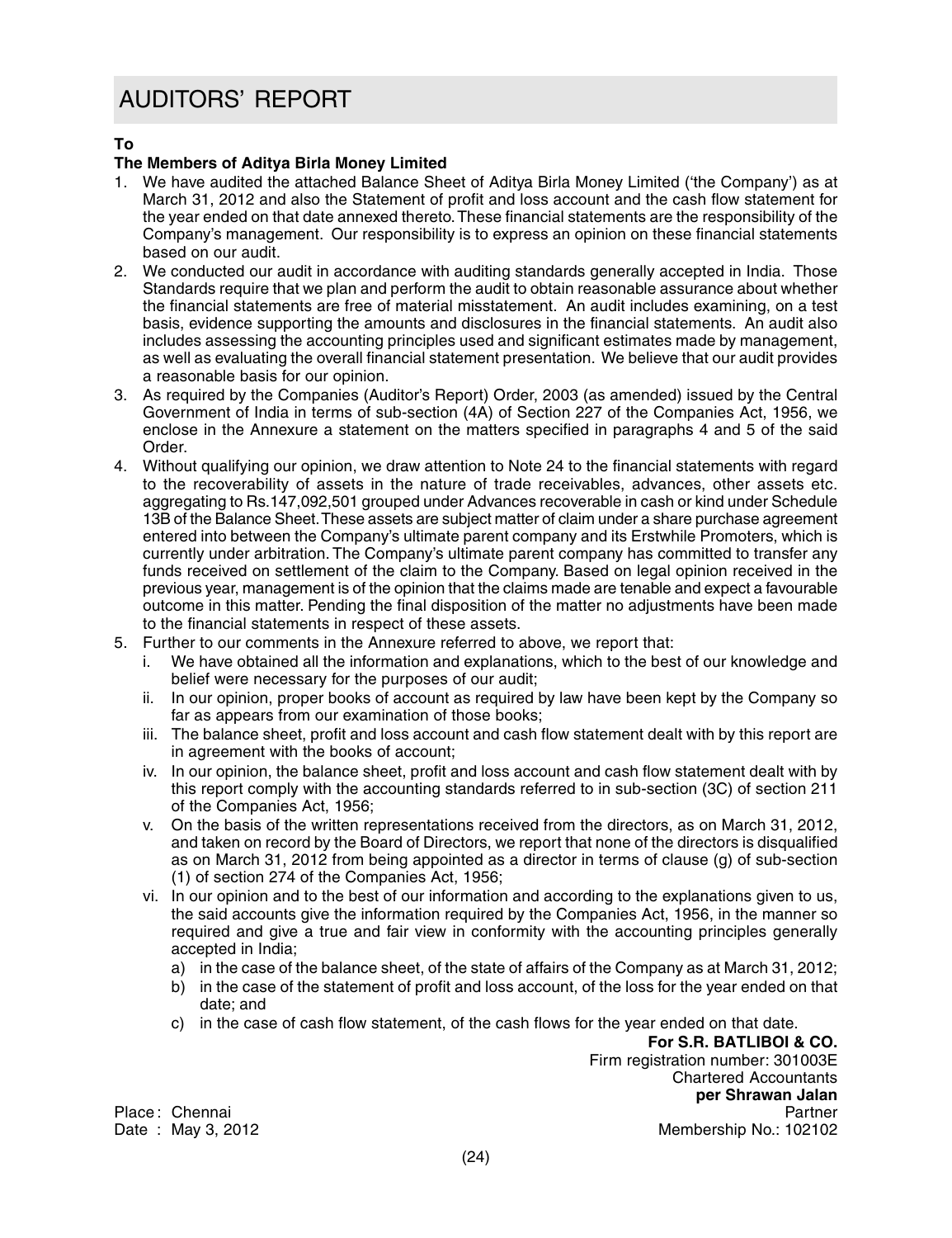#### **ANNEXURE REFERRED TO IN PARAGRAPH 3 OF OUR REPORT OF EVEN DATE**

Re: Aditya Birla Money Limited ('the Company')

- (i) (a) The Company has maintained proper records showing full particulars, including quantitative details and situation of fixed assets.
	- (b) All fixed assets have not been physically verified by the management during the year but there is a regular programme of verification which, in our opinion, is reasonable having regard to the size of the Company and the nature of its assets. Discrepancies were noted on such verification which have been properly dealt with in the books of accounts.
	- (c) There was no disposal of a substantial part of fixed assets during the year.
- (ii) The Company is a stock broker and therefore does not have any inventories. Accordingly, Clause (ii) of the Companies (Auditors' Report) Order 2003 (as amended) is not applicable to the Company.
- (iii) (a) As informed, the Company has not granted any loans, secured or unsecured to companies, firms or other parties covered in the register maintained under section 301 of the Companies Act, 1956. Accordingly, clauses 4 (iii)(a) to  $4(iii)(d)$  of the Order issued by the Central Government of India in terms of sub-section (4A) of Section 227 of the Act, are not applicable to the Company.
	- (b) As informed, the Company has not taken any loans, secured or unsecured from companies, firms or other parties covered in the register maintained under section 301 of the Companies Act, 1956. Accordingly, clauses 4 (iii)(e) to  $4(iii)(q)$  of the Order issued by the Central Government of India in terms of sub-section (4A) of Section 227 of the Act, are not applicable to the Company.
- (iv) In our opinion and according to the information and explanations given to us, there is an adequate internal control system commensurate with the size of the Company and the nature of its business, for the purchase of fixed assets and for the sale of services. The activities of the Company do not involve any purchase or sale of goods. During the course of our audit, we have not observed any major weakness or continuing failure to correct any major weakness in the internal control system of the company in respect of these areas.
- (v) In our opinion, there are no contracts or arrangements that need to be entered in the register maintained under Section 301 of the Companies Act, 1956. Accordingly, the provisions of clause 4(v)(b) of the Order is not applicable to the Company and hence not commented upon.
- (vi) The Company has not accepted any deposits from the public.
- (vii) In our opinion, the Company has an internal audit system commensurate with the size and nature of its business.
- (viii) To the best of our knowledge and as explained, the Central Government has not prescribed maintenance of cost records under clause (d) of sub-section (1) of section 209 of the Companies Act, 1956 for the products of the Company.
- (ix) (a) The Company is regular in depositing with appropriate authorities undisputed statutory dues including provident fund, employees' state insurance dues, service tax, investor education and protection fund, income-tax, wealth-tax, cess and other material statutory dues applicable to it. Statutory dues in respect of customs duty and excise duty are not applicable to the Company.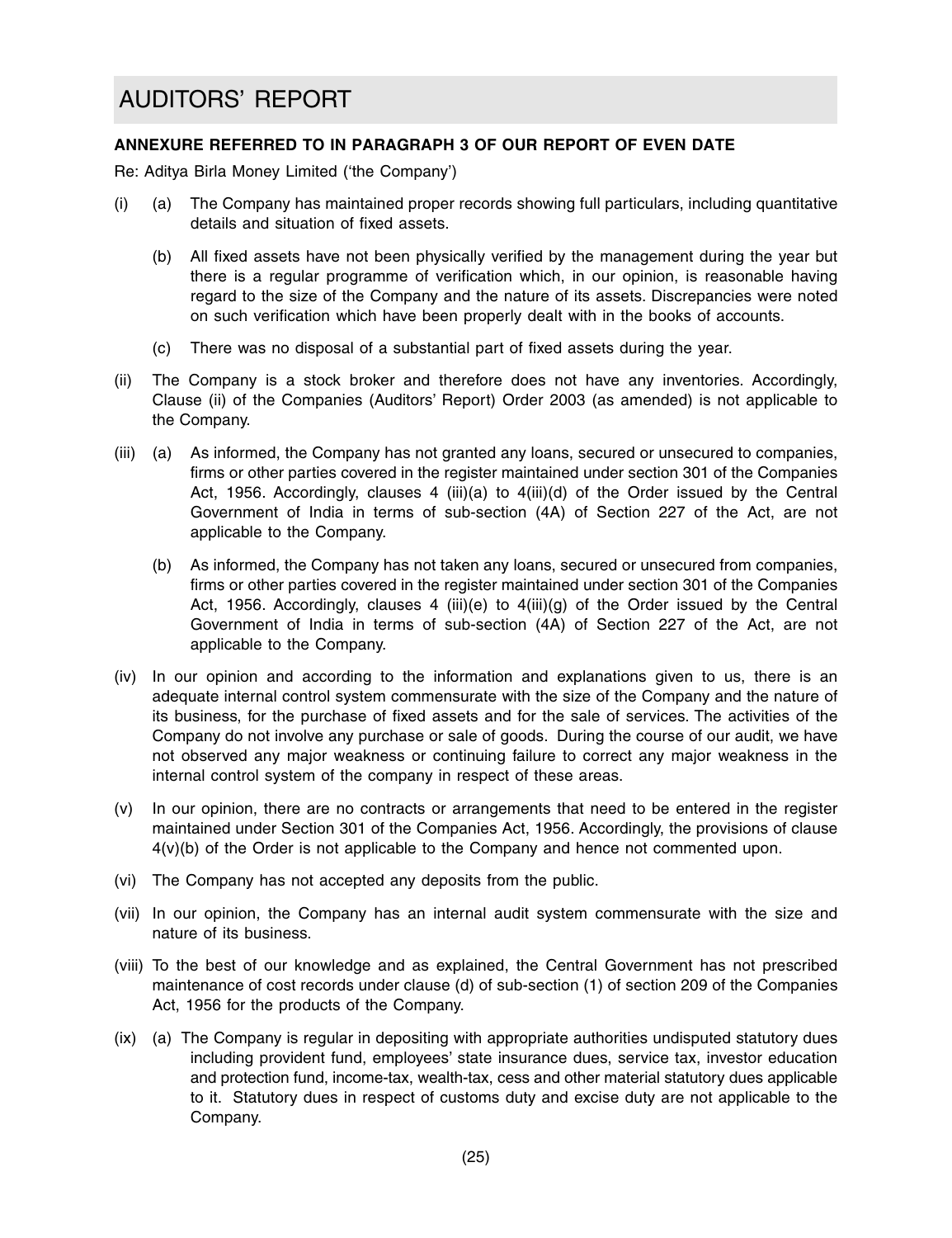### AUDITORS' REPORT

Further, as more fully discussed in note 25 to the financial statements, since certain State Governments have not notified the manner of payment of stamp duty payable on contract notes issued by the Company, we are not in a position to comment upon the regularity or otherwise of the Company in depositing the stamp duty collected by the Company with respect to those States.

(b) According to the information and explanations given to us, no undisputed amounts payable in respect of provident fund, investor education and protection fund, employees' state insurance, income-tax, wealth-tax, service tax, cess and other undisputed statutory dues were outstanding, at the year end, for a period of more than six months from the date they became payable.

As more fully discussed in note 25 to the financial statements, stamp duties collected by the Company in respect of States wherein the manner of payment has not been notified from July 2011 onwards and remaining unpaid as at March 31, 2012 is Rs 4,738,697. As the manner of payment of the same has not been notified, we are not in a position to comment if any portion of the stamp duties collected has become due and outstanding for more than six months as at the balance sheet date.

(c) According to the records of the Company, the dues outstanding of income-tax, wealth tax, service tax and cess on account of any dispute, are as follows:

| Name of<br>the statute                                                             | Nature of<br>dues | <b>Amount</b> | <b>Period to which</b><br>the amount<br>relates | Forum where<br>the dispute is<br>pending                       |
|------------------------------------------------------------------------------------|-------------------|---------------|-------------------------------------------------|----------------------------------------------------------------|
| Finance<br>Act, 1994                                                               | Service tax       | 7,283,390     | April 2004-<br><b>June 2008</b>                 | Commissioner of<br>Service tax                                 |
| Finance<br>Act, 1994                                                               | Service tax       | 376,714       | October 2004-<br>March 2009                     | Commissioner of<br>Service tax                                 |
| Finance<br>Act, 1994                                                               | Service tax       | 1,116,339*    | December 2008-<br>November 2009                 | Commissioner of<br>Service tax                                 |
| Finance<br>Act, 1994                                                               | Service tax       | 21,821        | November 2009-<br>March 2010                    | Commissioner of<br>Service tax                                 |
| Finance<br>Act, 1994                                                               | Service tax       | 26,966        | April 2010 to<br>September 2010                 | Commissioner of<br>Service tax                                 |
| Karnataka<br>Stamp Act, 1957                                                       | Stamp Duty        | 9,060,000     | 2003 - 2008                                     | <b>Chief Revenue</b><br>Controlling<br>Authority,<br>Karnataka |
| Employees'<br><b>Provident Funds</b><br>& Miscellaneous<br>Provisions Act,<br>1952 | Provident<br>Fund | 14,036,578*   | April 2009 to<br>May 2011                       | Regional<br><b>Provident Fund</b><br>Commissioner,<br>Chennai  |

\* includes payments under protest - Rs.4,625,484 to the relevant regulatory authorities. Dues in respect of excise duty and customs duty are not applicable to the Company.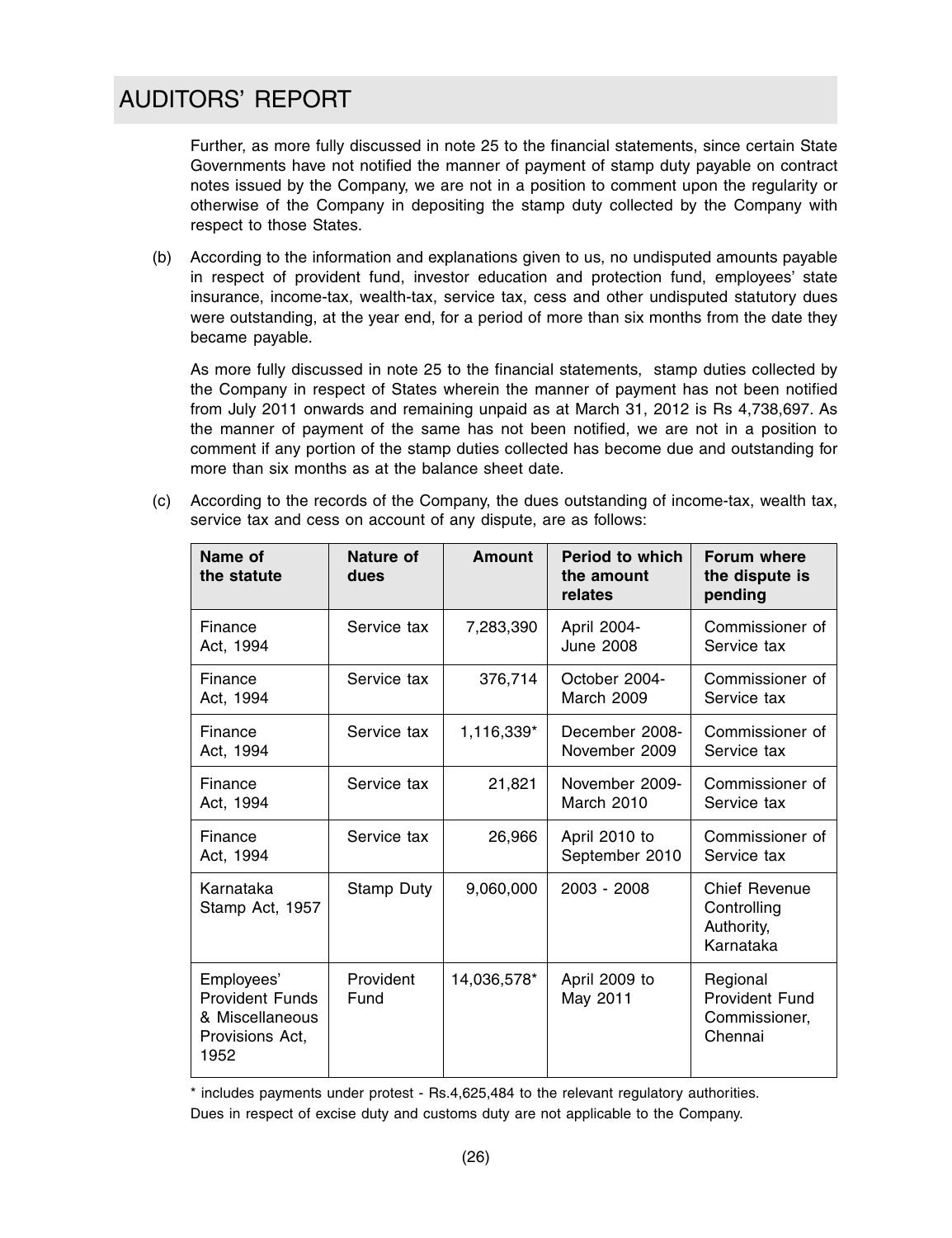### AUDITORS' REPORT

- (x) The Company's accumulated losses at the end of the financial year are less than fifty per cent of its net worth. *The Company has incurred cash losses in the current year and in the immediately preceding financial year*.
- (xi) Based on our audit procedures and as per the information and explanations given by the management, we are of the opinion that the Company has not defaulted in repayment of dues to banks. There are no dues to a financial institutions or debenture holders.
- (xii) According to the information and explanations given to us and based on the documents and records produced to us, the Company has not granted loans and advances on the basis of security by way of pledge of shares, debentures and other securities.
- (xiii) In our opinion, the Company is not a chit fund or a nidhi / mutual benefit fund / society. Therefore, the provisions of clause 4(xiii) of the Companies (Auditor's Report) Order, 2003 (as amended) are not applicable to the Company.
- (xiv) In respect of dealing/trading in shares, securities, debentures and other investments, in our opinion and according to the information and explanations given to us, proper records have been maintained of the transactions and contracts and timely entries have been made therein. The shares, securities, debentures and other investments have been held by the Company, in its own name.
- (xv) According to the information and explanations given to us, the Company has not given any guarantee for loans taken by others from bank or financial institutions.
- (xvi) The Company did not have any term loans outstanding during the year.
- (xvii) According to the information and explanations given to us and on an overall examination of the balance sheet of the Company, we report that no funds raised on short-term basis have been used for long-term investment.
- (xviii) The Company has not made any preferential allotment of shares to parties or companies covered in the register maintained under section 301 of the Companies Act, 1956.
- (xix) The Company did not have any outstanding debentures during the year.
- (xx) The Company has not raised any money by way of public issue and accordingly Clause (xx) of the Companies (Auditors Report) Order 2003 (as amended) is not applicable to the Company.
- (xxi) Based upon the audit procedures performed for the purpose of reporting the true and fair view of the financial statements and as per the information and explanations given by the management, we report that no fraud on or by the Company has been noticed or reported during the year.

**For S.R. BATLIBOI & CO.** Firm registration number: 301003E Chartered Accountants

**per Shrawan Jalan** Place: Chennai Partner is a state of the control of the control of the partner is a state of the partner of the control of the control of the control of the control of the control of the control of the control of the contr Date : May 3, 2012 **Membership No.: 102102**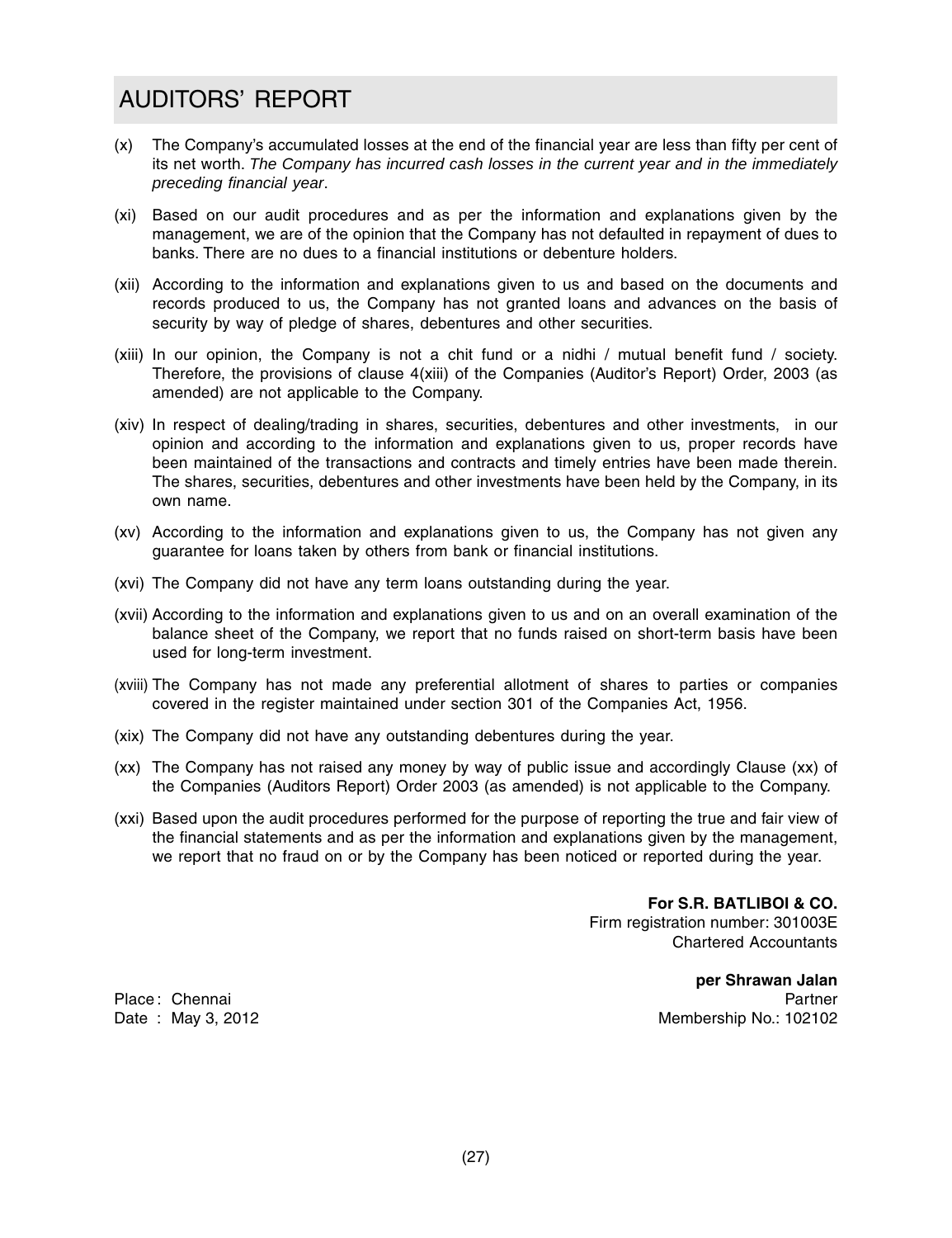## BALANCE SHEET AS AT 31<sup>ST</sup> MARCH, 2012

*(All amounts are in Indian Rupees, unless otherwise stated)*

|                                                                   |                                                                          | Note No.                                | March 31, 2012             | As at<br>March 31, 2011  | As at                      |
|-------------------------------------------------------------------|--------------------------------------------------------------------------|-----------------------------------------|----------------------------|--------------------------|----------------------------|
| <b>EQUITY AND LIABILITIES</b>                                     |                                                                          |                                         |                            |                          |                            |
| <b>Shareholders' Funds</b>                                        |                                                                          |                                         |                            |                          |                            |
| <b>Share Capital</b>                                              |                                                                          | 3<br>$\overline{4}$                     | 135,400,000                |                          | 135,400,000                |
| Reserves and Surplus                                              |                                                                          |                                         | 346,338,814                |                          | 519,248,114                |
|                                                                   |                                                                          | Sub total - (A)                         | 481,738,814                |                          | 654,648,114                |
| <b>Non-current Liabilities</b>                                    |                                                                          |                                         |                            |                          |                            |
| Deferred Tax Liabilities (Net)<br>Other Long - Term Liabilities   |                                                                          | 5<br>6                                  | 6,420,482                  |                          | 11,999,316<br>4,359,907    |
|                                                                   |                                                                          |                                         |                            |                          |                            |
| <b>Current Liabilities</b>                                        |                                                                          | Sub total - (B)                         | 6,420,482                  |                          | 16,359,223                 |
| Short - Term Borrowings                                           |                                                                          | 7                                       | 503,698,285                |                          | 249,267,774                |
| <b>Trade Payables</b>                                             |                                                                          | 8                                       | 779,654,612                |                          | 735,455,726                |
| <b>Other Current Liabilities</b>                                  |                                                                          | 9                                       | 47,463,464                 |                          | 50,876,664                 |
| Short - Term Provisions                                           |                                                                          | 10                                      | 8,718,666                  |                          | 5,092,259                  |
|                                                                   |                                                                          | Sub total $-$ (C)                       | 1,339,535,027              |                          | 1,040,692,423              |
| <b>TOTAL</b>                                                      | $(A)+(B)+(C)$                                                            |                                         | 1,827,694,323              |                          | 1,711,699,760              |
|                                                                   |                                                                          |                                         |                            |                          |                            |
| <b>ASSETS</b><br><b>Non Current Assets</b><br><b>Fixed Assets</b> |                                                                          |                                         |                            |                          |                            |
| <b>Tangible Assets</b>                                            |                                                                          | 11A                                     | 264,409,452                |                          | 314,057,645                |
| Intangible Assets                                                 |                                                                          | 11B                                     | 83,667,628                 |                          | 99,167,304                 |
| Intangible Assets under Development                               |                                                                          |                                         | 1,239,499                  |                          |                            |
|                                                                   |                                                                          |                                         | 349,316,579                |                          | 413,224,949                |
| Non-Current Investments                                           |                                                                          | 12A                                     | 20,066,000                 |                          | 20,066,000                 |
| Long - Term Loans and Advances                                    |                                                                          | 13A                                     | 81,495,789                 |                          | 77,512,487                 |
|                                                                   |                                                                          | Sub total - (D)                         | 450,878,368                |                          | 510,803,436                |
| <b>Current Assets</b>                                             |                                                                          |                                         |                            |                          |                            |
| <b>Current Investments</b>                                        |                                                                          | 12B                                     |                            |                          | 100,000,000                |
| <b>Trade Receivables</b>                                          |                                                                          | 14                                      | 696,369,762                |                          | 361,167,097                |
| Cash & Bank Balances<br>Short - Term Loans and Advances           |                                                                          | 15<br>13B                               | 374,553,313<br>284,195,820 |                          | 323,810,007<br>406,184,386 |
| <b>Other Current Assets</b>                                       |                                                                          | 16                                      | 21,697,060                 |                          | 9,734,834                  |
|                                                                   |                                                                          |                                         |                            |                          |                            |
|                                                                   |                                                                          | Sub total - (E)                         | 1,376,815,955              |                          | 1,200,896,324              |
| <b>TOTAL</b>                                                      | $(D)+(E)$                                                                |                                         | 1,827,694,323              |                          | 1,711,699,760              |
| Summary of Significant Accounting Policies                        |                                                                          | 1 & 2                                   |                            |                          |                            |
|                                                                   | The accompanying notes are an integral part of the financial statements. |                                         |                            |                          |                            |
| As per our attached Report of even date                           |                                                                          | For and on behalf of Board of Directors |                            |                          |                            |
| For S.R. BATLIBOI & CO.                                           |                                                                          |                                         |                            |                          |                            |
| Firm Registration Number: 301003E                                 |                                                                          |                                         |                            |                          |                            |
| <b>Chartered Accountants</b>                                      |                                                                          | Sudhakar Ramasubramanian Pankaj Razdan  |                            |                          |                            |
|                                                                   |                                                                          | <b>Managing Director</b>                | Director                   |                          |                            |
| per Shrawan Jalan                                                 |                                                                          |                                         |                            |                          |                            |
| Partner                                                           |                                                                          | Manoj Kumar Gandhi                      | S Balaji                   |                          |                            |
| Membership No.: 102102                                            |                                                                          | <b>Chief Financial Officer</b>          |                            | <b>Company Secretary</b> |                            |
| Date : May 3, 2012                                                |                                                                          |                                         |                            |                          |                            |
|                                                                   |                                                                          |                                         |                            |                          |                            |

Place : Chennai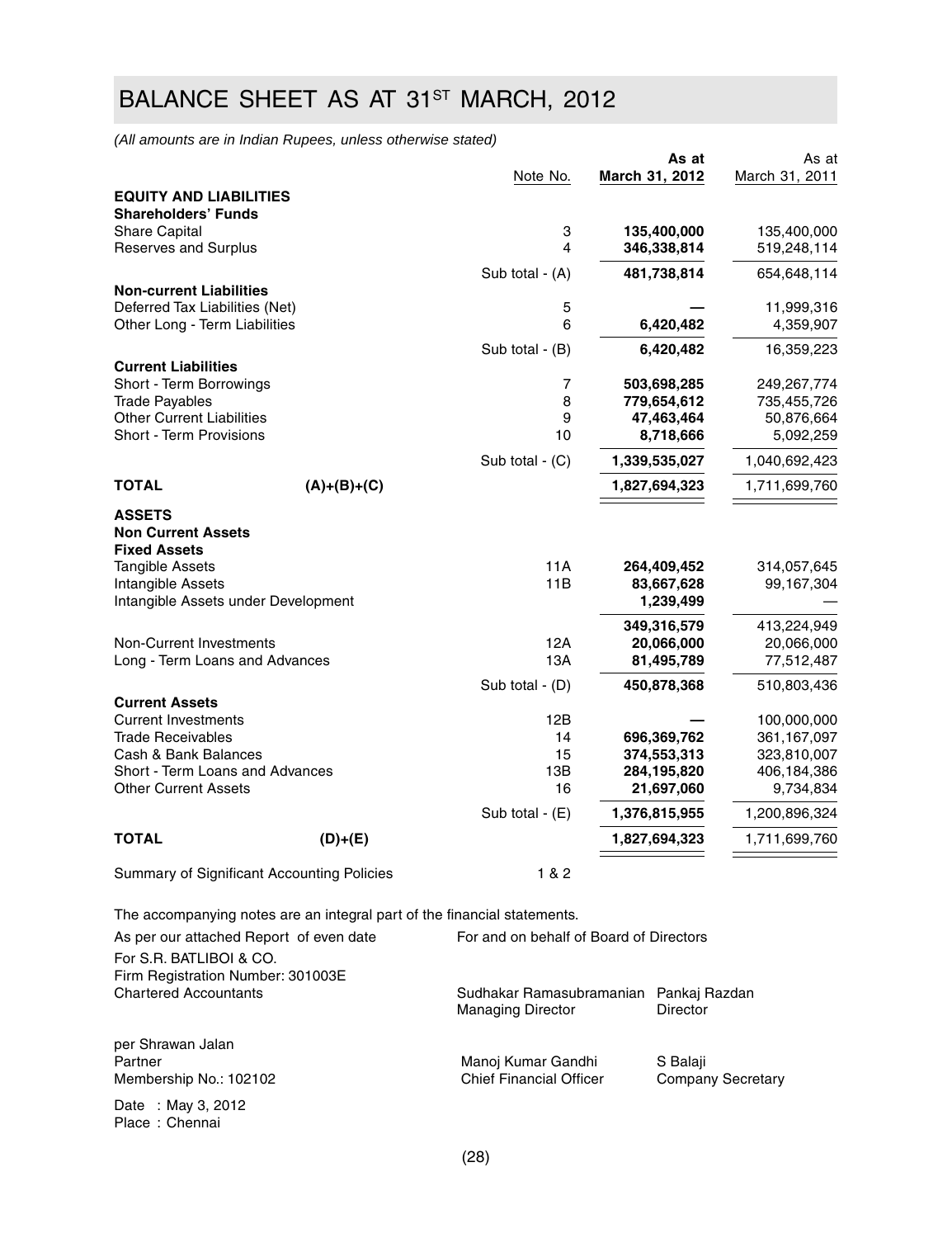## STATEMENT OF PROFIT AND LOSS ACCOUNT FOR THE YEAR ENDED 31ST MARCH, 2012

*(All amounts are in Indian Rupees, unless otherwise stated)*

|                                                                                                                                                | Note No.                                                           |          | As at<br>March 31, 2012 | As at<br>March 31, 2011  |
|------------------------------------------------------------------------------------------------------------------------------------------------|--------------------------------------------------------------------|----------|-------------------------|--------------------------|
| <b>INCOME</b>                                                                                                                                  |                                                                    |          |                         |                          |
| <b>Revenue From Operations</b>                                                                                                                 | 17                                                                 |          | 674,064,997             | 989,000,095              |
| Other Income                                                                                                                                   | 18                                                                 |          | 49,763,822              | 82,191,981               |
| <b>Total Revenue</b>                                                                                                                           |                                                                    |          | 723,828,819             | 1,071,192,076            |
| <b>Expenses</b>                                                                                                                                |                                                                    |          |                         |                          |
| <b>Employee Benefits Expenses</b>                                                                                                              | 19                                                                 |          | 293,883,915             | 334,605,821              |
| <b>Finance Cost</b>                                                                                                                            | 20                                                                 |          | 56,224,481              | 47,706,120               |
| Depreciation and Amortization Expenses                                                                                                         | 21                                                                 |          | 77,963,795              | 71,603,848               |
| <b>Business Partners Payout</b>                                                                                                                | 22                                                                 |          | 182,421,924             | 241,022,311              |
| <b>Other Expenses</b>                                                                                                                          | 23                                                                 |          | 298,243,320             | 430,750,752              |
| <b>Total Expenses</b>                                                                                                                          |                                                                    |          | 908,737,435             | 1,125,688,852            |
| Profit / (Loss) before Exceptional Items and Tax                                                                                               |                                                                    |          | (184, 908, 616)         | (54, 496, 776)           |
| <b>Exceptional Items</b>                                                                                                                       |                                                                    |          |                         | (81, 548, 101)           |
| Profit/(Loss) Before Tax                                                                                                                       |                                                                    |          | (184, 908, 616)         | (136, 044, 877)          |
| <b>Tax Expenses</b>                                                                                                                            |                                                                    |          |                         |                          |
| Current tax                                                                                                                                    |                                                                    |          |                         |                          |
| Deferred tax                                                                                                                                   |                                                                    |          | (11,999,316)            | (41, 477, 891)           |
| Profit/(Loss) for the period                                                                                                                   |                                                                    |          | (172, 909, 300)         | (94, 566, 986)           |
| Earnings / (Loss) Per Share (Basic and Diluted)<br>(Face Value of Re. 1/- each)                                                                | 31                                                                 |          | (3.12)                  | (1.71)                   |
| Summary of Significant Accounting Policies                                                                                                     | 1 & 2                                                              |          |                         |                          |
| The accompanying notes are an integral part of the financial statements.<br>As per our attached Report of even date<br>For S.R. BATLIBOI & CO. | For and on behalf of Board of Directors                            |          |                         |                          |
| Firm Registration Number: 301003E<br><b>Chartered Accountants</b>                                                                              | Sudhakar Ramasubramanian Pankaj Razdan<br><b>Managing Director</b> | Director |                         |                          |
| per Shrawan Jalan<br>Partner<br>Membership No.: 102102<br>Date: May 3, 2012                                                                    | Manoj Kumar Gandhi<br><b>Chief Financial Officer</b>               |          | S Balaji                | <b>Company Secretary</b> |

Place : Chennai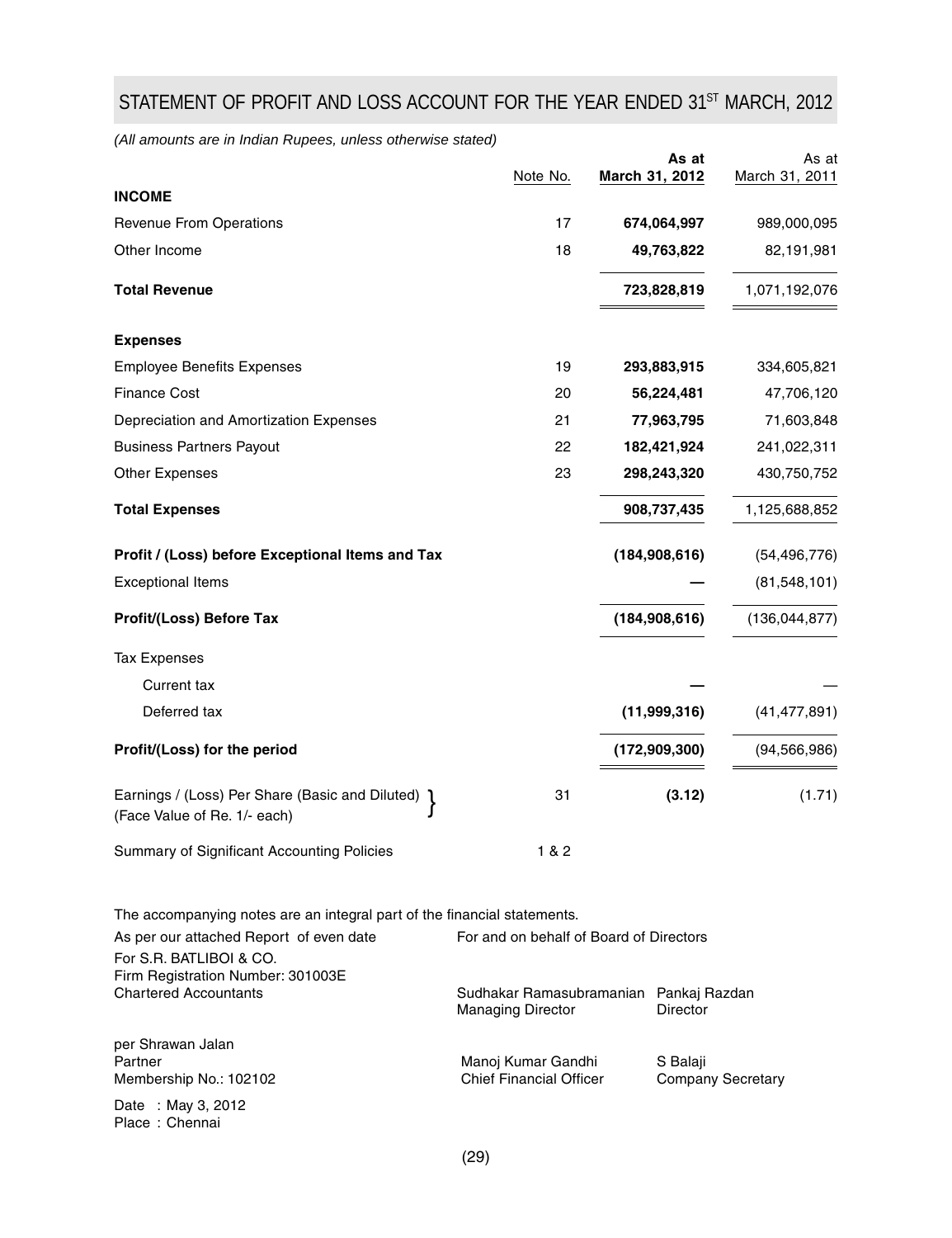*(All amounts are in Indian Rupees, unless otherwise stated)*

#### **1. Basis of preparation**

The financial statements have been prepared in accordance with generally accepted accounting principles in India. The Company has prepared these financial statements to comply in all material respects with the accounting standards notified under Companies Accounting Standards Rules, 2006, (as amended) the relevant provisions of the Companies Act, 1956. The financial statements have been prepared under the historical cost convention and on an accrual basis. The accounting policies have been consistently applied by the Company and are consistent with those used in the previous year, except for change in accounting policy explained below.

#### **2. Statement of significant accounting policies**

Presentation and disclosure of financial statements

During the year ended March 31, 2012, the revised Schedule VI notified under the Companies Act, 1956, has become applicable to the Company, for preparation and presentation of its financial statements. The adoption of revised Schedule VI does not impact recognition and measurement principles followed for preparation of financial statements. However, it has significant impact on presentation and disclosure made in the financial statements. The Company has also reclassified previous year figures in accordance with the requirements applicable in the current year.

#### **a) Use of estimates**

The preparation of financial statements in conformity with Indian GAAP requires management to make estimates and assumptions that affect the reported amounts of revenues, expenses, assets, liabilities and disclosure of contingent liabilities, at the end of the reporting period. Although these estimates are based upon management's best knowledge of current events and actions, uncertainties about these assumptions and estimates could result in the outcomes requiring a material adjustment to the carrying amounts of assets or liabilities in future periods.

#### **b) Fixed assets, intangible assets and capital work in progress**

Fixed assets are stated at cost, less accumulated depreciation and impairment losses if any. Cost comprises the purchase price and any cost attributable to bringing the asset to its working condition for its intended use.

Subsequent expenditure related to an item of fixed asset is added to its book value only if it increases the future benefits from the existing asset beyond its previously assessed standard of performance. All other expenses on existing fixed assets, including day-to-day repair and maintenance expenditure and cost of replacing parts, are charged to the statement of profit and loss for the period during which such expenses are incurred.

Capital work-in-progress comprises the cost of fixed assets that are not yet ready for their intended use at the balance sheet date.

Intangible assets are recorded at the consideration paid for acquisition. The computer software costs are capitalized and recognized as intangible assets in terms of Accounting Standard 26 - Intangible Assets based on materiality, accounting prudence and significant economic benefit expected there from to flow over a period longer than one year. Capitalized costs include direct costs of implementation and expenses directly attributable to the development of the software.

Gains or losses arising from derecognition of fixed assets are measured as the difference between the net disposal proceeds and the carrying amount of the asset and are recognized in the statement of profit and loss when the asset is derecognized.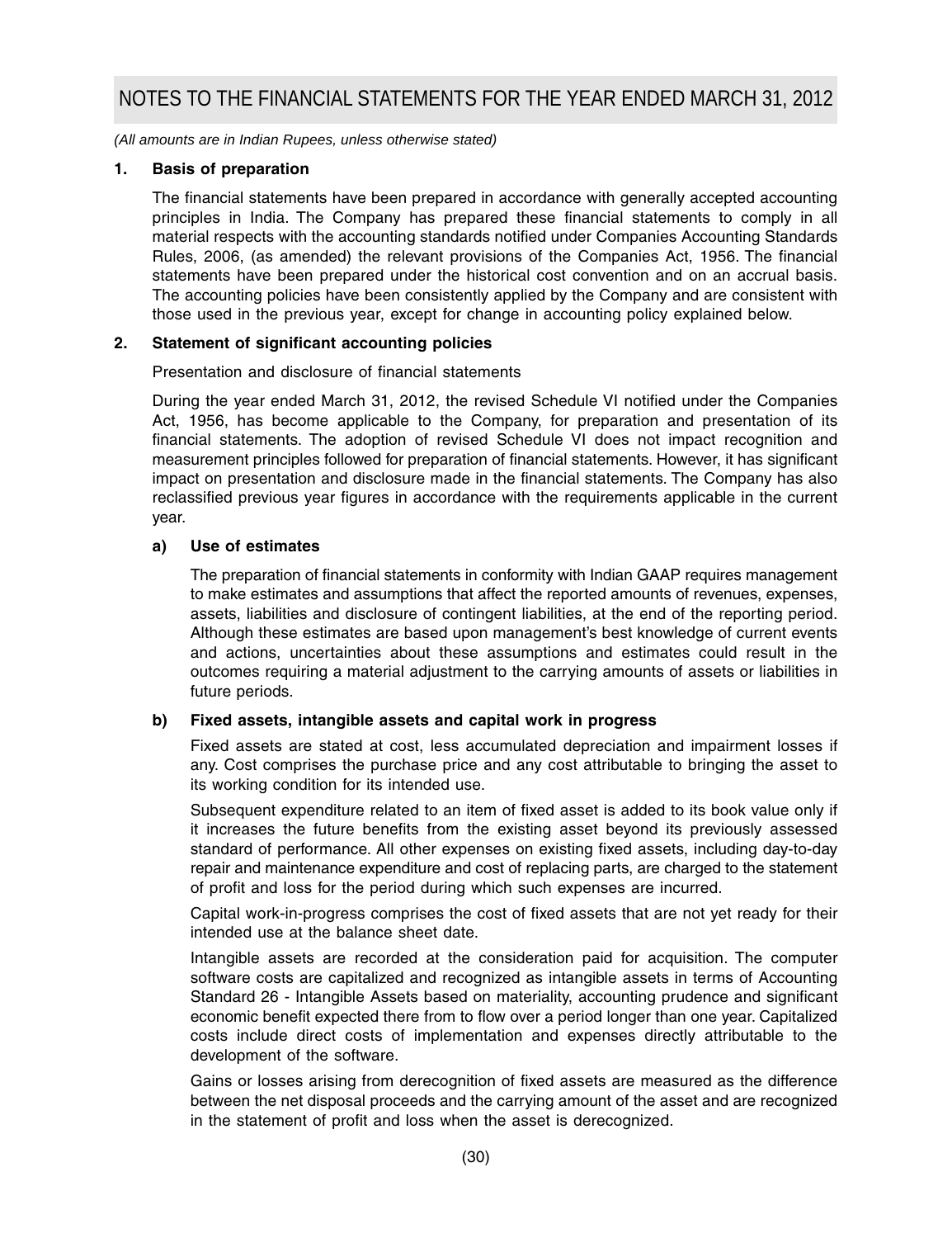*(All amounts are in Indian Rupees, unless otherwise stated)*

#### **c) Depreciation**

Depreciation is provided using the straight line method at the rates prescribed under schedule XIV of the Companies Act, 1956, which is management's estimate of the useful life of the assets except as follows:

| Nature of asset                                 | Rate of depreciation followed                                                        |
|-------------------------------------------------|--------------------------------------------------------------------------------------|
| Batteries (included under Office equipments)    | 25%                                                                                  |
| Furniture and fixtures (fitted to the premises) | Rate based on the lease period,<br>taking into account the secondary<br>lease period |

Computer software cost capitalized is amortized over the estimated useful life of 6 years on a straight line basis.

Additions to tangible assets are depreciated from the date of addition and deletions are depreciated up to the date of sale, on pro-rata basis.

Fixed assets individually costing Rs.5,000 or less are fully depreciated in the year of purchase.

#### **d) Impairment**

- i) The carrying amounts of assets are reviewed at each balance sheet date if there is any indication of impairment based on internal / external factors. An impairment loss is recognized wherever the carrying amount of an asset exceeds its recoverable amount. The recoverable amount is the greater of the assets net selling price and value in use. In assessing value in use, the estimated future cash flows are discounted to their present value using a pre-tax discount rate that reflects current market assessments of the time value of money and risks specific to the asset.
- ii) After impairment, depreciation is provided on the revised carrying amount of the assets over its remaining useful life.

#### **e) Leases**

Leases where the lessor effectively retains substantially all the risks and benefits of ownership of the leased term, are classified as operating leases. Operating lease payments are recognized as an expense in the Profit and Loss account on a straight-line basis over the lease term.

#### **f) Investments**

Investments that are readily realizable and intended to be held for not more than a year are classified as current investments. All other investments are classified as long-term investments. On initial recognition, all investments are measured at cost. The cost comprises purchase price and directly attributable acquisition charges such as brokerage, fees and duties.

Current investments are carried at lower of cost and fair value determined on an individual investment basis. Long-term investments are carried at cost. However, provision for diminution in value is made to recognise a decline other than temporary in the value of the investments.

On disposal of an investment, the difference between its carrying amount and net disposal proceeds is charged or credited to the statement of profit and loss.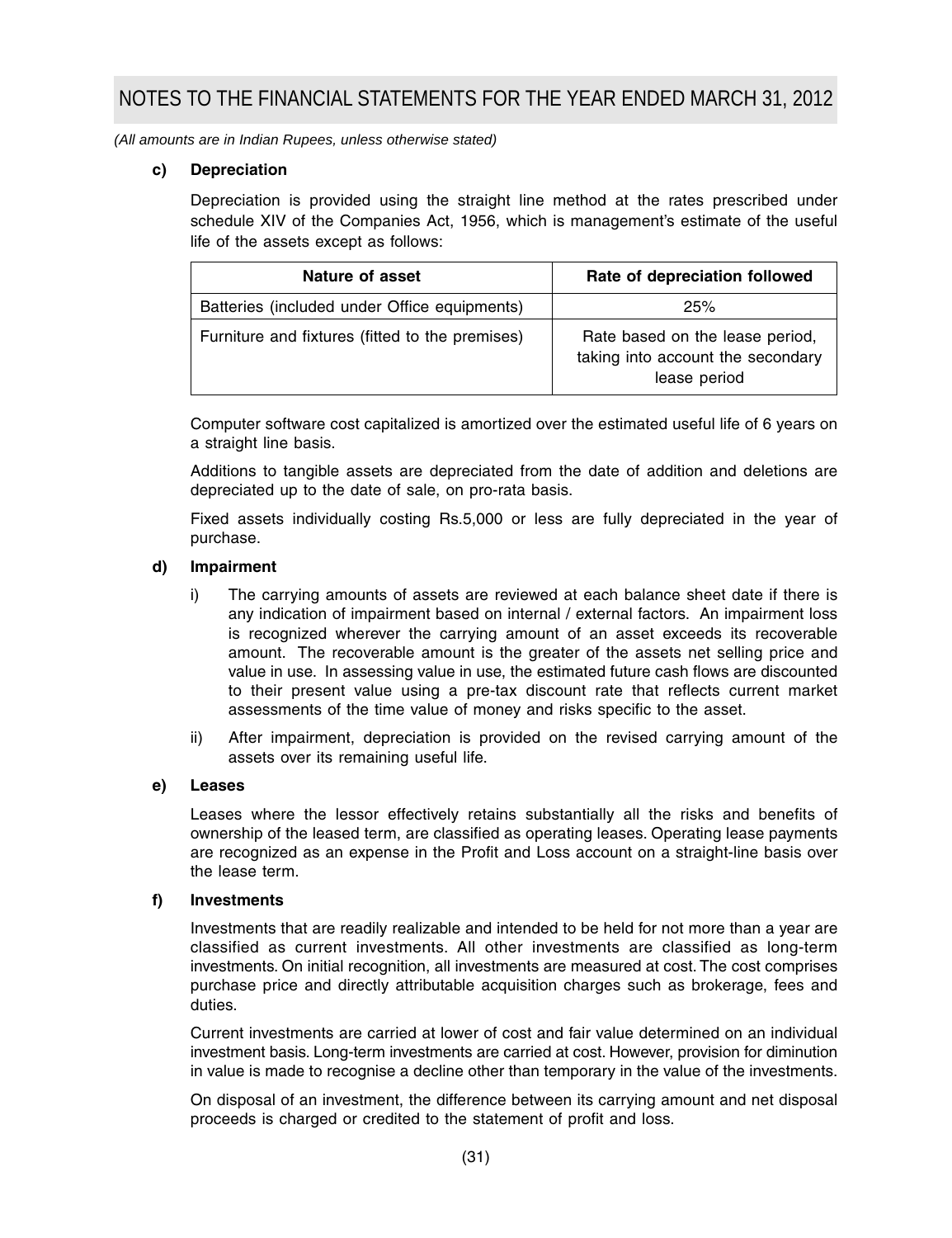*(All amounts are in Indian Rupees, unless otherwise stated)*

#### **g) Revenues**

Revenue is recognized to the extent that it is probable that the economic benefits will flow to the Company and the revenue can be reliably measured.

Brokerage Income and transaction charges are recognized on the trade date of the transaction upon confirmation of the transactions by the exchanges.

Income from depository services, referral fee and interest and finance charges are recognized on the basis of agreements entered into with clients and when the right to receive the income is established.

Other interest incomes are recognized on a time proportion basis taking into account the amount outstanding and the applicable rate of interest. The same is included under the head 'other income' in the statement of profit and loss.

Dividend income is recognized when the company's right to receive dividend is established by the reporting date.

#### **h) Employee benefits**

- i. Retirement benefits in the form of Provident Fund are a defined contribution scheme and the contributions are charged to the Profit and Loss Account of the year when the contributions to the fund is due. There are no obligations other than the contribution payable to the trust.
- ii. Gratuity liability under the Payment of Gratuity Act which is a defined benefit scheme is accrued and provided for on the basis of an actuarial valuation on projected unit credit method made at the end of each financial year.
- iii. Short term compensated absences are provided for based on estimates. Long term compensated absences are provided for based on actuarial valuation at the year end. The actuarial valuation is done as per projected unit credit method. The Company presents the entire leave as a current liability in the balance sheet, since it does not have unconditional right to defer its settlement for 12 months after the reporting date.
- iv. Actuarial gains/losses are immediately taken to profit and loss account and are not deferred.

#### **i) Income Tax**

Tax expense comprises current and deferred tax. Current income-tax is measured at the amount expected to be paid to the tax authorities in accordance with the Income-tax Act, 1961 enacted in India. The tax rates and tax laws used to compute the amount are those that are enacted at the reporting date.

Deferred income taxes reflect the impact of timing differences between taxable income and accounting income originating during the current year and reversal of timing differences for the earlier years. Deferred tax is measured using the tax rates and the tax laws enacted or substantively enacted at the reporting date.

Deferred tax liabilities are recognized for all taxable timing differences. Deferred tax assets are recognized for deductible timing differences only to the extent that there is reasonable certainty that sufficient future taxable income will be available against which such deferred tax assets can be realized. In situations where the company has unabsorbed depreciation or carry forward tax losses, all deferred tax assets are recognized only if there is virtual certainty supported by convincing evidence that they can be realized against future taxable profits.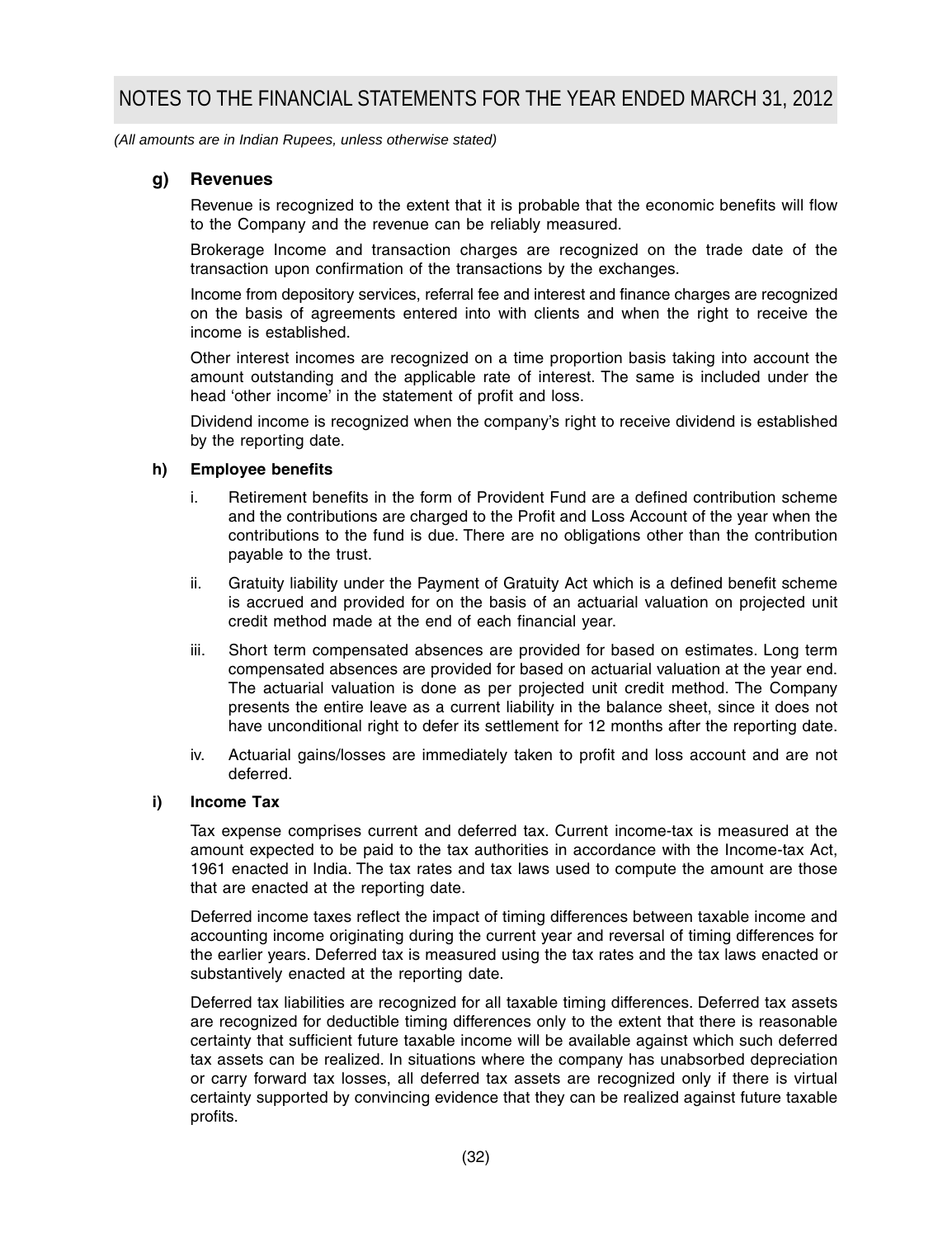*(All amounts are in Indian Rupees, unless otherwise stated)*

At each balance sheet date the Company re-assesses unrecognized deferred tax assets. It recognizes unrecognized deferred tax assets to the extent that it has become reasonably certain or virtually certain, as the case may be that sufficient future taxable income will be available against which such deferred tax assets can be realized.

The carrying amount of deferred tax assets are reviewed at each balance sheet date. The Company writes-down the carrying amount of a deferred tax asset to the extent that it is no longer reasonably certain or virtually certain, as the case may be, that sufficient future taxable income will be available against which deferred tax asset can be realised. Any such write-down is reversed to the extent that it becomes reasonably certain or virtually certain, as the case may be, that sufficient future taxable income will be available.

#### **j) Earnings per share**

Basic earnings per share are calculated by dividing the net profit or loss for the period attributable to equity shareholders (after deducting preference dividends and attributable taxes) by the weighted average number of equity shares outstanding during the period. The weighted average numbers of equity shares outstanding during the period are adjusted for events of bonus issue; bonus element in a rights issue to existing shareholders; share split; and reverse share split, if any.

For the purpose of calculating diluted earnings per share, the net profit or loss for the period attributable to equity shareholders and the weighted average number of shares outstanding during the period are adjusted for the effects of all dilutive potential equity shares.

#### **k) Contingent liability and Provisions**

A contingent liability is a possible obligation that arises from past events whose existence will be confirmed by the occurrence or non-occurrence of one or more uncertain future events beyond the control of the company or a present obligation that is not recognized because it is not probable that an outflow of resources will be required to settle the obligation. A contingent liability also arises in extremely rare cases where there is a liability that cannot be recognized because it cannot be measured reliably. The company does not recognize a contingent liability but discloses its existence in the financial statements.

A provision is recognized when an enterprise has a present obligation as a result of past event and it is probable that an outflow of resources will be required to settle the obligation, in respect of which a reliable estimate can be made. Provisions are not discounted to its present value and are determined based on management estimate required to settle the obligation at the balance sheet date. These are reviewed at each balance sheet date and adjusted to reflect the current management estimates.

#### **l) Segment reporting**

The Group is principally engaged in the business of Broking and related activities. The operations are entirely in India. Accordingly, there are no reportable segments.

#### **m) Cash and Cash Equivalents**

Cash and cash equivalents in the balance sheet comprise cash at bank and in hand and short-term investments with an original maturity of three months or less.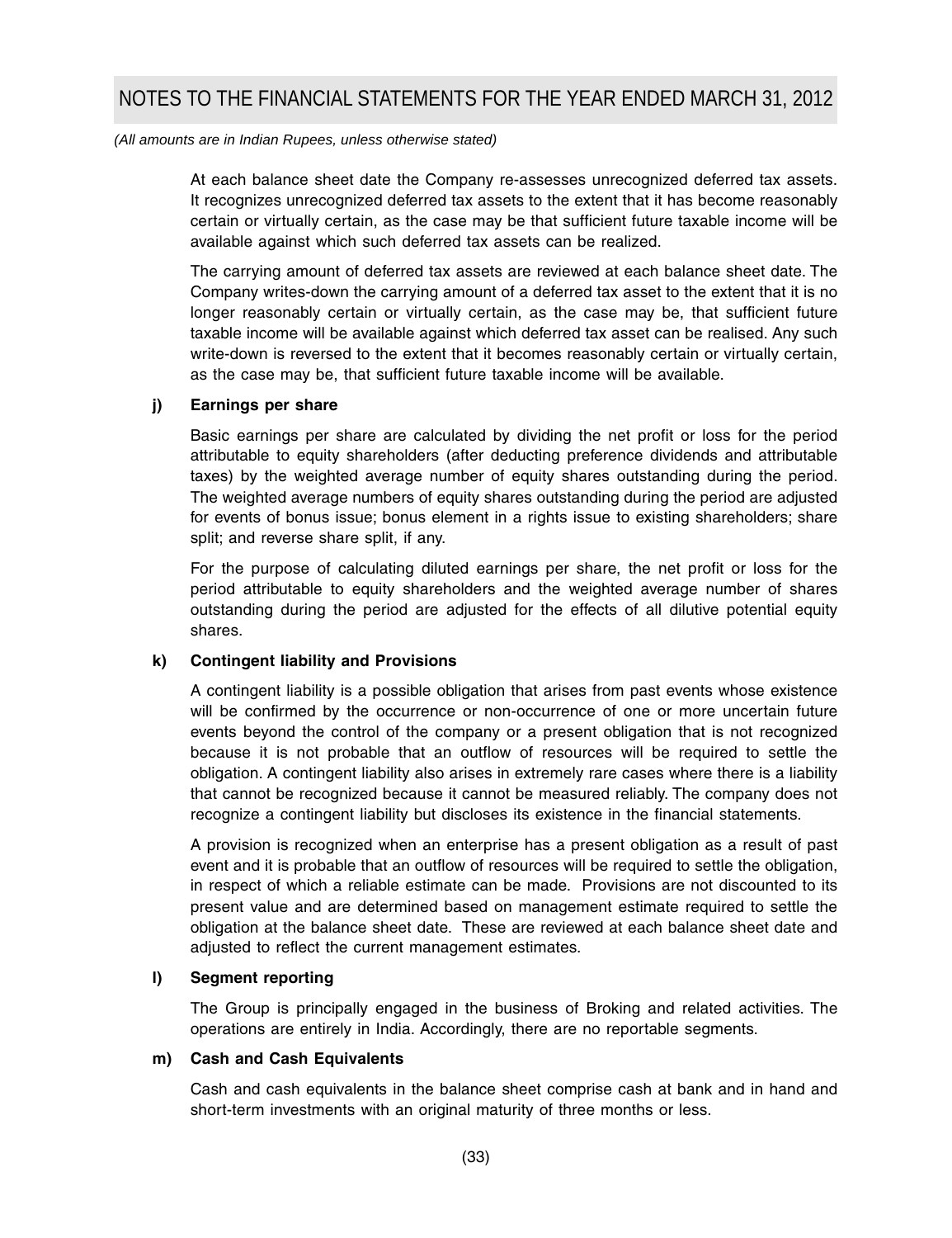*(All amounts are in Indian Rupees, unless otherwise stated)*

|                                                                                                                                                             | As at<br>March 31, 2012 | As at<br>March 31, 2011 |
|-------------------------------------------------------------------------------------------------------------------------------------------------------------|-------------------------|-------------------------|
| NOTE: 3                                                                                                                                                     |                         |                         |
| <b>SHARE CAPITAL</b>                                                                                                                                        |                         |                         |
| <b>Authorized Shares:</b><br>150,000,000 (Previous year -150,000,000) Equity Shares of Re.1/-each<br>1,000,000 (Previous Year -1,000,000) 8% Redeemable Non | 150,000,000             | 150,000,000             |
| Convertible Non Cumulative Preference Shares of Rs. 100/- each                                                                                              | 100,000,000             | 100,000,000             |
|                                                                                                                                                             | 250,000,000             | 250,000,000             |
| <b>Issued, Subscribed &amp; Paid up Share:</b><br><b>EQUITY SHARE CAPITAL</b>                                                                               |                         |                         |
| 55,400,000 (Previous Year - 55,400,000) Equity Shares of                                                                                                    |                         |                         |
| Re.1/-each Fully paid                                                                                                                                       | 55,400,000              | 55,400,000              |
|                                                                                                                                                             | 55,400,000              | 55,400,000              |
| <b>PREFERENCE SHARE CAPITAL</b>                                                                                                                             |                         |                         |
| 800,000 (Previous Year 800,000) 8% Redeemable Non convertible                                                                                               |                         |                         |
| non cumulative Preference Shares of Rs.100/- each fully paid                                                                                                | 80,000,000              | 80,000,000              |
|                                                                                                                                                             | 80,000,000              | 80,000,000              |
|                                                                                                                                                             | 135,400,000             | 135,400,000             |

**1A** Reconciliation of the number of Equity shares outstanding at the beginning and at the end of the period

|       |                                      | As at March 31, 2012 |               | As at March 31, 2011 |            |
|-------|--------------------------------------|----------------------|---------------|----------------------|------------|
| S.No. | <b>Description</b>                   | No. of Shares        | <b>Amount</b> | No. of Shares        | Amount     |
|       | At the beginning of the period       | 55,400,000           | 55,400,000    | 55,400,000           | 55,400,000 |
| 2     | Issued during the period             |                      |               |                      |            |
| 3     | Outstanding at the end of the period | 55,400,000           | 55,400,000    | 55,400,000           | 55,400,000 |

**1B** Reconciliation of the number of Preference shares outstanding at the beginning and at the end of the period

|       |                                      | As at March 31, 2012 |               | As at March 31, 2011 |            |
|-------|--------------------------------------|----------------------|---------------|----------------------|------------|
| S.No. | <b>Description</b>                   | No. of Shares        | <b>Amount</b> | No. of Shares        | Amount     |
|       | At the beginning of the period       | 800,000              | 80,000,000    |                      |            |
| 2     | Issued during the period             |                      |               | 800,000              | 80,000,000 |
| 3     | Outstanding at the end of the period | 800,000              | 80,000,000    | 800,000              | 80,000,000 |

#### **2 Term/right attached to equity shares**

The company has only one class of equity shares having a par value of Re.1/- per share. Each holder of equity shares is entitled to one vote per share. The company declares and pays dividend in Indian rupees.

In the event of liquidation of the company, the holders of equity shares will receive remaining assets of the company, after distribution of all preferential amounts. The distribution will be in proportion to the number of the equity shares held by the shareholders.

#### **3 Term of redemption of Preference Shares**

The company has allotted 800,000 8% Redeemable Non Convertible Non Cumulative Preference Shares of Rs.100/- each, fully paid up at a premium of Rs.150/- per share to Aditya Birla Financial Services Private Limited, the holding company. These Preference Shares are redeemable at the end of 5 years at Rs.320/- per share.

**4** 41,550,000 (Previous Year - 41,550,000) equity shares of Re.1/- each fully paid up are held by Aditya Birla Financial Services Private Limited, the holding Company; and 800,000 (Previous Year - 800,000) 8% Redeemable Non Convertible Non Cumulative preference shares Rs.100/- each fully paid are held by Aditya Birla Financial Services Private Limited.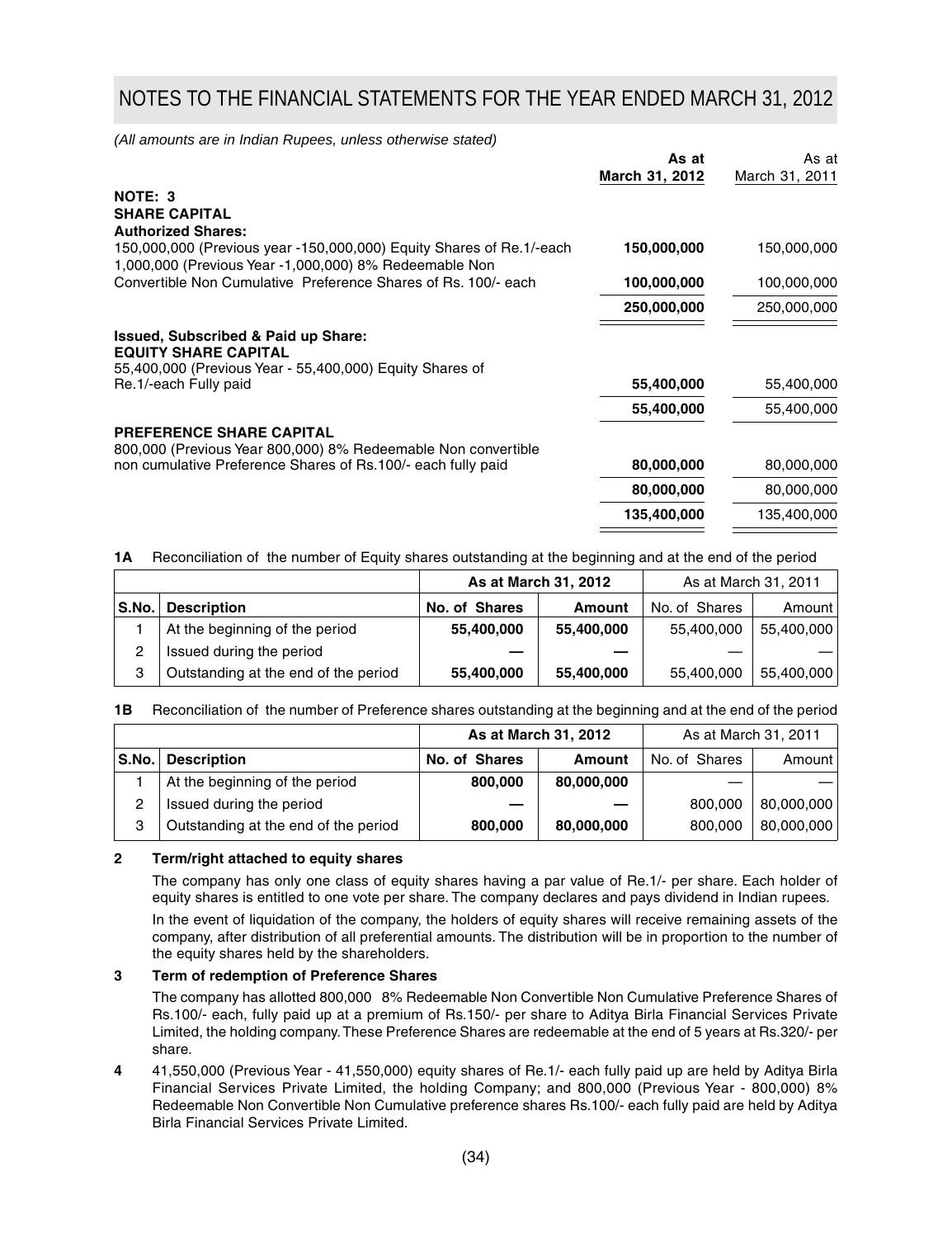*(All amounts are in Indian Rupees, unless otherwise stated)*

- **5** Shares in the Company held by each shareholder holding more than 5 percent shares specifying the number of shares held.
- i) Equity Shares

|   |                                                           | As at March 31, 2012  |                                               | As at March 31, 2011  |                                               |  |
|---|-----------------------------------------------------------|-----------------------|-----------------------------------------------|-----------------------|-----------------------------------------------|--|
|   | Name of Share Holder                                      | No. of Shares<br>held | % of total<br>paid-up equity<br>share capital | No. of Shares<br>held | % of total<br>paid-up equity<br>share capital |  |
|   | Aditya Birla Financial Services<br><b>Private Limited</b> | 41.550.000            | 75.00                                         | 41.550.000            | 75.00                                         |  |
| 2 | <b>PCR Investments Ltd</b>                                | 3,385,320             | 6.11                                          | 3,385,320             | 6.11                                          |  |

As per records of the company, including its register of shareholders/ members and other declarations received from shareholders regarding beneficial interest, the above shareholding represents both legal and beneficial ownerships of shares.

#### ii) Preference Share Capital

|  |                                                           | As at March 31, 2012 |                                                                   | As at March 31, 2011 |                                                                    |  |
|--|-----------------------------------------------------------|----------------------|-------------------------------------------------------------------|----------------------|--------------------------------------------------------------------|--|
|  | Name of Share Holder                                      | held                 | No. of Shares   % of total paid-up<br>preference<br>share capital | held                 | No. of Shares  % of total paid-up  <br>preference<br>share capital |  |
|  | Aditya Birla Financial Services<br><b>Private Limited</b> | 800.000              | 100                                                               | 800,000              | 100                                                                |  |

|                                         | As at          | As at          |
|-----------------------------------------|----------------|----------------|
| NOTE: 4                                 | March 31, 2012 | March 31, 2011 |
| <b>RESERVES &amp; SURPLUS</b>           |                |                |
| <b>Capital Reserves</b><br>1)           |                |                |
| Opening                                 | 11,538,863     | 11,538,863     |
| Add: Addition during the year           |                |                |
| Less : Deletion                         |                |                |
|                                         | 11,538,863     | 11,538,863     |
| <b>Securities Premium Account</b><br>2) |                |                |
| Opening                                 | 120,000,000    |                |
| Add: Addition during the year           |                | 120,000,000    |
| Less : Deletion                         |                |                |
|                                         | 120,000,000    | 120,000,000    |
| <b>General Reserve*</b><br>3)           |                |                |
| Opening                                 | 261,376,777    | 261,376,777    |
| Add: Addition during the year           |                |                |
| Less: Deletion                          |                |                |
|                                         | 261,376,777    | 261,376,777    |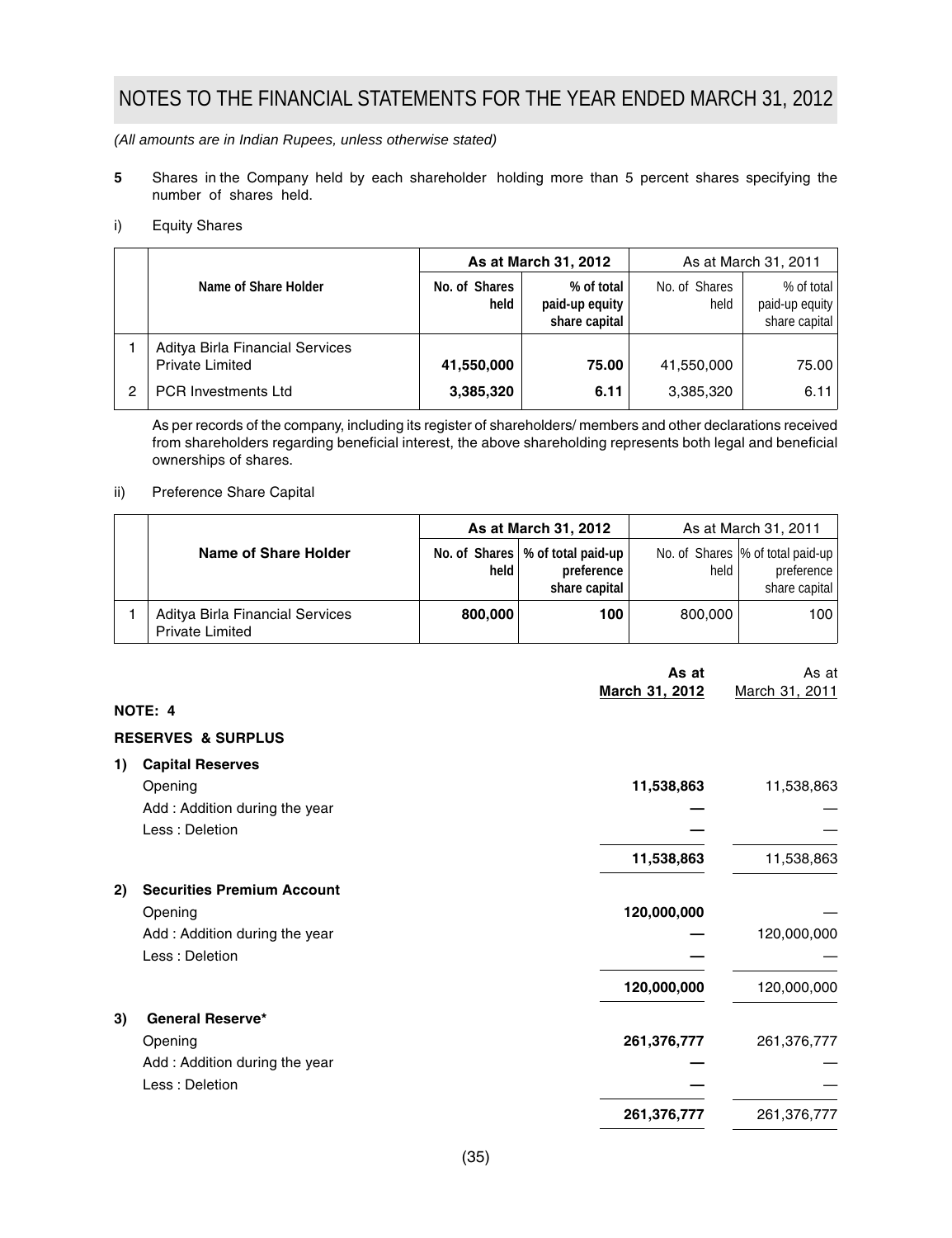*(All amounts are in Indian Rupees, unless otherwise stated)*

| As at<br>March 31, 2012                                                                                          | As at<br>March 31, 2011 |
|------------------------------------------------------------------------------------------------------------------|-------------------------|
|                                                                                                                  |                         |
| 126,332,474                                                                                                      | 220,899,460             |
| (172, 909, 300)                                                                                                  | (94, 566, 986)          |
| (46, 576, 826)                                                                                                   | 126,332,474             |
| 346,338,814                                                                                                      | 519,248,114             |
| Surplus as per Profit & Loss Account<br>Opening<br>Profit/(Loss) for the period<br><b>RESERVES &amp; SURPLUS</b> |                         |

\*General Reserve : Under the Companies Act, a general reserve is created through an annual transfer of net income at a specified percentage in accordance with applicable regulations. The purpose of these transfers is to ensure that if a dividend distribution in a given year is more than 10% of the paid up capital of the company for that year, then the total dividend distribution is less than the total distributable results for that year.

## **NOTE: 5**

### **DEFERRED TAX LIABILITY (NET)**

| Deferred Tax Liability /(Asset) at the period end comprise timing<br>differences on account of:                                             |                |                |
|---------------------------------------------------------------------------------------------------------------------------------------------|----------------|----------------|
| Differences in depreciation and other differences in block of fixed assets<br>as per tax books and financial books                          | 60,758,221     | 68,975,856     |
| Effect of expenditure/ provisions debited to profit and loss account in the<br>current year but allowed for tax purposes in following years | (22,390,150)   | (17,806,848)   |
| Tax Losses/Unabsorbed Depreciation                                                                                                          | (38, 368, 071) | (39, 169, 692) |
|                                                                                                                                             |                | 11,999,316     |
|                                                                                                                                             |                |                |

(Note : The Company has recognized deferred tax assets on carried forward losses and unabsorbed depreciation only to the extent of the deferred tax liabilities which are given above, and not on the entire amount on account of prudence.)

## **NOTE: 6**

| <b>OTHER LONG-TERM LIABILITIES</b>                                                 |             |             |
|------------------------------------------------------------------------------------|-------------|-------------|
| <b>Rent Equalization Liabilities</b>                                               | 6,420,482   | 4,359,907   |
|                                                                                    | 6,420,482   | 4,359,907   |
| NOTE: 7                                                                            |             |             |
| <b>SHORT-TERM BORROWINGS</b>                                                       |             |             |
| (SECURED)                                                                          |             |             |
| From banks *                                                                       | 100,000,000 |             |
| (UNSECURED)                                                                        |             |             |
| Loan Borrowed from Related Party#                                                  | 200,000,000 | 100,000,000 |
| <b>Commercial Papers</b>                                                           | 203,698,285 | 149,267,774 |
| Maximum balance outstanding during the year Rs 500,000,000<br>(PY: Rs.500,000,000) |             |             |
|                                                                                    | 503,698,285 | 249,267,774 |
|                                                                                    |             |             |

\* The bank borrowing is secured against Pledge of Fixed Deposits. #14% (Previous year : 13%) borrowed from related party.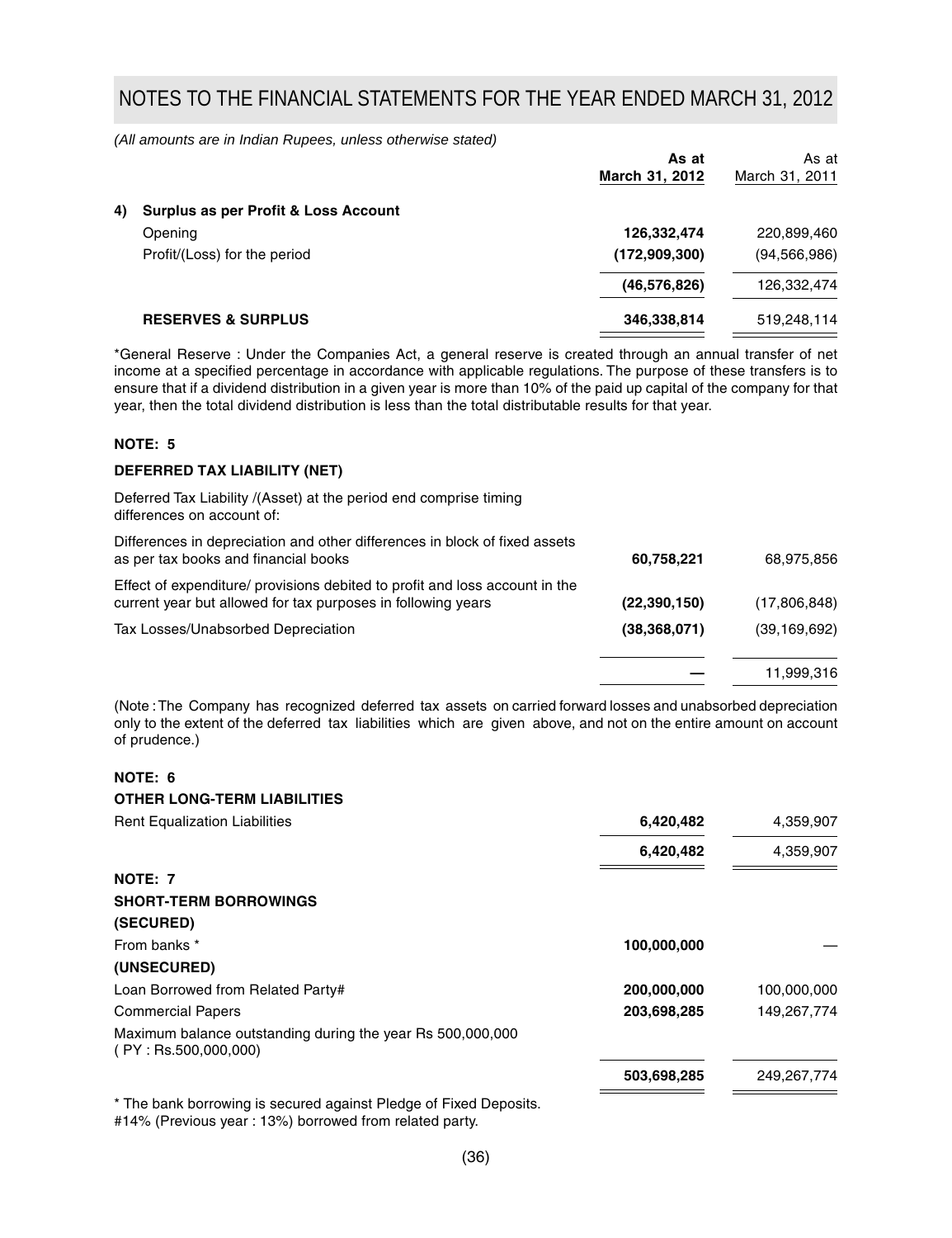*(All amounts are in Indian Rupees, unless otherwise stated)*

|                       | As at<br>March 31, 2012 | As at<br>March 31, 2011 |
|-----------------------|-------------------------|-------------------------|
| NOTE: 8               |                         |                         |
| <b>TRADE PAYABLES</b> |                         |                         |
| <b>Trade Payables</b> | 779,654,612             | 735,455,726             |
|                       | 779,654,612             | 735,455,726             |
|                       |                         |                         |

There are no Micro and Small Enterprises, to whom the Company owes dues, which are outstanding for more than 45 days as at 31st March, 2012. This information as required to be disclosed under the Micro, Small and Medium Enterprises Development Act, 2006 has been determined to the extent such parties have been identified on the basis of information available with the Company.

## **NOTE: 9**

## **OTHER CURRENT LIABILITIES**

| <b>Book Overdraft</b>                                                                             |            | 194,280    |
|---------------------------------------------------------------------------------------------------|------------|------------|
| <b>Statutory dues</b>                                                                             | 13,243,340 | 14,711,553 |
| Interest accrued and not due on secured loan from Bank                                            | 925,683    | 311,575    |
| Deposits received from franchisees                                                                | 30,462,676 | 28,338,760 |
| Advance received from supplier                                                                    | 1,419,488  | 6,143,707  |
| <b>Rent Equalization Liabilities</b>                                                              | 529,138    | 240,090    |
| Investor Education and Protection Funds shall be credited by<br>following amounts as and when due |            |            |
| <b>Unclaimed Dividend</b>                                                                         | 697,489    | 751,049    |
| Unclaimed Matured deposits                                                                        | 185,650    | 185,650    |
|                                                                                                   | 47,463,464 | 50,876,664 |
| <b>NOTE: 10</b>                                                                                   |            |            |
| <b>SHORT-TERM PROVISIONS</b>                                                                      |            |            |
| Provisions For:                                                                                   |            |            |
| Leave Encashment                                                                                  | 5,805,723  | 5,092,259  |
| Income Tax (net of advance tax.Rs.48,500,000) (Previous Year - Nil)                               | 2,912,943  |            |
|                                                                                                   |            |            |

 **8,718,666** 5,092,259

 $\overline{\phantom{a}}$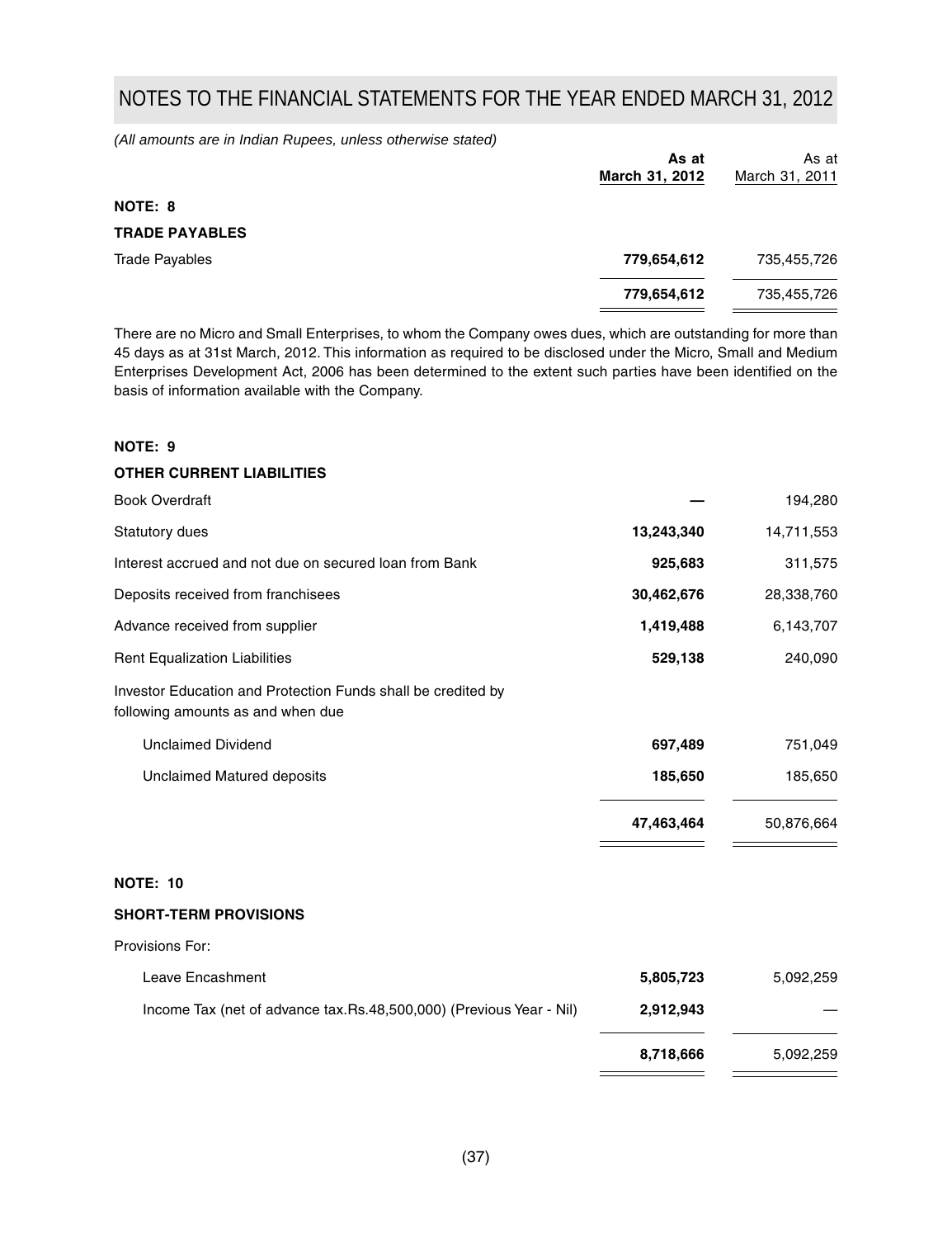| u       |
|---------|
| ن<br>حا |
|         |
|         |
|         |
|         |
|         |
| ì<br>ς  |
| ç       |
| ē       |
|         |
|         |
|         |
|         |
|         |
|         |
|         |
|         |
|         |
| ċ       |

| Note 11A - Tangible Assets                                                                           |             |                          |              |            |              |           |               | - Intangible Assets<br>Note 11 <sub>B</sub> |                   |
|------------------------------------------------------------------------------------------------------|-------------|--------------------------|--------------|------------|--------------|-----------|---------------|---------------------------------------------|-------------------|
|                                                                                                      | Freehold    | <b>INS</b><br>>          | Furniture    | Office     |              |           |               |                                             |                   |
|                                                                                                      | $L$ and $*$ | Equipments#              | & Fixtures   | Equipments | Computers    | Vehicles  | <b>TOTAL</b>  |                                             | Computer Software |
| <b>Gross Block</b>                                                                                   |             |                          |              |            |              |           |               | <b>Gross Block</b>                          |                   |
| As at 1 April 2010                                                                                   | 1,500,000   | 295<br>115,019,          | 86,848,784   | 67,661,009 | 171,169,380  | 2,308,795 | 444,507,263   | As at 1 April 2010                          | 143,991,955       |
| Additions                                                                                            |             | 590,168                  | 29,148,383   | 21,667,961 | 59,027,137   | 1,021,724 | 111, 455, 373 | Additions                                   | 47,285,578        |
| Deletions                                                                                            |             |                          | 3,230,702    | 2,052,171  | 20,267,629   | 1,278,382 | 26,828,884    | Deletions                                   |                   |
| Adjustments#                                                                                         |             | 312<br>18,995,           |              |            |              |           | 18,995,312    | Adjustments                                 |                   |
| As at 31 March 2011                                                                                  | 1,500,000   | $-151$<br>96,614,        | 112,766,465  | 87,276,799 | 209,928,888  | 2,052,137 | 510, 138, 440 | As at 31 March 2011                         | 191,277,533       |
| Cost                                                                                                 |             |                          |              |            |              |           |               | Cost                                        |                   |
| At 1 April 2011                                                                                      | 1,500,000   | 96,614,151               | 112,766,465  | 87,276,799 | 209,928,888  | 2,052,137 | 510,138,440   | At 1 April 2011                             | 191,277,533       |
| Additions                                                                                            |             |                          | 8,353,629    | 7,296,071  | 11,081,518   | 193,673   | 26,924,891    | Additions                                   | 8,630,535         |
| Deletions                                                                                            |             | 1,169,124                | 15,697,218   | 17,441,181 | 5,901,907    |           | 40,209,430    | Deletions/Adjustment                        |                   |
| As at 31 March 2012                                                                                  | 1,500,000   | 027<br>95,445,           | 105,422,876  | 77,131,689 | 215,108,499  | 2,245,810 | 496,853,901   | As at 31 March 2012                         | 199,908,068       |
| Accumulated Depreciation                                                                             |             |                          |              |            |              |           |               | Accumulated Amortization                    |                   |
| As at 1 April 2010                                                                                   |             | 057<br>34,327,           | 28,505,708   | 18,791,369 | 87,514,456   | 553,462   | 169,692,052   | As at 1 April 2010                          | 73,685,485        |
| For the year                                                                                         |             | 5,350,764                | 8,334,648    | 6,799,507  | 32,392,338   | 301,847   | 53,179,104    | For the year                                | 18,424,744        |
| Deletions                                                                                            |             |                          | 1,640,824    | 638,093    | 18,158,011   | 631,057   | 21,067,985    | Deletions                                   |                   |
| Adjustment                                                                                           |             | 5,722,376                |              |            |              |           | 5,722,376     | Adjustments                                 |                   |
| As at 31 March 2011                                                                                  |             | 445<br>33,955,           | 35,199,532   | 24,952,783 | 101,748,783  | 224,252   | 196,080,795   | As at 31 March 2011                         | 92,110,229        |
| Depreciation                                                                                         |             |                          |              |            |              |           |               | Depreciation                                |                   |
| At 1 April 2011                                                                                      |             | 445<br>33,955,           | 35, 199, 532 | 24,952,783 | 101,748,783  | 224,252   | 196,080,795   | At 1 April 2011                             | 92,110,229        |
| For the year                                                                                         |             | 5,357,700                | 13,550,578   | 6,545,823  | 28, 168, 443 | 211,040   | 53,833,584    | For the year                                | 24, 130, 211      |
| Deletions                                                                                            |             | 1,169,124                | 5,505,151    | 6,087,143  | 4,708,512    |           | 17,469,930    | Deletions/Adjustment                        |                   |
| As at 31 March 2012                                                                                  |             | $\overline{0}$<br>38,144 | 43,244,959   | 25,411,463 | 125,208,714  | 435,292   | 232,444,449   | As at 31 March 2012                         | 116,240,440       |
| Net book amount as<br>at 31 March 2011                                                               | 1,500,000   | 706<br>62,658,           | 77,566,933   | 62,324,016 | 108,180,105  | 1,827,885 | 314,057,645   | Net book amount as<br>at 31 March 2011      | 99,167,304        |
| Net book amount as<br>at 31 March 2012                                                               | 1,500,000   | 606<br>57,301,           | 62,177,917   | 51,720,226 | 89,899,785   | 1,810,518 | 264,409,452   | Net book amount as<br>at 31 March 2012      | 83,667,628        |
| * The company is in the process of getting the lands registered in its name.<br>#Also, refer note 24 |             |                          |              |            |              |           |               |                                             |                   |

*(All amounts are in Indian Rupees, unless otherwise stated)*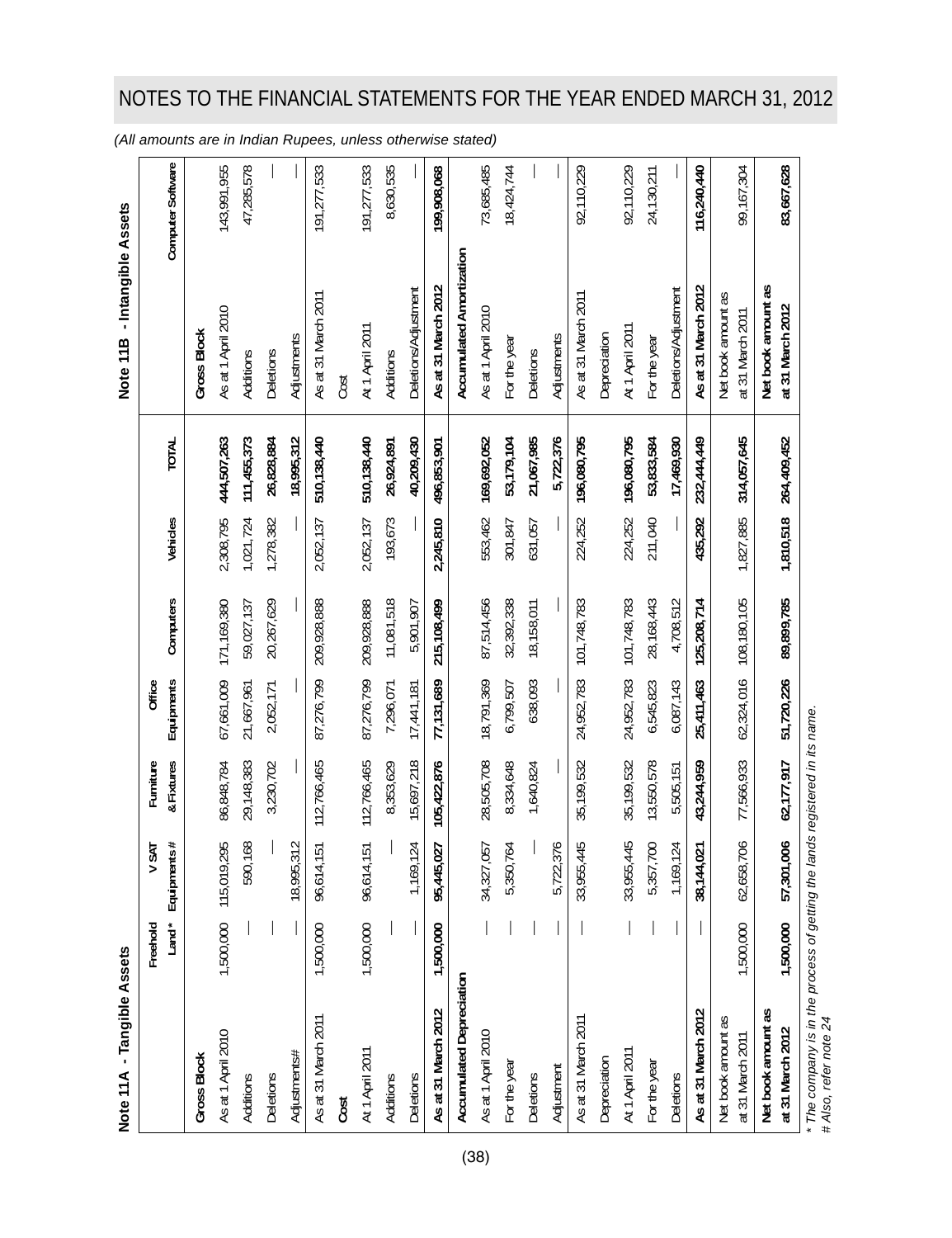*(All amounts are in Indian Rupees, unless otherwise stated)*

|                                                                                                                                                                                         | As at<br>March 31, 2012 | As at<br>March 31, 2011 |
|-----------------------------------------------------------------------------------------------------------------------------------------------------------------------------------------|-------------------------|-------------------------|
| <b>NOTE: 12A</b>                                                                                                                                                                        |                         |                         |
| <b>NON CURRENT INVESTMENTS</b><br>Non Trade Investments (Unquoted, at lower of cost or book value)                                                                                      |                         |                         |
| <b>Equity Instruments</b>                                                                                                                                                               |                         |                         |
| 6,600 (Previous year 6,600) Equity Share of Rs.10/-each fully paid in<br>Apollo Sindhoori Hotels Limited.                                                                               | 184,523                 | 184,523                 |
| Less: Provision for diminution in value of investment                                                                                                                                   | 118,523                 | 118,523                 |
| In Subsidiary Company (Unquoted, at cost)<br>2,000,000 (Previous year - 2,000,000) equity shares of Rs.10/- each<br>fully paid in subsidiary - Aditya Birla Commodities Broking Limited | 20,000,000              | 20,000,000              |
|                                                                                                                                                                                         | 20,066,000              | 20,066,000              |
|                                                                                                                                                                                         |                         |                         |
| Note:                                                                                                                                                                                   |                         |                         |
| Aggregate amount of unquoted investments<br>1.<br>Aggregate amount of diminution in value of investment<br>2.                                                                           | 20,066,000<br>118,523   | 20,066,000<br>118,523   |
|                                                                                                                                                                                         |                         |                         |
| <b>NOTE: 12B</b>                                                                                                                                                                        |                         |                         |
| <b>CURRENT INVESTMENTS (Unquoted, at cost)</b>                                                                                                                                          |                         |                         |
| <b>Mutual Funds</b>                                                                                                                                                                     |                         |                         |
| Nil (Previous Year: 6,373,958 Units of Rs.10/- each in<br>Birla Sunlife Cash Plus-Institutional Premium-Growth)                                                                         |                         | 100,000,000             |
|                                                                                                                                                                                         |                         | 100,000,000             |
| Note:<br>Aggregate amount of unquoted investments<br>1.<br>Aggregate amount of diminution in value of investment<br>2.                                                                  |                         | 100,000,000             |
| NOTE: 13A                                                                                                                                                                               |                         |                         |
| <b>LONG-TERM LOANS &amp; ADVANCES</b>                                                                                                                                                   |                         |                         |
| (Unsecured, Considered Good except otherwise stated)                                                                                                                                    |                         |                         |
| Capital Advances                                                                                                                                                                        | 44,052                  | 1,304,035               |
| <b>Security Deposits</b>                                                                                                                                                                | 8,688,986               | 10,671,905              |
| <b>Rental Deposits</b>                                                                                                                                                                  | 23,812,083              | 31,835,607              |
| Margin with Exchange                                                                                                                                                                    | 29,500,000              | 29,500,000              |
| <b>Prepaid Expenses</b>                                                                                                                                                                 | 1,219,294               | 2,920,199               |
| Advance tax (net of provision Rs. Nil) (Previous Year - Rs. 120, 169, 260)*                                                                                                             | 18,231,374              | 1,280,741               |
|                                                                                                                                                                                         | 81,495,789              | 77,512,487              |
| *Based on the past experience of refund received.                                                                                                                                       |                         |                         |

(39)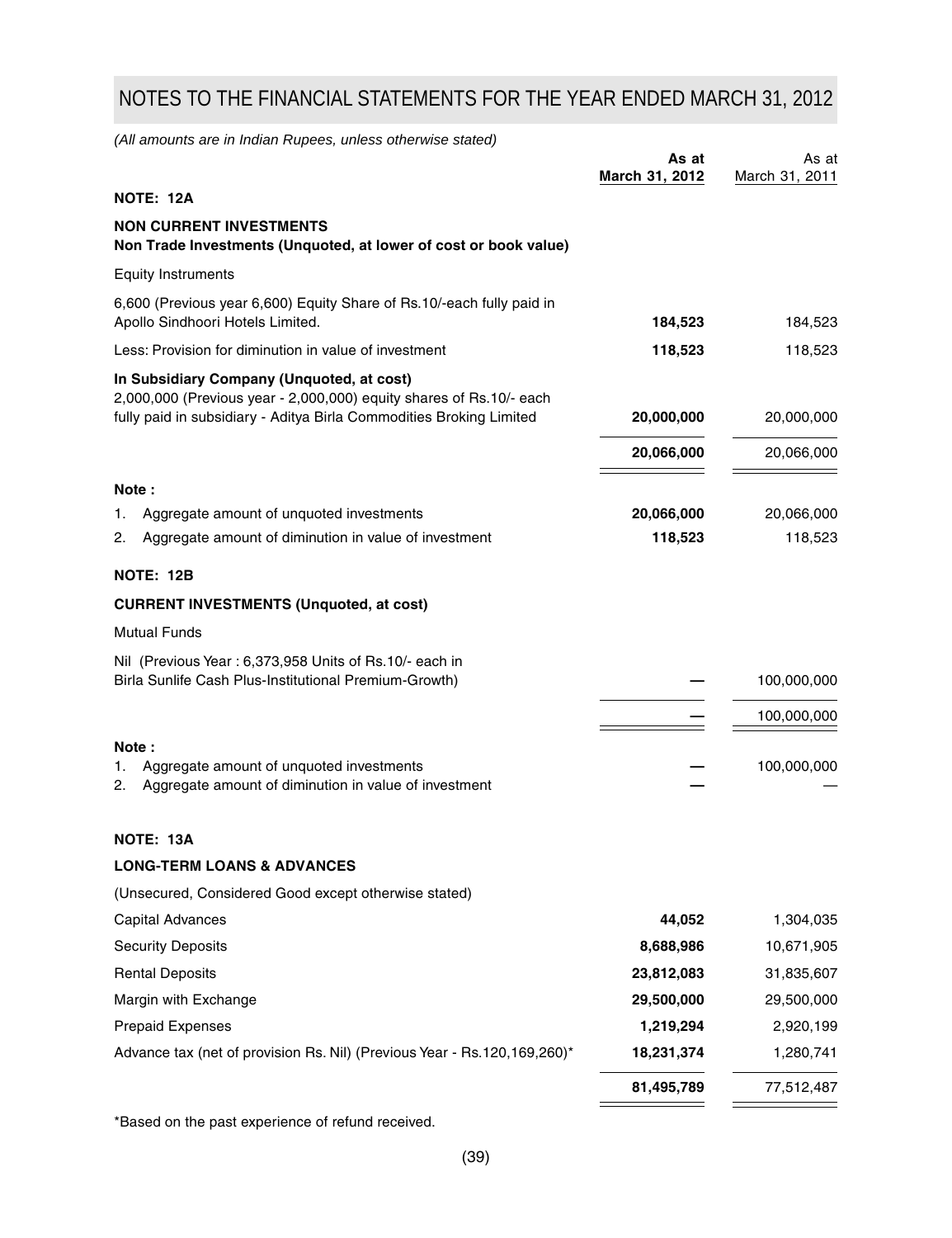*(All amounts are in Indian Rupees, unless otherwise stated)*

|                                                                     | As at<br>March 31, 2012 | As at<br>March 31, 2011 |
|---------------------------------------------------------------------|-------------------------|-------------------------|
| NOTE: 13B                                                           |                         |                         |
| <b>SHORT-TERM LOANS &amp; ADVANCES</b>                              |                         |                         |
| (Unsecured, Considered Good except otherwise stated)                |                         |                         |
| Loans & Advances to related parties #                               | 2,121,015               | 54,422,071              |
| Advances recoverable in cash or Kind@                               |                         |                         |
| Unsecured, considered good                                          | 134,727,662             | 130,082,776             |
| Unsecured, considered doubtful                                      | 37,282,431              | 28,557,431              |
|                                                                     | 172,010,093             | 158,640,207             |
| Less: Provision for doubtful                                        | (37, 282, 431)          | (28, 557, 431)          |
|                                                                     |                         |                         |
|                                                                     | 134,727,662             | 130,082,776             |
| <b>Other Loans &amp; Advances</b>                                   |                         |                         |
| Service tax and other taxes recoverable, from Government            | 615,138                 | 9,843,868               |
| <b>Rental Deposits</b>                                              | 3,147,237               | 4,784,413               |
| Advances to employees                                               | 2,606,676               | 926,281                 |
| Margins with Exchange                                               | 115,048,396             | 159,318,119             |
| Advances to Suppliers                                               | 517,040                 | 1,140,081               |
| Advance tax (net of provision : NIL) (Previous Year - Rs.1,428,000) |                         | 22,736,505              |
| Prepaid expenses                                                    | 20,406,004              | 21,296,084              |
| <b>Gratuity Receivable</b>                                          | 5,006,652               | 1,634,188               |
|                                                                     | 147,347,143             | 221,679,539             |
|                                                                     | 284,195,820             | 406,184,386             |
| #Also, refer note 29 and note 34<br>@Also, refer note 24            |                         |                         |
| <b>NOTE: 14</b>                                                     |                         |                         |
| <b>TRADE RECEIVABLES</b>                                            |                         |                         |
| Due for period exceeding six months                                 |                         |                         |
| Unsecured, considered good                                          | 18,524,546              | 20,596,944              |
| Unsecured, considered doubtful                                      | 24,385,579              | 21,233,670              |
| Less : Provision for doubtful                                       | (24, 385, 579)          | (21, 233, 670)          |
|                                                                     | 18,524,546              | 20,596,944              |
| Others                                                              |                         |                         |
| Unsecured, considered good                                          | 677,845,216             | 340,570,153             |
| Unsecured, considered doubtful                                      | 1,535,822               |                         |
| Less: Provision for doubtful                                        | (1,535,822)             |                         |
|                                                                     | 677,845,216             | 340,570,153             |

**696,369,762** 361,167,097

 $=$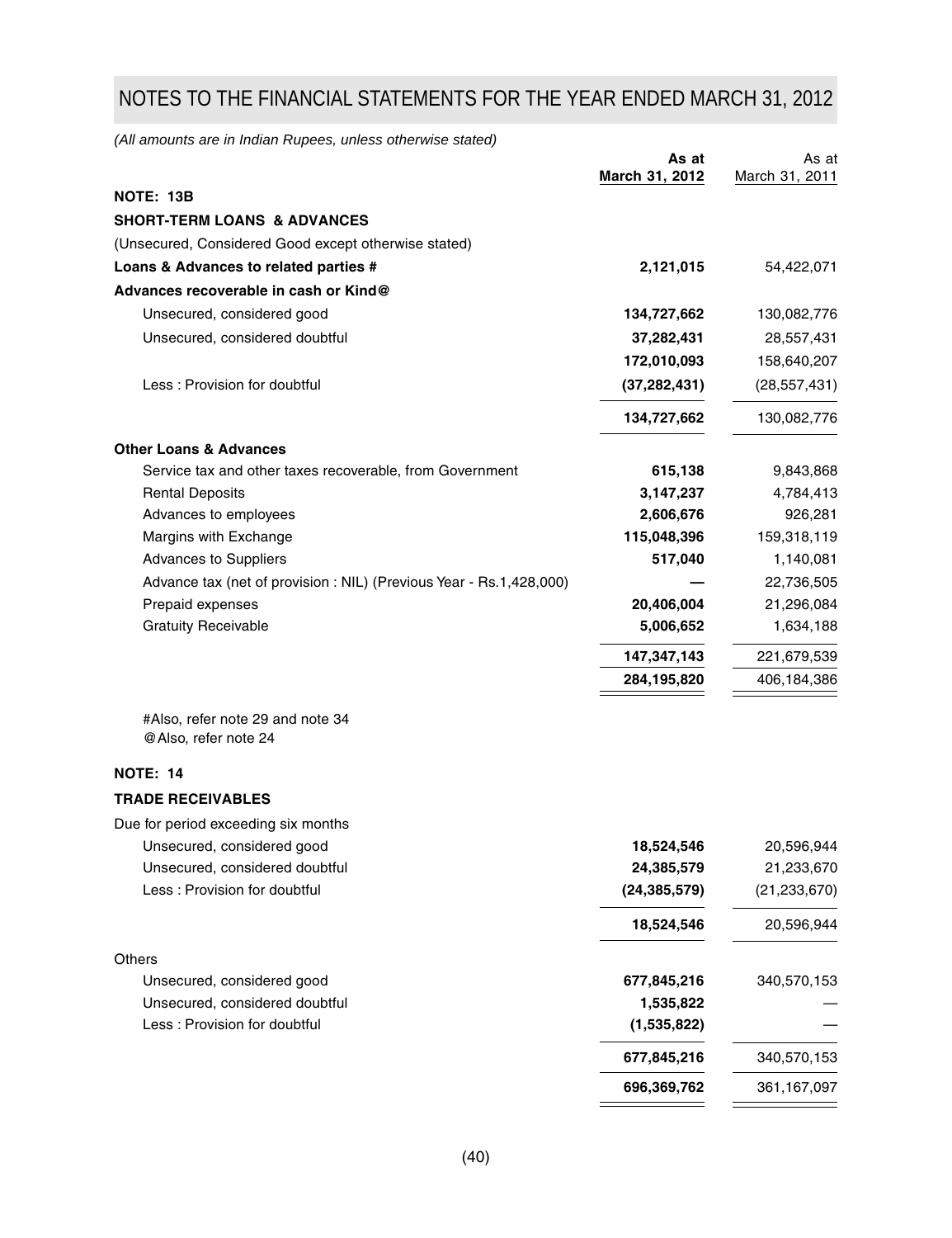*(All amounts are in Indian Rupees, unless otherwise stated)*

|                                                               | As at          | As at          |
|---------------------------------------------------------------|----------------|----------------|
|                                                               | March 31, 2012 | March 31, 2011 |
| <b>NOTE: 15</b>                                               |                |                |
| <b>CASH &amp; BANK BALANCE</b>                                |                |                |
| <b>Cash &amp; Cash Equivalent</b>                             |                |                |
| Cash on Hand                                                  | 19,464         | 1,015          |
| <b>Balances with Bank</b>                                     |                |                |
| <b>Current Accounts</b>                                       | 130,245,319    | 187,018,063    |
| <b>Unpaid Dividend</b>                                        | 724,561        | 781,010        |
| <b>Unpaid Matured deposits</b>                                | 185,650        | 185,650        |
|                                                               | 131,174,994    | 187,985,738    |
| <b>Other Bank Balance</b>                                     |                |                |
| Deposit Accounts (with original maturity more than 3 months)* | 243,378,319    | 135,824,269    |
|                                                               | 243,378,319    | 135,824,269    |
|                                                               | 374,553,313    | 323,810,007    |
|                                                               |                |                |

\* Fixed deposits have not been considered as cash & cash equivalents because they are placed under lien towards bank guarantees for margins with exchanges / lien for loans received.

## **NOTE: 16 OTHER CURRENT ASSET**

(Unsecured, Considered Good except otherwise stated)

| Accrued Income on Brokerage        | 4,006,428                           | 4,520,962                    |
|------------------------------------|-------------------------------------|------------------------------|
| Interest accrued on Fixed Deposits | 17,690,632                          | 5,213,872                    |
|                                    | 21,697,060                          | 9,734,834                    |
|                                    | <b>Year Ended</b><br>March 31, 2012 | Year Ended<br>March 31, 2011 |
| <b>NOTE: 17</b>                    |                                     |                              |
| <b>REVENUE FROM OPERATIONS</b>     |                                     |                              |
| Income from services<br>А.         |                                     |                              |
| Brokerage income                   | 516,924,959                         | 721,633,011                  |
| Income from transaction charges    | 10,695,304                          | 50,176,981                   |
| Account opening charges            | 4,647,498                           | 8,844,220                    |
| Income from depository services    | 42,389,298                          | 49,565,287                   |
|                                    | 574,657,059                         | 830,219,499                  |
| Other operating income<br>В.       |                                     |                              |
| V-sat rent                         | 4,198,281                           | 6,471,322                    |
| Referral fee                       | 43,500                              | 4,207,052                    |
| Interest and finance charges       | 95,166,157                          | 148,102,222                  |
|                                    | 99,407,938                          | 158,780,596                  |
|                                    | 674,064,997                         | 989,000,095                  |
|                                    |                                     |                              |

 $\equiv$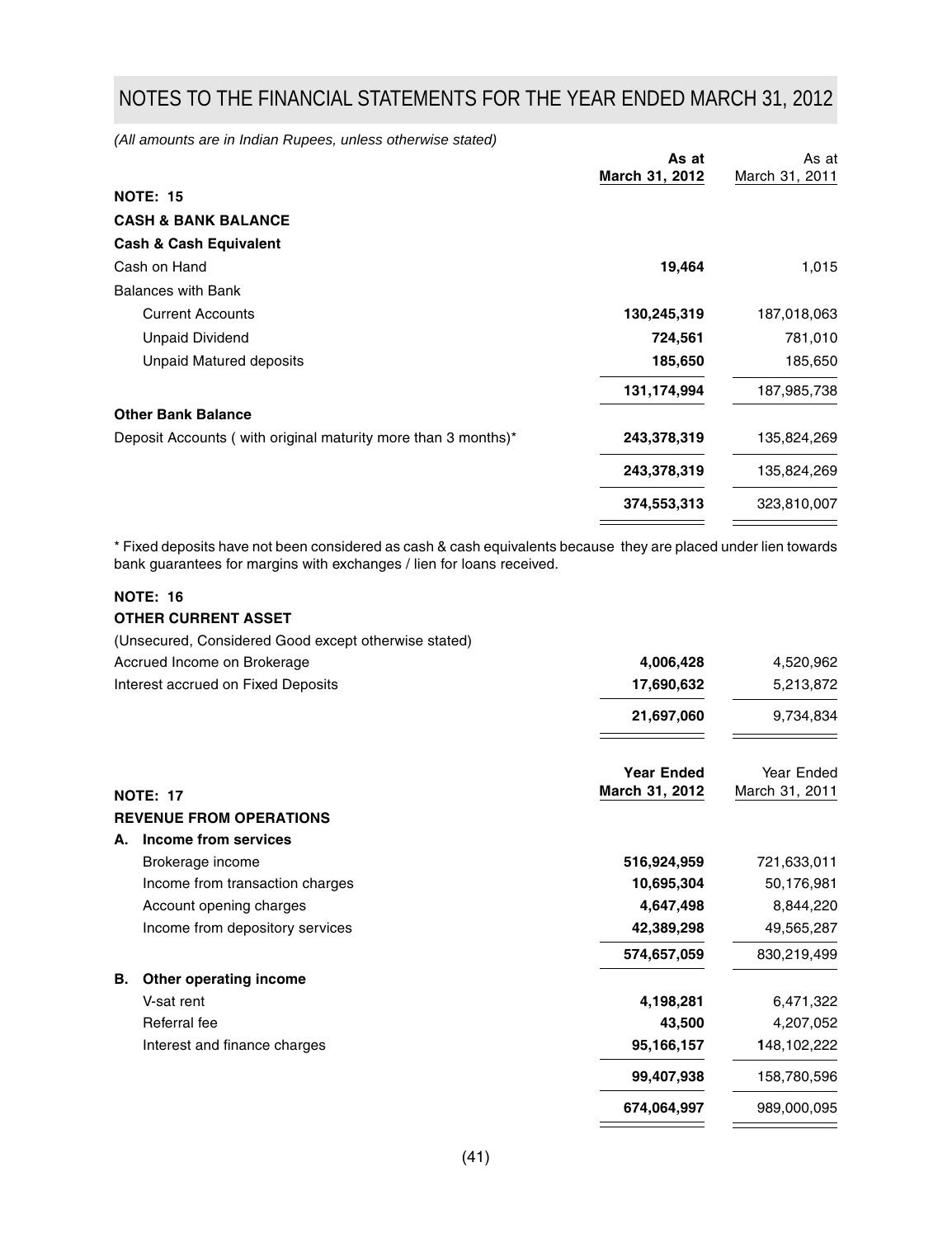*(All amounts are in Indian Rupees, unless otherwise stated)*

|                                         | <b>Year Ended</b><br>March 31, 2012 | Year Ended<br>March 31, 2011 |
|-----------------------------------------|-------------------------------------|------------------------------|
| <b>Note: 18</b>                         |                                     |                              |
| <b>OTHER INCOME</b>                     |                                     |                              |
| <b>Interest Income</b>                  |                                     |                              |
| Interest on bank deposits               | 34,832,081                          | 28,688,378                   |
| Other interest income                   | 6,621,191                           |                              |
| <b>Dividends income</b>                 |                                     |                              |
| Current                                 |                                     | 539,309                      |
| Long term Investments                   | 1,291,375                           |                              |
| Net Gain on sale of Investments         |                                     |                              |
| Current                                 | 4,751,805                           | 1,794,459                    |
| Long Term                               |                                     | 47,050,000                   |
| Other non-operating income              |                                     |                              |
| Miscellaneous income                    | 2,267,370                           | 4,119,835                    |
|                                         | 49,763,822                          | 82,191,981                   |
| <b>Note: 19</b>                         |                                     |                              |
| <b>EMPLOYEE BENEFIT EXPENSES</b>        |                                     |                              |
| Salaries, Wages and Bonus               | 265,952,795                         | 301,561,458                  |
| Contribution to Provident & Other Funds | 17,401,678                          | 18,744,265                   |
| <b>Staff Welfare Expenses</b>           | 10,529,442                          | 14,300,098                   |
|                                         | 293,883,915                         | 334,605,821                  |
| <b>Note: 20</b>                         |                                     |                              |
| <b>FINANCE COST</b>                     |                                     |                              |
| Interest on Banks Borrowings            | 56,103,411                          | 47,167,640                   |
| Other borrowing costs                   | 121,070                             | 538,480                      |
|                                         | 56,224,481                          | 47,706,120                   |
| <b>Note: 21</b>                         |                                     |                              |
| DEPRECIATION AND AMORTIZATION           |                                     |                              |
| Depreciation on tangible assets         | 53,833,584                          | 53,179,104                   |
| Amortization of Intangible assets       | 24,130,211                          | 18,424,744                   |
|                                         | 77,963,795                          | 71,603,848                   |
| <b>Note: 22</b>                         |                                     |                              |
| <b>BUSINESS PARTNERS PAYOUT</b>         |                                     |                              |
| Management Fee-Business partners        | 182,421,924                         | 241,022,311                  |
|                                         | 182,421,924                         | 241,022,311                  |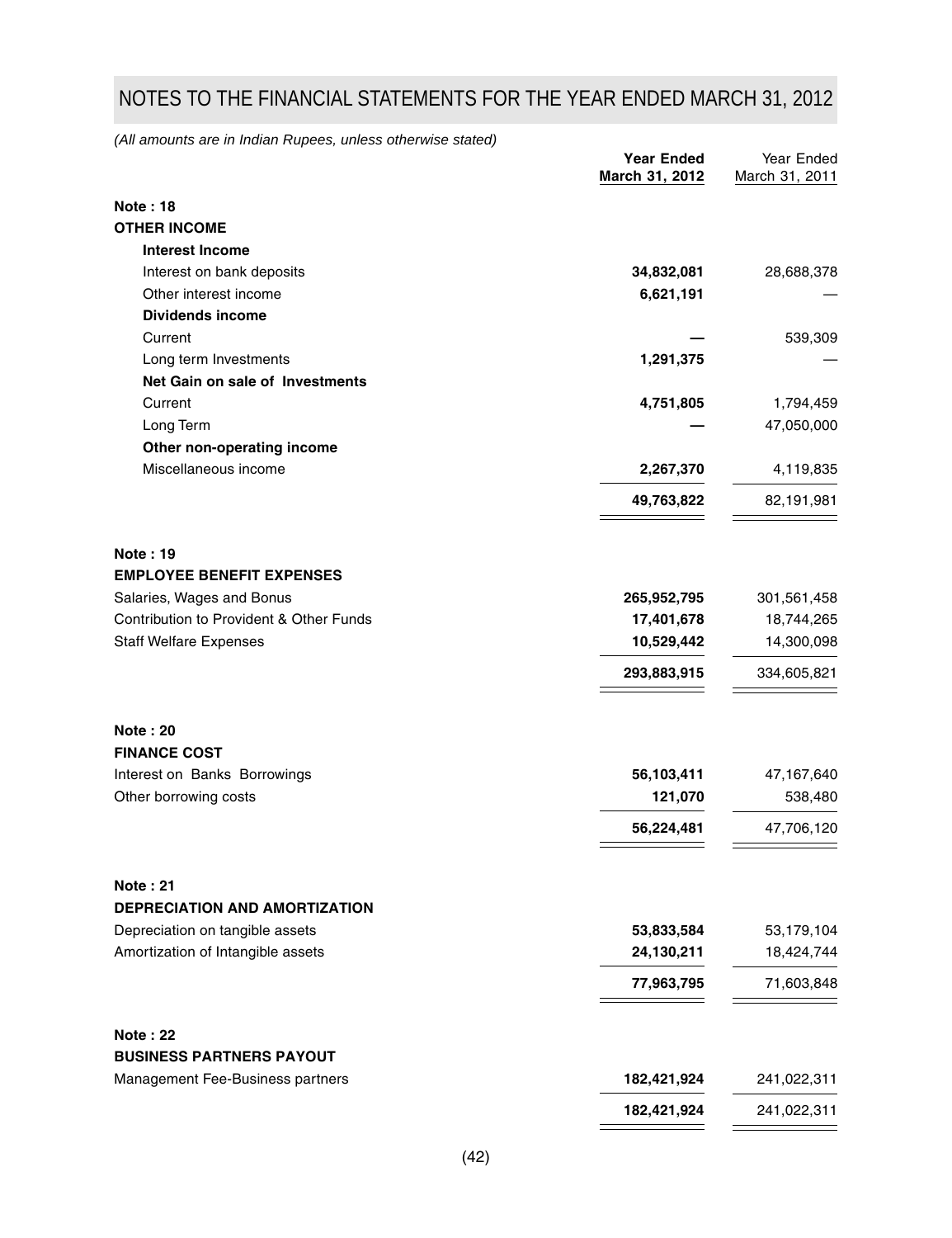*(All amounts are in Indian Rupees, unless otherwise stated)*

|                                              | <b>Year Ended</b><br>March 31, 2012 | Year Ended<br>March 31, 2011 |
|----------------------------------------------|-------------------------------------|------------------------------|
| <b>Note: 23</b>                              |                                     |                              |
| <b>OTHER EXPENSES</b>                        |                                     |                              |
| Rent                                         | 46,569,848                          | 63,728,019                   |
| Repairs & Maintenance of:                    |                                     |                              |
| - Computers                                  | 5,168,372                           | 5,833,665                    |
| - Others                                     | 2,056,791                           | 7,559,485                    |
| Rental Charges - Computer                    | 2,447,705                           |                              |
| <b>Electricity Charges</b>                   | 13,771,869                          | 14,436,686                   |
| Insurance                                    | 10,095,049                          | 9,448,234                    |
| Rates & Taxes                                | 6,212,607                           | 11,690,336                   |
| <b>Bank Charges</b>                          | 2,522,617                           | 9,576,929                    |
| Advertisement                                | 3,914,420                           | 4,871,630                    |
| Legal & Profession Fees                      | 24,212,186                          | 38,114,470                   |
| Provisions for Bad & Doubtful Debts          | 4,687,731                           | 17,899,920                   |
| Provisions for Bad & Doubtful Advances       | 8,725,000                           | 15,840,576                   |
| Printing & Stationery                        | 9,626,933                           | 15,120,987                   |
| Travelling & Conveyance                      | 24,918,100                          | 25,017,378                   |
| <b>Bandwidth Charges</b>                     | 31,287,337                          | 30,064,416                   |
| <b>Telephone Expenses</b>                    | 18,894,356                          | 22,913,148                   |
| Postage Expenses                             | 14,161,041                          | 22,830,321                   |
| Infrastructure and AMC Charges               | 29,054,448                          | 47,653,100                   |
| Directors' Sitting Fees                      | 380,000                             | 420,000                      |
| Business development expenses                |                                     | 35,748,568                   |
| <b>Office Maintenance</b>                    | 15,812,652                          | 14,068,342                   |
| Asset utilization charges                    |                                     | 316,339                      |
| Loss on sale / discard of fixed assets (Net) | 19,615,905                          | 4,751,184                    |
| Miscellaneous Expenses                       | 4,108,353                           | 12,847,019                   |
|                                              | 298,243,320                         | 430,750,752                  |

\* Legal and professional fees includes payments to auditors as under:

| As auditor:               |           |           |
|---------------------------|-----------|-----------|
| Audit fee                 | 800,000   | 800,000   |
| <b>Limited Reviews</b>    | 600,000   | 600,000   |
| Tax audit fee             | 75,000    |           |
| Certification fees        | 25,000    |           |
| Reimbursement of expenses | 544,842   | 415,000   |
|                           | 2,044,842 | 1,815,000 |
|                           |           |           |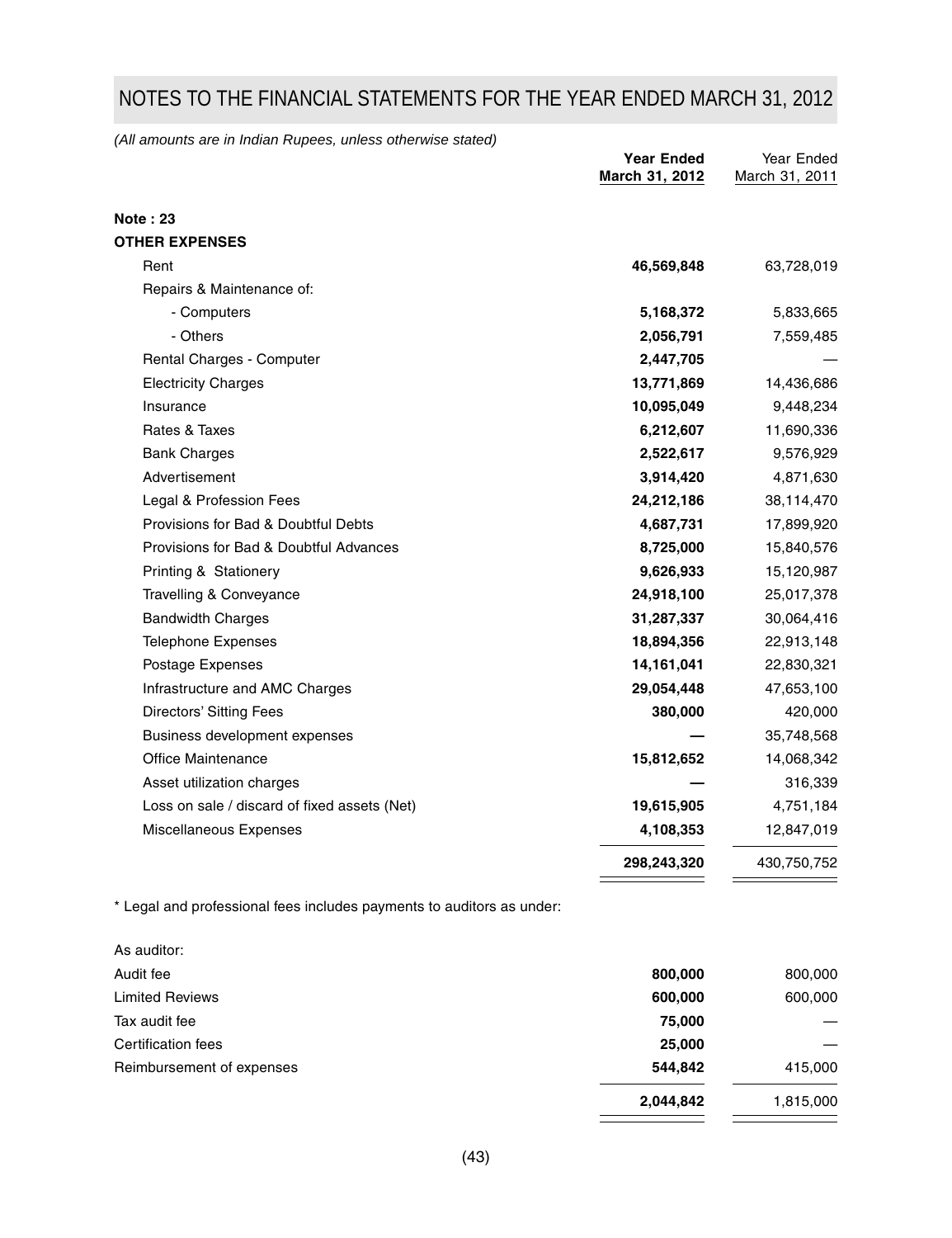*(All amounts are in Indian rupees unless otherwise stated)*

## **24) Assets forming part of claims made by the Ultimate Parent Company**

Pursuant to a Share Purchase agreement ('SPA') between Aditya Birla Nuvo Limited ('ABNL' or 'the Purchaser') and Mr.Prathap C Reddy and others ("Erstwhile Promoters") dated August 28, 2008, ABNL had agreed to acquire 31 million equity shares in Aditya Birla Money Limited ("the Company"). The transaction was completed on March 6, 2009.

As per the SPA, the Erstwhile Promoters had agreed to indemnify and hold harm less the Purchaser to the extent of any Losses, resulting from or consequent upon or relating to such breach of representations or warranties, covenants or agreement including but not limited to the recoveries of receivables and other assets in the books of the Company, contingencies on tax and related matters etc.

Subsequent to the completion of the above transaction, the Purchaser noted several breaches of representations and warranties including but not limited to non-recovery of debtors, irrecoverable advances, missing fixed assets etc. Accordingly, ABNL based on its internal assessment of the recoverability of receivables, fixed assets, other assets and matters relating to tax and other contingencies arrived at an amount of Rs.163,882,296 as Losses incurred on account of breach of representation / warranties in the SPA. Further, ABNL vide its letter dated March 5, 2011 made a separate claim of Rs.5,169,379 for amounts becoming due and payable on accounts of various cases initiated by the customers of the Company. ABNL invoked the arbitration mechanism and filed their Statement of Claim on February 26, 2011 with the Arbitration Tribunal.

Pending the final outcome of the arbitration proceedings, the Company has identified all such receivables, assets etc which have not been recovered and other items which are the subject matter of the claim to the extent they are in the books of accounts of the Company as at March 31, 2012 aggregating Rs.147,092,501 (previous year: Rs.152,102,658) and disclosed the same in Advances recoverable in cash or kind under Schedule 13B of the Balance Sheet, as these amounts would be paid directly to the Company by the Erstwhile Promoters at the direction of ABNL as and when the settlement happens. Based on legal opinion received and internal assessment, ABNL is confident of recovering the entire dues through the arbitration process and passing the benefit thereof to the Company against which these loss assets can be set-off in the future. Accordingly, the Company is of the view that these amounts are recoverable and hence not written off in the books of accounts of the Company.

## **25) Stamp duty**

Hitherto, the Company had been collecting and remitting stamp duties with respect to states wherein the manner of payment of the same has been prescribed by the respective state governments. From July 2011, the Company had started collecting stamp duty on contract notes for all states, including the states wherein the manner of payment has not yet been notified. The Company is evaluating various options of remitting the same, including remitting those amounts in the State of Tamil Nadu, as all the contract notes are executed at Tamil Nadu. Pending, the final determination of the manner of remittance, amount of Rs.4,738,697 collected till March 31, 2012 has been disclosed under Statutory Dues under Other Current Liabilities.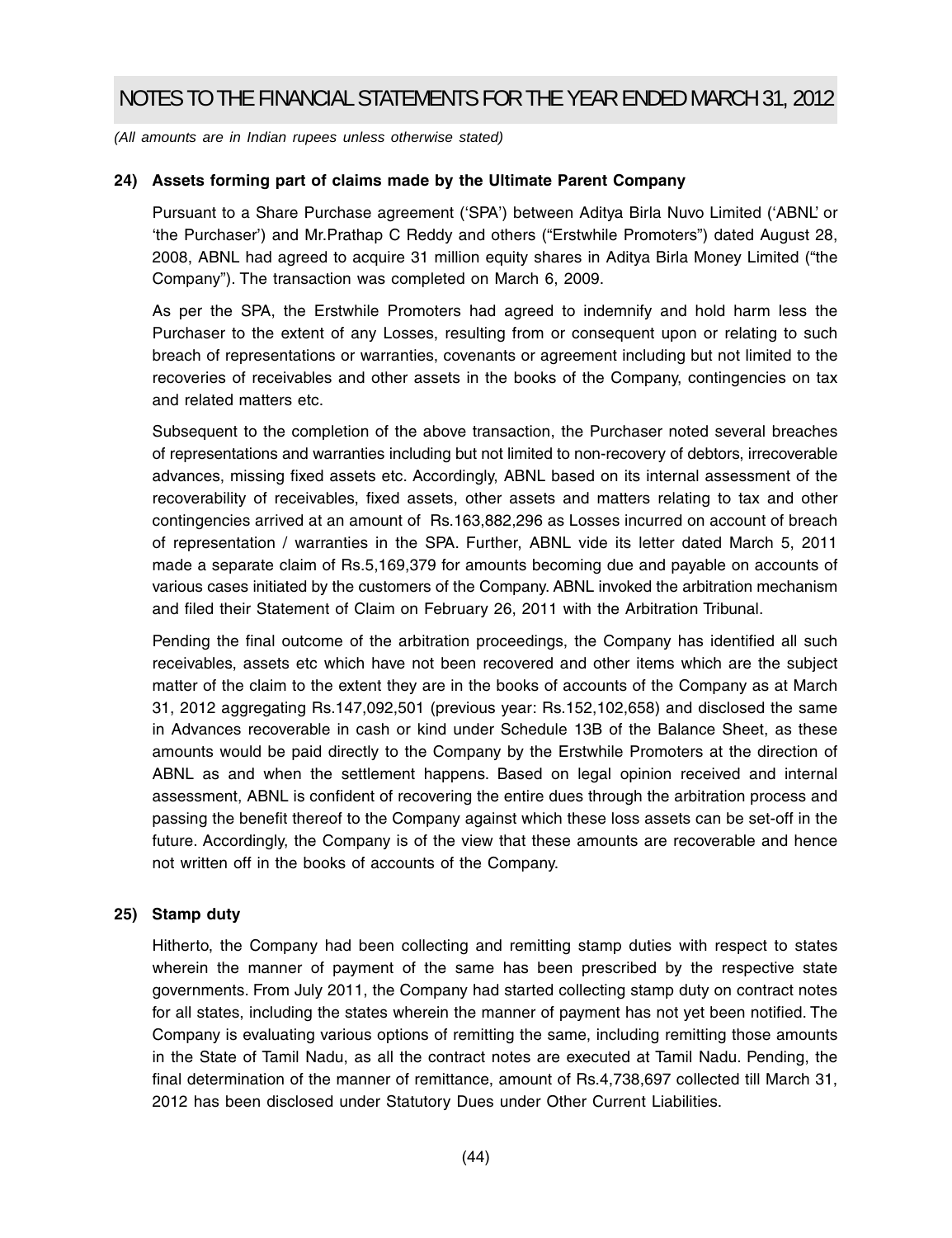*(All amounts are in Indian rupees unless otherwise stated)*

## **26) Capital and other commitment**

- a) Estimated amount of contracts remaining to be executed on capital account, net of advances and not provided for is Rs.745,801 (Previous year - Rs.4,882,875).
- b) For commitments relating to lease arrangements, please refer note 32.

## **27) Contingent liabilities**

| <b>Particulars</b>                                                                                                                                                                                                                                                                                                                                     | March 31, 2012 | March 31, 2011 |
|--------------------------------------------------------------------------------------------------------------------------------------------------------------------------------------------------------------------------------------------------------------------------------------------------------------------------------------------------------|----------------|----------------|
| Disputed tax and other statutory liabilities not<br>provided for:                                                                                                                                                                                                                                                                                      |                |                |
| (a) Income tax & Interest Tax - for various assessment<br>years in respect of which Company has gone on appeal.<br>Based on judicial pronouncements, the claim of the<br>Company is likely to be accepted by the judicial<br>authorities.                                                                                                              | 36,666,168     | 35,579,720     |
| (b) Service tax - for various assessment years in respect<br>of which Company has gone on appeal. Based on<br>judicial pronouncements, the claim of the Company is<br>likely to be accepted by the judicial authorities.                                                                                                                               | 7,957,873      | 7,930,877      |
| (c) Provident fund – for the period from Mar 2009 to<br>May 2011 for non inclusion of certain components like<br>allowances etc. while computing and remitting the<br>employer and employees' contribution to provident fund.<br>Based on judicial pronouncements, the claim of the<br>Company is likely to be accepted by the judicial<br>authorities | 14,036,578     |                |
| (d) Karnataka Stamp duty for the period from 2003-<br>2008. Based on judicial pronouncements, the claim of<br>the Company is likely to be accepted by the judicial<br>authorities                                                                                                                                                                      | 9,060,000      | 9,060,000      |
| Contingent liability not provided for on account of:                                                                                                                                                                                                                                                                                                   |                |                |
| (a) Disputed claim of SEBI towards turnover fees<br>contested by the Company at Ho'nble Supreme Court.<br>The Company has been advised by its legal counsel<br>that it is possible, but not probable, the action will                                                                                                                                  | 27,656,667     | 27,656,667     |

**45,710,102** 23,279,527 succeed and accordingly no provision for any liability has been made in these financial statements. (b) Claims against the Company not acknowledged as debts\*

\* Represents claims made on the Company by various customers alleging unauthorised trades, loss of profits etc. The Company has been advised by its legal counsel that it is possible, but not probable, the action will succeed and accordingly no provision for any liability has been made in these financial statements.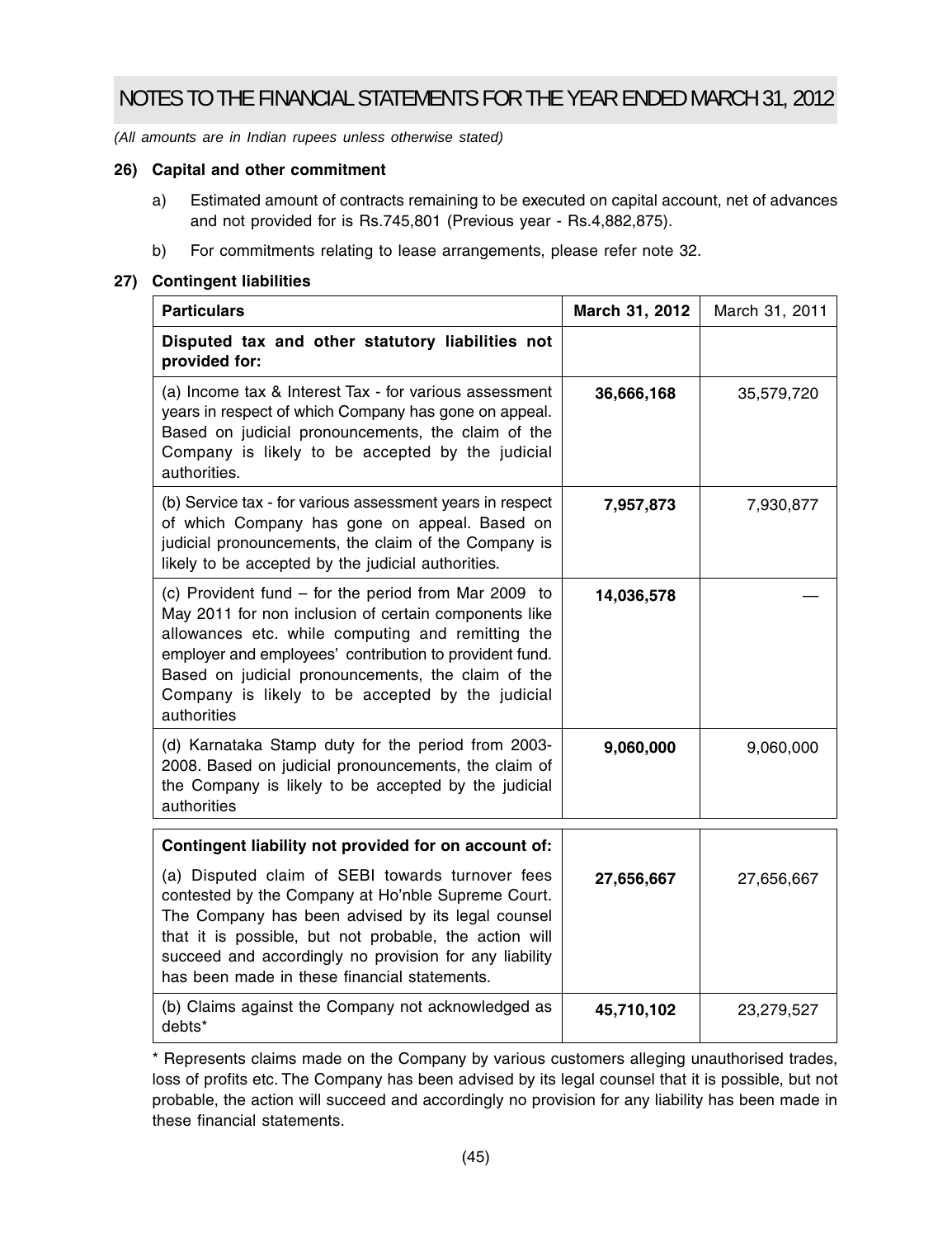*(All amounts are in Indian rupees unless otherwise stated)*

## **28) Managerial Remuneration**

During an earlier year the Company had made an application to the Central Government under Section 309 (5B) of the Companies Act, 1956 for seeking waiver of excess managerial remuneration amounting to Rs 3,094,634 (excluding statutory contribution to provident fund, gratuity and leave encashment which are exempted under Schedule VI) paid to Mr. P.B. Subramaniyan, the erstwhile whole time director ('Erstwhile Director') of the Company for the period from April 1, 2008 to March 6, 2009.

During the previous year, the Company has received an order from the Central Government (CG) whereby the CG has rejected excess remuneration of Rs 1,534,634 and directed the Company to collect the same from the Erstwhile Director.

The Company has commenced the process of recovery from the Erstwhile Director. Pending the recovery of the same, it has been shown as advances recoverable by the Company in the Balance Sheet. The Company is evaluating various alternative options including seeking a condonation / compounding if these amounts are not recoverable from the Erstwhile Director.

| <b>Amounts receivable</b><br>from:                    | <b>Balance as at</b><br>March 31, 2012 | <b>Balance</b><br>as at<br>March 31,<br>2011 | <b>Maximum</b><br>amount<br>outstanding at<br>any time during<br>the year ended<br>March 31, 2012 | Maximum<br>amount<br>outstanding at<br>any time during<br>the year ended<br>March 31, 2011 |
|-------------------------------------------------------|----------------------------------------|----------------------------------------------|---------------------------------------------------------------------------------------------------|--------------------------------------------------------------------------------------------|
| <b>Subsidiary</b>                                     |                                        |                                              |                                                                                                   |                                                                                            |
| Aditya Birla<br>Commodities<br><b>Broking Limited</b> | 2,121,015                              | 27,915,354                                   | 77,568,850                                                                                        | 27,915,354                                                                                 |

## **30) Change in estimated useful life of assets**

During the current year, the Company has changed its estimated useful life of batteries from 20 years to 4 years. This change in estimated useful life has resulted in provision of additional depreciation by Rs. 1,020,080 and the profit before tax of the Company is lower by the corresponding number.

Further, during the current year, the Company has reassessed its useful life of furniture and fixtures fitted to the premises and changed the same from 15 years to rates based on the lease period, taking into account the secondary lease period. This change in estimated useful life has resulted in provision of additional depreciation by Rs. 6,836,389 and the profit before tax of the Company is lower by the corresponding number.

## **31) Earnings per share**

| <b>Particulars</b>                                            |     | March 31, 2012  | March 31, 2011 |
|---------------------------------------------------------------|-----|-----------------|----------------|
| Net profit/ (loss) as per Profit and loss account             | A   | (172, 909, 300) | (94, 566, 986) |
| Weighted average number of equity shares<br>Basic and diluted | в   | 55,400,000      | 55,400,000     |
| Earnings / (Loss) per share<br>Basic and diluted              | A/B | (3.12)          | (1.71)         |
| Nominal value of equity share                                 |     | Re.1/-          | $Re.1/-$       |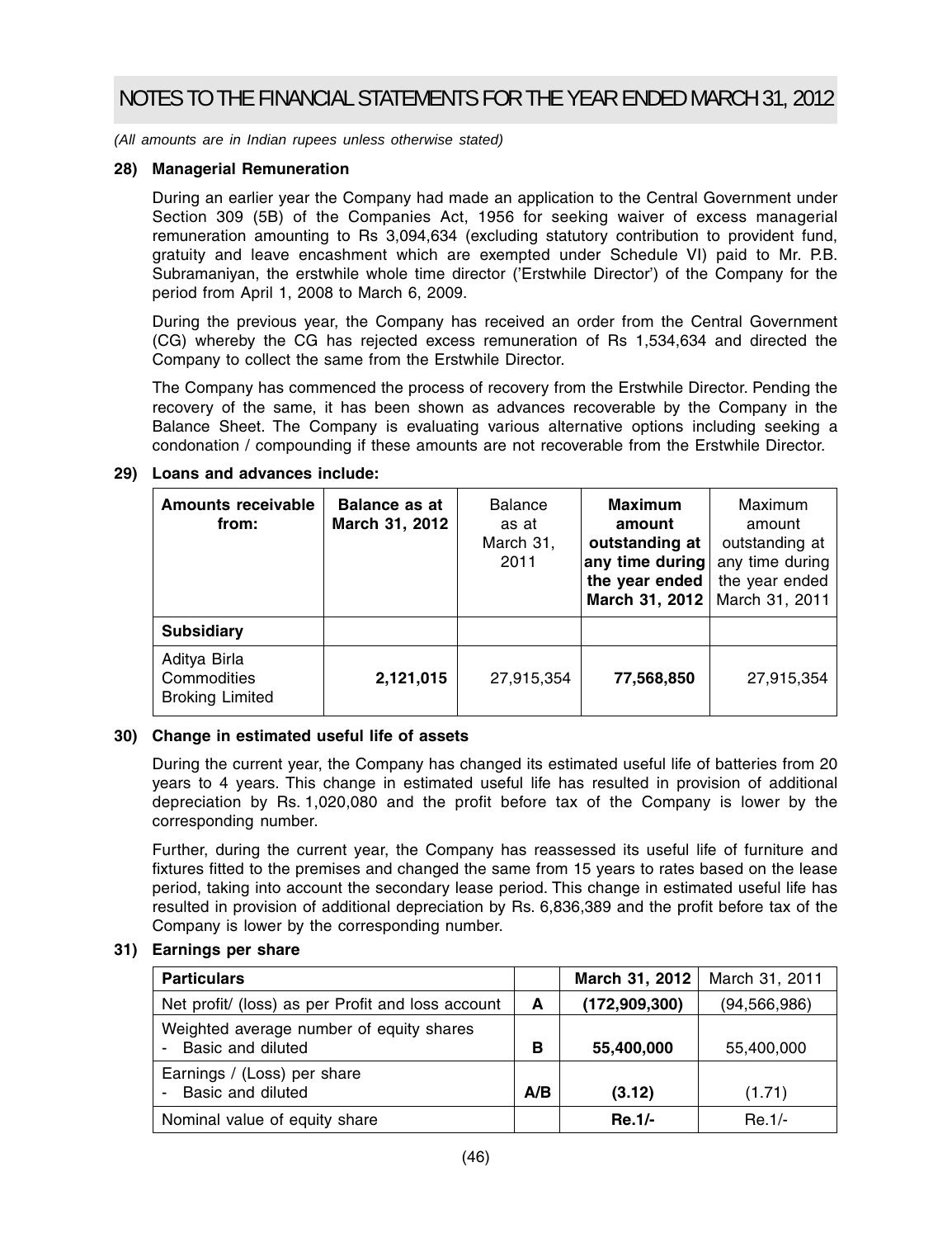## **32) Lease disclosures**

## **Operating leases for premises:**

Lease rentals in respect of premises taken on operating lease during the year ended March 31, 2012 amounts to Rs. 46,569,848 (Previous Year Rs. 73,039,934).

Future obligations towards lease rentals under non-cancellable lease agreements as on March 31, 2012 amounts to Rs. 115,442,089 (Previous Year Rs. 151,127,416). Details of Lease Rentals payable within one year and thereafter are as under:

| <b>Particulars</b>                                | March 31, 2012 | March 31, 2011 |
|---------------------------------------------------|----------------|----------------|
| Within one year                                   | 43,861,441     | 49,072,470     |
| Later than one year and not later than five years | 58,785,832     | 79,235,111     |
| Later than five years                             | 12,794,816     | 22,819,835     |

The company has entered into lease / license agreements in respect of immovable properties with different parties. Some of the agreements contain escalation clause related to lease rentals / license fees from 5% to 15% p.a.

## **Operating leases for computers:**

Lease rentals in respect of computers taken on operating lease during the year ended March 31, 2012 amounts to Rs. 2,447,705 (Previous Year - Nil).

Future obligations towards lease rentals under non cancellable lease agreements as on March 31, 2012 amounts to Rs. 11,844,584 (Previous Year - Nil). Details of Lease Rentals payable within one year and \ thereafter are as under:

| <b>Particulars</b>                                | March 31, 2012 | March 31, 2011 |
|---------------------------------------------------|----------------|----------------|
| Within one year                                   | 4,559,985      |                |
| Later than one year and not later than five years | 7.284.599      |                |
| Later than five years                             |                |                |

## **33) Employment benefit disclosures**

The amounts charged to the Profit and loss account during the year for Provident fund contribution aggregates to Rs.15,537,797 (Previous year – Rs.14,907,704) and employees' state insurance contribution aggregates to Rs.2,584,475 (Previous year - 3,495,973).

The Company has a defined benefit gratuity plan. Every employee who has completed five years or more of service gets a gratuity on departure at 15 days salary (last drawn salary) for each completed year of service. The scheme is funded.

The following tables summarise the components of net benefit expense recognised in the profit and loss account and the funded status and amounts recognised in the balance sheet for the gratuity plan.

## **Amounts recognized in the Balance sheet in respect of gratuity**

|                                                   | March 31, 2012 | March 31, 2011 |
|---------------------------------------------------|----------------|----------------|
| Present value of defined benefit obligation       | 10,150,627     | 12,646,962     |
| Fair value of plan assets                         | 15, 157, 278   | 14,281,150     |
| Liability/(Asset) recognised in the balance sheet | (5,006,651)    | (1,634,188)    |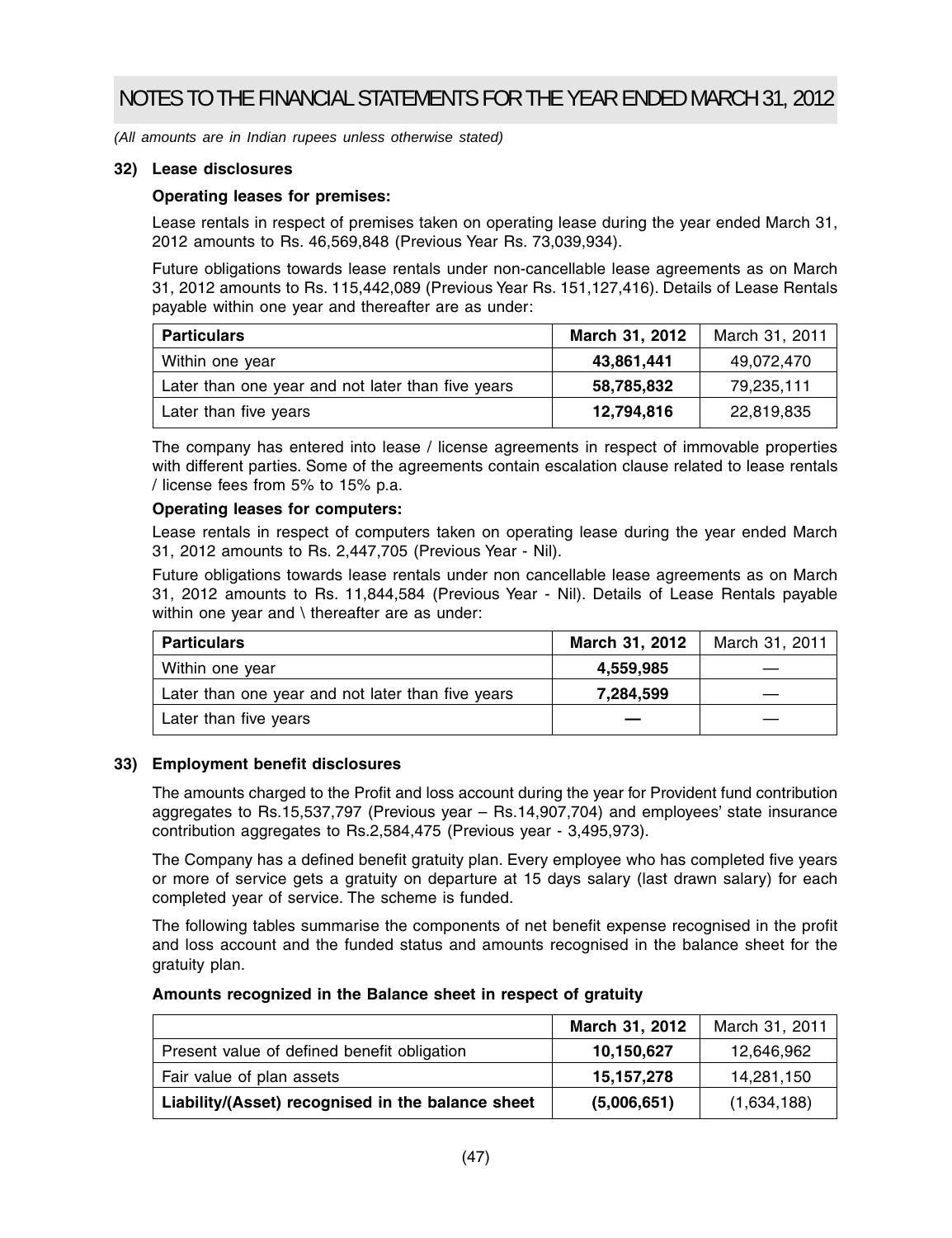*(All amounts are in Indian rupees unless otherwise stated)*

## **Amounts recognized in the Profit and loss account in respect of gratuity**

|                                                    | March 31, 2012 | March 31, 2011 |
|----------------------------------------------------|----------------|----------------|
| Current service cost                               | 2,607,208      | 2,474,361      |
| Interest cost on benefit obligation                | 940,969        | 865,341        |
| Expected return on plan assets                     | (1,213,898)    | (594, 240)     |
| Net actuarial (gain) / loss recognised in the year | (3,086,772)    | (3,279,862)    |
| Past service costs - vested benefits               |                | 874,987        |
| Net gratuity cost                                  | (752, 493)     | 340,588        |

## **Actual return on plan assets:**

|                                           | March 31, 2012 | March 31, 2011 |
|-------------------------------------------|----------------|----------------|
| Expected return on plan assets            | 1,213,898      | 594.240        |
| Actuarial gains / (losses) on plan assets | 901.824        | 481.587        |
| Actual return on plan assets              | 2,115,722      | 1,075,827      |

## **Reconciliation of present value of the obligation and the fair value of plan assets:**

|                                                                          | March 31, 2012 | March 31, 2011 |
|--------------------------------------------------------------------------|----------------|----------------|
| Opening defined benefit obligation                                       | 12,646,962     | 12,157,041     |
| Less: Gratuity Liability in respect of<br>Employees transferred to ABCBL | (2,619,970)    |                |
| Interest cost                                                            | 940,969        | 865,341        |
| Current service cost                                                     | 2,607,208      | 2,474,361      |
| Actuarial (gains)/ losses on obligation                                  | (2, 184, 948)  | (2,798,274)    |
| Past service costs - vested benefits                                     |                | 874,987        |
| Benefits paid                                                            | (1,239,594)    | (926, 494)     |
| Closing defined benefit obligation                                       | 10,150,627     | 12,646,962     |

## **Change in fair value of plan assets**

|                                   | March 31, 2012 | March 31, 2011 |
|-----------------------------------|----------------|----------------|
| Opening fair value of plan assets | 14,281,150     |                |
| Expected return                   | 1,213,898      | 594,240        |
| Actuarial (gains)/ losses on      | 901,824        | 481,587        |
| Contributions by employer         |                | 14,131,817     |
| Benefits paid                     | (1, 239, 594)  | (926,494)      |
| Closing fair value of plan assets | 15, 157, 278   | 14,281,150     |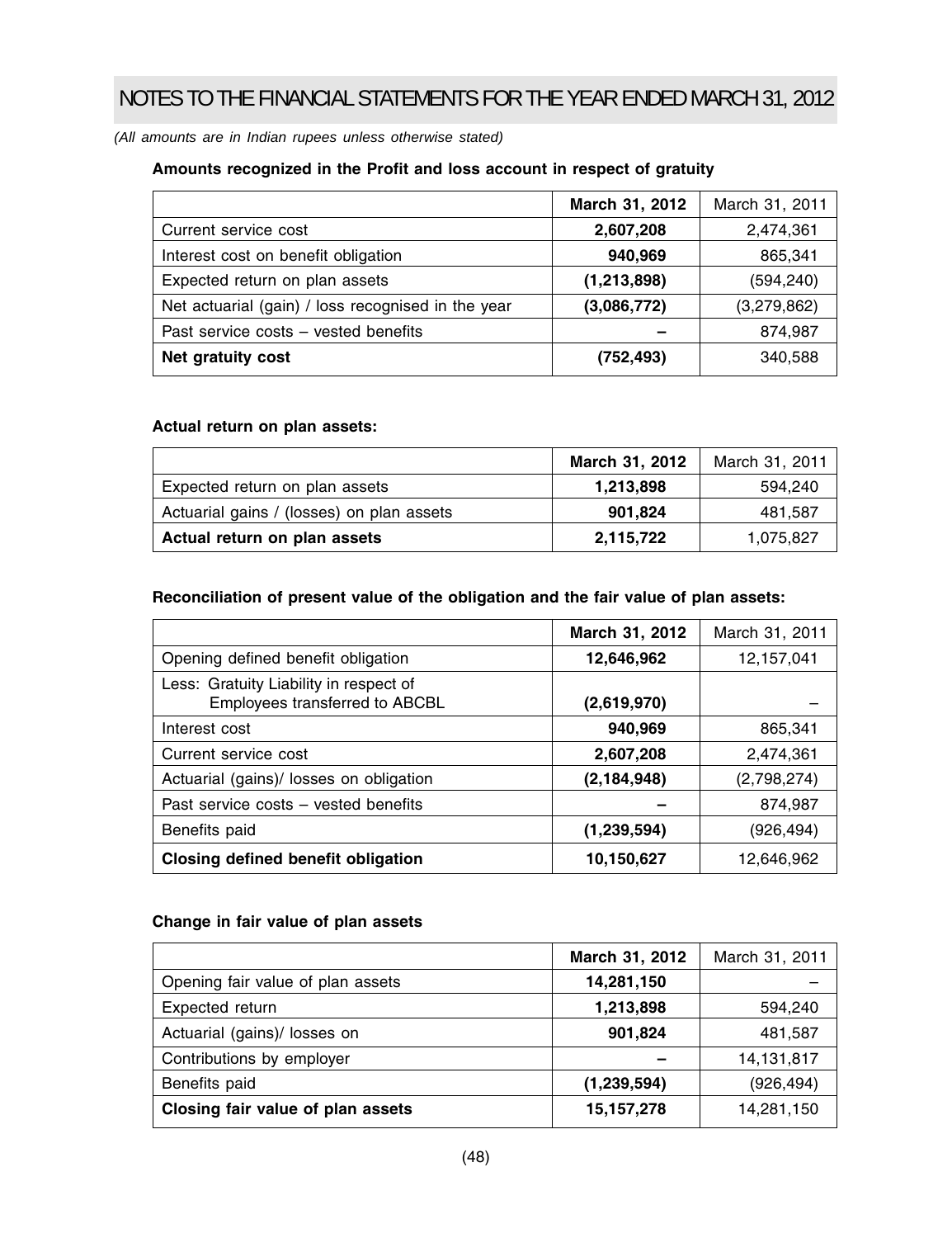*(All amounts are in Indian rupees unless otherwise stated)*

## **Details of plan assets**

The plan assets represent Company's proportionate share in the Aditya Birla Nuvo Gratuity Fund managed by the ultimate parent company for the employees of the group. The details of plan assets are as under:

|                                | March 31, 2012 | March 31, 2011 |
|--------------------------------|----------------|----------------|
| Government of India securities | 25%            | 29%            |
| Corporate Bonds                | 1%             | 2%             |
| Insurer managed funds          | 60%            | 65%            |
| Deposit Scheme                 | 2%             | 0%             |
| Others                         | 12%            | 4%             |
|                                | 100%           | 100%           |

The overall expected rate of return on assets is determined based on the market prices prevailing on that date, applicable to the period over which the obligation is to be settled.

## **Experience adjustments**

|                                      | March 31, 2012 | March 31, 2011 |
|--------------------------------------|----------------|----------------|
| Experience adjustments (loss) / gain | 2.584.420      | 3.041.066      |

|                                      | March 31, 2010 | March 31, 2009 |
|--------------------------------------|----------------|----------------|
| Experience adjustments (loss) / gain | (2,081,274)    | 130,000        |

There is no experience adjustment for the year ended March 31, 2008.

The Company does not expect to contribute additional amount to the fund in the next year.

The principal assumptions used in determining gratuity obligations for the Company's plans are shown below:

|                                   | March 31, 2012 | March 31, 2011 |
|-----------------------------------|----------------|----------------|
| Discount rate                     | 8.5%           | 7.70%          |
| Expected rate of return on assets | 8.5%           | 9%             |

The estimates of future salary increases, considered in actuarial valuation, take account of inflation, seniority, promotion and other relevant factors, such as supply and demand in the employment market.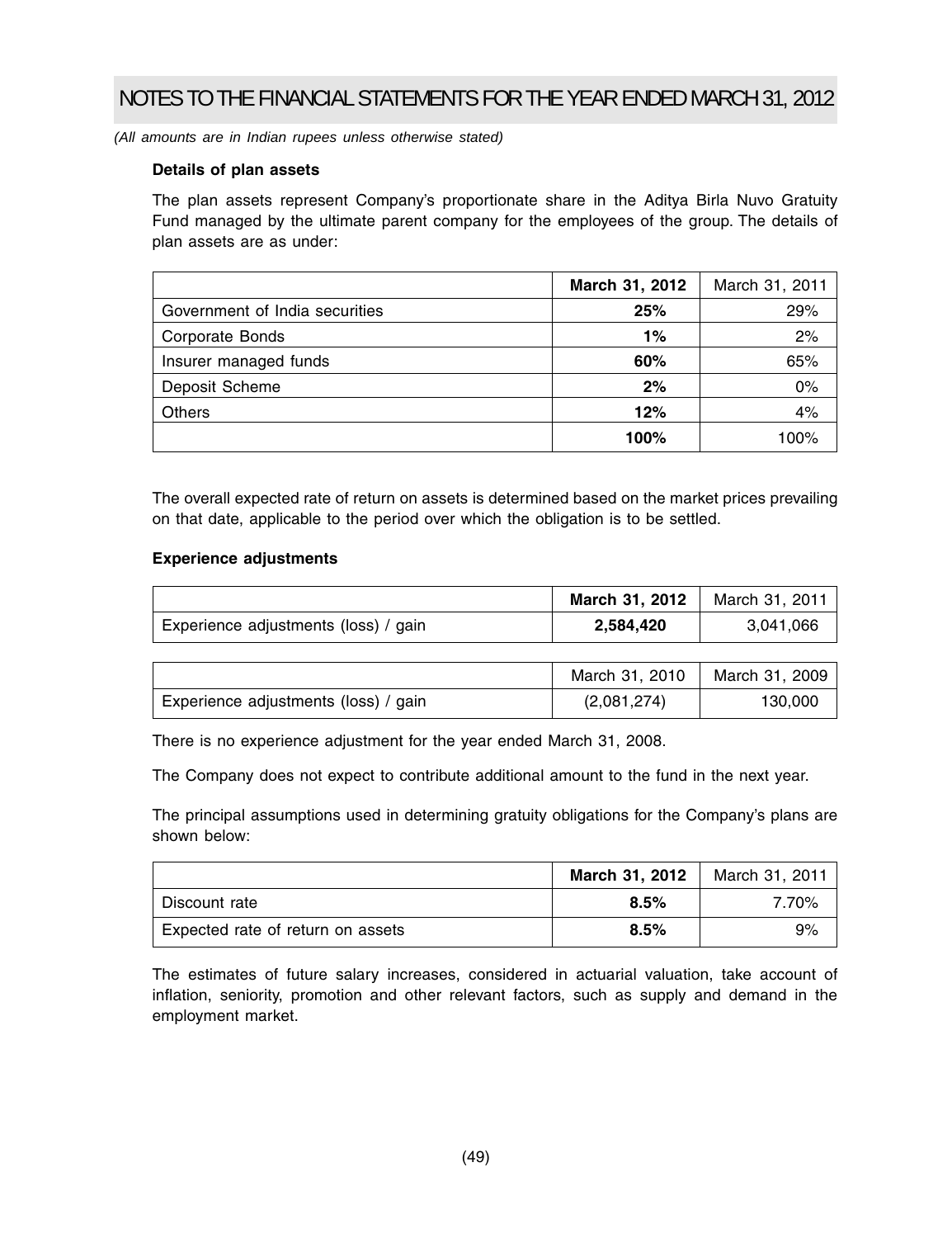*(All amounts are in Indian rupees unless otherwise stated)*

## **34) Related party transactions**

## **List of related parties**

| Ultimate holding Company                                              | Aditya Birla Nuvo Limited                       |
|-----------------------------------------------------------------------|-------------------------------------------------|
| <b>Holding Company</b>                                                | Aditya Birla Financial Services Private Limited |
| Aditya Birla Commodities Broking Limited<br><b>Subsidiary Company</b> |                                                 |
| Entities under common control<br>Aditya Birla Finance Limited         |                                                 |
|                                                                       | Aditya Birla Money Mart Limited                 |
|                                                                       | Aditya Birla Financial Shared Services Limited  |
|                                                                       | Birla Sun Life Insurance Company Limited        |
|                                                                       | Aditya Birla Customer Services P Ltd            |

| <b>Particulars</b>                                                                                | <b>Closing</b><br><b>Balance</b><br>As on<br>31.03.2012 | <b>Transactions</b><br>2011-2012 | Closing<br><b>Balance</b><br>As on<br>31.03.2011 | Transactions<br>2010-2011 |
|---------------------------------------------------------------------------------------------------|---------------------------------------------------------|----------------------------------|--------------------------------------------------|---------------------------|
| Aditya Birla Nuvo Ltd                                                                             |                                                         |                                  |                                                  |                           |
| - Inter corporate loan received                                                                   |                                                         |                                  |                                                  | 1,850,000,000             |
| - Inter corporate loan repaid                                                                     |                                                         |                                  |                                                  | 2,050,000,000             |
| - Interest on Inter corporate loan                                                                |                                                         |                                  |                                                  | 8,815,068                 |
| - Rent (ST - Rs.1,08,459/-& TDS Payable<br>Rs.10,53,000/-)                                        |                                                         |                                  | 1,053,000                                        | 4,212,000                 |
| - Other Expense                                                                                   |                                                         | 3,000                            | 134,216                                          | 134,216                   |
| <b>Aditya Birla Finance Ltd</b>                                                                   |                                                         |                                  |                                                  |                           |
| - Inter corporate loan taken                                                                      | 200,000,000                                             | 450,000,000                      | 100,000,000                                      | 350,000,000               |
| - Inter corporate loan repaid                                                                     |                                                         | 350,000,000                      |                                                  | 250,000,000               |
| - Inter corporate loan given                                                                      |                                                         | 100,000,000                      |                                                  |                           |
| - Inter corporate loan receipt                                                                    |                                                         | 100,000,000                      |                                                  |                           |
| - Interest on Inter corporate loan payable<br>(Rs.20,000/- includes other payable)<br>(TDS 76712) | 690,411                                                 | 5,572,055                        | 284,932                                          | 734,932                   |
| - Interest on Inter corporate loan receivable                                                     |                                                         | 191,781                          |                                                  |                           |
| - Assets transfers                                                                                |                                                         | 400,000                          |                                                  |                           |
| - Syndication fee payment (payable)                                                               |                                                         | 121,070                          |                                                  | 538,480                   |
| - Misc. Expenses receivable<br>(Includes Service tax Rs.12243/-)                                  |                                                         | 125,168                          | 55,500                                           | 55,500                    |
| - Misc. Expenses Payable                                                                          |                                                         |                                  | 52,011                                           | 52,011                    |
| <b>Aditya Birla Money Mart Limited</b><br>- Business Development Fees                             |                                                         |                                  |                                                  | 35,747,908                |
| - Management Fees                                                                                 |                                                         | 43,078,786                       |                                                  | 66,049,558                |
| - Reimbursement of Cost -<br>Expenses receivable                                                  |                                                         | 25,878,176                       |                                                  | 18,721,962                |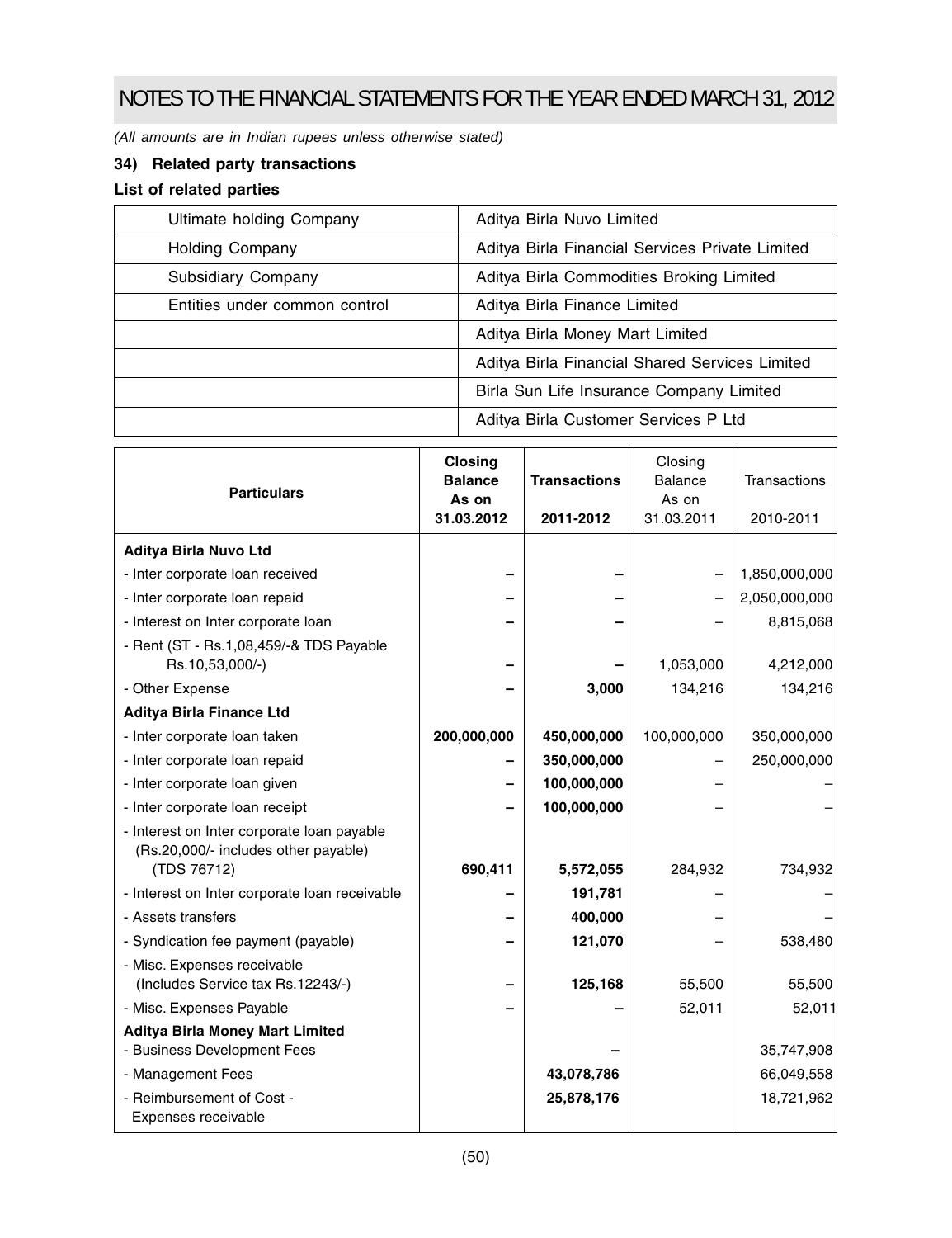| <b>Particulars</b>                                                          | <b>Closing</b><br><b>Balance</b><br>As on<br>31.03.2012 | <b>Transactions</b><br>2011-2012 | Closing<br>Balance<br>As on<br>31.03.2011 | Transactions<br>2010-2011 |
|-----------------------------------------------------------------------------|---------------------------------------------------------|----------------------------------|-------------------------------------------|---------------------------|
|                                                                             |                                                         |                                  |                                           |                           |
| - Referral fee receivable                                                   |                                                         |                                  |                                           | 4,097,679                 |
| - Reimbursement of Cost - Expenses payable                                  |                                                         |                                  |                                           | 757,887                   |
| - Referral fee payable                                                      |                                                         |                                  |                                           | 878,167                   |
| - Recovery towards certain trades of<br><b>ABMML</b> referred clients       |                                                         |                                  |                                           | 973,219,030               |
| - Other payable                                                             |                                                         | 60,000                           |                                           |                           |
| - Inter corporate Loan given                                                |                                                         | 50,000,000                       |                                           |                           |
| - Inter corporate Loan receipt                                              |                                                         | 50,000,000                       |                                           |                           |
| - Interest on Inter corporate Loan                                          |                                                         | 724,658                          |                                           |                           |
| Total outstanding balance receivable                                        |                                                         |                                  | 26,506,716                                |                           |
| Total outstanding balance Payable                                           | 719,273                                                 |                                  |                                           |                           |
| Aditya Birla Financial Shared Services Ltd                                  |                                                         |                                  |                                           |                           |
| - Reimbursement of Expenses receivable                                      |                                                         |                                  | 338,347                                   | 375,942                   |
| - Reimbursement of Expenses payable                                         | 757,925                                                 | 6,734,373                        | 2,111,685                                 | 3,662,807                 |
| Aditya Birla Financial Services P Ltd<br>- Inter corporate loan received    |                                                         |                                  |                                           | 300,000,000               |
| - Inter corporate loan repaid                                               |                                                         |                                  |                                           | 300,000,000               |
| - Interest on Inter corporate loan                                          |                                                         |                                  |                                           | 517,808                   |
| - Reimbursement of Expenses payable                                         | 49,278                                                  | 49,278                           | 566,474                                   | 566,474                   |
| <b>Birla Sunlife Insurance Co Ltd</b>                                       |                                                         |                                  |                                           |                           |
| - Reimbursement of Expenses payable                                         |                                                         | 43,484                           | 881,181                                   | 908,439                   |
| - Brokerage earned                                                          | 21,185                                                  | 8,368,252                        | 48,418                                    | 11,101,009                |
| Aditya Birla Customer Services P Ltd<br>- Reimbursement of Expenses payable |                                                         | 419,736                          |                                           |                           |
| Aditya Birla Commodity Broking Ltd                                          |                                                         |                                  |                                           |                           |
| - Inter corporate loan taken                                                |                                                         | 67,500,000                       |                                           | 467,500,000               |
| - Inter corporate loan repaid                                               |                                                         | 67,500,000                       |                                           | 467,500,000               |
| - Inter corporate loan given                                                |                                                         | 35,000,000                       |                                           |                           |
| - Inter corporate loan receipt                                              |                                                         | 35,000,000                       |                                           |                           |
| - Interest on Inter corporate loan payable                                  |                                                         | 53,424                           |                                           | 721,681                   |
| - Interest on Inter corporate loan receivable                               |                                                         | 41,712                           |                                           |                           |
| - Interest receivable on current account                                    |                                                         | 905,286                          |                                           |                           |
| - Interest receivable on current account                                    |                                                         | 151,542                          |                                           |                           |
| - Rental advances transfer to ABCBL                                         |                                                         | 4,201,953                        |                                           |                           |
| - Provisions transferred to ABCBL                                           |                                                         | 3,313,020                        |                                           |                           |
| Reimbursement of Cost -<br>Expenses receivable                              |                                                         | 107,196,055                      |                                           | 50,089,678                |
| Total outstanding balance receivable                                        | 2,121,015                                               |                                  | 27,915,355                                |                           |

*(All amounts are in Indian rupees unless otherwise stated)*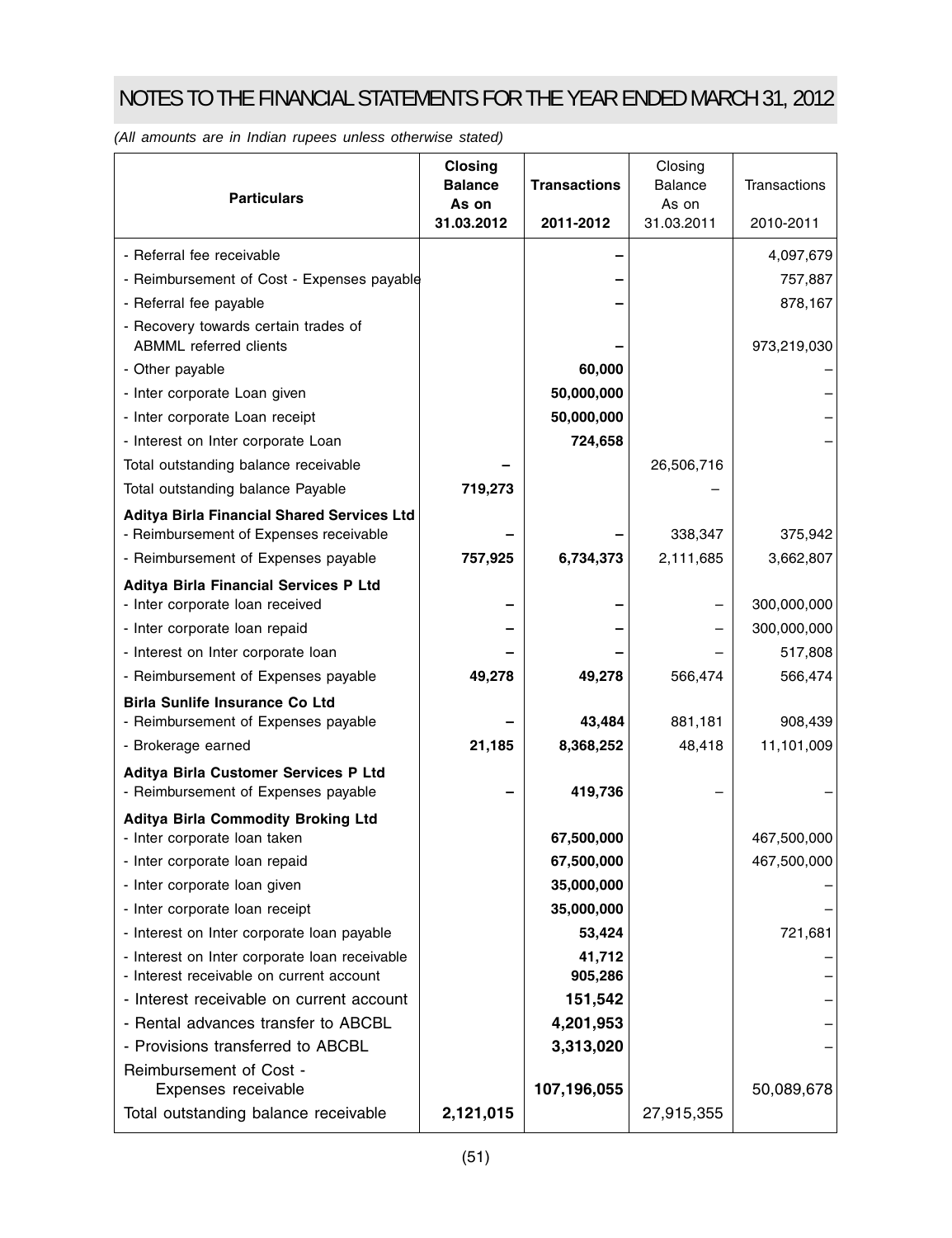*(All amounts are in Indian rupees unless otherwise stated)*

## **35) Foreign currency transactions**

The Company did not enter into any foreign currency transactions in the current year and previous year.

**36)** Additional information pursuant to provisions of paragraphs 5(ii)(a), 5(ii)(b) and paragraphs 5(viii) (a) to 5(viii) (c) Part II of the Revised Schedule VI to the Companies Act, 1956 has not been provided as these are not relevant having regard to the nature of the business of the Company.

## **37) Comparatives**

Till the year ended 31 March 2011, the company was using pre-revised Schedule VI to the Companies Act 1956, for preparation and presentation of its financial statements. During the year ended 31 March 2012, the revised Schedule VI notified under the Companies Act 1956, has become applicable to the company. The company has reclassified previous year figures to conform to this year's classification.

| As per our report of even date                                                                |                                             |                          |  |
|-----------------------------------------------------------------------------------------------|---------------------------------------------|--------------------------|--|
| For S. R. BATLIBOI & CO.<br>Firm Registration Number: 301003E<br><b>Chartered Accountants</b> | For and on behalf of the Board of Directors |                          |  |
| per Shrawan Jalan                                                                             | Sudhakar Ramasubramanian                    | Pankaj Razdan            |  |
| Membership No.: 102102                                                                        | <b>Managing Director</b>                    | Director                 |  |
| Place: Chennai                                                                                | Manoj Kumar Gandhi                          | S Balaji                 |  |
| Date: May 3, 2012                                                                             | <b>Chief Financial Officer</b>              | <b>Company Secretary</b> |  |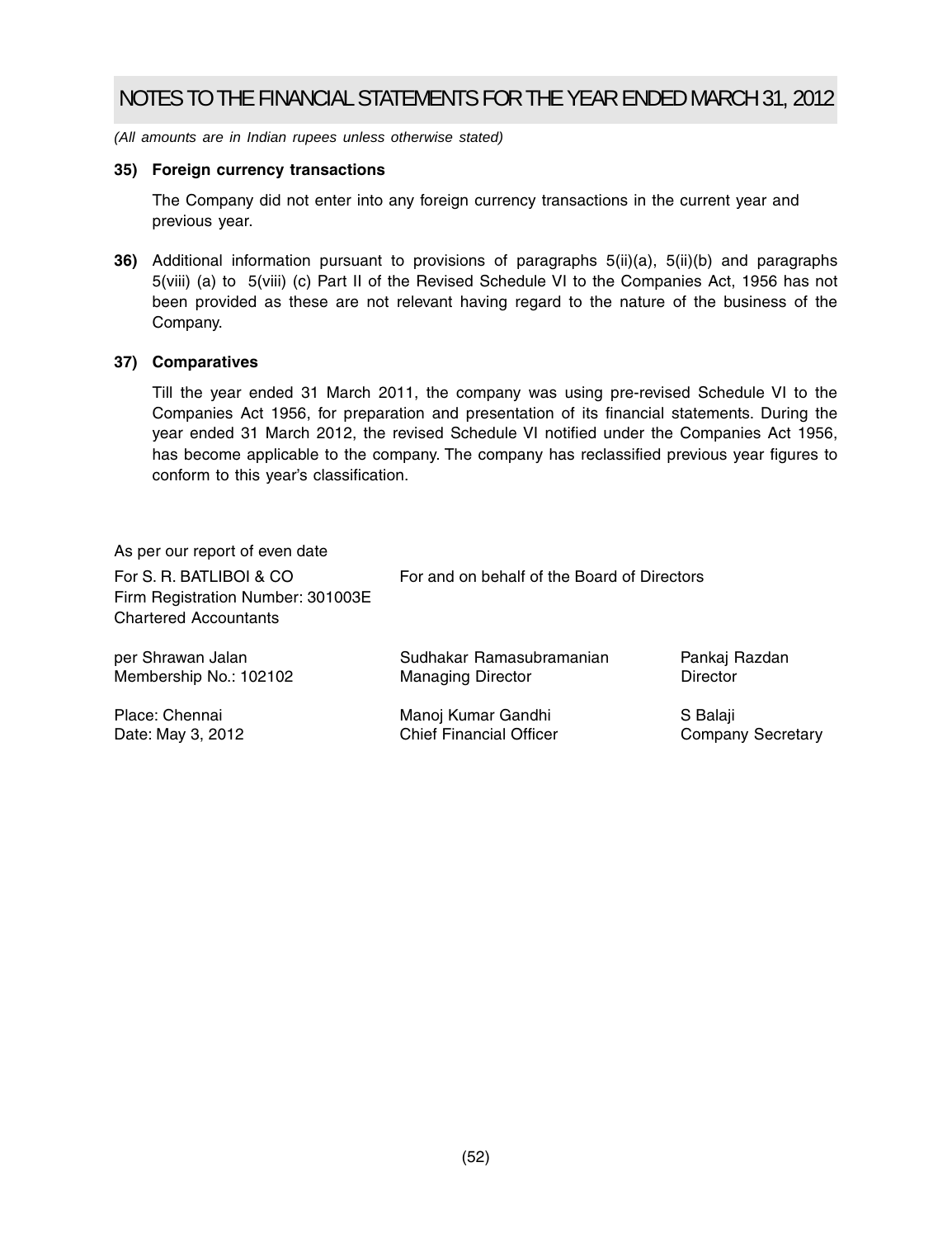# CASH FLOW STATEMENT AS AT MARCH 31, 2012

*(All amounts are in Indian Rupees, unless otherwise stated)*

|    |                                                                                                        | March 31, 2012            | March 31, 2011        |
|----|--------------------------------------------------------------------------------------------------------|---------------------------|-----------------------|
| А. | <b>Cash Flow from Operating Activities</b>                                                             |                           |                       |
|    | Profit / (Loss) Before tax                                                                             | (184, 908, 616)           | (54, 496, 776)        |
|    | Non-cash adjustment to reconcile profit before tax to net cash flows                                   |                           |                       |
|    | Depreciation/ Amortization                                                                             | 77,963,795                | 71,603,848            |
|    | Loss/ (profit) on sale of fixed assets                                                                 | 19,615,905                | 4,751,184             |
|    | Provision for Doubtful Debts                                                                           | 4,687,731                 | 17,899,920            |
|    | Provision for Deposits and Advances                                                                    | 8,725,000                 | 15,840,576            |
|    | Net (gain)/ loss on Sale of Current Investments                                                        | (4,751,805)               | (48, 844, 459)        |
|    | Interest Expense                                                                                       | 56,224,481                | 47,217,043            |
|    | Interest (Income)                                                                                      | (41, 453, 272)            | (28, 688, 378)        |
|    | Dividend (Income)                                                                                      | (1, 291, 375)             | (539, 309)            |
|    | <b>Operating Profit Before Working Capital Changes</b>                                                 | (65, 188, 156)            | 24,743,649            |
|    | Movements in Working Capital :                                                                         |                           |                       |
|    | Increase / (Decrease) in Trade Payables                                                                | 44,198,886                | (308, 881, 203)       |
|    | Increase / (Decrease) in Short-Term Provisions                                                         | 3,626,407                 | (13,511,023)          |
|    | Increase / (Decrease) in Other Current Liabilities                                                     | (4,027,308)               | (159, 132, 591)       |
|    | Increase / (Decrease) in Other Long-Term Liabilities                                                   | 2,060,575                 | 4,359,910             |
|    | Decrease/(Increase) in Trade Receivables                                                               | (339, 890, 396)           | 353,918,848           |
|    | Decrease/(Increase) in Long-Term Loans and Advances                                                    | (3,983,302)               | (39, 129, 361)        |
|    | Decrease/(Increase) in Short-Term Loans and Advances                                                   | 113,263,566               | (182, 702, 909)       |
|    | Decrease/(Increase) in Other Current Assets                                                            | 514,534                   | 142,769,505           |
|    | Cash Generated from /(used in) Operations                                                              | (249, 425, 194)           | (177, 565, 175)       |
|    | <b>Direct Taxes Paid (net of refunds)</b>                                                              |                           | (17,889,821)          |
|    | <b>Cash Flow Before Exceptional Items</b>                                                              | (249, 425, 194)           | (195, 454, 996)       |
|    | <b>Exceptional Item</b>                                                                                |                           | (81, 548, 101)        |
|    | Net Cash From/ (Used in) Operating Activities<br>(A)                                                   | (249, 425, 194)           | (277,003,097)         |
| В. | <b>Cash Flows From Investing Activities</b>                                                            |                           |                       |
|    | Purchase of Fixed Assets, including CWIP and Capital Advances                                          | (36, 794, 925)            | (158, 740, 951)       |
|    | Proceeds from Sale of Fixed Assets                                                                     | 3,123,929                 | 1,009,715             |
|    | Proceeds from Purchase of Mutual Fund                                                                  | (12,680,576,066)          | (1,400,000,000)       |
|    | Proceeds from Sale of Mutual Fund                                                                      | 12,785,327,871            | 1,348,854,459         |
|    | Proceeds from Sale of Investments                                                                      |                           |                       |
|    | Investments in Bank Deposits (having original maturity of more<br>than three months) and Lien Deposits | (926, 648, 204)           | (992, 152, 321)       |
|    | Maturity of Bank Deposits (having original maturity of more<br>than three months) and Lien Deposits    |                           |                       |
|    | <b>Interest Received</b>                                                                               | 819,094,153<br>28,976,512 | 1,393,105,585         |
|    | Dividends Received                                                                                     | 1,291,375                 | 31,585,311<br>539,309 |
|    | Net Cash Flow from/ (used in) Investing Activities (B)                                                 | (6, 205, 355)             | 224,201,107           |
|    |                                                                                                        |                           |                       |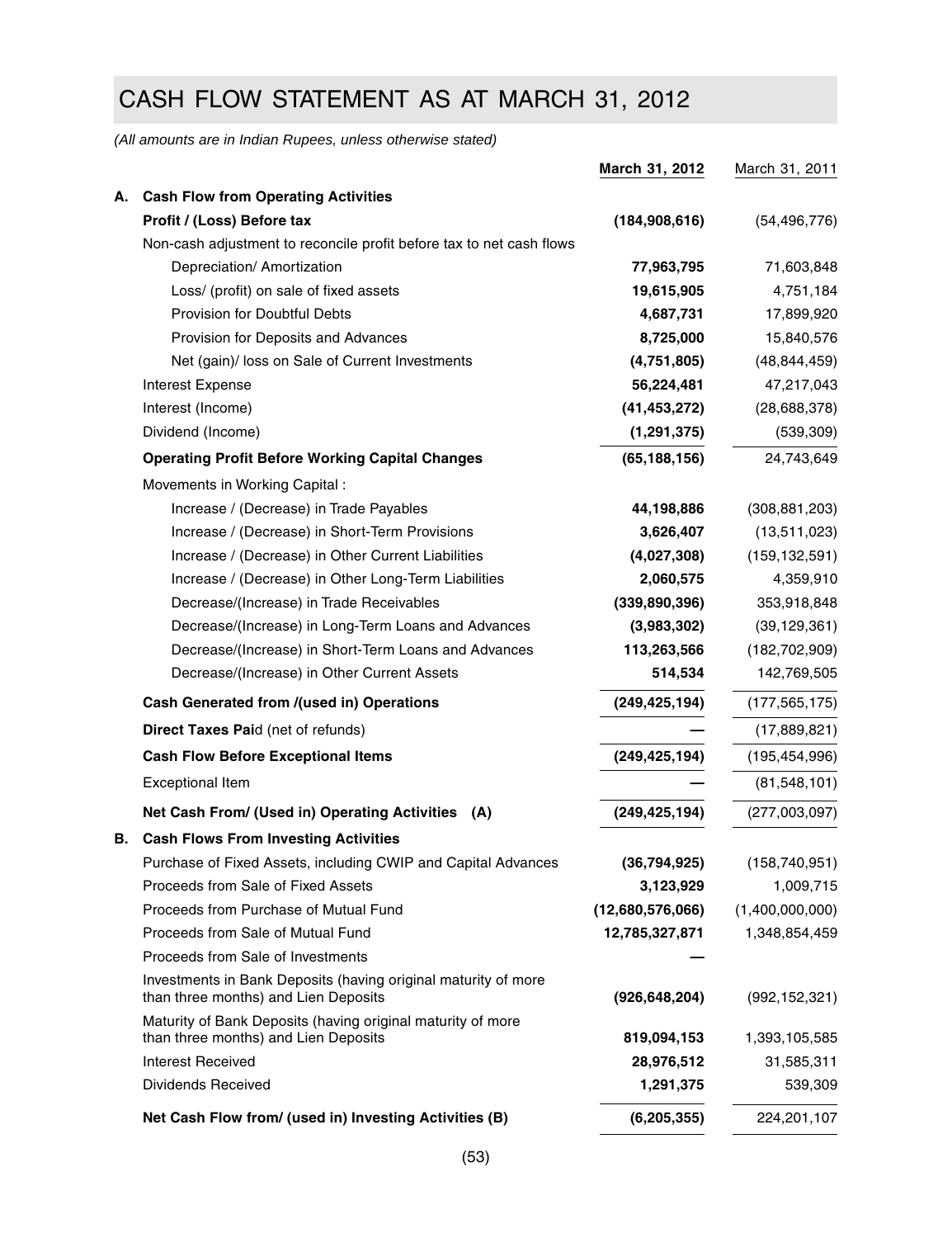# CASH FLOW STATEMENT AS AT MARCH 31, 2012

*(All amounts are in Indian Rupees, unless otherwise stated)*

|    |                                                              | March 31, 2012  | March 31, 2011  |
|----|--------------------------------------------------------------|-----------------|-----------------|
| C. | <b>Cash Flows From Financing Activities</b>                  |                 |                 |
|    | Proceeds from Issuance of Preference Share Capital           |                 | 80,000,000      |
|    | Premium on Issue of Preference Share                         |                 | 120,000,000     |
|    | Proceeds from Short-Term Borrowings                          | 100,000,000     |                 |
|    | Proceeds from Inter Corporate Deposits                       | 707,188,621     | 2,500,000,000   |
|    | Repayment of Inter Corporate Deposits                        | (607, 188, 621) | (2,600,000,000) |
|    | Proceeds From Issue of Commercial Paper                      | 1,694,430,178   | 1,056,212,643   |
|    | <b>Repayment of Commercial Paper</b>                         | (1,640,000,000) | (1,050,000,000) |
|    | Repayment of Short-Term Borrowings                           |                 | (50,000,000)    |
|    | <b>Interest Paid</b>                                         | (55,610,373)    | (47, 217, 043)  |
|    | Net Cash Flow From/ (Used in) in Financing Activities (C)    | 198,819,805     | 8,995,600       |
|    | Net Increase/(Decrease) in Cash and Cash Equivalents (A+B+C) | (56, 810, 744)  | (43,806,390)    |
|    | Cash and Cash Equivalents at the Beginning of the Year       | 187,985,738     | 231,792,128     |
|    | Cash and Cash Equivalents at the End of the Year             | 131,174,994     | 187,985,738     |
|    | <b>Components of Cash and Cash Equivalents</b>               |                 |                 |
|    | Cash On Hand                                                 | 19,464          | 1,015           |
|    | With Banks - On Current Account                              | 130,245,319     | 187,018,063     |
|    | - Unpaid Dividend Accounts*                                  | 724,561         | 781,010         |
|    | - UnPaid Matured Deposits*                                   | 185,650         | 185,650         |
|    | <b>Total Cash and Cash Equivalents (Note 15)</b>             | 131,174,994     | 187,985,738     |
|    |                                                              |                 |                 |

\* The company can utilize these balances only toward settlement of the respective unpaid dividend and unpaid matured deposits.

| As per our attached Report of even date                                                      | For and on behalf of Board of Directors                            |                                      |
|----------------------------------------------------------------------------------------------|--------------------------------------------------------------------|--------------------------------------|
| For S.R. BATLIBOI & CO.<br>Firm Registration Number: 301003E<br><b>Chartered Accountants</b> | Sudhakar Ramasubramanian Pankaj Razdan<br><b>Managing Director</b> | Director                             |
| per Shrawan Jalan<br>Partner<br>Membership No.: 102102                                       | Manoj Kumar Gandhi<br><b>Chief Financial Officer</b>               | S Balaji<br><b>Company Secretary</b> |
| Date: May 3, 2012<br>Place: Chennai                                                          |                                                                    |                                      |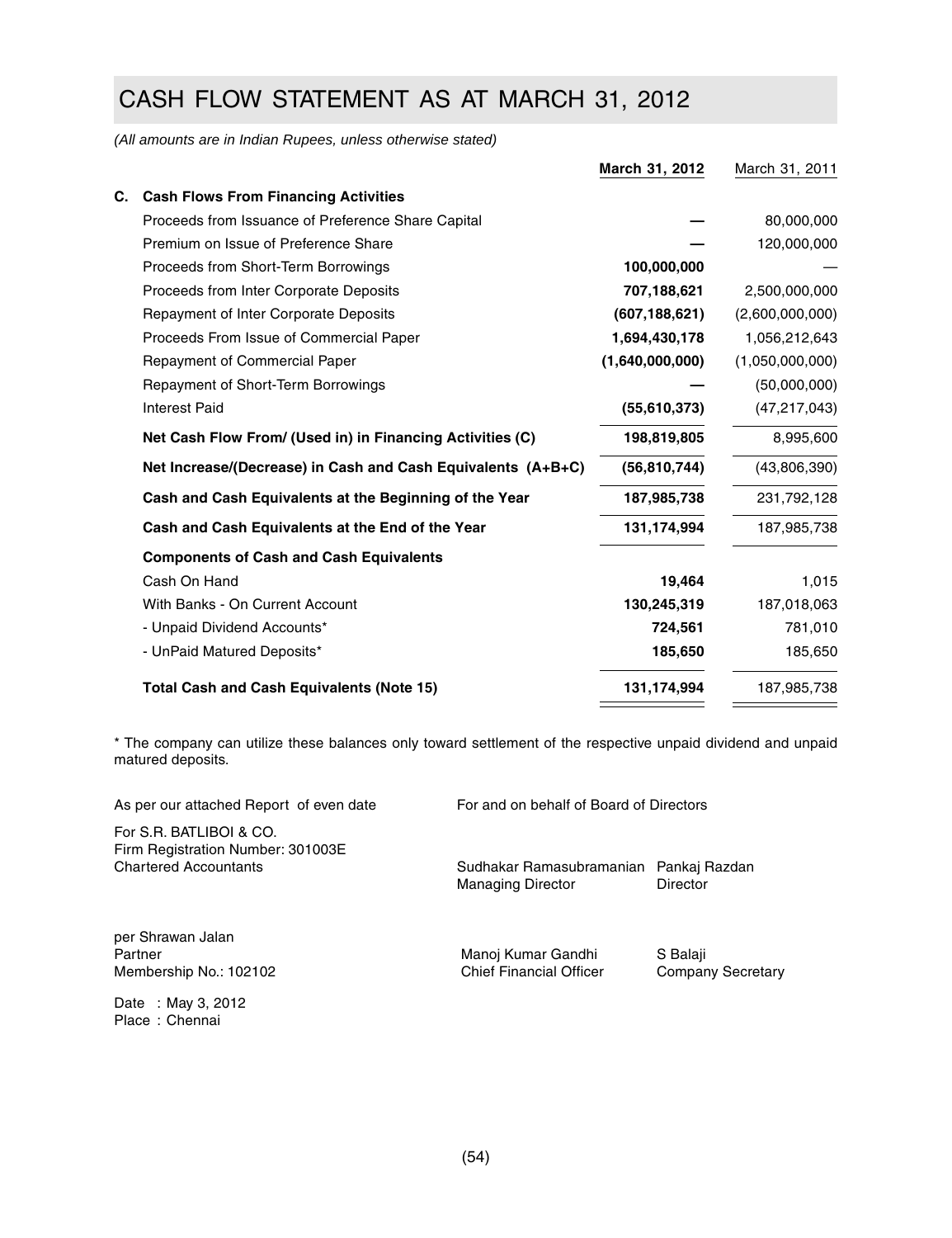Particulars of Subsidiary Company as required under General Circular No: 2/2011 dated 08/02/2011 of Ministry of Corporate Affairs, Government of India, issued under Section 212(8) of the Companies Act, 1956 for the financial year ended 31st March 2012.

|  | Aditya Birla Commodities Broking Limited |  |
|--|------------------------------------------|--|
|  |                                          |  |

|    | <b>Particulars</b>              | 31-03-2012    | 31-03-2011   |
|----|---------------------------------|---------------|--------------|
|    |                                 | Amount (Rs.)  | Amount (Rs.) |
| a. | Capital                         | 20,000,000    | 20,000,000   |
| b. | Reserves                        | 30,044,619    | 35,473,094   |
| c. | <b>Total Assets</b>             | 560,707,297   | 454,654,809  |
| d. | <b>Total Liabilities</b>        | 560,707,297   | 454,654,809  |
| е. | Investments                     | <b>NIL</b>    | <b>NIL</b>   |
| f. | Total Income                    | 249,679,399   | 169,033,279  |
| g. | Profit / (Loss) Before Taxation | (7,704,166)   | 15,068,717   |
| h. | Provision for Taxation          | (2, 275, 690) | 4,876,797    |
| i. | Profit / (Loss) After Taxation  | (5,428,476)   | 10,191,920   |
| j. | Proposed Dividend               | <b>NIL</b>    | <b>NIL</b>   |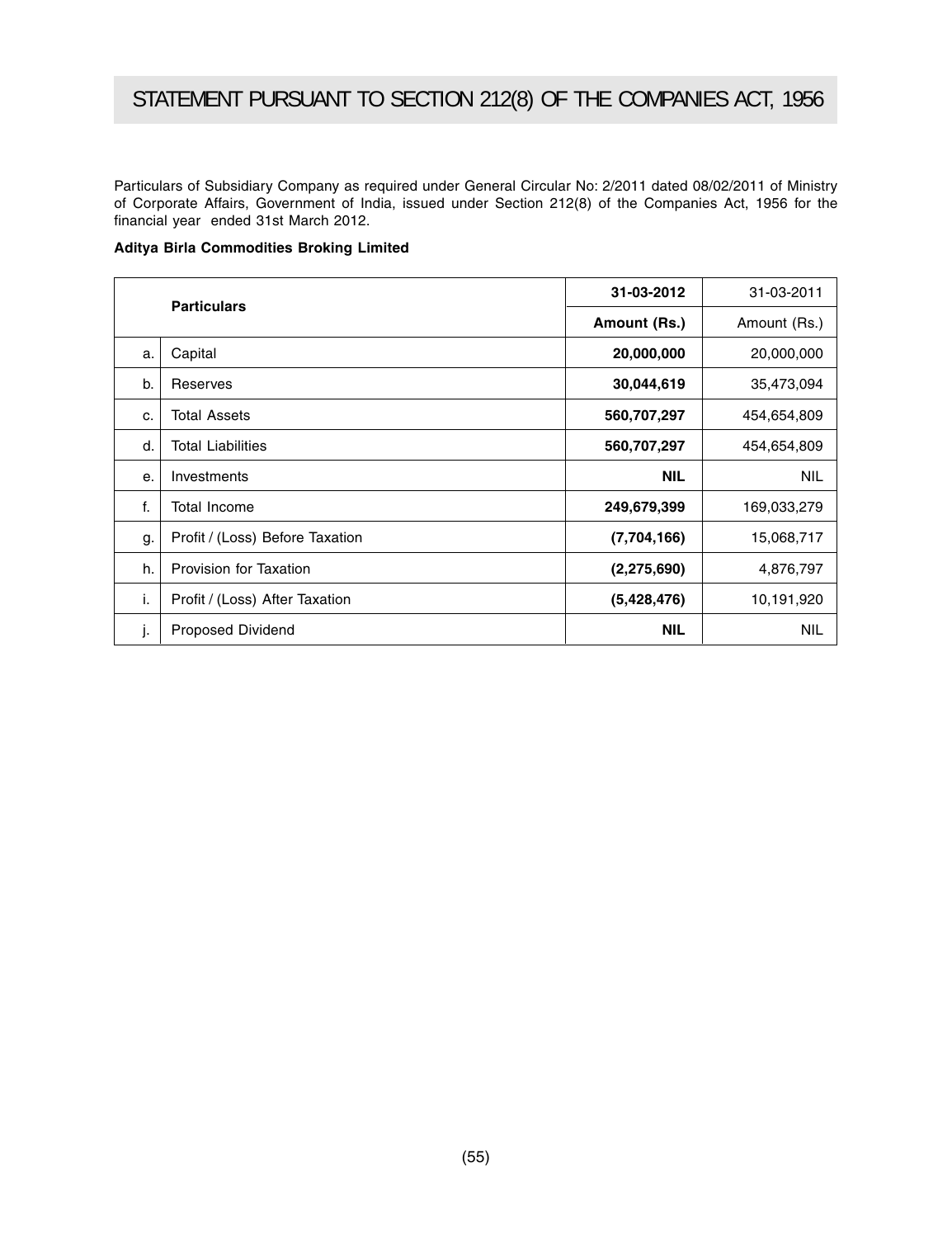# **CONSOLIDATED FINANCIAL STATEMENTS**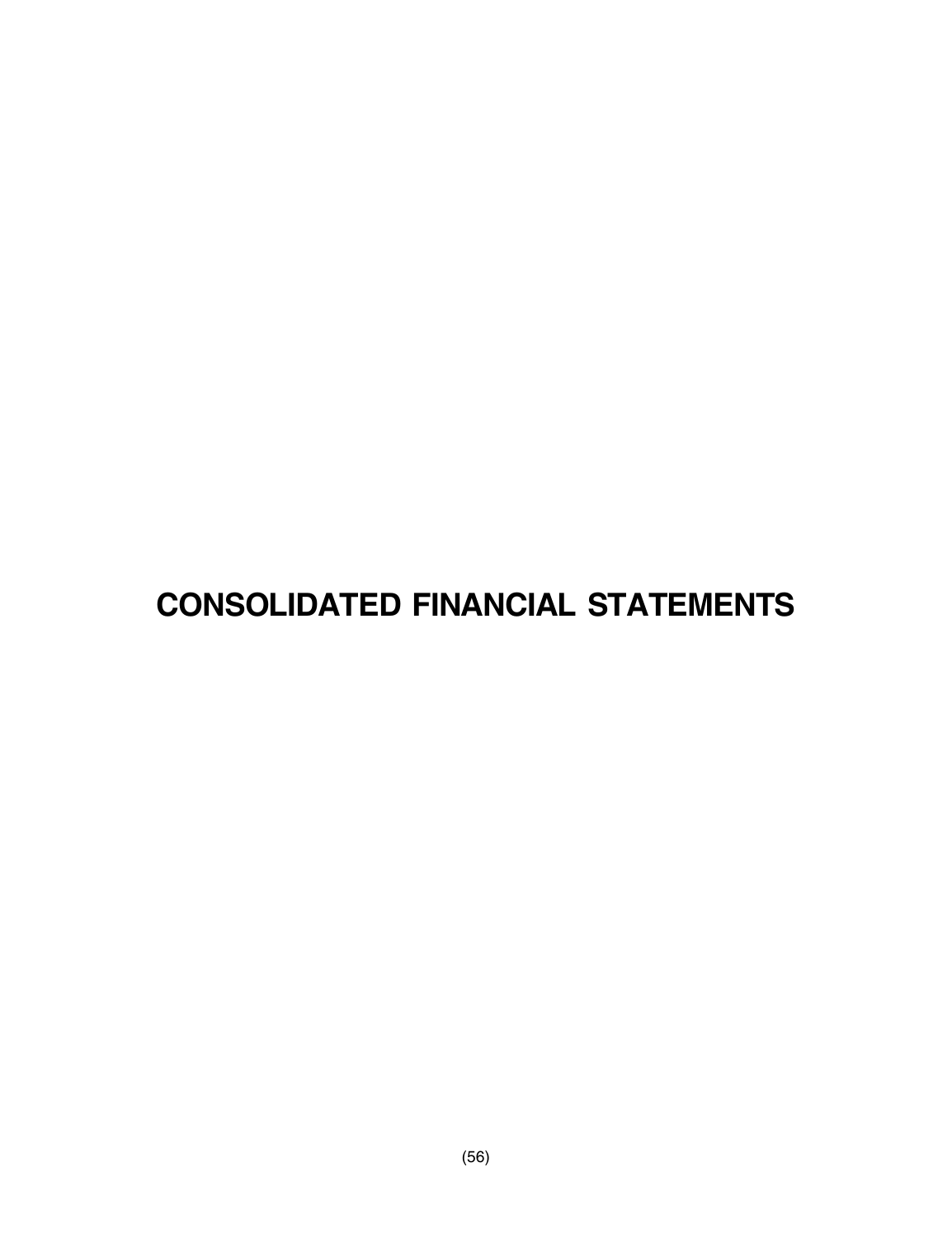## **The Board of Directors**

## **Aditya Birla Money Limited**

- 1) We have audited the attached consolidated balance sheet of Aditya Birla Money Limited including its subsidiary Aditya Birla Commodities Broking Limited ("Aditya Birla Money Limited"), as at March 31, 2012, and also the consolidated statement of profit and loss account and the consolidated cash flow statement for the year ended on that date annexed thereto. These financial statements are the responsibility of the Aditya Birla Money Limited's management. Our responsibility is to express an opinion on these financial statements based on our audit.
- 2) We conducted our audit in accordance with the auditing standards generally accepted in India. Those Standards require that we plan and perform the audit to obtain reasonable assurance about whether the financial statements are free of material misstatement. An audit includes examining, on a test basis, evidence supporting the amounts and disclosures in the financial statements. An audit also includes assessing the accounting principles used and significant estimates made by management, as well as evaluating the overall financial statement presentation. We believe that our audit provides a reasonable basis for our opinion.
- 3) Without qualifying our opinion, we draw attention to Note 24 to the financial statements with regard to the recoverability of assets in the nature of trade receivables, advances, other assets etc. aggregating to Rs. 150,322,401 grouped under advances recoverable in cash or kind. These assets are subject matter of claim under a share purchase agreement entered into between the Company's ultimate parent company and its Erstwhile Promoters, which is currently under arbitration. The Company's ultimate parent company has committed to transfer the funds received on settlement of the claim to the Company. Based on legal opinion received in the previous year, management is of the opinion that the claims made are tenable and expect a favourable outcome in this matter. Pending the final disposition of the matter no adjustments have been made to the financial statements in respect of these assets.
- 4) In our opinion and to the best of our information and according to the explanations given to us, the consolidated financial statements give a true and fair view in conformity with the accounting principles generally accepted in India:
	- (a) in the case of the consolidated balance sheet, of the state of affairs of the Aditya Birla Money Limited as at March 31, 2012;
	- (b) in the case of the consolidated statement of profit and loss account, of the loss for the year ended on that date; and
	- (c) in the case of the consolidated cash flow statement, of the cash flows for the year ended on that date.

For S.R. BATLIBOI & CO. Firm registration number: 301003E Chartered Accountants

per Shrawan Jalan Partner Membership No.: 102102

Place : Chennai Date : May 3, 2012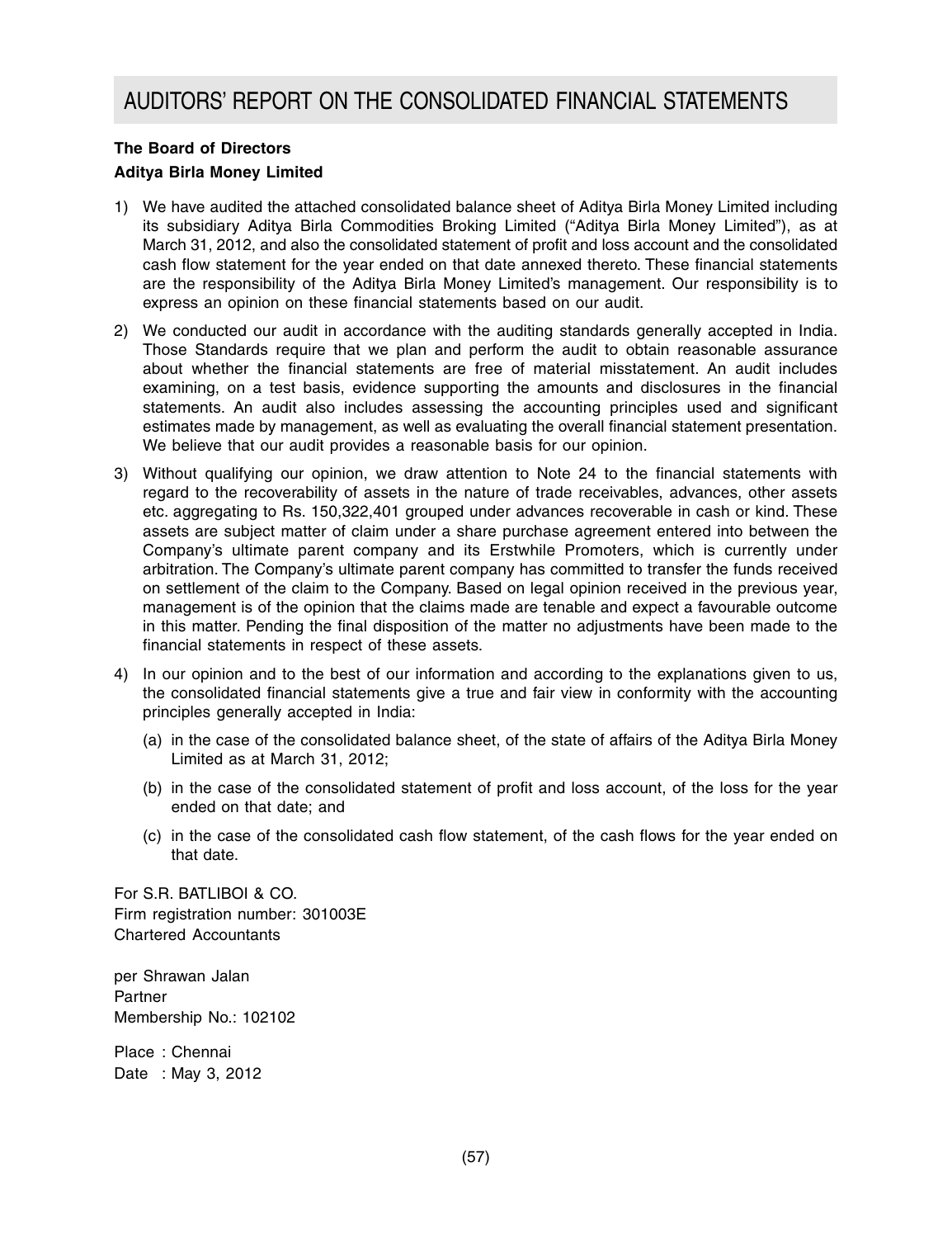# CONSOLIDATED BALANCE SHEET AS AT MARCH 31, 2012

*(All amounts are in Indian rupees unless otherwise stated)*

|                                                                                          | Note No.       | As at<br>March 31, 2012 | As at<br>March 31, 2011 |
|------------------------------------------------------------------------------------------|----------------|-------------------------|-------------------------|
| <b>EQUITY AND LIABILITIES</b>                                                            |                |                         |                         |
| (A) Shareholders' funds                                                                  |                |                         |                         |
| Share Capital                                                                            | 3              | 135,400,000             | 135,400,000             |
| Reserves and Surplus                                                                     | $\overline{4}$ | 376,383,433             | 554,721,209             |
|                                                                                          | Sub total -(A) | 511,783,433             | 690, 121, 209           |
| (B) Non-current liabilities                                                              |                |                         |                         |
| Deferred Tax Liabilities (Net)                                                           | 5              |                         | 14,275,006              |
| Other Long-Term liabilities                                                              | 6              | 6,420,482               | 4,359,907               |
|                                                                                          | Sub total -(B) | 6,420,482               | 18,634,913              |
| (C) Current liabilities                                                                  |                |                         |                         |
| Short-Term Borrowings                                                                    | $\overline{7}$ | 503,698,285             | 249,267,774             |
| <b>Trade Payables</b>                                                                    | 8              | 1,276,130,888           | 1,103,430,921           |
| <b>Other Current Liabilities</b>                                                         | 9              | 54,561,259              | 51,892,139              |
| <b>Short-Term Provisions</b>                                                             | 10             | 13,686,258              | 5,092,259               |
|                                                                                          | Sub total -(C) | 1,848,076,690           | 1,409,683,093           |
| <b>TOTAL</b>                                                                             | $(A)+(B)+(C)$  | 2,366,280,605           | 2,118,439,215           |
| <b>ASSETS</b><br><b>Non Current Assets</b><br>(D) Fixed Assets<br><b>Tangible Assets</b> | 11A            | 273,660,493             | 314,845,248             |
| Intangible Assets                                                                        | 11B            | 90,199,486              | 108,843,665             |
| Intangible Assets Under Development                                                      |                | 1,239,499               |                         |
|                                                                                          |                | 365,099,478             | 423,688,913             |
| Non-Current Investments                                                                  | 12A            | 66,000                  | 66,000                  |
| Long-Term Loans and Advances                                                             | 13A            | 111,128,443             | 119,547,894             |
|                                                                                          | Sub total -(D) | 476,293,921             | 543,302,807             |
| (E) Current Assets<br><b>Current Investments</b>                                         | 12B            |                         | 100,000,000             |
| <b>Trade Receivables</b>                                                                 | 14             | 696,983,154             | 368,197,452             |
| Cash & Bank Balances                                                                     | 15             | 858,976,227             | 703,450,284             |
| Short-Term Loans and Advances                                                            | 13B            | 289,076,928             | 384,445,717             |
| <b>Other Current Assets</b>                                                              | 16             | 44,950,375              | 19,042,955              |
|                                                                                          | Sub total -(E) | 1,889,986,684           | 1,575,136,408           |
| <b>TOTAL</b>                                                                             | $(D) + (E)$    | 2,366,280,605           | 2,118,439,215           |
| Summary of Significant Accounting Policies                                               | 1 & 2          |                         |                         |
|                                                                                          |                |                         |                         |

The accompanying notes are an integral part of the financial statements.

As per our attached Report of even date

| For S.R. BATLIBOI & CO.                                           | For and on behalf of Board of Directors                            |                                      |
|-------------------------------------------------------------------|--------------------------------------------------------------------|--------------------------------------|
| Firm Registration Number: 301003E<br><b>Chartered Accountants</b> |                                                                    |                                      |
| per Shrawan Jalan<br>Partner<br>Membership No. 102102             | Sudhakar Ramasubramanian Pankaj Razdan<br><b>Managing Director</b> | <b>Director</b>                      |
| : May 3, 2012<br>Date<br>Place: Chennai                           | Manoj Kumar Gandhi<br><b>Chief Financial Officer</b>               | S Balaji<br><b>Company Secretary</b> |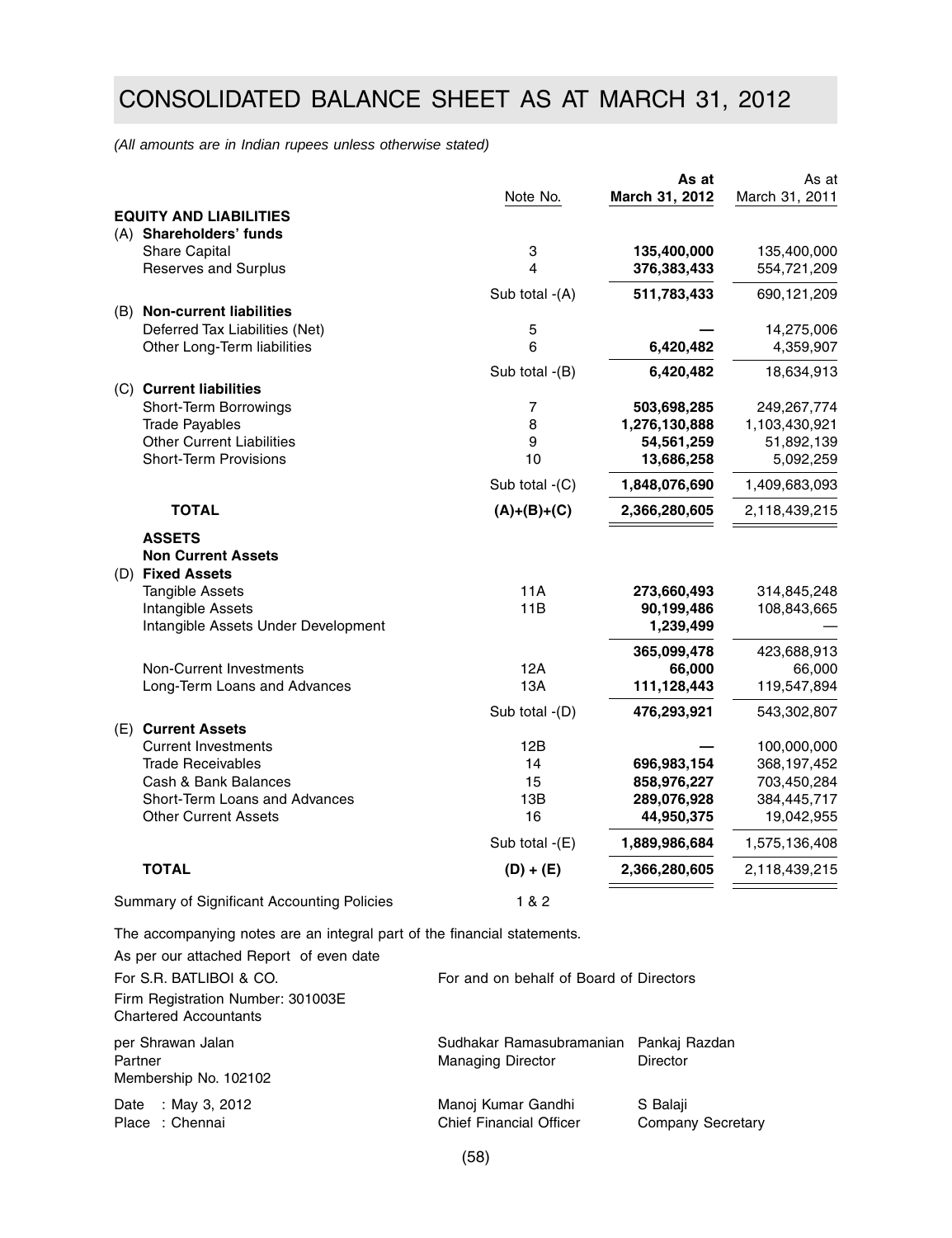## CONSOLIDATED STATEMENT OF PROFIT & LOSS ACCOUNT FOR THE YEAR ENDED MARCH 31, 2012

*(All amounts are in Indian rupees unless otherwise stated)*

|                                                                                                                                                                   | Note No.                                             | As at<br>March 31, 2012              | As at<br>March 31, 2011 |
|-------------------------------------------------------------------------------------------------------------------------------------------------------------------|------------------------------------------------------|--------------------------------------|-------------------------|
| <b>INCOME</b>                                                                                                                                                     |                                                      |                                      |                         |
| Revenue from Operations                                                                                                                                           | 17                                                   | 882,816,986                          | 1,142,827,819           |
| Other Income                                                                                                                                                      | 18                                                   | 89,539,268                           | 97,397,536              |
| <b>Total Revenue</b>                                                                                                                                              |                                                      | 972,356,254                          | 1,240,225,355           |
| <b>Expenses</b>                                                                                                                                                   |                                                      |                                      |                         |
| <b>Employee Benefits Expenses</b>                                                                                                                                 | 19                                                   | 404,308,557                          | 368, 195, 313           |
| Purchase of Gold                                                                                                                                                  |                                                      |                                      | 15,308,312              |
| <b>Finance Cost</b>                                                                                                                                               | 20                                                   | 56,030,639                           | 47,960,288              |
| Depreciation And Amortization Expenses                                                                                                                            | 21                                                   | 82,764,111                           | 75,018,390              |
| <b>Business Partners Payout</b>                                                                                                                                   | 22                                                   | 254,993,197                          | 265,373,620             |
| <b>Other Expenses</b>                                                                                                                                             | 23                                                   | 366,872,532                          | 507,797,490             |
| <b>Total Expenses</b>                                                                                                                                             |                                                      | 1,164,969,036                        | 1,279,653,413           |
| Profit / (Loss) Before Exceptional Items and Tax                                                                                                                  |                                                      | (192, 612, 782)                      | (39, 428, 058)          |
| <b>Exceptional Items</b>                                                                                                                                          |                                                      |                                      | 81,548,101              |
| Profit/(Loss) Before Tax                                                                                                                                          |                                                      | (192, 612, 782)                      | (120, 976, 159)         |
| <b>Tax Expenses</b>                                                                                                                                               |                                                      |                                      |                         |
| <b>Current tax</b>                                                                                                                                                |                                                      |                                      | 5,876,166               |
| Deferred tax                                                                                                                                                      |                                                      | (14, 275, 006)                       | (42, 477, 260)          |
| Profit / (Loss) for the period                                                                                                                                    |                                                      | (178, 337, 776)                      | (84, 375, 065)          |
| Earnings / (Loss) Per Share (Basic and Diluted)<br>(Face Value of Re. 1/- each)                                                                                   | 30                                                   | (3.22)                               | (1.52)                  |
| Summary of Significant Accounting Policies<br>The accompanying notes are an integral part of the financial statements.<br>As per our attached Report of even date | 1 & 2                                                |                                      |                         |
| For S.R. BATLIBOI & CO.<br>Firm Registration Number: 301003E<br><b>Chartered Accountants</b>                                                                      | For and on behalf of Board of Directors              |                                      |                         |
| per Shrawan Jalan<br>Partner<br>Membership No. 102102                                                                                                             | Sudhakar Ramasubramanian<br><b>Managing Director</b> | Pankaj Razdan<br>Director            |                         |
| : May 3, 2012<br>Date<br>Place : Chennai                                                                                                                          | Manoj Kumar Gandhi<br><b>Chief Financial Officer</b> | S Balaji<br><b>Company Secretary</b> |                         |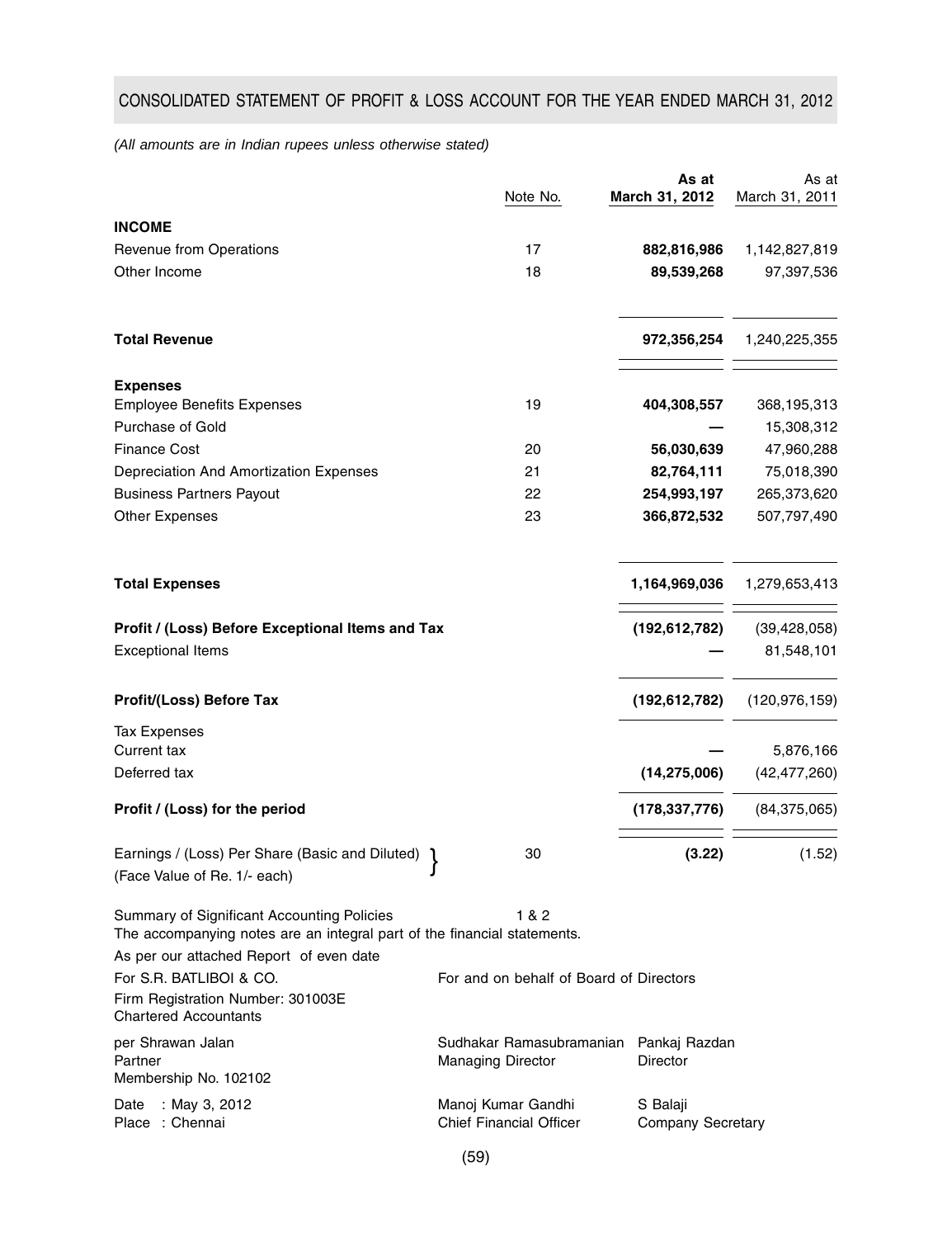#### *(All amounts are in Indian rupees unless otherwise stated)*

### **1) Principles of consolidation**

- i) The Consolidated Financial Statements ('CFS') relate to Aditya Birla Money Limited ('the Company') and its wholly owned subsidiary Aditya Birla Commodities Broking Limited ('ABCBL'). Aditya Birla Commodities Broking Limited is incorporated in India.
- ii) The financial statements of the subsidiary have been drawn for the same reporting period as that of the Company i.e. year ended March 31, 2012.
- iii) The financial statements of the Company and its subsidiary have been combined on a line by line basis by adding together the book values of like items of assets, liabilities, income and expenses and after eliminating intra-group balances, intra-group transactions and unrealized profits/losses.
- iv) There is no excess / shortage of cost to the Company of its investment in the subsidiary over its proportionate share in the equity of its as at the date of the investment. Accordingly no goodwill / capital reserve is recognized in the CFS.
- v) The CFS have been prepared using uniform accounting policies, except as stated otherwise, for like transactions and are presented to the extent possible, in the same manner as the Company's separate financial statements.

### **2) Statement of significant accounting policies**

### **a) Basis of preparation**

The financial statements have been prepared in accordance with generally accepted accounting principles in India. The Company has prepared these financial statements to comply in all material respects with the accounting standards notified under Companies Accounting Standards Rules, 2006, (as amended) the relevant provisions of the Companies Act, 1956. Further, CFS is presented in the general format specified in Revised Schedule VI to the Act. However, as these financial statements are not statutory financial statements, full compliance with the above Act are not required and so they may not reflect all the disclosure requirements of the Act. The financial statements have been prepared under the historical cost convention and on an accrual basis. The accounting policies have been consistently applied by the Company and are consistent with those used in the previous year.

#### Presentation and disclosure of financial statements

During the year ended March 31, 2012, the revised Schedule VI notified under the Companies Act, 1956, has become applicable to the Group, for preparation and presentation of its financial statements. The adoption of revised Schedule VI does not impact recognition and measurement principles followed for preparation of financial statements. However, it has significant impact on presentation and disclosure made in the financial statements. The Group has also reclassified previous year figures in accordance with the requirements applicable in the current year.

#### **b) Use of estimates**

The preparation of financial statements in conformity with Indian GAAP requires management to make estimates and assumptions that affect the reported amounts of revenues, expenses, assets and liabilities and disclosure of contingent liabilities, at the end of the reporting period. Although these estimates are based upon management's best knowledge of current events and actions, uncertainties about these assumptions and estimates could result in the outcomes requiring a material adjustment to the carrying amounts of assets or liabilities in future periods.

## **c) Fixed assets, intangible assets and capital work in progress**

Fixed assets are stated at cost, less accumulated depreciation and impairment losses if any. Cost comprises the purchase price and any cost attributable to bringing the asset to its working condition for its intended use.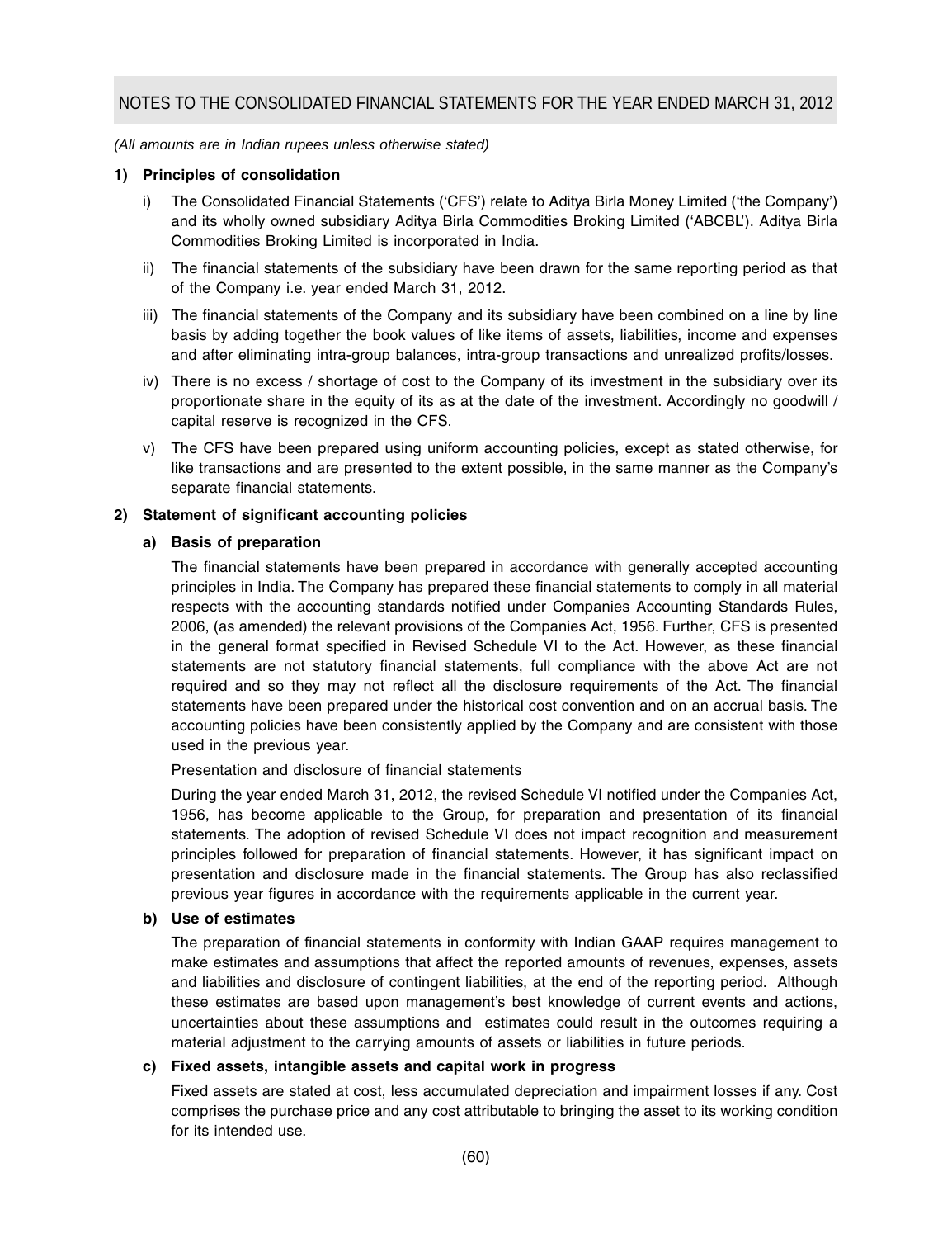Subsequent expenditure related to an item of fixed asset is added to its book value only if it increases the future benefits from the existing asset beyond its previously assessed standard of performance. All other expenses on existing fixed assets, including day-to-day repair and maintenance expenditure and cost of replacing parts, are charged to the statement of profit and loss for the period during which such expenses are incurred.

Capital work-in-progress comprises the cost of fixed assets that are not yet ready for their intended use at the balance sheet date.

Intangible assets are recorded at the consideration paid for acquisition. The computer software costs are capitalized and recognized as intangible assets in terms of Accounting Standard 26 - Intangible Assets based on materiality, accounting prudence and significant economic benefit expected there from to flow over a period longer than one year. Capitalized costs include direct costs of implementation and expenses directly attributable to the development of the software.

Gains or losses arising from derecognition of fixed assets are measured as the difference between the net disposal proceeds and the carrying amount of the asset and are recognized in the statement of profit and loss when the asset is derecognized.

### **d) Depreciation**

Depreciation is provided using the straight line method at the rates prescribed under schedule XIV of the Companies Act, 1956, which is management's estimate of the useful life of the assets except as follows:

| Nature of asset                              | Rate of depreciation followed                                                     |
|----------------------------------------------|-----------------------------------------------------------------------------------|
| Batteries (included under Office equipments) | 25%                                                                               |
| Furniture and fixtures (fitted to premises)  | Rate based on the lease period, taking into<br>account the secondary lease period |

Computer software cost capitalized is amortized over the estimated useful life of 6 years on straight line basis.

Additions to tangible assets are depreciated from the date of addition and deletions are depreciated up to the date of sale, on pro-rata basis.

Fixed assets individually costing Rs.5,000 or less are fully depreciated in the year of purchase.

## **e) Impairment**

- i) The carrying amounts of assets are reviewed at each balance sheet date if there is any indication of impairment based on internal / external factors. An impairment loss is recognized wherever the carrying amount of an asset exceeds its recoverable amount. The recoverable amount is the greater of the assets net selling price and value in use. In assessing value in use, the estimated future cash flows are discounted to their present value using a pre-tax discount rate that reflects current market assessments of the time value of money and risks specific to the asset.
- ii) After impairment, depreciation is provided on the revised carrying amount of the assets over its remaining useful life.

#### **f) Leases**

Leases where the lessor effectively retains substantially all the risks and benefits of ownership of the leased term, are classified as operating leases. Operating lease payments are recognized as an expense in the Profit and Loss account on a straight-line basis over the lease term.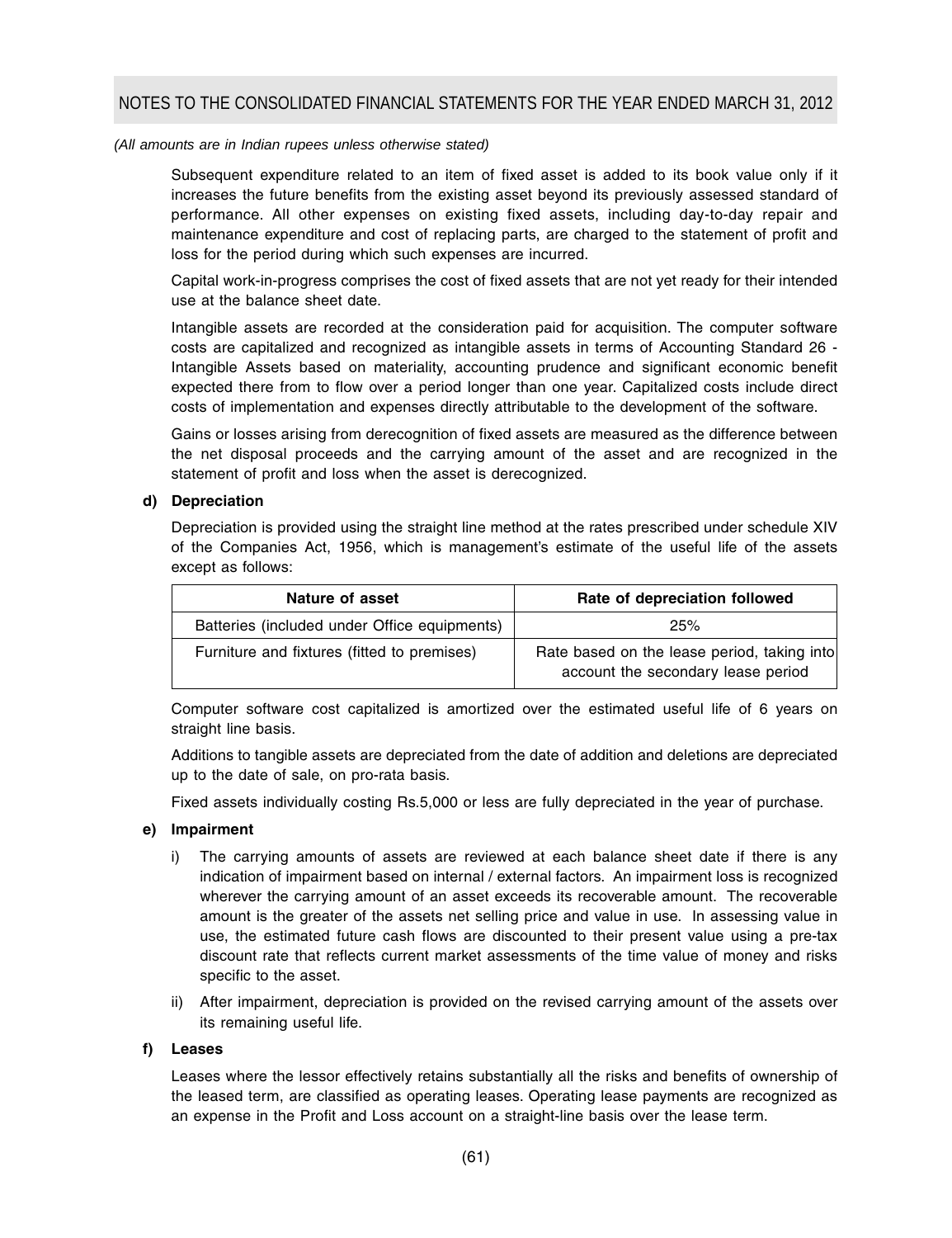#### **g) Investments**

Investments that are readily realizable and intended to be held for not more than a year are classified as current investments. All other investments are classified as long-term investments. On initial recognition, all investments are measured at cost. The cost comprises purchase price and directly attributable acquisition charges such as brokerage, fees and duties.

Current investments are carried at lower of cost and fair value determined on an individual investment basis. Long-term investments are carried at cost. However, provision for diminution in value is made to recognize a decline other than temporary in the value of the investments.

On disposal of an investment, the difference between its carrying amount and net disposal proceeds is charged or credited to the statement of profit and loss.

#### **h) Revenues**

Revenue is recognized to the extent that it is probable that the economic benefits will flow to the Company and the revenue can be reliably measured.

Brokerage Income and transaction charges are recognized on the trade date of the transaction upon confirmation of the transactions by the exchanges.

Income from depository services, referral fee and interest and finance charges are recognised on the basis of agreements entered into with clients and when the right to receive the income is established.

Other interest incomes are recognized on a time proportion basis taking into account the amount outstanding and the applicable rate of interest. The same is included under the head 'other income' in the statement of profit and loss.

Dividend income is recognized when the company's right to receive dividend is established by the reporting date.

#### **i) Employee benefits**

- i. Retirement benefits in the form of Provident Fund are a defined contribution scheme and the contributions are charged to the Profit and Loss Account of the year when the contributions to the fund is due. There are no obligations other than the contribution payable to the trust.
- ii. Gratuity liability under the Payment of Gratuity Act which is a defined benefit scheme is accrued and provided for on the basis of an actuarial valuation on projected unit credit method made at the end of each financial year.
- iii. Short term compensated absences are provided for based on estimates. Long term compensated absences are provided for based on actuarial valuation at the year end. The actuarial valuation is done as per projected unit credit method. The Company presents the entire leave as a current liability in the balance sheet, since it does not have unconditional right to defer its settlement for 12 months after the reporting date.
- iv. Actuarial gains/losses are immediately taken to profit and loss account and are not deferred.

## **j) Income Tax**

Tax expense comprises current and deferred tax. Current income-tax is measured at the amount expected to be paid to the tax authorities in accordance with the Income-tax Act, 1961 enacted in India. The tax rates and tax laws used to compute the amount are those that are enacted at the reporting date.

Deferred income taxes reflect the impact of timing differences between taxable income and accounting income originating during the current year and reversal of timing differences for the earlier years. Deferred tax is measured using the tax rates and the tax laws enacted or substantively enacted at the reporting date.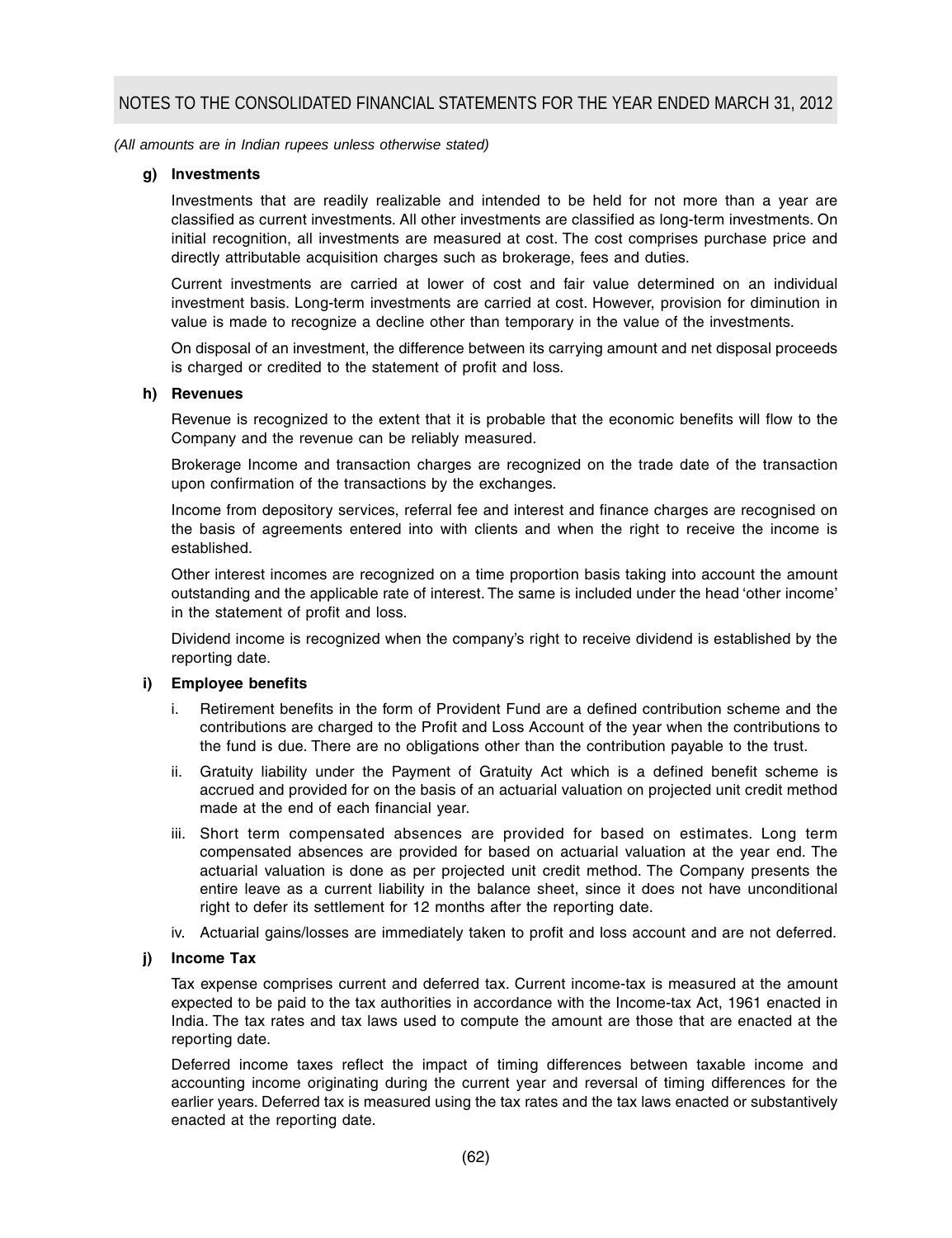Deferred tax liabilities are recognized for all taxable timing differences. Deferred tax assets are recognized for deductible timing differences only to the extent that there is reasonable certainty that sufficient future taxable income will be available against which such deferred tax assets can be realized. In situations where the company has unabsorbed depreciation or carry forward tax losses, all deferred tax assets are recognized only if there is virtual certainty supported by convincing evidence that they can be realized against future taxable profits.

At each balance sheet date the Company re-assesses unrecognized deferred tax assets. It recognizes unrecognized deferred tax assets to the extent that it has become reasonably certain or virtually certain, as the case may be that sufficient future taxable income will be available against which such deferred tax assets can be realised.

The carrying amount of deferred tax assets are reviewed at each balance sheet date. The Company writes-down the carrying amount of a deferred tax asset to the extent that it is no longer reasonably certain or virtually certain, as the case may be, that sufficient future taxable income will be available against which deferred tax asset can be realised. Any such write-down is reversed to the extent that it becomes reasonably certain or virtually certain, as the case may be, that sufficient future taxable income will be available.

### **k) Earnings per share**

Basic earnings per share are calculated by dividing the net profit or loss for the period attributable to equity shareholders (after deducting preference dividends and attributable taxes) by the weighted average number of equity shares outstanding during the period. The weighted average numbers of equity shares outstanding during the period are adjusted for events of bonus issue; bonus element in a rights issue to existing shareholders; share split; and reverse share split, if any.

For the purpose of calculating diluted earnings per share, the net profit or loss for the period attributable to equity shareholders and the weighted average number of shares outstanding during the period are adjusted for the effects of all dilutive potential equity shares.

## **l) Contingent liability and Provisions**

A contingent liability is a possible obligation that arises from past events whose existence will be confirmed by the occurrence or non-occurrence of one or more uncertain future events beyond the control of the company or a present obligation that is not recognized because it is not probable that an outflow of resources will be required to settle the obligation. A contingent liability also arises in extremely rare cases where there is a liability that cannot be recognized because it cannot be measured reliably. The company does not recognize a contingent liability but discloses its existence in the financial statements.

A provision is recognized when an enterprise has a present obligation as a result of past event and it is probable that an outflow of resources will be required to settle the obligation, in respect of which a reliable estimate can be made. Provisions are not discounted to its present value and are determined based on management estimate required to settle the obligation at the balance sheet date. These are reviewed at each balance sheet date and adjusted to reflect the current management estimates.

## **m) Segment reporting**

The Group is principally engaged in the business of Broking and related activities. The operations are entirely in India accordingly, there are no reportable segments.

## **n) Cash and Cash Equivalents**

Cash and cash equivalents in the balance sheet comprise cash at bank and in hand and shortterm investments with an original maturity of three months or less.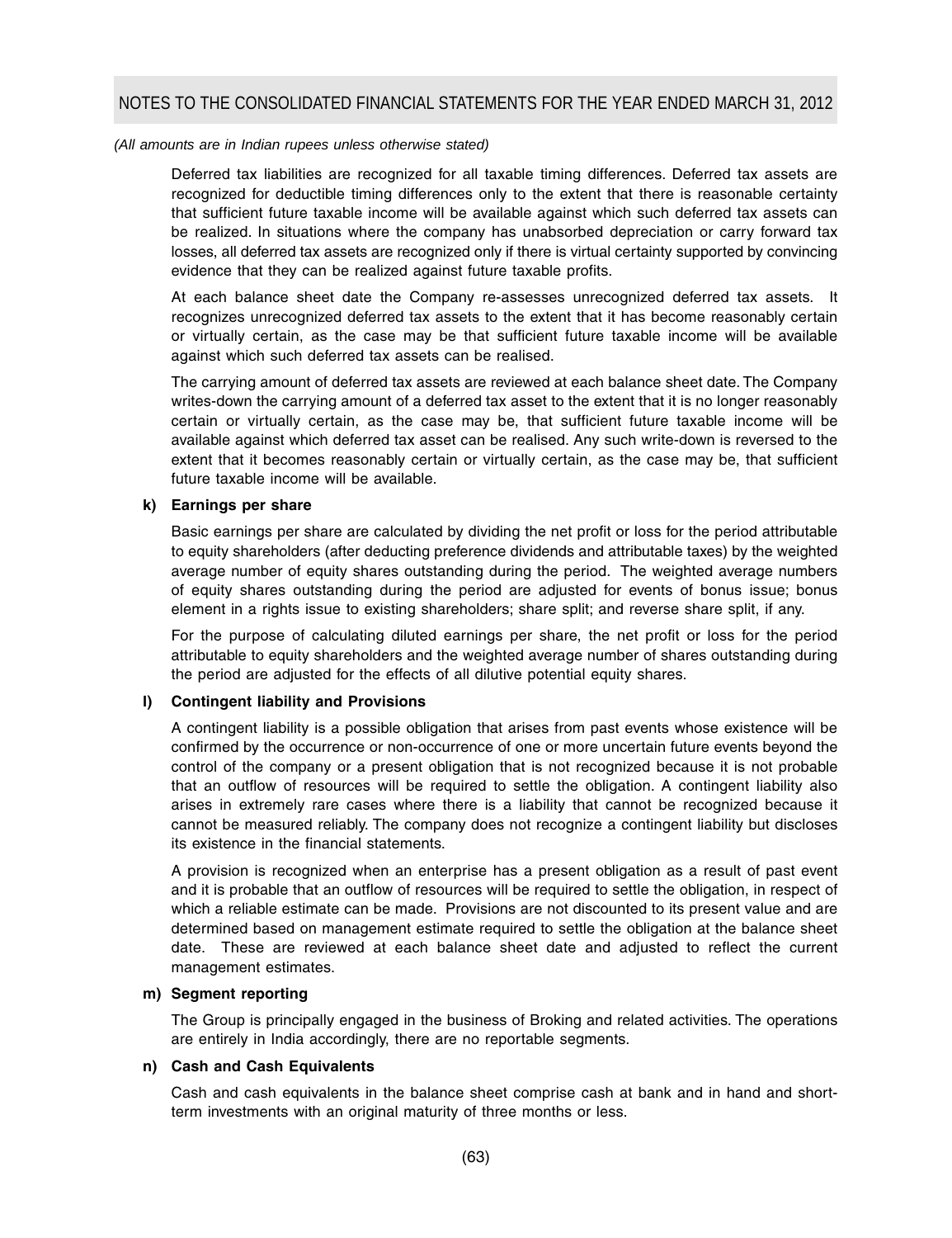|                                                                                                                                | As at<br>March 31, 2012 | As at<br>March 31, 2011 |
|--------------------------------------------------------------------------------------------------------------------------------|-------------------------|-------------------------|
| NOTE: 3<br><b>SHARE CAPITAL</b>                                                                                                |                         |                         |
| <b>Authorized Shares:</b>                                                                                                      |                         |                         |
| 150,000,000 (Previous year -150,000,000) Equity Shares of Re.1/-each<br>1,000,000 (Previous Year -1,000,000) 8% Redeemable Non | 150,000,000             | 150,000,000             |
| Convertible Non Cumulative Preference Shares of Rs. 100/- each                                                                 | 100,000,000             | 100,000,000             |
|                                                                                                                                | 250,000,000             | 250,000,000             |
| <b>Issued, Subscribed &amp; Paid up Share:</b><br><b>EQUITY SHARE CAPITAL</b>                                                  |                         |                         |
| 55,400,000 (Previous Year - 55,400,000) Equity Shares of                                                                       |                         |                         |
| Re.1/-each Fully paid                                                                                                          | 55,400,000              | 55,400,000              |
|                                                                                                                                | 55,400,000              | 55,400,000              |
| <b>PREFERENCE SHARE CAPITAL</b>                                                                                                |                         |                         |
| 800,000 (Previous Year 800,000) 8% Redeemable Non convertible                                                                  |                         |                         |
| non cumulative Preference Shares of Rs.100/- each fully paid                                                                   | 80,000,000              | 80,000,000              |
|                                                                                                                                | 80,000,000              | 80,000,000              |
|                                                                                                                                | 135,400,000             | 135,400,000             |

**1A** Reconciliation of the number of Equity shares outstanding at the beginning and at the end of the period

|       |                                      |               | As at March 31, 2012 | As at March 31, 2011 |            |
|-------|--------------------------------------|---------------|----------------------|----------------------|------------|
| S.No. | Description                          | No. of Shares | <b>Amount</b>        | No. of Shares        | Amount     |
|       | At the beginning of the period       | 55,400,000    | 55,400,000           | 55,400,000           | 55,400,000 |
|       | Issued during the period             |               |                      |                      |            |
| 3     | Outstanding at the end of the period | 55,400,000    | 55,400,000           | 55,400,000           | 55,400,000 |

**1B** Reconciliation of the number of Preference shares outstanding at the beginning and at the end of the period

|       |                                      |               | As at March 31, 2012 | As at March 31, 2011 |            |
|-------|--------------------------------------|---------------|----------------------|----------------------|------------|
| S.No. | Description                          | No. of Shares | <b>Amount</b>        | No. of Shares        | Amount     |
|       | At the beginning of the period       | 800,000       | 80,000,000           |                      |            |
| ົ     | Issued during the period             |               |                      | 800,000              | 80,000,000 |
| 3     | Outstanding at the end of the period | 800,000       | 80,000,000           | 800.000              | 80,000,000 |

#### **2. Term/right attached to equity shares**

The company has only one class of equity shares having a par value of Re.1/- per share. Each holder of equity shares is entitled to one vote per share. The company declares and pays dividend in Indian rupees. In the event of liquidation of the company, the holders of equity shares will receive remaining assets of the company, after distribution of all preferential amounts. The distribution will be in proportion to the number of the equity shares held by the shareholders.

## **3. Term of redemption of Preference Shares**

The company has allotted 800,000 8% Redeemable Non Convertible Non Cumulative Preference Shares of Rs.100/- each, fully paid up at a premium of Rs.150/- per share to Aditya Birla Financial Services Private Limited, the holding company. These Preference Shares are redeemable at the end of 5 years at Rs.320/- per share.

**4.** 41,550,000 (Previous Year -41,550,000) equity shares of Rs.1/- each fully paid up are held by Aditya Birla Financial Services Private Limited, the holding Company ; and 800,000 (Previous Year - 800,000) 8% Redeemable Non Convertible Non Cumulative preference shares Rs.100/-each fully paid are held by Aditya Birla Financial Services Private Limited.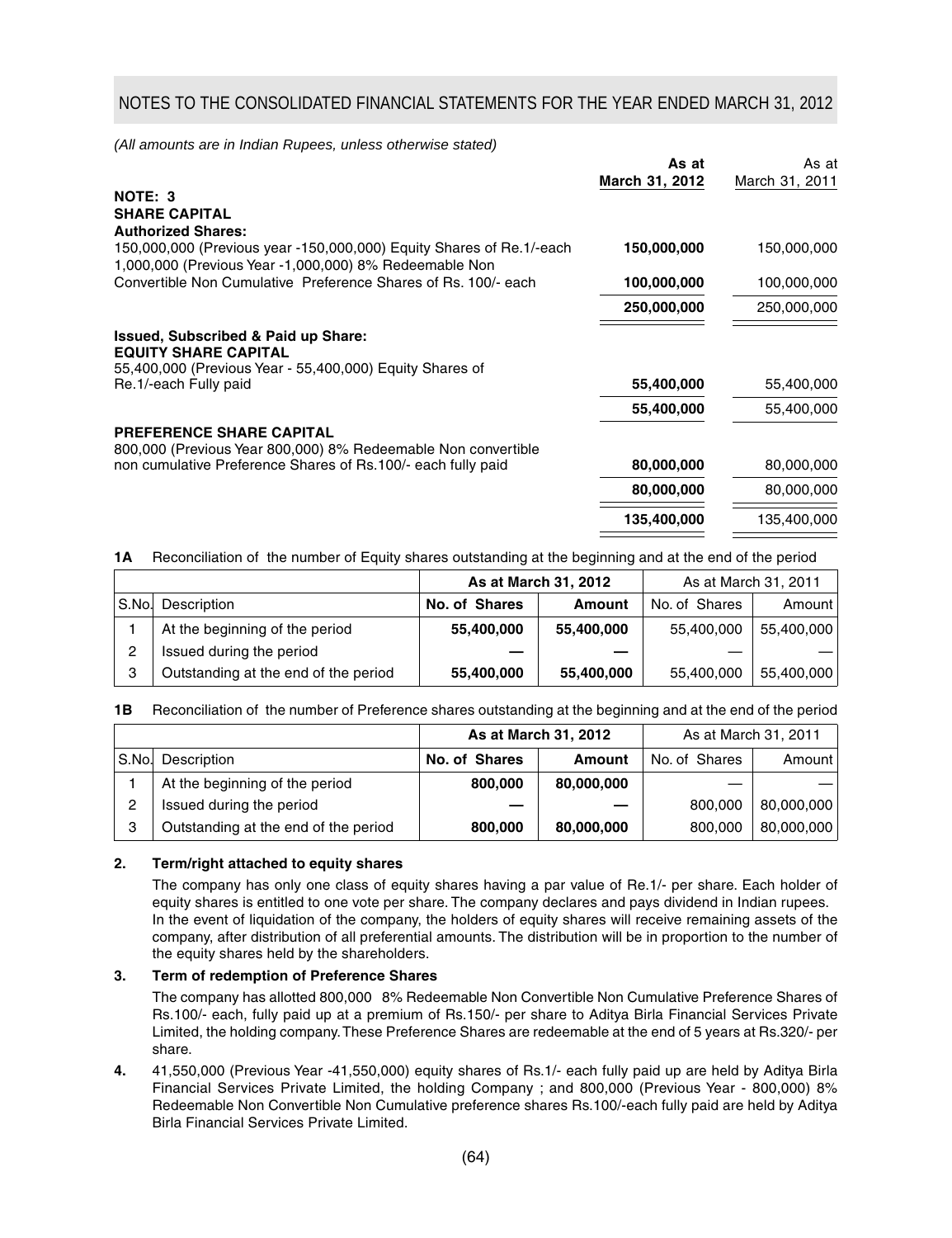*(All amounts are in Indian rupees unless otherwise stated)*

- **5** Shares in the Company held by each shareholder holding more than 5 percent shares specifying the number of shares held.
- i) Equity Shares

| Name of Share Holder                                                             | As at March 31, 2012    |                                               | As at March 31, 2011    |                                                      |
|----------------------------------------------------------------------------------|-------------------------|-----------------------------------------------|-------------------------|------------------------------------------------------|
|                                                                                  | No. of Shares<br>held   | % of total<br>paid-up equity<br>share capital | No. of Shares           | % of total<br>held   paid-up equity<br>share capital |
| Aditya Birla Financial Services<br><b>Private Limited</b><br>PCR Investments Ltd | 41,550,000<br>3,385,320 | 75.00<br>6.11                                 | 41,550,000<br>3,385,320 | 75.00<br>6.11                                        |

As per records of the company, including its register of shareholders/ members and other declarations received from shareholders regarding beneficial interest, the above shareholding represents both legal and beneficial ownerships of shares.

## ii) Preference Share Capital

| Name of Share Holder                                      |         | As at March 31, 2012                                              |         | As at March 31, 2011                                               |
|-----------------------------------------------------------|---------|-------------------------------------------------------------------|---------|--------------------------------------------------------------------|
|                                                           | held    | No. of Shares   % of total paid-up<br>preference<br>share capital | held    | No. of Shares  % of total paid-up  <br>preference<br>share capital |
| Aditya Birla Financial Services<br><b>Private Limited</b> | 800.000 | 100.00                                                            | 800,000 | 100.00                                                             |

|                                   | As at<br>March 31, 2012 | As at<br>March 31, 2011 |
|-----------------------------------|-------------------------|-------------------------|
| NOTE: 4                           |                         |                         |
| <b>RESERVES &amp; SURPLUS</b>     |                         |                         |
| <b>Capital Reserves</b>           |                         |                         |
| Opening                           | 11,538,863              | 11,538,863              |
| Add: Addition during the year     |                         |                         |
| Less: Deletion                    |                         |                         |
|                                   | 11,538,863              | 11,538,863              |
| <b>Securities Premium Account</b> |                         |                         |
| Opening                           | 120,000,000             |                         |
| Add: Addition during the year     |                         | 120,000,000             |
| Less: Deletion                    |                         |                         |
|                                   | 120,000,000             | 120,000,000             |
| <b>General Reserve*</b>           |                         |                         |
| Opening                           | 261,376,777             | 261,376,777             |
| Add: Addition during the year     |                         |                         |
| Less: Deletion                    |                         |                         |
|                                   | 261,376,777             | 261,376,777             |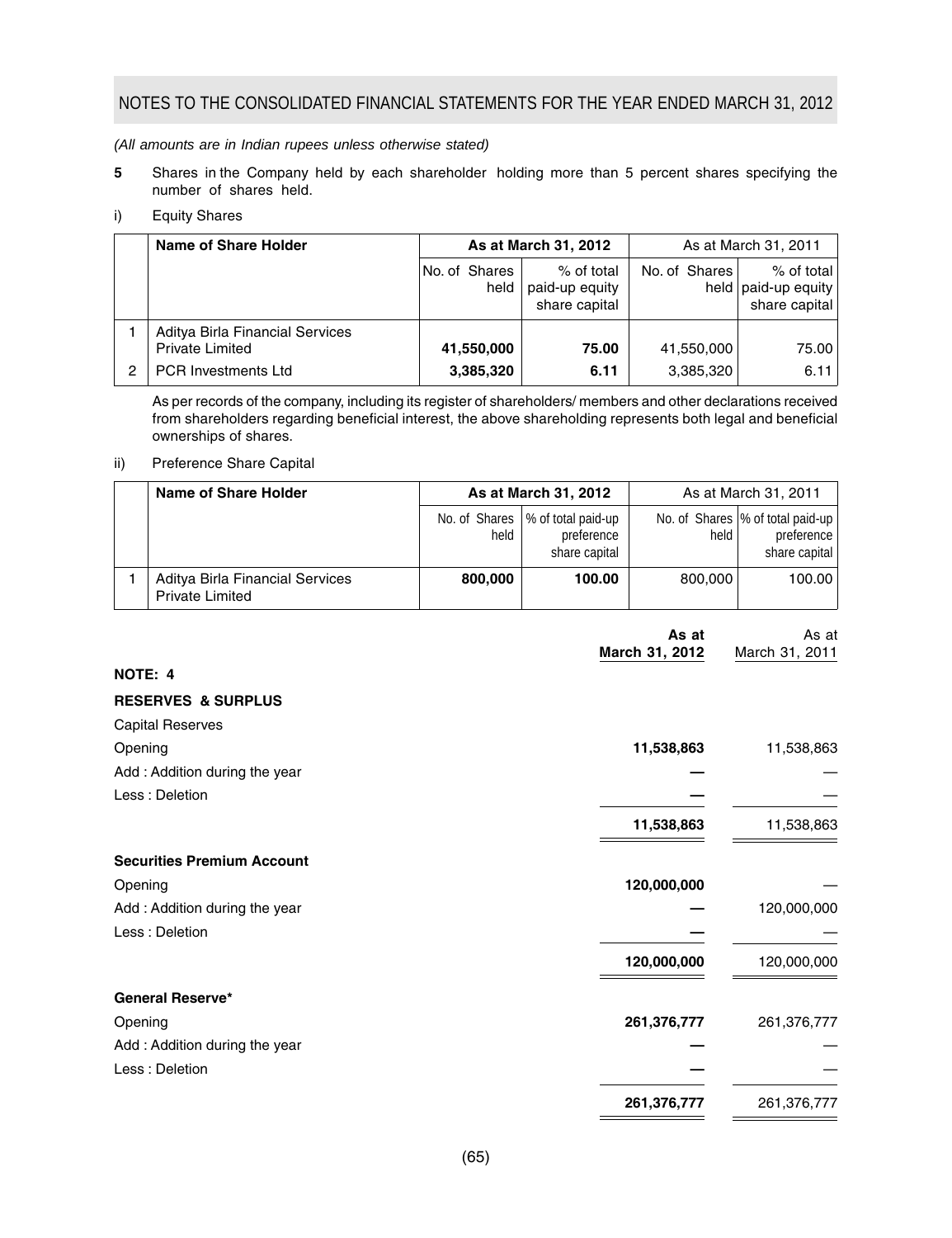*(All amounts are in Indian Rupees, unless otherwise stated)*

|                                                   | As at           | As at          |
|---------------------------------------------------|-----------------|----------------|
|                                                   | March 31, 2012  | March 31, 2011 |
| Surplus as per Statement of Profit & Loss Account |                 |                |
| Opening                                           | 161,805,569     | 246,180,634    |
| Profit/(Loss) for the period                      | (178, 337, 776) | (84, 375, 065) |
|                                                   | (16, 532, 207)  | 161,805,569    |
| <b>RESERVES &amp; SURPLUS</b>                     | 376,383,433     | 554,721,209    |

\* General Reserve : Under the Companies Act, a general reserve is created through an annual transfer of net income at a specified percentage in accordance with applicable regulations. The purpose of these transfers is to ensure that if a dividend distribution in a given year is more than 10% of the paid up capital of the company for that year, then the total dividend distribution is less than the total distributable results for that year.

## **NOTE: 5**

#### **DEFERRED TAX LIABILITY (NET)**

| Deferred Tax Liability /(Asset) at the period end<br>comprise timing differences on account of:                                                          |                |                |
|----------------------------------------------------------------------------------------------------------------------------------------------------------|----------------|----------------|
| Differences in depreciation and other differences in block of<br>fixed assets as per tax books and financial books                                       | 62,325,457     | 71,712,863     |
| Effect of expenditure/ provisions debited to Statement of profit and loss<br>account in the current year but allowed for tax purposes in following years | (23, 363, 727) | (18, 268, 165) |
| Tax Losses/Unabsorbed Depreciation                                                                                                                       | (38,961,730)   | (39, 169, 692) |
|                                                                                                                                                          |                | 14.275.006     |

(Note : The Company has recognised deferred tax assets on carried forward losses and unabsrobed depreciation only to the extent of the deferred tax liabilities which are given above, and not on the entire amount on account of prudence.)

## **NOTE: 6**

#### **OTHER LONG-TERM LIABILITIES**

| 6,420,482   | 4,359,907   |
|-------------|-------------|
| 6,420,482   | 4,359,907   |
|             |             |
|             |             |
|             |             |
| 100,000,000 |             |
|             |             |
|             |             |
| 200,000,000 | 100,000,000 |
| 203,698,285 | 149,267,774 |
|             |             |
| 503,698,285 | 249,267,774 |
|             |             |

\* The bank borrowing is secured against Pledge of Fixed Deposits.

#14% (Previous year : 13%) borrowed from related party.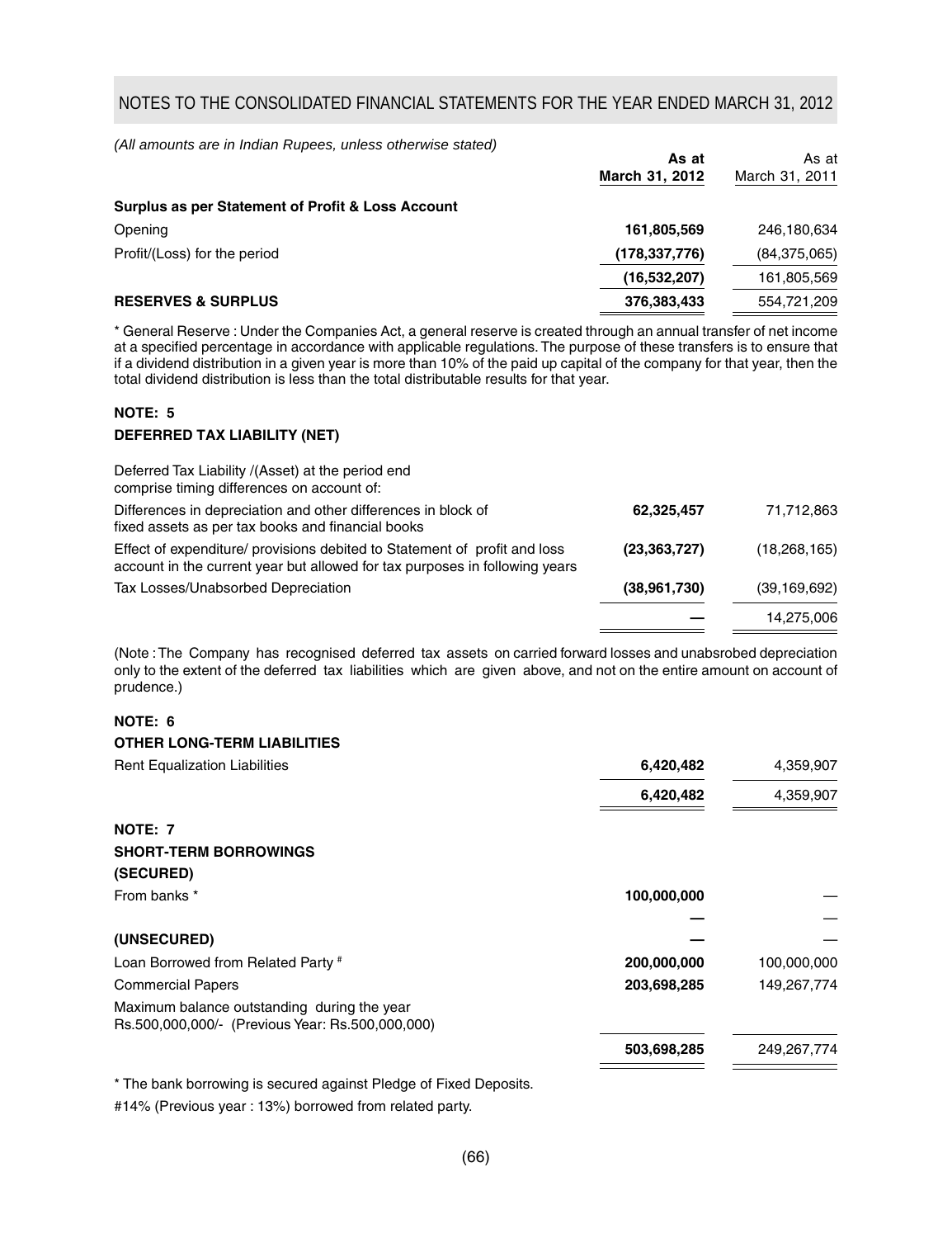*(All amounts are in Indian Rupees, unless otherwise stated)*

|                       | As at<br>March 31, 2012 | As at<br>March 31, 2011 |
|-----------------------|-------------------------|-------------------------|
| NOTE: 8               |                         |                         |
| <b>TRADE PAYABLES</b> |                         |                         |
| <b>Trade Pavables</b> | 1,276,130,888           | 1,103,430,921           |
|                       | 1,276,130,888           | 1,103,430,921           |
|                       |                         |                         |

There are no Micro and Small Enterprises, to whom the Company owes dues, which are outstanding for more than 45 days as at 31st March, 2012. This information as required to be disclosed under the Micro, Small and Medium Enterprises Development Act, 2006 has been determined to the extent such parties have been identified on the basis of information available with the Company.

## **NOTE: 9**

#### **OTHER CURRENT LIABILITIES**

| <b>Book Overdraft</b>                                                                             | 3,661,751  | 194,280    |
|---------------------------------------------------------------------------------------------------|------------|------------|
| Statutory dues                                                                                    | 15,839,986 | 15,577,029 |
| Interest accrued and not due on secured loan from Bank                                            | 925,683    | 311,575    |
| Deposits received from franchisees                                                                | 31,302,074 | 28,488,759 |
| Advance received from customers                                                                   | 1,419,488  | 6,143,707  |
| <b>Rent Equalization Liabilities</b>                                                              | 529,138    | 240,090    |
| Investor Education and Protection Funds shall be credited<br>by following amounts as and when due |            |            |
| <b>Unclaimed Dividend</b>                                                                         | 697,489    | 751,049    |
| Unclaimed Matured deposits                                                                        | 185,650    | 185,650    |
|                                                                                                   | 54,561,259 | 51,892,139 |

### **NOTE: 10**

#### **SHORT-TERM PROVISIONS**

| Provisions For:                                                        |            |           |
|------------------------------------------------------------------------|------------|-----------|
| Leave Encashment                                                       | 7,345,627  | 5,092,259 |
| Gratuity                                                               | 2,587,798  |           |
| Income Tax (net of advance tax of Rs.65,400,000) (Previous Year - NIL) | 3,752,833  |           |
|                                                                        | 13,686,258 | 5,092,259 |
|                                                                        |            |           |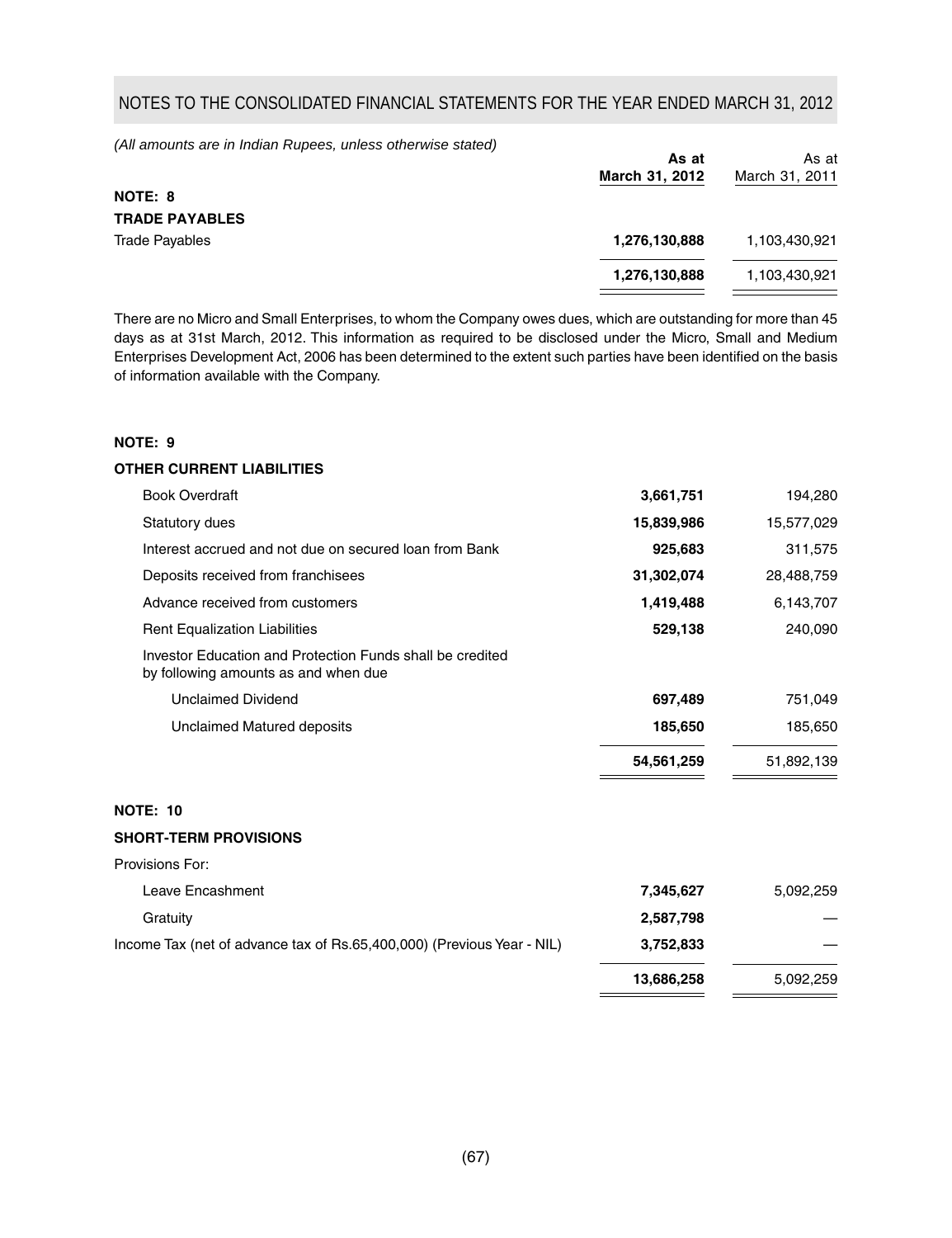| Note 11A - Tangible Assets             |             |                        |             |            |             |           |               | - Intangible Assets<br>Note 11 <sub>B</sub> |                   |
|----------------------------------------|-------------|------------------------|-------------|------------|-------------|-----------|---------------|---------------------------------------------|-------------------|
|                                        | Freehold    | <b>NSAT</b>            | Furniture   | Office     |             |           |               |                                             |                   |
|                                        | $L$ and $*$ | Equipments#            | & Fixtures  | Equipment  | Computers   | Vehicles  | TOTAL         |                                             | Computer Software |
| <b>Gross Block</b>                     |             |                        |             |            |             |           |               | <b>Gross Block</b>                          |                   |
| As at 1 April 2010                     |             | 1,500,000 115,303,277  | 87,483,253  | 67,781,165 | 171,294,370 | 2,308,795 | 445,670,860   | As at 1 April 2010                          | 167,580,819       |
| Additions                              |             | 590,168                | 29,148,383  | 21,808,361 | 59,027,137  | 1,021,724 | 111,595,773   | Additions                                   | 47,801,942        |
| Deletions                              |             |                        | 3,230,702   | 2,052,171  | 20,267,629  | 1,278,382 | 26,828,884    | Deletions                                   |                   |
| Adjustment #                           |             | 18,995,312             |             |            |             |           | 18,995,312    | Adjustment                                  |                   |
| As at 31 March 2011                    | 1,500,000   | 96,898,133             | 113,400,934 | 87,537,355 | 210,053,878 | 2,052,137 | 511,442,437   | As at 31 March 2011                         | 215,382,761       |
| Cost                                   |             |                        |             |            |             |           |               | Cost                                        |                   |
| At 1 April 2011                        | 1,500,000   | 33<br>96,898,1         | 113,400,934 | 87,537,355 | 210,053,878 | 2,052,137 | 511,442,437   | At 1 April 2011                             | 215,382,761       |
| Additions                              |             |                        | 18,210,800  | 7,558,151  | 11,081,518  | 193,673   | 37,044,142    | Deletions                                   | 8,630,535         |
| Deletions                              |             | 1,169,124              | 15,697,218  | 17,441,181 | 5,901,907   |           | 40,209,430    | Adjustment                                  |                   |
| As at 31 March 2012                    | 1,500,000   | 95,729,009             | 115,914,516 | 77,654,325 | 215,233,489 | 2,245,810 | 508,277,149   | As at 31 March 2012                         | 224,013,296       |
| Accumulated Depreciation               |             |                        |             |            |             |           |               | Accumulated Amortization                    |                   |
| As at 1 April 2010                     |             | 34,425,577             | 28,719,938  | 18,833,575 | 87,609,801  | 553,462   | 170, 142, 353 | As at 1 April 2010                          | 84,765,903        |
| For the year                           |             | 5,364,253              | 8,365,899   | 6,809,515  | 32,403,683  | 301,847   | 53,245,197    | For the year                                | 21,773,193        |
| Deletions                              |             |                        | 1,640,824   | 638,093    | 18,158,011  | 631,057   | 21,067,985    | Deletions                                   |                   |
| Adjustment                             |             | 5,722,376              |             |            |             |           | 5,722,376     | Adjustment                                  |                   |
| As at 31 March 2011                    |             | <b>154</b><br>34,067,4 | 35,445,013  | 25,004,997 | 101,855,473 | 224,252   | 196,597,189   | As at 31 March 2011                         | 106,539,096       |
| Depreciation                           |             |                        |             |            |             |           |               |                                             |                   |
| At 1 April 2011                        |             | 54<br>34,067,4         | 35,445,013  | 25,004,997 | 101,855,473 | 224,252   | 196,597,189   | At 1 April 2011                             | 106,539,096       |
| For the year                           |             | 5,371,189              | 15,052,406  | 6,674,974  | 28,179,788  | 211,040   | 55,489,397    | For the year                                | 27, 274, 714      |
| Deletions                              |             | 1,169,124              | 5,505,151   | 6,087,143  | 4,708,512   |           | 17,469,930    | <b>Deletions/Adjustment</b>                 |                   |
| As at 31 March 2012                    |             | 38,269,519             | 44,992,268  | 25,592,828 | 125,326,749 | 435,292   | 234,616,656   | As at 31 March 2012                         | 133,813,810       |
| Net book amount as<br>at 31 March 2011 | 1,500,000   | 62,830,679             | 77,955,921  | 62,532,358 | 108,198,405 | 1,827,885 | 314,845,248   | Net book amount as<br>at 31 March 2011      | 108,843,665       |
| Net book amount as<br>at 31 March 2012 | 1,500,000   | 57,459,490             | 70,922,248  | 52,061,497 | 89,906,740  | 1,810,518 | 273,660,493   | Net book amount as<br>at 31 March 2012      | 90,199,486        |

\* The company is in the process of getting the lands registered in its name.<br># Also, refer note 24 *\* The company is in the process of getting the lands registered in its name.*

*# Also, refer note 24*

## NOTES TO THE CONSOLIDATED FINANCIAL STATEMENTS FOR THE YEAR ENDED MARCH 31, 2012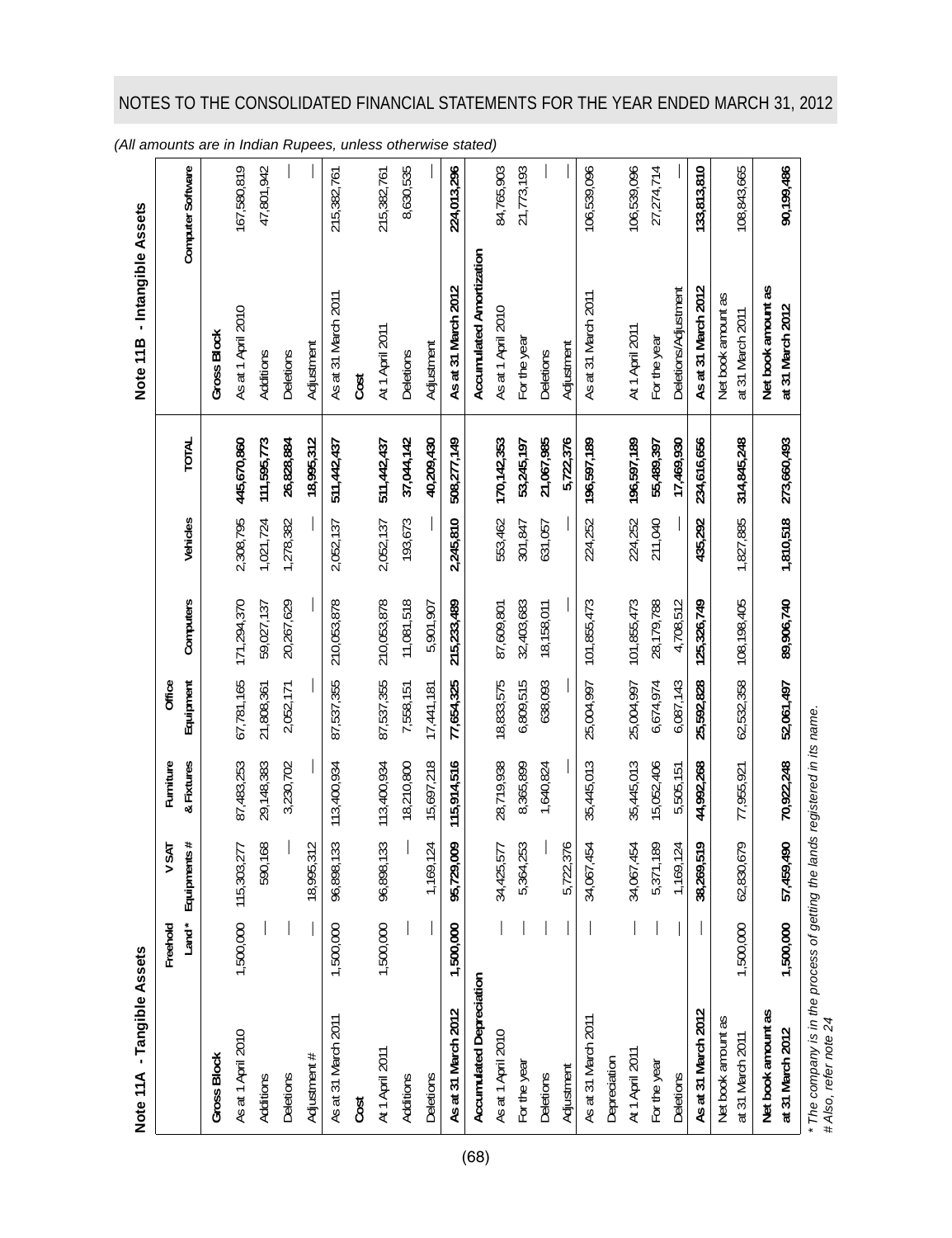| (All amounts are in Indian Rupees, unless otherwise stated) |  |
|-------------------------------------------------------------|--|
|                                                             |  |

|                                                                                                                 | As at<br>March 31, 2012 | As at<br>March 31, 2011 |
|-----------------------------------------------------------------------------------------------------------------|-------------------------|-------------------------|
| <b>NOTE: 12A</b>                                                                                                |                         |                         |
| <b>NON CURRENT INVESTMENTS</b>                                                                                  |                         |                         |
| Non Trade Investments (Unquoted at lower of cost or book value)                                                 |                         |                         |
| <b>Equity Instruments</b>                                                                                       |                         |                         |
| 6,600 (Previous year 6,600) Equity Share of Rs.10/-each fully<br>paid in Apollo Sindhoori Hotels Limited        | 184,523                 | 184,523                 |
| Less: Provision for diminution in value of investment                                                           | 118,523                 | 118,523                 |
|                                                                                                                 | 66,000                  | 66,000                  |
| Note:                                                                                                           |                         |                         |
| Aggregate amount of unquoted investments<br>1.                                                                  | 66,000                  | 66,000                  |
| 2.<br>Aggregate amount of diminution in value of investment                                                     | 118,523                 | 118,523                 |
| <b>NOTE: 12B</b>                                                                                                |                         |                         |
| <b>CURRENT INVESTMENTS (Unquoted, at cost)</b>                                                                  |                         |                         |
| <b>Mutual Funds</b>                                                                                             |                         |                         |
| Nil (Previous Year: 6,373,958 Units of Rs.10/- each in<br>Birla Sunlife Cash Plus-Institutional Premium-Growth) |                         | 100,000,000             |
|                                                                                                                 |                         | 100,000,000             |
| Note:                                                                                                           |                         |                         |
| Aggregate amount of unquoted investments<br>1.<br>Aggregate amount of diminution in value of investment<br>2.   |                         | 100,000,000             |
| NOTE: 13A                                                                                                       |                         |                         |
| <b>LONG-TERM LOANS &amp; ADVANCES</b>                                                                           |                         |                         |
| (Unsecured, Considered Good except otherwise stated)                                                            |                         |                         |
| Capital Advances                                                                                                | 44,052                  | 1,304,035               |
| <b>Security Deposits</b>                                                                                        | 11,700,986              | 13,683,905              |
| <b>Rental Deposits</b>                                                                                          | 27,949,386              | 31,835,607              |
| Margin with Exchange                                                                                            | 46,553,845              | 66,583,544              |
| <b>Prepaid Expenses</b>                                                                                         | 1,219,294               | 2,920,199               |
| Advance tax (net of provision for tax of Rs.6,640,870)                                                          |                         |                         |
| (Previous Year - Rs. 142, 945, 426)*                                                                            | 23,660,880              | 3,220,604               |
|                                                                                                                 | 111,128,443             | 119,547,894             |
|                                                                                                                 |                         |                         |

\*Based on the past experience of refund received.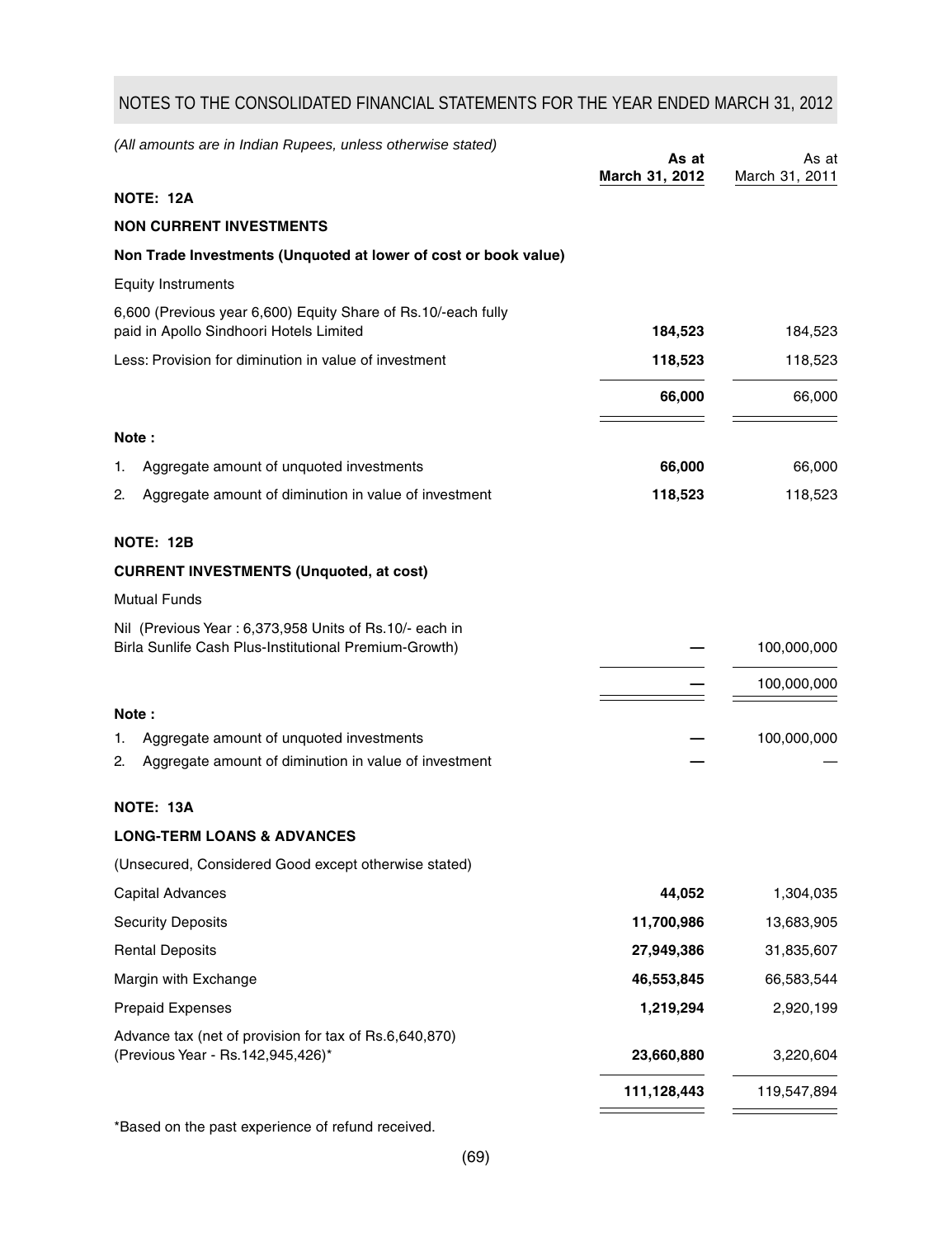*(All amounts are in Indian Rupees, unless otherwise stated)*

|                                                                       | As at<br>March 31, 2012 | As at<br>March 31, 2011 |
|-----------------------------------------------------------------------|-------------------------|-------------------------|
| NOTE: 13B                                                             |                         |                         |
| <b>SHORT-TERM LOANS &amp; ADVANCES</b>                                |                         |                         |
| (Unsecured, Considered Good except otherwise stated)                  |                         |                         |
| Loans & Advances to related parties #                                 |                         | 26,506,717              |
| Advances recoverable in Cash or Kind@                                 |                         |                         |
| Unsecured, considered good                                            | 137,772,651             | 133,442,884             |
| Unsecured, considered doubtful                                        | 37,930,005              | 28,908,005              |
|                                                                       | 175,702,656             | 162,350,889             |
| Less: Provision for doubtful                                          | (37, 930, 005)          | (28,908,005)            |
|                                                                       | 137,772,651             | 133,442,884             |
| <b>Other Loans &amp; Advances</b>                                     |                         |                         |
| Service tax and other taxes recoverable, from Government              | 1,394,164               | 11,905,808              |
| <b>Rental Deposits</b>                                                | 3,297,237               | 4,784,413               |
| Advances to employees                                                 | 2,610,595               | 926,281                 |
| Margins with Exchange                                                 | 115,048,396             | 159,318,119             |
| Advances to Suppliers                                                 | 2,321,921               | 1,198,341               |
| Advance tax (net of provision - Nil) (Previous Year - Rs.1,428,000/-) |                         | 22,736,505              |
| Prepaid expenses                                                      | 21,625,312              | 21,992,461              |
| <b>Gratuity Receivable</b>                                            | 5,006,652               | 1,634,188               |
|                                                                       | 151,304,277             | 224,496,116             |
|                                                                       | 289,076,928             | 384,445,717             |
| #Also, refer note 33                                                  |                         |                         |
| @Also, refer note 24                                                  |                         |                         |
| <b>NOTE: 14</b>                                                       |                         |                         |
| <b>TRADE RECEIVABLES</b>                                              |                         |                         |
| Due for period exceeding six months                                   |                         |                         |
| Unsecured, considered good                                            | 18,524,546              | 20,700,270              |
| Unsecured, considered doubtful                                        | 26,785,994              | 22,304,941              |
| Less : Provision for doubtful                                         | (26, 785, 994)          | (22, 304, 941)          |
|                                                                       | 18,524,546              | 20,700,270              |
| Others                                                                |                         |                         |
| Unsecured, considered good                                            | 678,458,608             | 347,497,182             |
| Unsecured, considered doubtful                                        | 1,919,643               |                         |
| Less : Provision for doubtful                                         | (1,919,643)             |                         |
|                                                                       | 678,458,608             | 347,497,182             |
|                                                                       | 696,983,154             | 368,197,452             |
|                                                                       |                         |                         |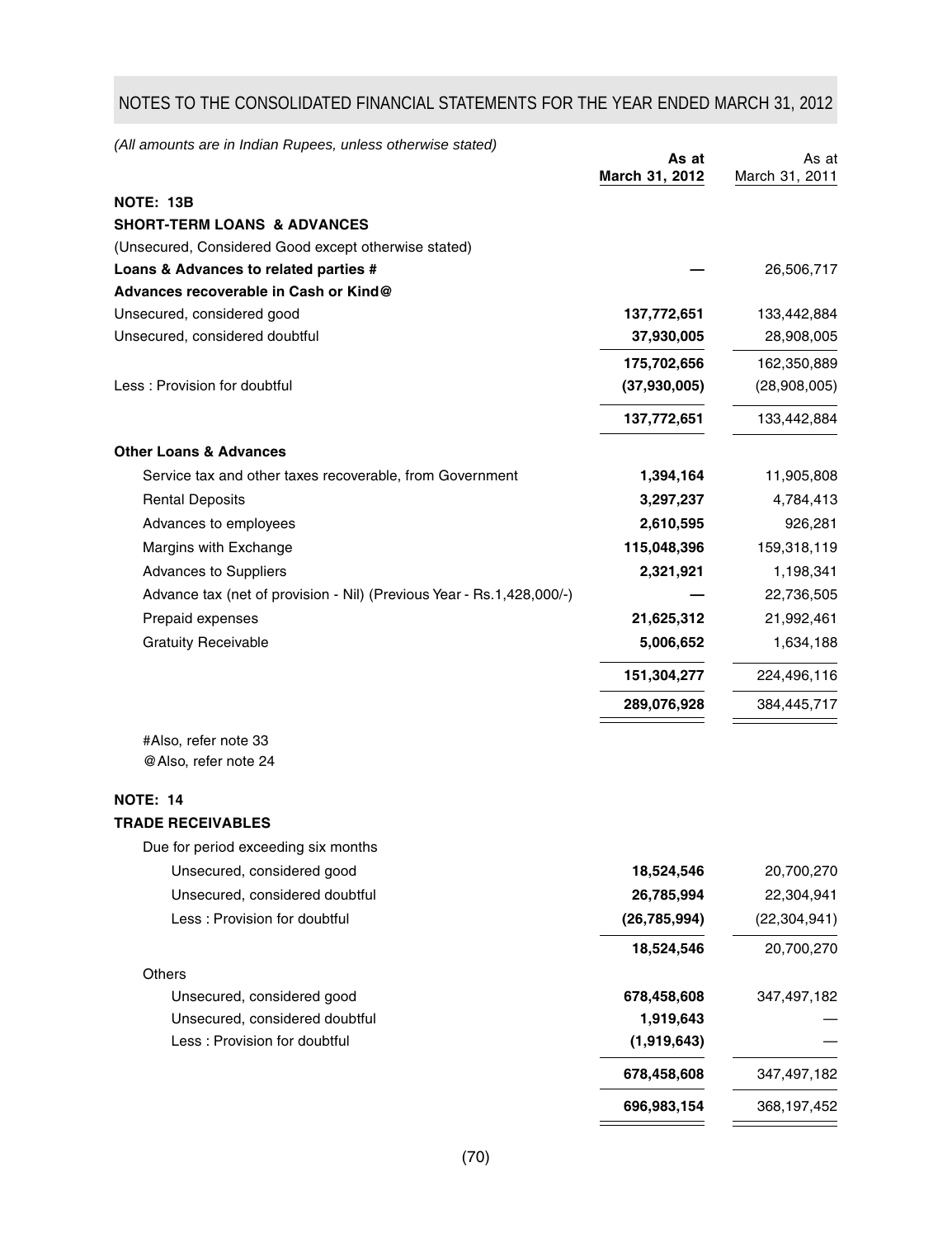*(All amounts are in Indian Rupees, unless otherwise stated)*

|                                                               | As at          | As at          |
|---------------------------------------------------------------|----------------|----------------|
| <b>NOTE: 15</b>                                               | March 31, 2012 | March 31, 2011 |
| <b>CASH &amp; BANK BALANCE</b>                                |                |                |
| <b>Cash &amp; Cash Equivalent</b>                             |                |                |
| <b>Balances with Bank</b>                                     |                |                |
| <b>Current Accounts</b>                                       | 236,310,810    | 291,283,340    |
| Cash on Hand                                                  | 19,464         | 1,015          |
| <b>Unpaid Dividend</b>                                        | 724,561        | 781,010        |
| Unpaid Matured deposits                                       | 185,650        | 185,650        |
|                                                               | 237,240,485    | 292,251,015    |
| <b>Other Bank Balance</b>                                     |                |                |
| Deposit Accounts (with original maturity more than 3 months)* | 621,735,742    | 411,199,269    |
|                                                               | 621,735,742    | 411,199,269    |
|                                                               | 858,976,227    | 703,450,284    |
|                                                               |                |                |

\*Fixed deposits have not been considered as cash & cash equivalents because they are placed under lien towards bank guarantees for margins with exchanges / lien for loans received.

## **NOTE: 16**

## **OTHER CURRENT ASSET**

(Unsecured, Considered Good except otherwise stated)

| Accrued Income On Brokerage        | 4.153.102  | 4,520,962  |
|------------------------------------|------------|------------|
| Interest accrued on Fixed Deposits | 40.797.273 | 14,521,993 |
|                                    |            |            |

|                 |                                 | 44,950,375                          | 19,042,955                   |
|-----------------|---------------------------------|-------------------------------------|------------------------------|
| <b>Note: 17</b> |                                 | <b>Year Ended</b><br>March 31, 2012 | Year Ended<br>March 31, 2011 |
|                 | <b>REVENUE FROM OPERATIONS</b>  |                                     |                              |
| А.              | Income from services            |                                     |                              |
|                 | Brokerage income                | 715,648,478                         | 851,916,724                  |
|                 | Income from transaction charges | 20,721,054                          | 58,047,222                   |
|                 | Account opening charges         | 4,647,498                           | 8,844,220                    |
|                 | Income from depository services | 42,389,298                          | 49,565,287                   |
|                 |                                 | 783,406,328                         | 968,373,453                  |
| В.              | <b>Sale of Gold</b>             |                                     | 15,613,933                   |
|                 |                                 |                                     | 15,613,933                   |
| C.              | Other operating Income          |                                     |                              |
|                 | V-sat rent                      | 4,201,001                           | 6,531,159                    |
|                 | Referral fee                    | 43,500                              | 4,207,052                    |
|                 | Interest and finance charges    | 95,166,157                          | 148,102,222                  |
|                 |                                 | 99,410,658                          | 158,840,433                  |
|                 |                                 | 882,816,986                         | 1,142,827,819                |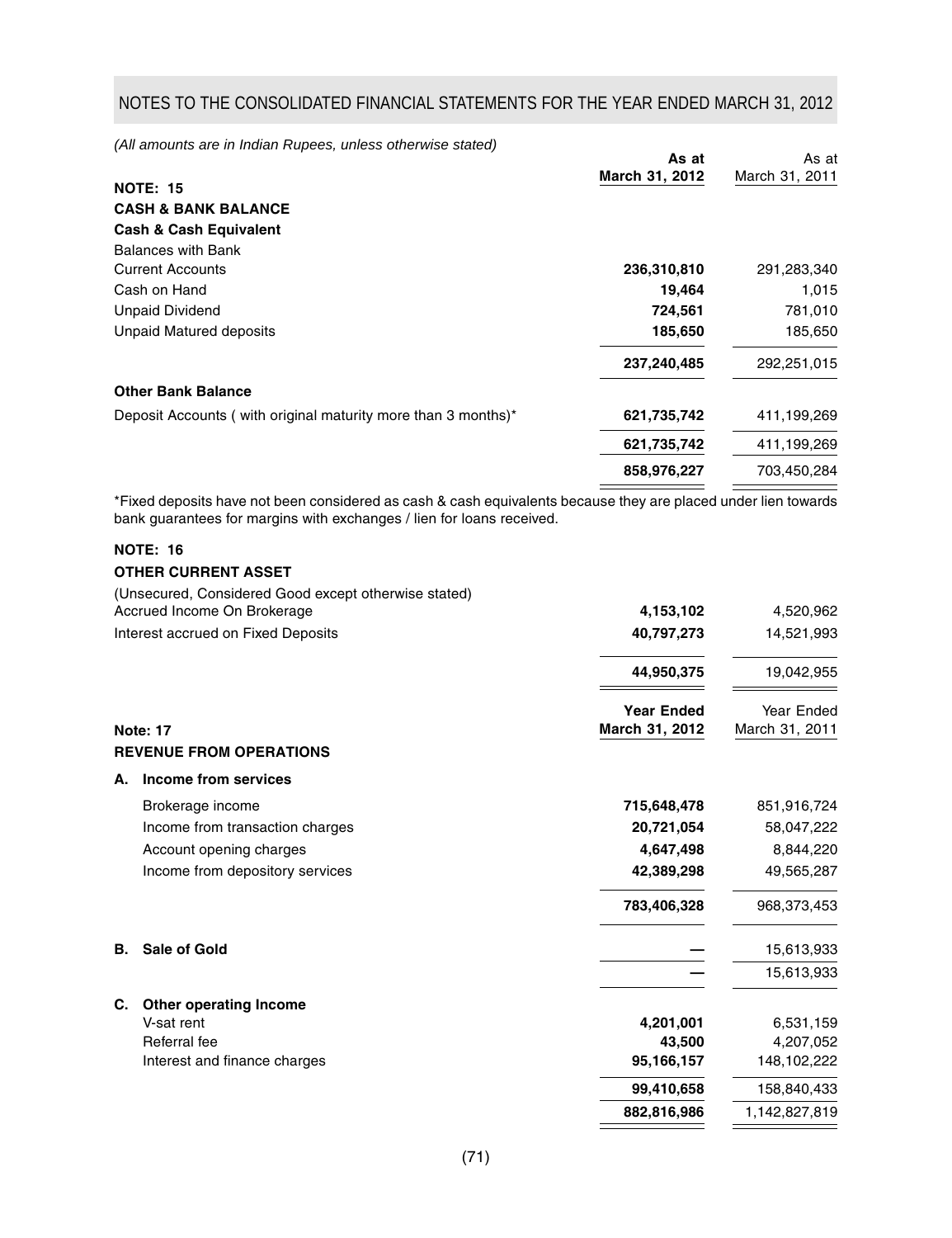| (All amounts are in Indian Rupees, unless otherwise stated) | <b>Year Ended</b> | Year Ended     |
|-------------------------------------------------------------|-------------------|----------------|
|                                                             | March 31, 2012    | March 31, 2011 |
| <b>Note: 18</b>                                             |                   |                |
| <b>OTHER INCOME</b>                                         |                   |                |
| <b>Interest Income</b>                                      |                   |                |
| Interest on bank deposits                                   | 69,222,591        | 43,299,988     |
| Other interest income                                       | 5,674,193         | 593,945        |
| <b>Dividends income</b>                                     |                   |                |
| Current                                                     |                   | 539,309        |
| Long term Investments                                       | 1,291,375         |                |
| Net Gain on sale of Investments                             |                   |                |
| Current                                                     | 11,065,986        | 1,794,459      |
| Long Term                                                   |                   | 47,050,000     |
| Other non-operating income                                  |                   |                |
| Miscellaneous income                                        | 2,285,123         | 4,119,835      |
|                                                             | 89,539,268        | 97,397,536     |
| Note: 19                                                    |                   |                |
| <b>EMPLOYEE BENEFIT EXPENSES</b>                            |                   |                |
| Salaries, Wages and Bonus                                   | 370,855,579       | 335,150,950    |
| Contribution to Provident & Other Funds                     | 20,456,253        | 18,744,265     |
| <b>Staff Welfare Expenses</b>                               | 12,996,725        | 14,300,098     |
|                                                             | 404,308,557       | 368,195,313    |
| <b>Note: 20</b>                                             |                   |                |
| <b>FINANCE COST</b>                                         |                   |                |
| Interest on Banks Borrowings                                | 54,951,447        | 47,421,808     |
| Other borrowing costs                                       | 1,079,192         | 538,480        |
|                                                             | 56,030,639        | 47,960,288     |
| <b>Note: 21</b>                                             |                   |                |
| <b>DEPRECIATION AND AMORTISATION</b>                        |                   |                |
| Depreciation on tangible assets                             | 55,489,397        | 53,245,197     |
| Amortisation of Intangible assets                           | 27,274,714        | 21,773,193     |
|                                                             | 82,764,111        | 75,018,390     |
| <b>Note: 22</b>                                             |                   |                |
| <b>BUSINESS PARTNERS PAYOUT</b>                             |                   |                |
| Management Fee-Business partners                            | 254,993,197       | 265,373,620    |
|                                                             | 254,993,197       | 265,373,620    |

÷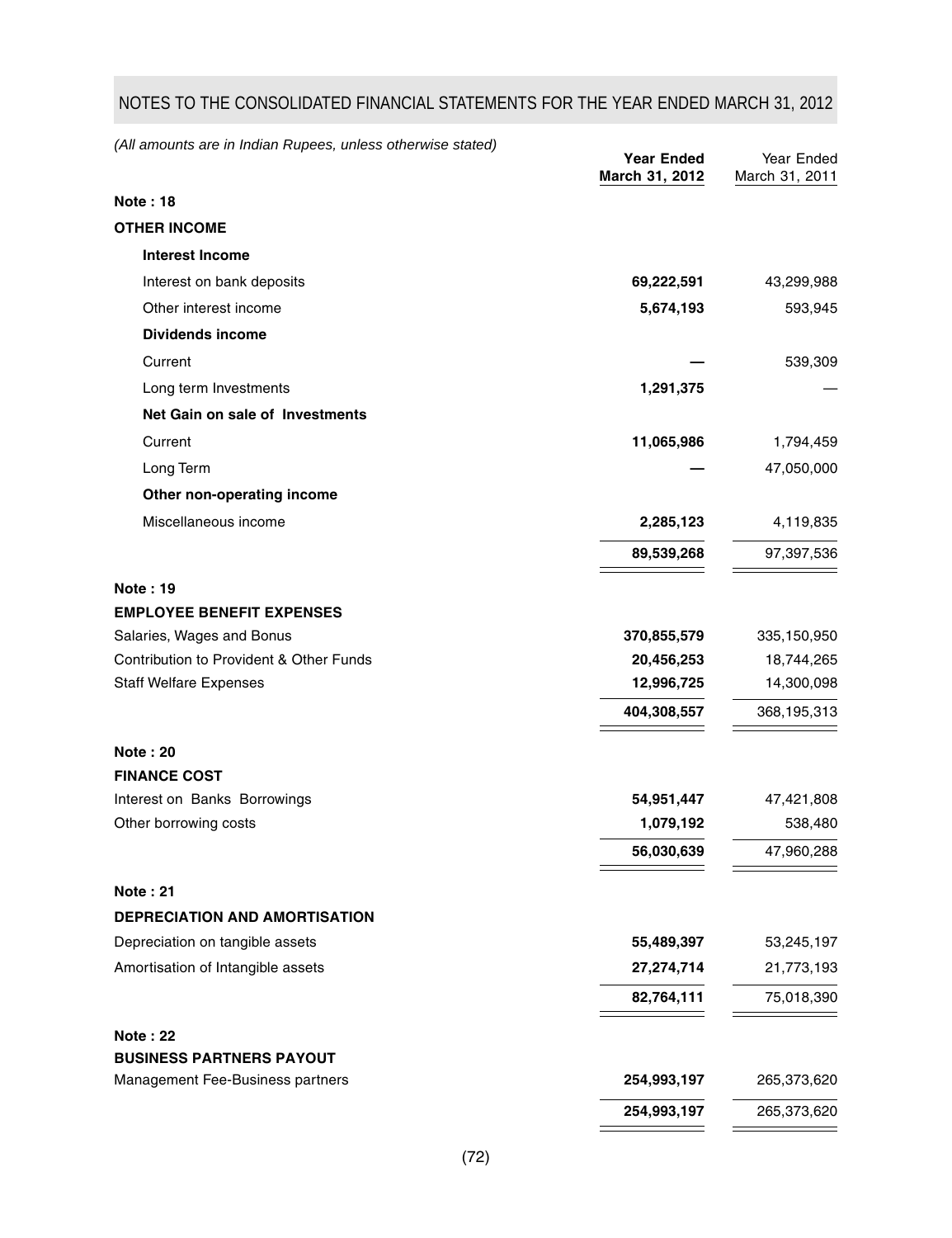**Note : 23 OTHER EXPENSES** Rent **60,926,495** 73,039,934 Repairs & Maintenance of: Computers **5,168,372** 5,833,665 Others **3,805,041** 7,628,145 Rental Charges -Computer **2,447,705** Electricity Charges **16,170,103** 16,625,354 Insurance **12,159,916** 11,304,185 Rates & Taxes **8,720,057** 14,582,421 Bank Charges **3,464,091** 11,683,533 Advertisement **4,310,979** 4,877,390 Legal & Profession Fees **27,855,169** 43,766,079 Provisions for Bad & Doubtful Debts **6,400,697** 18,971,191 Provisions for Bad & Doubtful Advances **9,022,000** 16,191,150 Printing & Stationery **11,919,467** 16,617,845 Travelling & Conveyance **27,603,697** 25,169,968 Bandwidth Charges **41,553,826** 35,292,761 Telephone Expenses **21,327,801** 24,087,061 Postage Expenses **15,205,684** 22,830,321 Infrastructure & AMC Charges **45,777,593** 53,027,004 Directors' Sitting Fees **380,000** 420,000 Business development expenses **—** 72,956,515 Office Maintenance **18,398,563** 14,068,342 Asset utilisation charges **—** 316,339 Loss on sale /discard of fixed assets (Net) **19,615,905** 4,751,184 Miscellaneous Expenses **4,639,371** 13,757,103 **366,872,532** 507,797,490 *(All amounts are in Indian Rupees, unless otherwise stated)* **Year Ended** Year Ended **March 31, 2012** March 31, 2011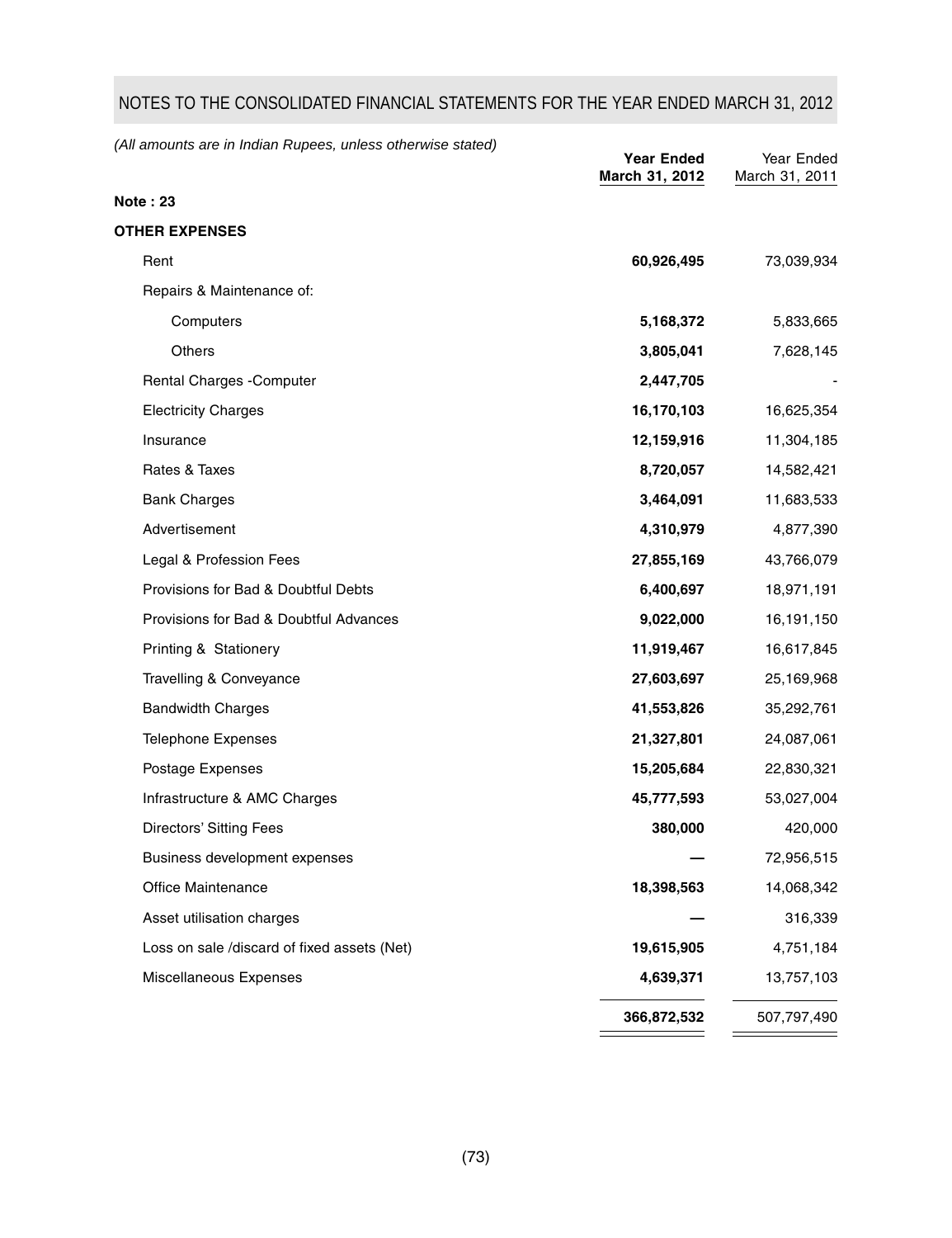*(All amounts are in Indian rupees unless otherwise stated)*

#### **24) Assets forming part of claims made by the Ultimate Parent Company**

Pursuant to a Share Purchase agreement ('SPA') between Aditya Birla Nuvo Limited ('ABNL' or 'the Purchaser') and Mr.Prathap C Reddy and others ("Erstwhile Promoters") dated August 28, 2008, ABNL had agreed to acquire 31 million equity shares in Aditya Birla Money Limited ("the Company"). The transaction was completed on March 6, 2009.

As per the SPA, the Erstwhile Promoters had agreed to indemnify and hold harm less the Purchaser to the extent of any Losses, resulting from or consequent upon or relating to such breach of representations or warranties, covenants or agreement including but not limited to the recoveries of receivables and other assets in the books of the Company, contingencies on tax and related matters etc.

Subsequent to the completion of the above transaction, the Purchaser noted several breaches of representations and warranties including but not limited to non-recovery of debtors, irrecoverable advances, missing fixed assets etc. Accordingly, ABNL based on its internal assessment of the recoverability of receivables, fixed assets, other assets and matters relating to tax and other contingencies arrived at an amount of Rs.167,112,196 as Losses incurred on account of breach of representation warranties in the SPA. Further, ABNL vide its letter dated March 5, 2011 made a separate claim of Rs.5,169,379 for amounts becoming due and payable on accounts of various cases initiated by the customers of the Company. ABNL invoked the arbitration mechanism and filed their Statement of Claim on February 26, 2011 with the Arbitration Tribunal.

Pending the final outcome of the arbitration proceedings, the Company has identified all such receivables, assets etc. which are have not been recovered and other items which are the subject matter of the claim to the extent they are in the books of accounts of the Company as at March 31, 2012 aggregating Rs.150,322,401 (previous year: Rs.155,332,558) and disclosed the same in Advances recoverable in cash or kind under Loans and Advances in Schedule 13B of the Balance Sheet, as these amounts would be paid directly to the Company by the Erstwhile Promoters at the direction of ABNL as and when the settlement happens. Based on legal opinion received and internal assessment, ABNL is confident of recovering the entire dues through the arbitration process and passing the benefit thereof to the Company against which these loss assets can be set-off in the future. accordingly, the Company is of the view that these amounts are recoverable and hence not written off in the books of accounts of the Company.

#### **25) Stamp duty**

Hitherto, the Group had been collecting and remitting stamp duties with respect to states wherein the manner of payment of the same has been prescribed by the respective state governments. From July 2011, the Company had started collecting stamp duty on contract notes for all states, including the states wherein the manner of payment has not yet been notified. The Group is evaluating various options of remitting the same, including remitting those amounts in the State of Tamil Nadu, as all the contract notes are executed at Tamil Nadu. Pending, the final determination of the manner of remittance, amount of Rs.5,357,749 collected till March 31, 2012 has been disclosed under other current liabilities.

#### **26) Capital and other commitments**

- a) Estimated amount of contracts remaining to be executed on capital account, net of advances and not provided for is Rs.745,801 (Previous year - Rs.4,882,875).
- b) Lease commitments have been disclosed below in note 31.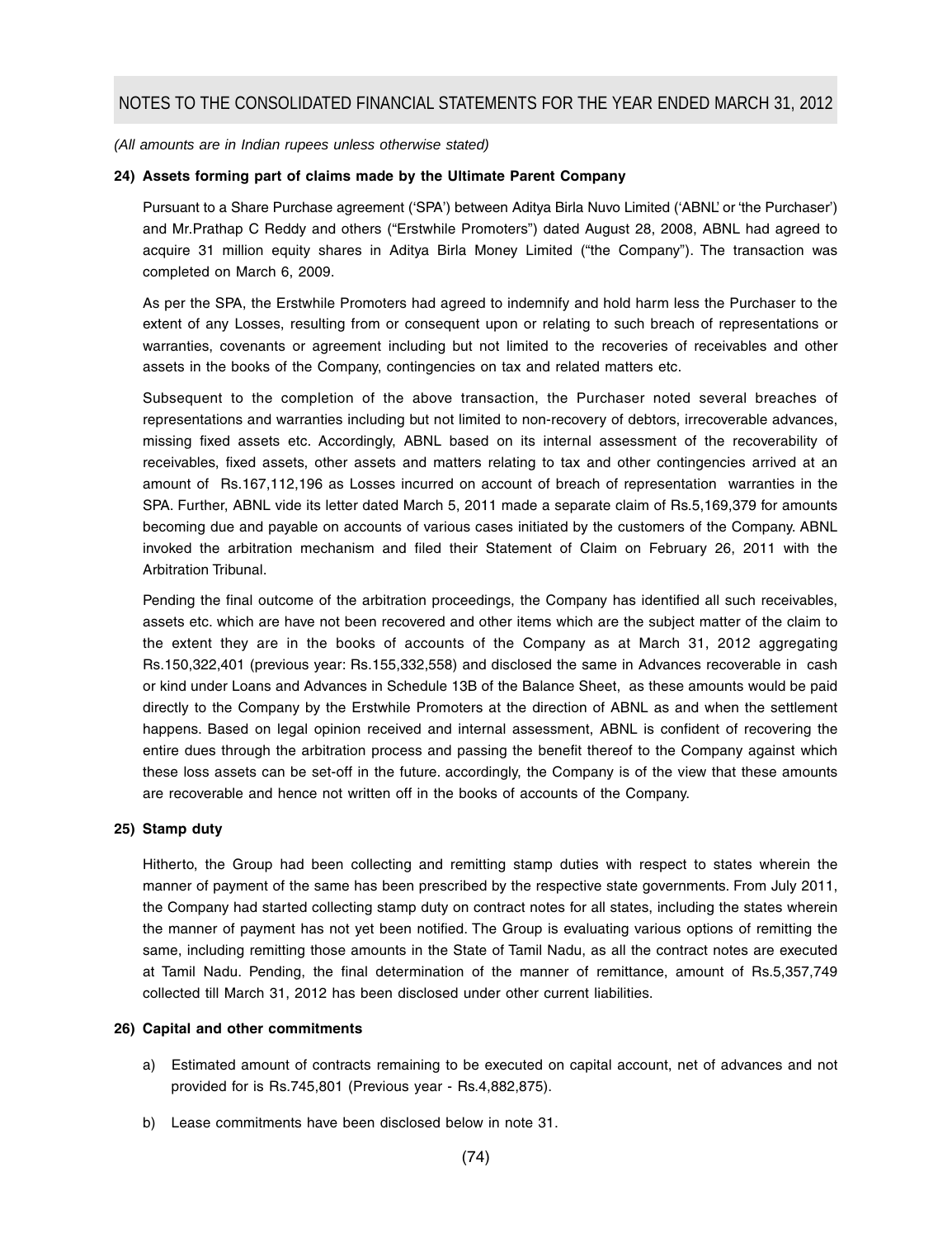*(All amounts are in Indian rupees unless otherwise stated)*

# **27) Contingent Liabilities**

| <b>PARTICULARS</b> |                                                                                                                                                                                                                                                                                                                                                | March 31, 2012 | March 31, 2011 |
|--------------------|------------------------------------------------------------------------------------------------------------------------------------------------------------------------------------------------------------------------------------------------------------------------------------------------------------------------------------------------|----------------|----------------|
|                    | Disputed tax and other statutory liabilities not provided for:                                                                                                                                                                                                                                                                                 |                |                |
| (a)                | Income tax - for various assessment years in respect of which<br>Company has gone on appeal. Based on judicial pronouncements,<br>the claim of the Company is likely to be accepted by the<br>judicial authorities.                                                                                                                            | 36,666,168     | 35,579,720     |
|                    | (b) Service tax - for various assessment years in respect of which the<br>Group has gone on appeal. Based on judicial pronouncements,<br>the claim of the Company is likely to be accepted by the judicial<br>authorities.                                                                                                                     | 7,989,907      | 7,962,911      |
| (c)                | Provident fund – for the period from March 09 to May 11 for non<br>inclusion of certain components like allowances etc. while<br>computing and remitting the employer and employees'<br>contribution to provident fund. Based on judicial pronouncements,<br>the claim of the Company is likely to be accepted by the<br>judicial authorities. | 14,036,578     |                |
|                    | (d) Karnataka Stamp duty for the period from 2003-2008.<br>Based on judicial pronouncements, the claim of the<br>Company is likely to be accepted by the judicial authorities                                                                                                                                                                  | 9,060,000      | 9,060,000      |
|                    | Contingent liability not provided for on account of:                                                                                                                                                                                                                                                                                           |                |                |
|                    | (a) Disputed claim of SEBI towards turnover fees contested by the<br>Company at Ho'nble Supreme Court. The Company has been<br>advised by its legal counsel that it is possible, but not probable,<br>the action will succeed and accordingly no provision for any<br>liability has been made in these financial statements.                   | 27,656,667     | 27,656,667     |
|                    | (b) Claims against the Group not acknowledged as debts*                                                                                                                                                                                                                                                                                        | 50,980,022     | 23,279,527     |

\*Represents claims made on the Group by various customers alleging unauthorized trades, loss of profits etc. The Company has been advised by its legal counsel that it is possible, but not probable, the action will succeed and accordingly no provision for any liability has been made in these financial statements.

# **28) Managerial Remuneration**

During an earlier year the Company had made an application to the Central Government under Section 309 (5B) of the Companies Act, 1956 for seeking waiver of excess managerial remuneration amounting to Rs 3,094,634 (excluding statutory contribution to provident fund, gratuity and leave encashment which are exempted under Schedule VI) paid to Mr. P.B. Subramaniyan, the erstwhile whole time director ('Erstwhile Director') of the Company for the period from April 1, 2008 to March 6, 2009.

During the previous year, the Company has received an order from the Central Government (CG) whereby the CG has rejected excess remuneration of Rs 1,534,634 and directed the Company to collect the same from the Erstwhile Director.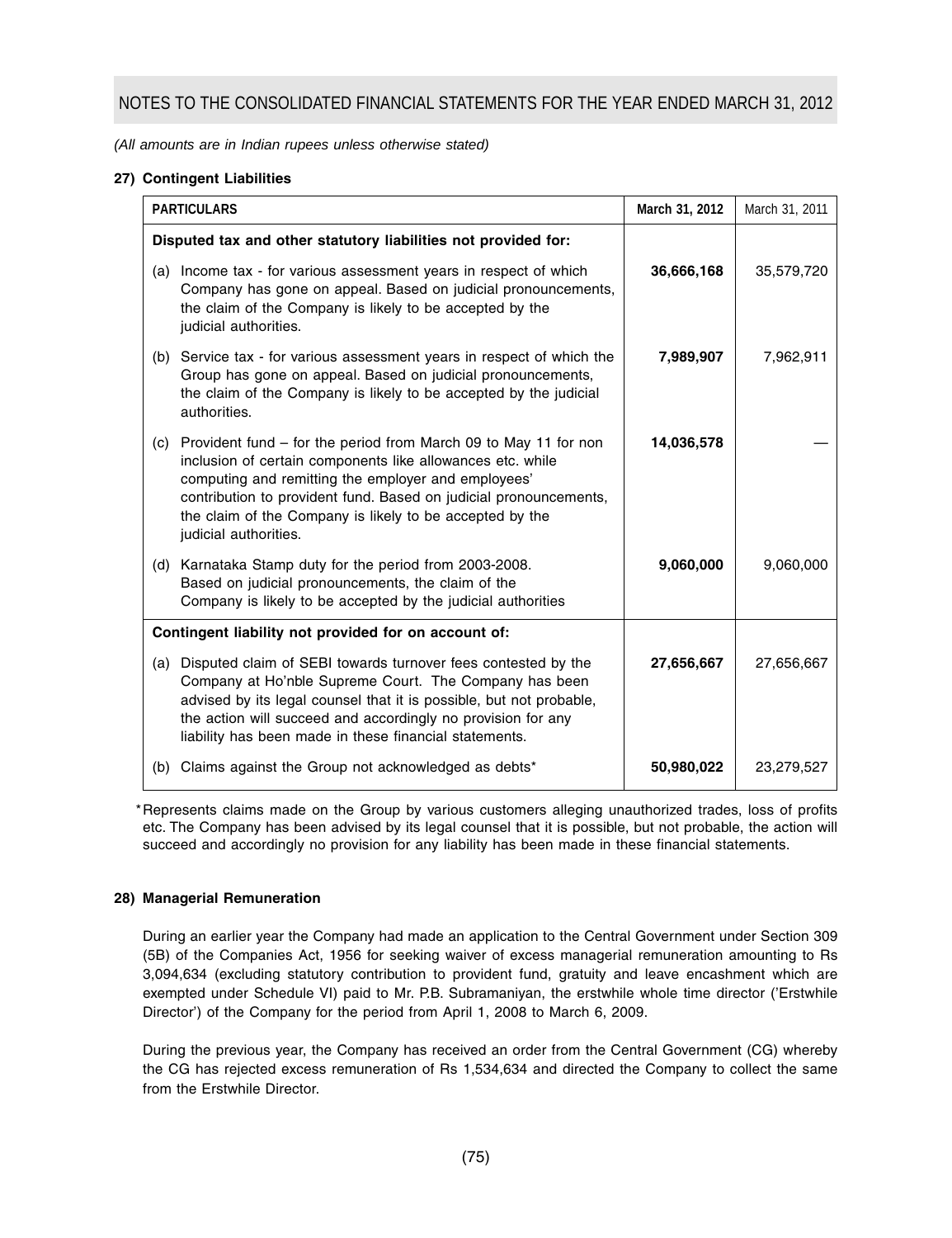## *(All amounts are in Indian rupees unless otherwise stated)*

The Company has commenced the process of recovery from the Erstwhile Director. Pending the recovery of the same, it has been shown as advances recoverable by the Company in the Balance Sheet. The Company is evaluating various alternative options including seeking a condonation / compounding if these amounts are not recoverable from the Erstwhile Director.

## **29) Change in estimated useful life of fixed assets**

During the current year, the Group has changed its estimated useful life of batteries from 20 years to 4 years. This change in estimated useful life has resulted in provision of additional depreciation by Rs.1,101,204 and the profit before tax of the Group is lower by the corresponding number.

Further, during the current year, the Group has reassessed its useful life of furniture and fixtures fitted to the premises and changed the same from 15 years to rates based on the lease period, taking into account the secondary lease period. This change in estimated useful life has resulted in provision of additional depreciation by Rs.7,329,017 and the profit before tax of the Group is lower by the corresponding number.

## **30) Earnings per share**

| <b>PARTICULARS</b>                                 |     | March 31, 2012  | March 31, 2011 |
|----------------------------------------------------|-----|-----------------|----------------|
| Net Profit / (Loss) as per Profit and Loss Account | A   | (178, 337, 776) | (84, 375, 065) |
| Weighted average number of equity shares           |     |                 |                |
| - Basic and Diluted                                | в   | 55,400,000      | 55,400,000     |
| Earnings / (Loss) per share                        |     |                 |                |
| - Basic and Diluted                                | A/B | (3.22)          | (1.52)         |
| Nominal value of equity share                      |     | <b>Re.1/-</b>   | $Re.1/-$       |

#### **31) Lease disclosures**

## **Operating leases for premises:**

Lease rentals in respect of premises taken on operating lease during the year ended March 31, 2012 amounts to Rs.60,929,495 (Previous Year Rs.73,039,934).

Future obligations towards lease rentals under non cancellable lease agreements as on March 31, 2012 amounts to Rs.129,729,876 (Previous Year Rs.151,127,416). Details of Lease Rentals payable within one year and \ thereafter are as under:

| <b>Particulars</b>                                | March 31, 2012 | March 31, 2011 |
|---------------------------------------------------|----------------|----------------|
| Within one year                                   | 50,119,767     | 49,072,470     |
| Later than one year and not later than five years | 66,627,561     | 79,235,111     |
| Later than five years                             | 12,982,548     | 22,819,835     |

The company has entered into lease / license agreements in respect of immovable properties with different parties. Some of the agreements contain escalation clause related to lease rentals / license fees from 5% to 15% p.a.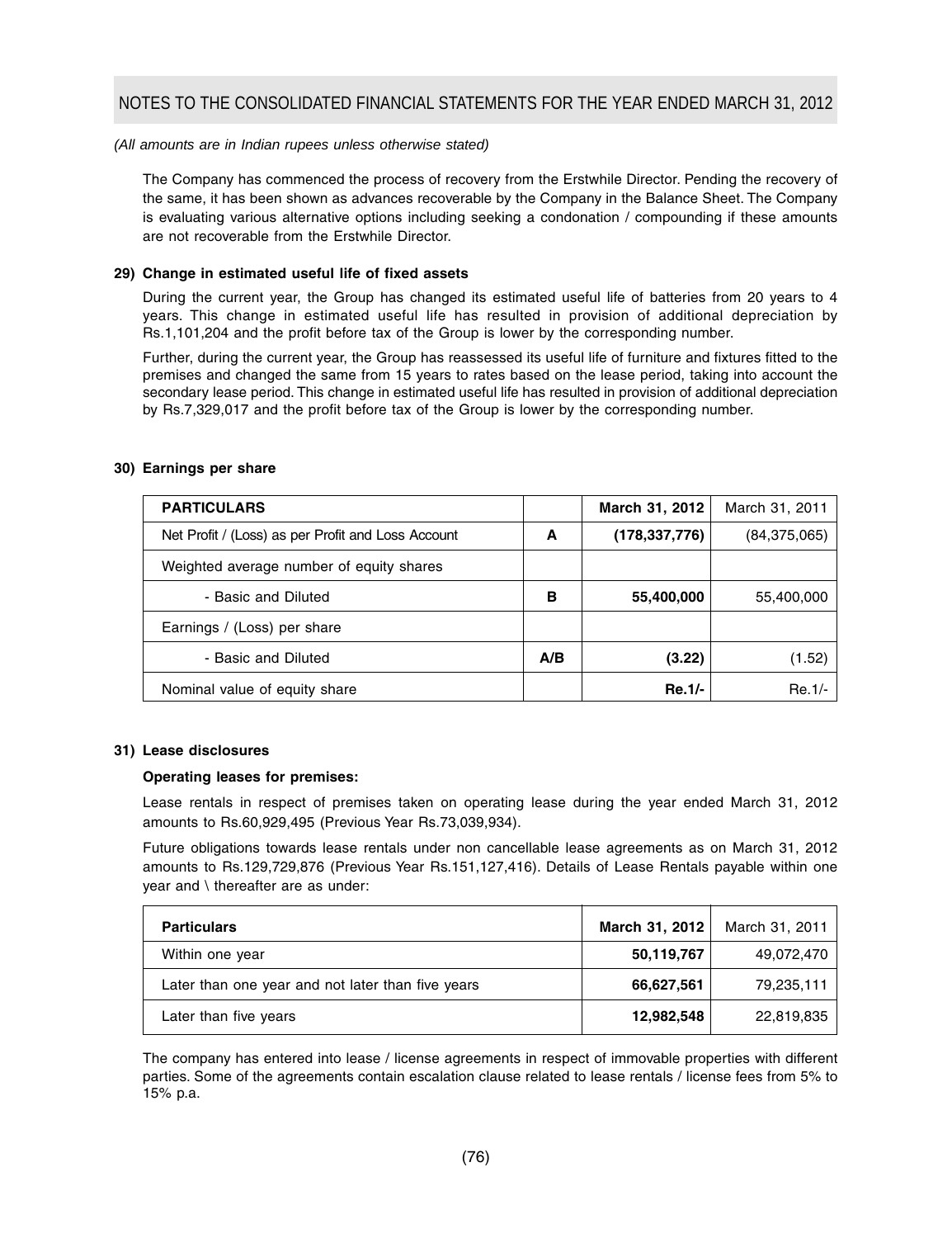## *(All amounts are in Indian rupees unless otherwise stated)*

## **Operating leases for computers:**

Lease rentals in respect of computers taken on operating lease during the year ended March 31, 2012 amounts to Rs.2,447,705 (Previous Year Rs. Nil).

Future obligations towards lease rentals under non-cancellable lease agreements as on March 31, 2012 amounts to Rs.11,844,584 (Previous Year - Nil). Details of Lease Rentals payable within one year and thereafter are as under: (Rs.)

| March 31, 2012 | March 31, 2011 |
|----------------|----------------|
| 4,559,985      |                |
| 7.284.599      |                |
|                |                |
|                |                |

#### **32) Employment benefit disclosures**

The amounts charged to the Profit and loss account during the year for Provident fund contribution aggregates to Rs.18,410,857 (Previous year – Rs.14,907,704) and employees' state insurance contribution aggregates to Rs.2,798,162 (Previous year - Rs.3,495,973).

The Group has a defined benefit gratuity plan. Every employee who has completed five years or more of service gets a gratuity on departure at 15 days salary (last drawn salary) for each completed year of service. The scheme is funded for the Company. The scheme is unfunded for ABCBL.

The following tables summarise the components of net benefit expense recognised in the profit and loss account and the funded status and amounts recognised in the balance sheet for the gratuity plan of ABML.

#### **Amounts recognized in the Balance sheet in respect of gratuity** (Rs.)

|                                                   | March 31, 2012 | March 31, 2011 |
|---------------------------------------------------|----------------|----------------|
| Present value of defined benefit obligation       | 10,150,627     | 12,646,962     |
| Fair value of plan assets                         | 15,157,278     | 14,281,150     |
| Liability/(Asset) recognised in the Balance Sheet | (5,006,651)    | (1,634,188)    |

#### **Amounts recognized in the Profit and loss account in respect of gratuity** (Rs.)

|                                                    | March 31, 2012 | March 31, 2011 |
|----------------------------------------------------|----------------|----------------|
| Current service cost                               | 2,607,208      | 2,474,361      |
| Interest cost on benefit obligation                | 940,969        | 865,341        |
| Expected return on plan assets                     | (1,213,898)    | (594, 240)     |
| Net actuarial (gain) / loss recognised in the year | (3,086,772)    | (3,279,862)    |
| Past service costs – vested benefits               |                | 874,987        |
| Net gratuity cost                                  | (752,493)      | 340,588        |

| Actual return on plan assets:             |                | (Rs.)          |
|-------------------------------------------|----------------|----------------|
|                                           | March 31, 2012 | March 31, 2011 |
| Expected return on plan assets            | 1,213,898      | 594.240        |
| Actuarial gains / (losses) on plan assets | 901,824        | 481,587        |
| Actual return on plan assets              | 2,115,722      | 1,075,827      |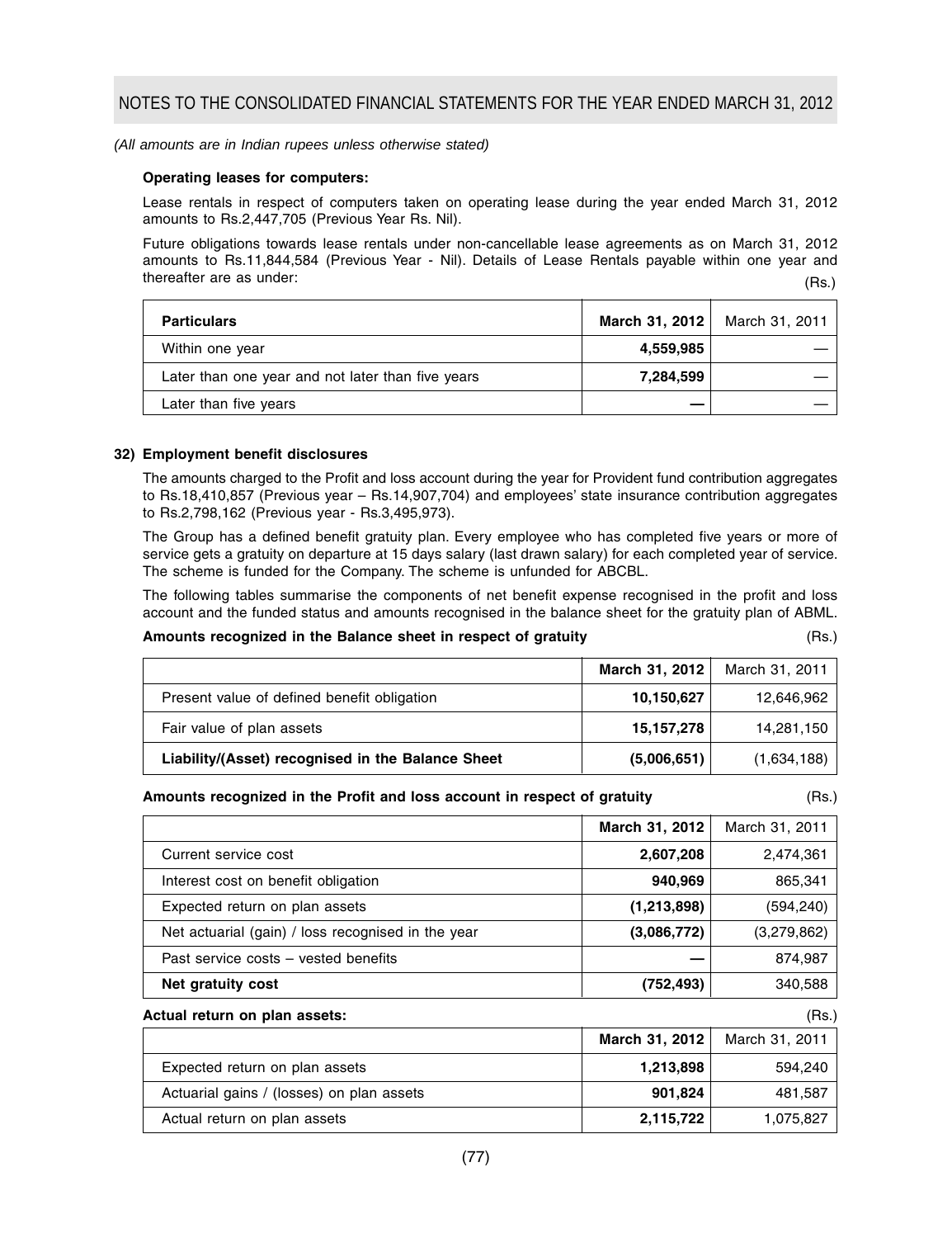*(All amounts are in Indian rupees unless otherwise stated)*

| Reconciliation of present value of the obligation and the fair value of plan assets:<br>(Rs.) |                |                |
|-----------------------------------------------------------------------------------------------|----------------|----------------|
|                                                                                               | March 31, 2012 | March 31, 2011 |
| Opening defined benefit obligation                                                            | 12,646,962     | 12,157,041     |
| Less: Gratuity Liability in respect of<br>Employees transferred to ABCBL                      | (2,619,970)    |                |
| Interest cost                                                                                 | 940,969        | 865,341        |
| Current service cost                                                                          | 2,607,208      | 2,474,361      |
| Actuarial (gains)/ losses on obligation                                                       | (2, 184, 948)  | (2,798,274)    |
| Past service costs – vested benefits                                                          |                | 874.987        |
| Benefits paid                                                                                 | (1,239,594)    | (926, 494)     |
| Closing defined benefit obligation                                                            | 10,150,627     | 12,646,962     |

# **Change in fair value of plan assets** (Rs.)

|                                   | March 31, 2012 | March 31, 2011 |
|-----------------------------------|----------------|----------------|
| Opening fair value of plan assets | 14,281,150     |                |
| Expected return                   | 1,213,898      | 594.240        |
| Actuarial (gains)/ losses on      | 901,824        | 481,587        |
| Contributions by employer         |                | 14,131,817     |
| Benefits paid                     | (1,239,594)    | $-926.494$     |
| Closing fair value of plan assets | 15,157,278     | 14,281,150     |

## **Details of plan assets**

The plan assets represent Company's proportionate share in the Aditya Birla Nuvo Gratuity Fund managed by the ultimate parent company for the employees of the group. The details of plan assets are as under:

|                                | March 31, 2012 | March 31, 2011 |
|--------------------------------|----------------|----------------|
| Government of India securities | 25%            | 29%            |
| Corporate Bonds                | $1\%$          | 2%             |
| Insurer managed funds          | 60%            | 65%            |
| Deposit Scheme                 | 2%             | 0%             |
| <b>Others</b>                  | 12%            | 4%             |
|                                | 100%           | 100%           |

The overall expected rate of return on assets is determined based on the market prices prevailing on that date, applicable to the period over which the obligation is to be settled.

| <b>Experience adjustments</b>        |                | (Rs.)          |
|--------------------------------------|----------------|----------------|
|                                      | March 31, 2012 | March 31, 2011 |
| Experience adjustments (loss) / gain | 2,584,420      | 3,041,066      |
|                                      | March 31, 2010 | March 31, 2009 |
| Experience adjustments (loss) / gain | (2,081,274)    | 130,000        |

There is no experience adjustment for the year ended March 31, 2008.

The Company does not expect to contribute additional amount to the fund in the next year.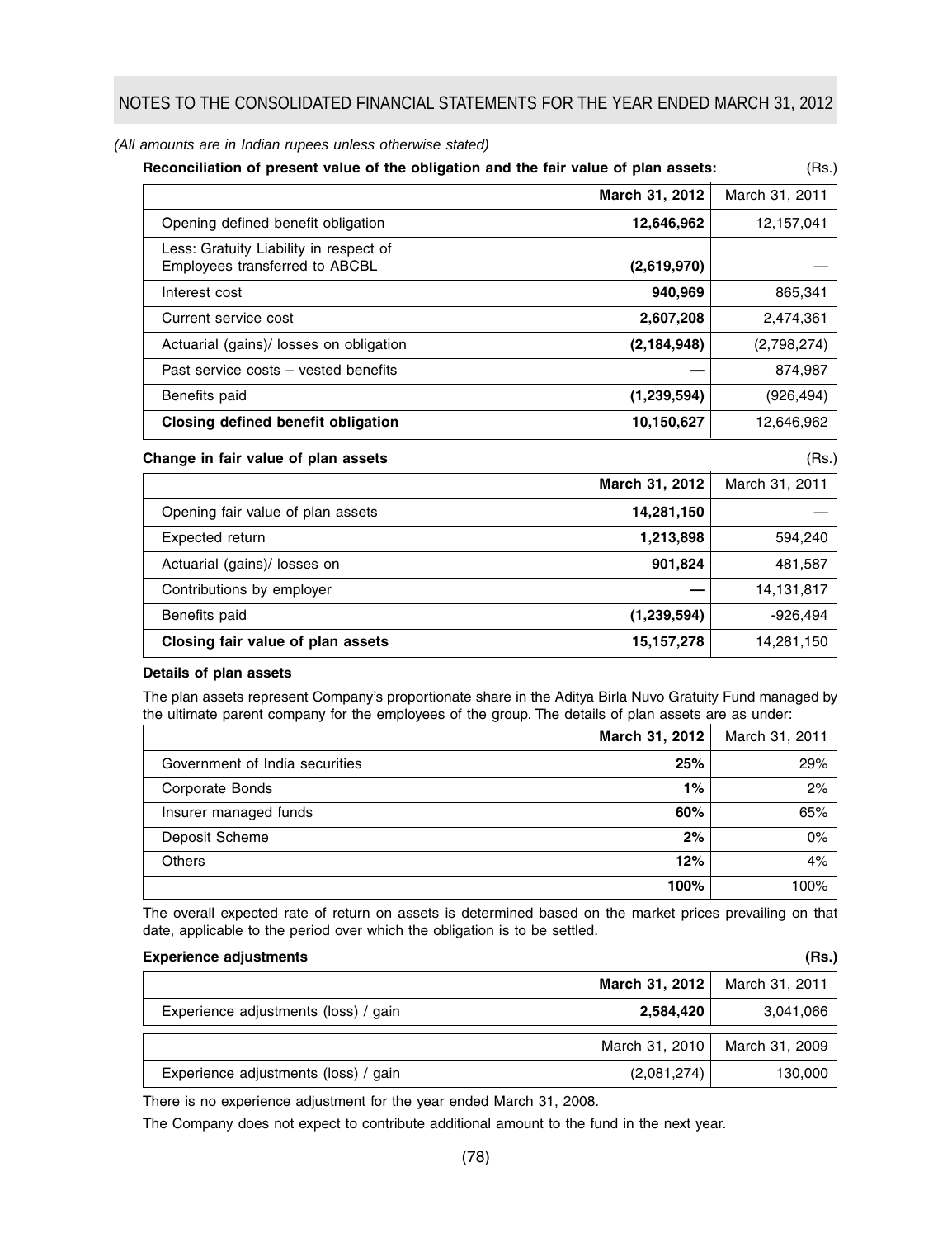## *(All amounts are in Indian rupees unless otherwise stated)*

The principal assumptions used in determining gratuity obligations for the Company's plans are shown below:

|                                   |      | March 31, 2012   March 31, 2011 |
|-----------------------------------|------|---------------------------------|
| Discount rate                     | 8.5% | 7.70%                           |
| Expected rate of return on assets | 8.5% | 9%                              |

The estimates of future salary increases, considered in actuarial valuation, take account of inflation, seniority, promotion and other relevant factors, such as supply and demand in the employment market.

The following tables summarise the components of net benefit expense recognised in the profit and loss account and amounts recognised in the balance sheet for the gratuity plan of the ABCBL which is unfunded.

| Amounts recognized in the Balance sheet in respect of gratuity |                                                   |                | (Rs.)          |
|----------------------------------------------------------------|---------------------------------------------------|----------------|----------------|
|                                                                |                                                   | March 31, 2012 | March 31, 2011 |
|                                                                | Present value of defined benefit obligation       | 2,587,798      |                |
|                                                                | Fair value of plan assets                         |                |                |
|                                                                | Liability/(Asset) recognised in the balance sheet | 2,587,798      |                |

#### **Amounts recognized in the Profit and loss account in respect of gratuity** (Rs.)

|                                                    | March 31, 2012 | March 31, 2011 |
|----------------------------------------------------|----------------|----------------|
| Current service cost                               | 347,796        |                |
| Interest cost on benefit obligation                | 111,349        |                |
| Expected return on plan assets                     | <b>NIL</b>     |                |
| Net actuarial (gain) / loss recognised in the year | (491, 317)     |                |
| Past service costs – vested benefits               |                |                |
| Net gratuity cost                                  | (32, 172)      |                |

### **Reconciliation of present value of the obligation:** (Rs.)

**March 31, 2012** March 31, 2011 Opening defined benefit obligation ADD: Gratuity Liability in respect of Employees transferred from ABML **2,619,970** Interest cost **111,349** — **Current service cost** 347,796 Actuarial (gains)/ losses on obligation **(491,317)** (491,317) Benefits paid Closing defined benefit obligation **2,587,798** 

The principal assumptions used in determining gratuity obligations for the Company's plans are shown below:

|                                   | March 31, 2012 |
|-----------------------------------|----------------|
| Discount rate                     | 8.50%          |
| Expected rate of return on assets | 8.50%          |

The estimates of future salary increases, considered in actuarial valuation, take account of inflation, seniority, promotion and other relevant factors, such as supply and demand in the employment market.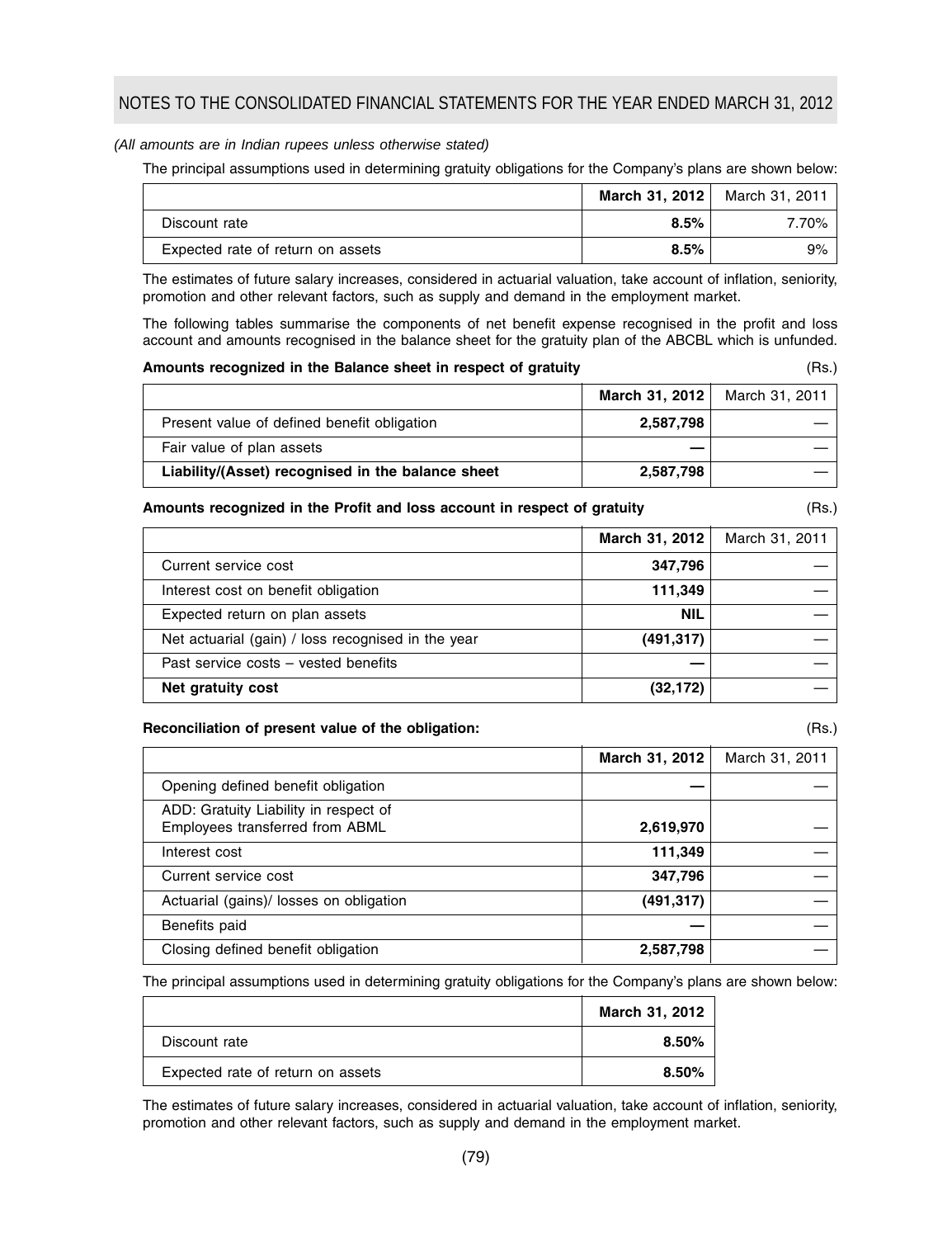*(All amounts are in Indian rupees unless otherwise stated)*

# **33) Related party transactions**

# **List of related parties**

| Ultimate holding Company      | Aditya Birla Nuvo Limited                       |
|-------------------------------|-------------------------------------------------|
| <b>Holding Company</b>        | Aditya Birla Financial Services Private Limited |
| Entities under common control | Aditya Birla Finance Limited                    |
|                               | Aditya Birla Money Mart Limited                 |
|                               | Aditya Birla Financial Shared Services Limited  |
|                               | Birla Sun Life Insurance Company Limited        |

|                                    |                                                                                  |                                  |                    |                           | (Rs.)         |
|------------------------------------|----------------------------------------------------------------------------------|----------------------------------|--------------------|---------------------------|---------------|
|                                    | <b>Particulars</b>                                                               | <b>Closing</b><br><b>Balance</b> | <b>Transaction</b> | Closing<br><b>Balance</b> | Transaction   |
|                                    |                                                                                  | As on<br>31.03.2012              | 2011-2011          | As on<br>31.03.2011       | 2010-2011     |
|                                    | 1. Aditya Birla Nuvo Ltd                                                         |                                  |                    |                           |               |
|                                    | Inter corporate loan received                                                    |                                  |                    |                           | 1,850,000,000 |
|                                    | Inter corporate loan repaid                                                      |                                  |                    |                           | 2,050,000,000 |
|                                    | Interest on Inter corporate loan                                                 |                                  |                    |                           | 8,815,068     |
|                                    | Rent payment (ST - Rs.1,08,459/-&<br>TDS Payable Rs.1,05,300/-)                  |                                  |                    | 1,053,000                 | 4,212,000     |
|                                    | Other Expense                                                                    |                                  | 3,000.00           | 134,216                   | 134,216       |
|                                    | 2. Aditya Birla Finance Ltd                                                      |                                  |                    |                           |               |
|                                    | Inter corporate loan taken                                                       | 200,000,000                      | 450,000,000        | 100,000,000               | 350,000,000   |
|                                    | Inter corporate loan repaid                                                      |                                  | 350,000,000        |                           | 250,000,000   |
|                                    | Inter corporate loan given                                                       |                                  | 100,000,000        |                           |               |
|                                    | Inter corporate loan receipt                                                     |                                  | 100,000,000        |                           |               |
|                                    | Interest on Inter corporate loan payable<br>(Rs.20,000/- includes other payable) |                                  |                    |                           |               |
|                                    | (TDS 76712)                                                                      | 690,411                          | 5,572,055          | 284,932                   | 734,932       |
|                                    | Interest on Inter corporate loan receivable                                      |                                  | 191,781            |                           |               |
|                                    | Assets transfers                                                                 |                                  | 400,000            |                           |               |
|                                    | Syndication fee payment (payable)                                                |                                  | 121,070            |                           | 538,480       |
|                                    | Misc. expenses receivable<br>(Includes Service tax Rs.12243/-)                   |                                  | 125,168            | 55,500                    | 55,500        |
|                                    | Misc. expenses payable                                                           |                                  |                    | 52,011                    | 52,011        |
| 3. Aditya Birla Money Mart Limited |                                                                                  |                                  |                    |                           |               |
|                                    | <b>Business Development Fees</b>                                                 |                                  |                    |                           | 70,974,090    |
|                                    | <b>Management Fees</b>                                                           |                                  | 68,844,143         |                           | 66,049,558    |
|                                    | Reimbursement of Cost - Expenses receivable                                      |                                  | 25,878,176         |                           | 18,721,962    |
|                                    | Referral fee (Receivable)                                                        |                                  |                    |                           | 4,097,679     |
|                                    | Reimbursement of Cost - Expenses (Payable)                                       |                                  |                    |                           | 5,277,004     |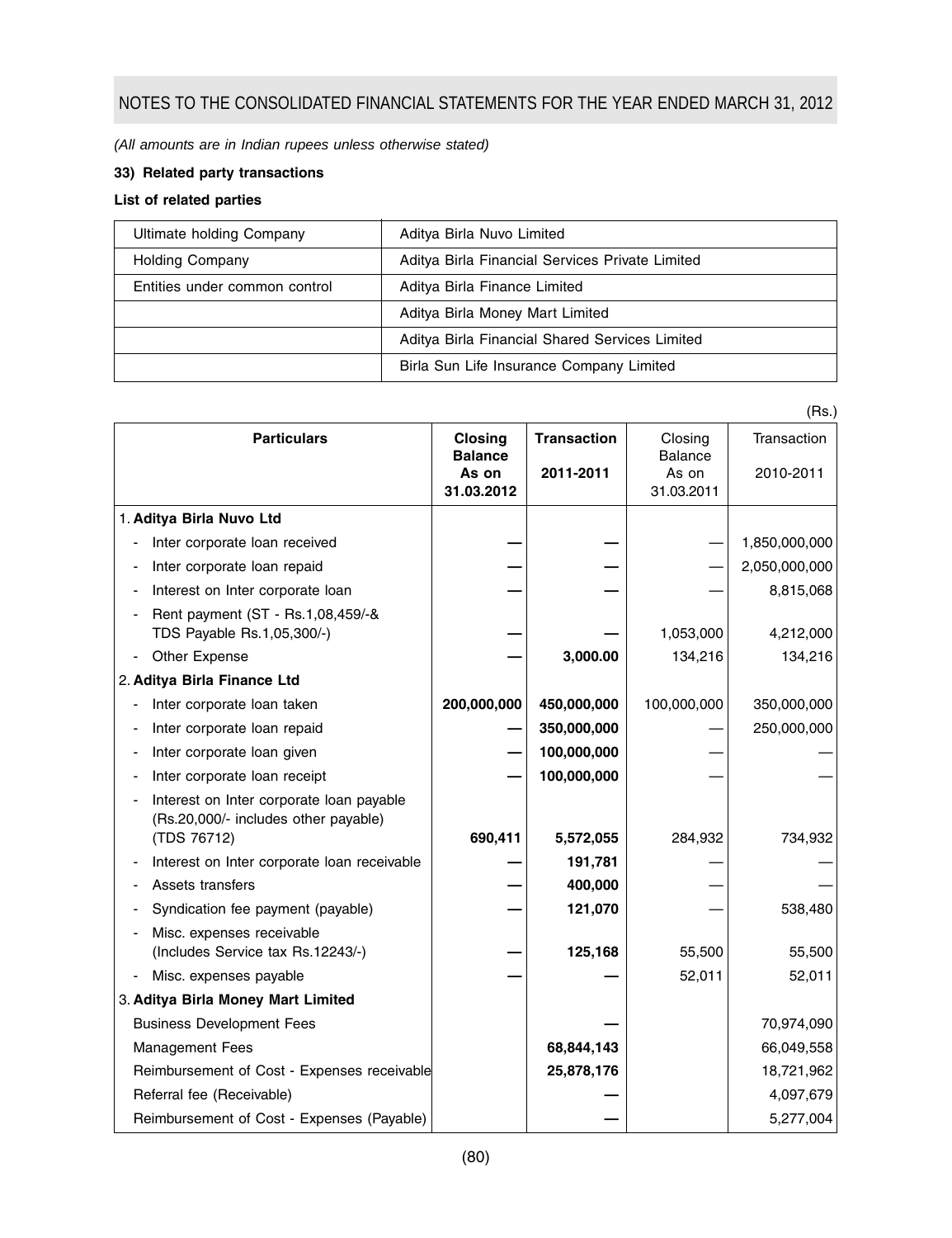| (All amounts are in Indian rupees unless otherwise stated)          |                                  |                    | (Rs.)                     |             |
|---------------------------------------------------------------------|----------------------------------|--------------------|---------------------------|-------------|
| <b>Particulars</b>                                                  | <b>Closing</b><br><b>Balance</b> | <b>Transaction</b> | Closing<br><b>Balance</b> | Transaction |
|                                                                     | As on<br>31.03.2012              | 2011-2011          | As on<br>31.03.2011       | 2010-2011   |
| Referral fee (Payable)                                              |                                  |                    |                           | 878,167     |
| Recovery towards certain trades of<br><b>ABMML</b> referred clients |                                  |                    |                           | 973,219,030 |
| Other payable                                                       |                                  | 60,000             |                           |             |
| Inter corporate Loan given                                          |                                  | 50,000,000         |                           |             |
| Inter corporate Loan receipt                                        |                                  | 50,000,000         |                           |             |
| Interest on Inter corporate Loan                                    |                                  | 724,658            |                           |             |
| Total outstanding balance receivable                                |                                  |                    | 5,173,653                 |             |
| Total outstanding balance payable                                   | 2,656,613                        |                    |                           |             |
| 4. Aditya Birla Financial Shared Services Ltd                       |                                  |                    |                           |             |
| Reimbursement of Expenses receivable<br>$\overline{\phantom{0}}$    |                                  |                    | 338,347                   | 375,942     |
| Reimbursement of Expenses payable                                   | 757,925                          | 6,734,373          | 2,111,685                 | 3,662,807   |
| 5. Aditya Birla Financial Services P Ltd                            |                                  |                    |                           |             |
| Inter corporate loan received                                       |                                  |                    |                           | 300,000,000 |
| Inter corporate loan repaid                                         |                                  |                    |                           | 300,000,000 |
| Interest on Inter corporate loan                                    |                                  |                    |                           | 517,808     |
| Reimbursement of Expenses payable                                   | 49,278                           | 49,278             | 566,474                   | 566,474     |
| 6. Birla Sunlife Insurance Co Ltd                                   |                                  |                    |                           |             |
| Reimbursement of Expenses payable                                   |                                  | 43,484             | 881,181                   | 908,439     |
| Brokerage earned<br>$\overline{\phantom{a}}$                        | 21,185                           | 8,368,252          | 48,418                    | 11,101,009  |
| 7. Aditya Birla Customer Services P Ltd                             |                                  |                    |                           |             |
| Reimbursement of Expenses payable                                   |                                  | 419,736            |                           |             |

#### **34) Foreign currency transactions**

The Group did not enter into any foreign currency transactions in the current year and previous year.

## **35) Comparatives**

Till the year ended 31 March 2011, the Group was using pre-revised Schedule VI to the Companies Act 1956, for preparation and presentation of its financial statements. During the year ended 31 March 2012, the revised Schedule VI notified under the Companies Act 1956, has become applicable to the Group. The Group has reclassified previous year figures to conform to this year's classification.

| As per our attached report of even date                           |                                                      |                                      |  |
|-------------------------------------------------------------------|------------------------------------------------------|--------------------------------------|--|
| For S.R. BATLIBOI & CO.                                           | For and on behalf of Board of Directors              |                                      |  |
| Firm Registration Number: 301003E<br><b>Chartered Accountants</b> |                                                      |                                      |  |
| per Shrawan Jalan<br>Partner<br>Membership No.: 102102            | Sudhakar Ramasubramanian<br><b>Managing Director</b> | Pankaj Razdan<br>Director            |  |
| Date : May 3, 2012<br>Place: Chennai                              | Manoj Kumar Gandhi<br><b>Chief Financial Officer</b> | S Balaji<br><b>Company Secretary</b> |  |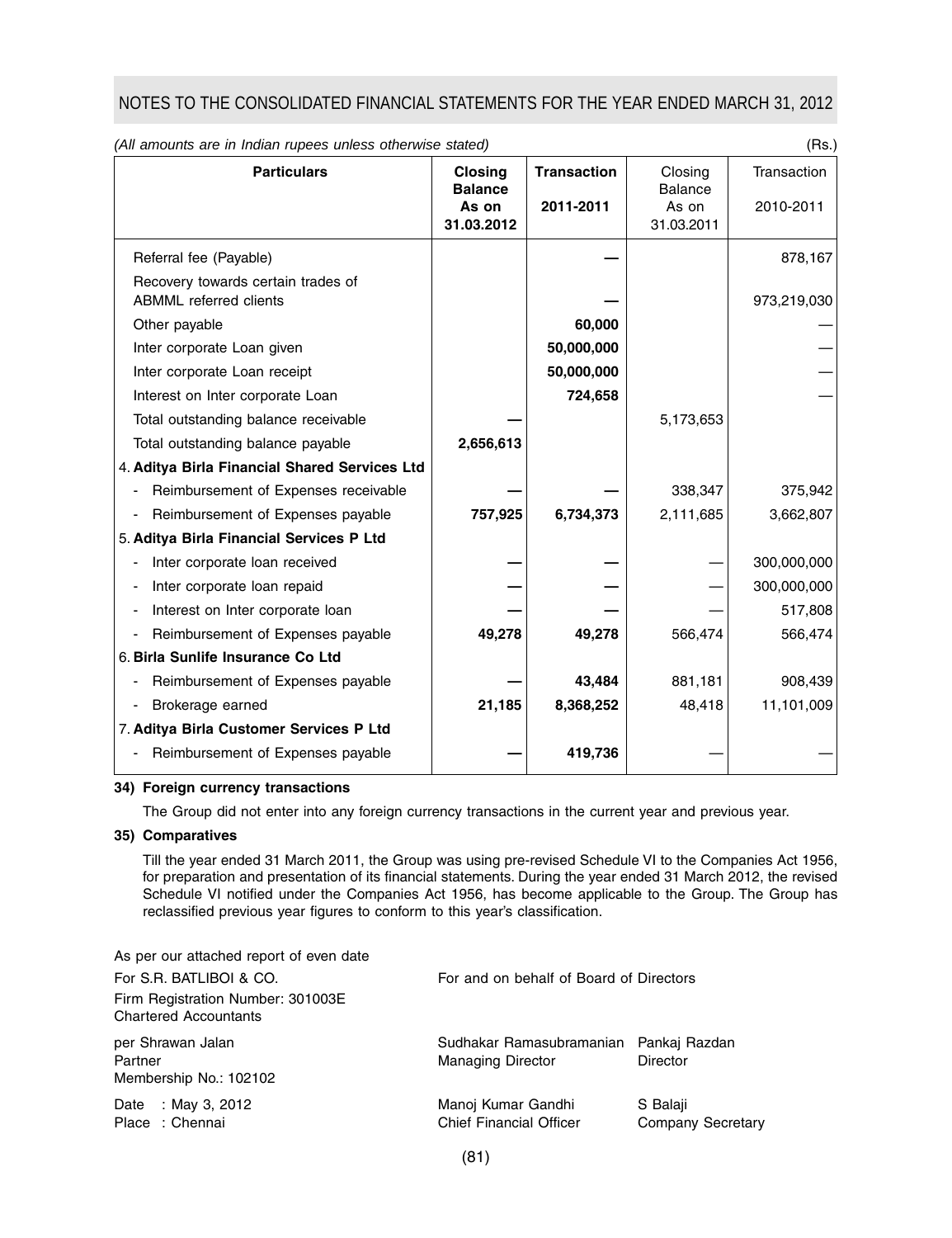# CONSOLIDATED CASH FLOW STATEMENT AS AT MARCH 31, 2012

|                                                                                                                 |                  | (Rs.)           |
|-----------------------------------------------------------------------------------------------------------------|------------------|-----------------|
| <b>PARTICULARS</b>                                                                                              | March 31, 2012   | March 31, 2011  |
| A. Cash flow from operating activities                                                                          |                  |                 |
| Profit before tax and exceptional items                                                                         | (192, 612, 782)  | (39, 428, 058)  |
| Non-cash adjustment to reconcile profit<br>before tax to net cash flows                                         |                  |                 |
| Depreciation/ Amortization                                                                                      | 82,764,111       | 75,018,390      |
| Loss / (profit) on sale of fixed assets                                                                         | 19,615,905       | 4,751,184       |
| Provision for Doubtful Debts                                                                                    | 6,400,697        | 18,971,191      |
| Provision for Deposits and Advances                                                                             | 9,022,000        | 16,191,150      |
| Net (gain)/ loss on Sale of Current Investments                                                                 | (11,065,986)     | (48, 844, 459)  |
| Interest Expense                                                                                                | 57,182,603       | 47,330,674      |
| Interest (Income)                                                                                               | (76, 048, 748)   | (43,893,933)    |
| Dividend (Income)                                                                                               | (1, 291, 375)    | (539, 309)      |
| <b>Operating Profit before Working Capital Changes</b><br>Movements in working capital :                        | (106, 033, 575)  | 29,556,830      |
| Increase/ (Decrease) in Trade Payables                                                                          | 172,699,967      | (235, 687, 570) |
| Increase/ (Decrease) in Short-Term Provisions                                                                   | 8,593,999        | (15,559,958)    |
| Increase/ (Decrease) in Other Current Liabilities                                                               | (23, 739, 327)   | (134, 507, 990) |
| Increase/ (Decrease) in Other Long-Term Liabilities                                                             | 2,060,575        | 4,359,910       |
| Decrease/(Increase) in Trade Receivables                                                                        | (335, 289, 724)  | 358,323,660     |
| Decrease/(Increase) in Long-Term Loans and Advances                                                             | 8,419,451        | (81, 164, 768)  |
| Decrease/(Increase) in Short-Term Loans and Advances                                                            | 112,456,247      | (6,718,727)     |
| Decrease/(Increase) in Other Current Assets                                                                     | 367,860          | 137,489,228     |
| Cash Generated from / (used in) Operations                                                                      | (160, 464, 527)  | 56,090,615      |
| Direct Taxes Paid (net of refunds)                                                                              |                  | (27, 754, 785)  |
| Cash flow before exceptional items                                                                              | (160, 464, 527)  | 28,335,830      |
| Exceptional item                                                                                                |                  | (81, 548, 101)  |
| Net cash from/ (used in) operating activities (A)                                                               | (160, 464, 527)  | (53, 212, 271)  |
| B. Cash flows from investing activities                                                                         |                  |                 |
| Purchase of Fixed Assets, including CWIP and Capital Advances                                                   | (46, 914, 176)   | (159, 364, 635) |
| Proceeds from Sale of Fixed Assets                                                                              | 3,123,929        | 1,009,715       |
| <b>Purchase of Mutual Fund</b>                                                                                  | (16,743,802,516) | (1,400,000,000) |
| Proceeds from Sale of Mutual Fund                                                                               | 16,854,868,502   | 1,348,854,459   |
| Investments in Bank Deposits (having original maturity of<br>more than three months) and Lien Deposits          | (1,325,230,428)  | (1,262,152,321) |
| Redemption/ maturity of bank deposits (having original maturity of<br>more than three months) and lien deposits | 1,114,693,953    | 1,443,105,585   |
| <b>Interest Received</b>                                                                                        | 49,561,675       | 44,670,945      |
| Dividends Received                                                                                              | 1,291,375        | 539,309         |
|                                                                                                                 |                  |                 |
| Net Cash Flow from/ (used in) Investing Activities (B)                                                          | (92, 407, 686)   | 16,663,057      |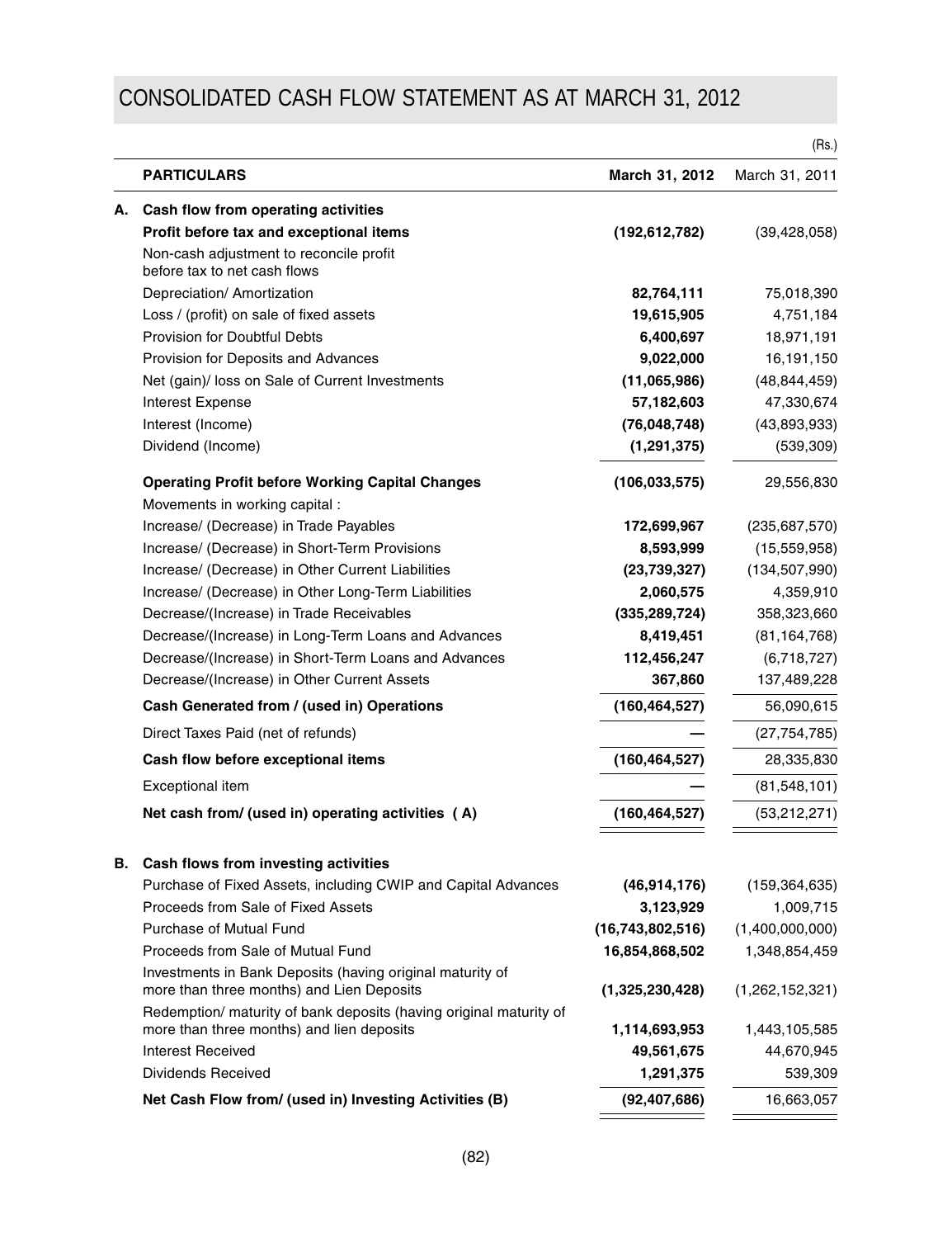# CONSOLIDATED CASH FLOW STATEMENT AS AT MARCH 31, 2012

|    |                                                                    |                 | (Rs.)           |
|----|--------------------------------------------------------------------|-----------------|-----------------|
|    | <b>PARTICULARS</b>                                                 | March 31, 2012  | March 31, 2011  |
| C. | <b>Cash Flows From Financing Activities</b>                        |                 |                 |
|    | Proceeds from Issuance of Preference Share Capital                 |                 | 80,000,000      |
|    | Premium on Issue of Preference Share                               |                 | 120,000,000     |
|    | Proceeds from Short-Term Borrowings                                | 100,000,000     |                 |
|    | Proceeds from Inter Corporate Deposits                             | 707,188,621     | 2,500,000,000   |
|    | Repayment of Inter Corporate Deposits                              | (607, 188, 621) | (2,600,000,000) |
|    | Proceeds From Issue of Commercial Paper                            | 1,694,430,178   | 1,056,212,643   |
|    | <b>Repayment of Commercial Paper</b>                               | (1,640,000,000) | (1,050,000,000) |
|    | Repayment of Short-Term Borrowings                                 |                 | (50,000,000)    |
|    | <b>Interest Paid</b>                                               | (56, 568, 495)  | (47, 330, 674)  |
|    | Net Cash Flow From/ (Used in) in Financing Activities (C)          | 197,861,683     | 8,881,969       |
|    | Net Increase/(Decrease) in Cash and Cash Equivalents $(A + B + C)$ | (55,010,530)    | (27,667,245)    |
|    | Cash and Cash Equivalents at the Beginning of the Year             | 292,251,015     | 319,918,260     |
|    | Cash and Cash Equivalents at the End of the Year                   | 237,240,485     | 292,251,015     |
|    | <b>Components of Cash and Cash Equivalents</b>                     |                 |                 |
|    | Cash On Hand                                                       | 19,464          | 1,015           |
|    | With Banks- On Current Account                                     | 236,310,810     | 291,283,340     |
|    | - Unpaid Dividend Accounts*                                        | 724,561         | 781,010         |
|    | - UnPaid Matured Deposits*                                         | 185,650         | 185,650         |
|    | <b>Total Cash and Cash Equivalents (Note 15)</b>                   | 237,240,485     | 292,251,015     |

\* The company can utilize these balances only toward settlement of the respective unpaid dividend and unpaid matured deposits.

<u> Elizabeth Chile</u>

| As per our attached Report of even date<br>For S.R. BATLIBOI & CO.<br>Firm Registration Number: 301003E<br><b>Chartered Accountants</b> | For and on behalf of Board of Directors                            |                               |  |
|-----------------------------------------------------------------------------------------------------------------------------------------|--------------------------------------------------------------------|-------------------------------|--|
| per Shrawan Jalan<br>Partner<br>Membership No. 102102                                                                                   | Sudhakar Ramasubramanian Pankai Razdan<br><b>Managing Director</b> | Director                      |  |
| : May 3, 2012<br>Date<br>Place: Chennai                                                                                                 | Manoj Kumar Gandhi<br><b>Chief Financial Officer</b>               | S Balaji<br>Company Secretary |  |